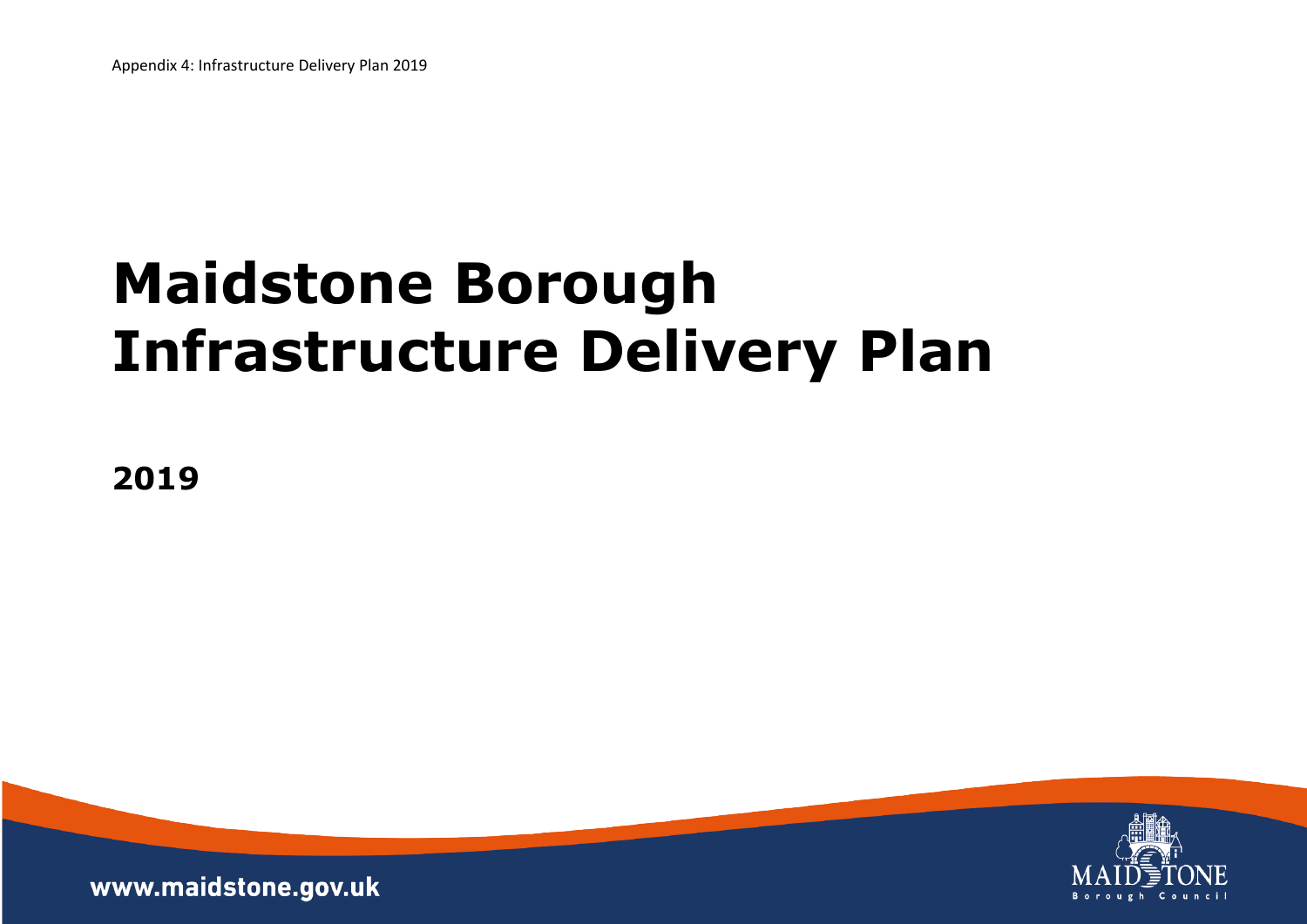Appendix 4: Infrastructure Delivery Plan 2019

# **Contents**

| What is the Infrastructure Delivery Plan?                            | 3                       |
|----------------------------------------------------------------------|-------------------------|
| How has the Infrastructure Delivery Plan been produced?              | $\boldsymbol{4}$        |
| What does the Infrastructure Delivery Plan contain?                  | $\boldsymbol{4}$        |
| How are infrastructure projects prioritised?                         | $\overline{\mathbf{4}}$ |
| How are infrastructure delivery risks categorised?                   | 5                       |
| <b>Implementation and Review of the Infrastructure Delivery Plan</b> | 5                       |
| <b>Schedule A: Highways and Transportation</b>                       | 6                       |
| <b>Schedule B: Education Provision</b>                               | 34                      |
| <b>Schedule C: Health Provision</b>                                  | 39                      |
| <b>Schedule D: Social and Community Infrastructure</b>               | 47                      |
| <b>Schedule E: Public Services</b>                                   | 50                      |
| <b>Schedule F: Utilities</b>                                         | 52                      |
| <b>Schedule G: Green and Blue Infrastructure</b>                     | 57                      |
| <b>Schedule H: Flood Prevention and Mitigation</b>                   | 66                      |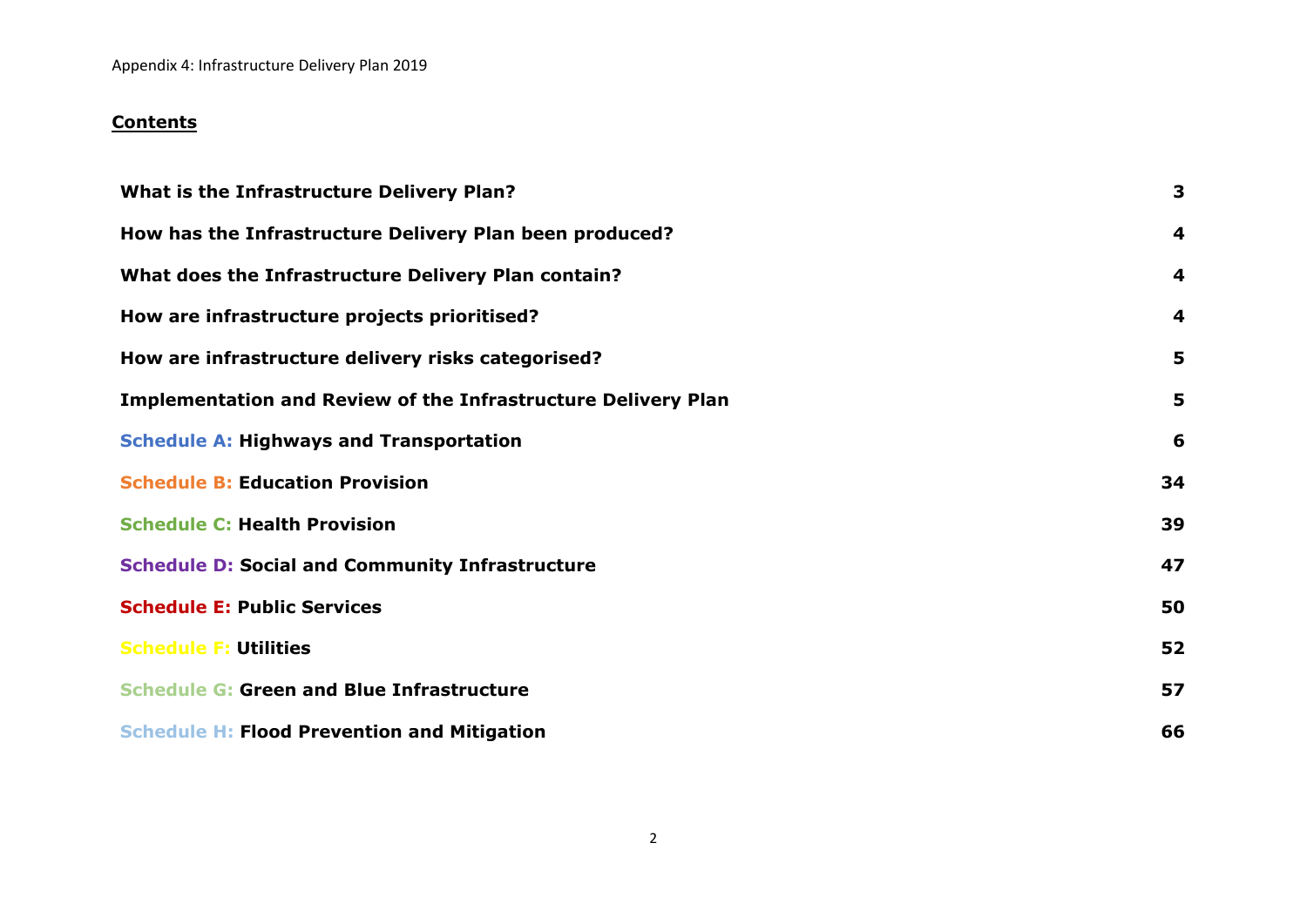## **What is the Infrastructure Delivery Plan?**

The Infrastructure Delivery Plan (IDP) identifies the borough's infrastructure requirements considered necessary to support the development proposed in the Maidstone Borough Local Plan (MBLP) and outlines how and when these will be delivered. The IDP therefore plays a key role in demonstrating that planned growth can be accommodated in a sustainable manner, through the timely and coordinated delivery of critical and strategic infrastructure. It is a vital tool in helping to deliver the priorities identified in the Council's Strategic Plan 2019- 2045. Whilst it contributes to the delivery of all four priorities, it is particularly relevant to 'embracing growth and enabling infrastructure'.



The IDP will also be used by the Council's CIL Steering Group in prioritising and determining bids for Community Infrastructure Levy (CIL) income.

The National Planning Policy Framework (NPPF) requires local planning authorities, through their strategic planning policies, to make sufficient provision for infrastructure including: transport, telecommunications, security, waste management, water supply, wastewater, flood risk, minerals and energy (including heat); community facilities such as health, education and cultural infrastructure; and green infrastructure.

In identifying infrastructure requirements, the Council works alongside infrastructure providers to assess the quality and capacity of all infrastructure, and its ability to meet forecast demands. The Council will also take account of the need for strategic infrastructure, including any nationally significant infrastructure, within the area.

Infrastructure requirements in the IDP reflect the growth and site allocations in the MBLP, adopted in 2017. Over time, strategic infrastructure contained in any 'made' Neighbourhood Plans may also be added to the IDP. The Council is now in the early stages of undertaking a Local Plan Review, with an anticipated adoption date of 2022. As the Local Plan Review progresses towards the final stages, the IDP will begin to incorporate infrastructure requirements based on the future Local Plan.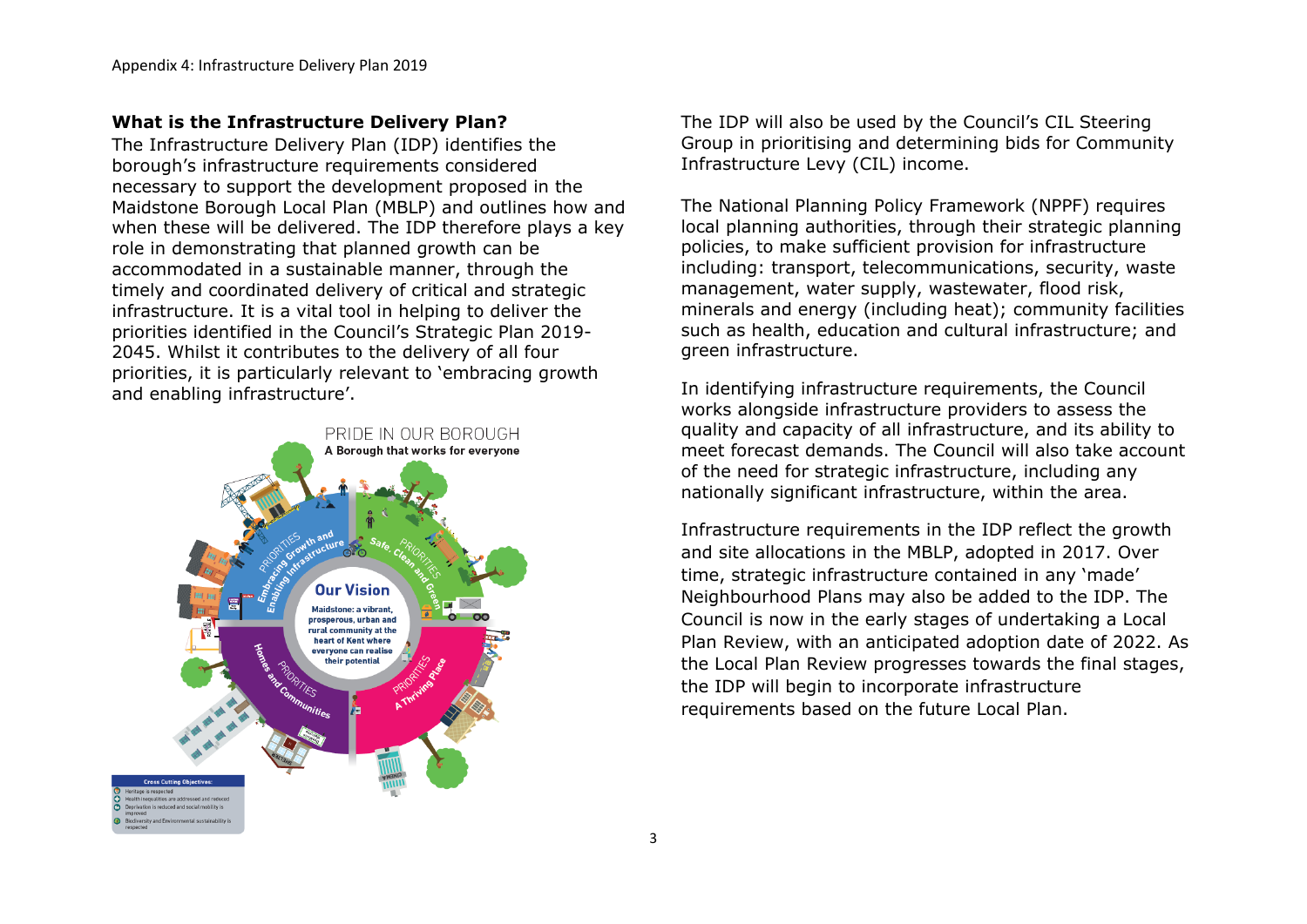## **How has the Infrastructure Delivery Plan been produced?**

The original IDP was produced in consultation with internal stakeholders including officers in Economic Development & Regeneration, Environmental Health, Parks and Leisure. Consultation also took place with Kent County Council regarding provision of education, highways, waste, adult and youth services, libraries and community learning; as well as other external stakeholders including utility providers, Valley Invicta Academy Trust, Network Rail, Arriva, Highways England, Sport England, the NHS, the CGG, Environment Agency, South East Coast Ambulance Service, Kent Police and Kent Fire & Rescue.

In updating the IDP for 2019, all infrastructure providers with projects listed in the IDP were contacted in order to provide progress updates on their schemes and to submit new schemes for consideration of inclusion into this updated IDP. Other key infrastructure providers known to be operating in the borough but without schemes in the 2016 IDP were also contacted and given the opportunity to submit new schemes for consideration of inclusion into this updated IDP.

#### **What does the Infrastructure Delivery Plan contain?**

The IDP groups infrastructure schemes by broad location and into eight broad infrastructure types as follows:

*Schedule A:* Highways and transportation *Schedule B:* Education *Schedule C:* Health

*Schedule D:* Social and community infrastructure *Schedule E:* Public services *Schedule F:* Utilities *Schedule G:* Green and blue infrastructure *Schedule H:* Flood prevention and mitigation

For each infrastructure type and broad location, the IDP sets out the borough's requirements, where and when it is required, why it is needed and an update on the delivery of the infrastructure to date. It also sets out what key progress is expected over the next year. Each infrastructure type is accompanied by an Infrastructure Delivery Schedule table which provides further detail on who will be delivering the required infrastructure, funding sources and estimated total costs, as well as prioritising the projects and identifying the risk associated with the delivery of each project.

Where new schemes are included within the 2019 IDP, they are at the end of the relevant table and are shaded grey.

## **How are infrastructure projects prioritised?**

The projects contained in the IDP are prioritised as follows:

*Critical:* infrastructure that must be provided to enable physical development to occur. Failure to provide these pieces of infrastructure could result in significant delays in the delivery of development.

*Essential:* infrastructure in this category is unlikely to prevent physical development in the short term, however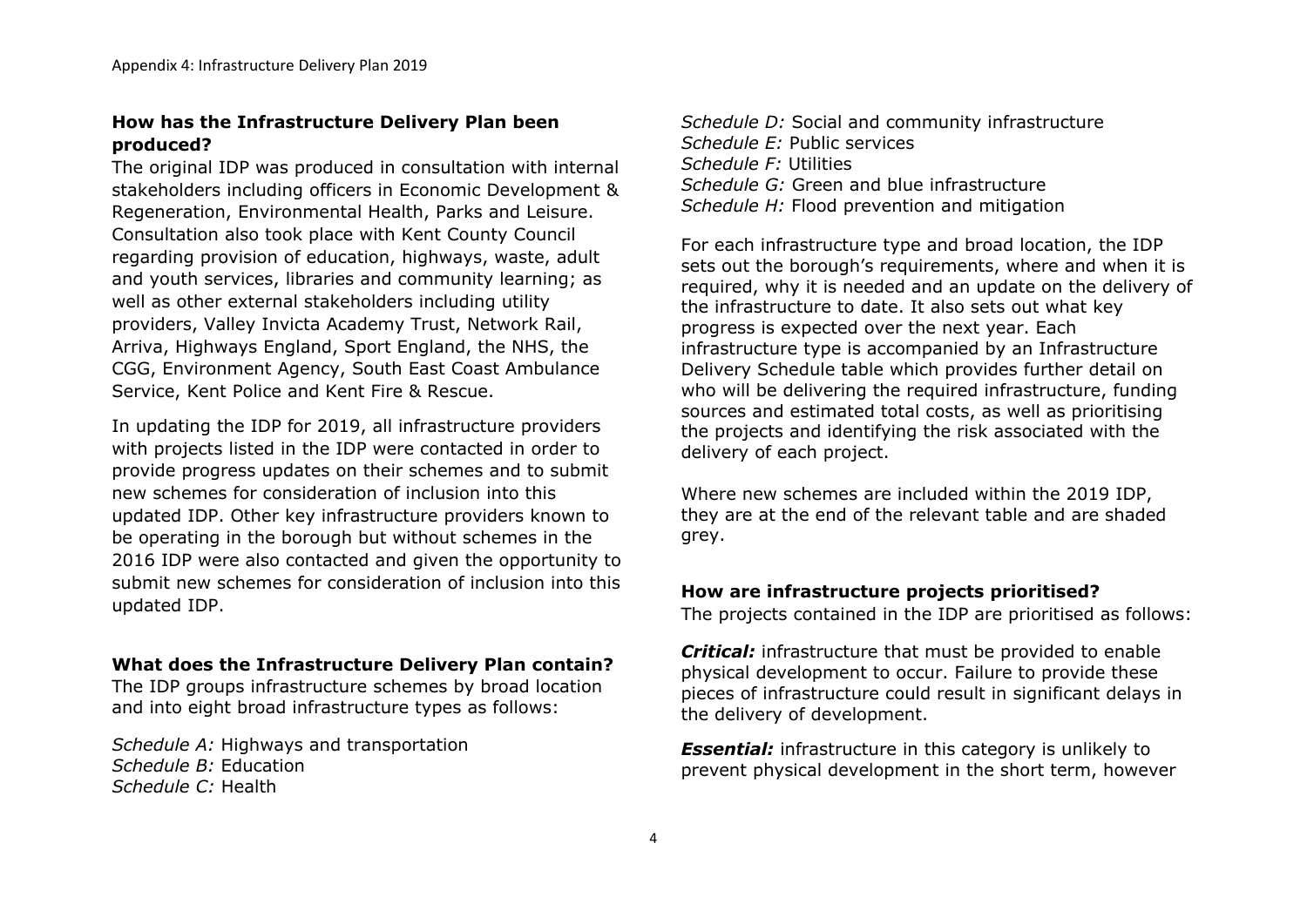failure to invest in it could result in delays in development in the medium to long term.

*Desirable:* infrastructure that is required to deliver the overall spatial strategy objectives but is unlikely to prevent development in the short or medium term. Whilst not designated as critical or essential, the importance of this infrastructure to the delivery of sustainable development should not be underestimated.

## **How are infrastructure delivery risks categorised?**

Each project listed in the IDP is also categorised in terms of its risk of delivery. For clarity, this is not a classification of risk to the overall delivery of the Local Plan, only a risk associated with the delivery of each specific infrastructure project or scheme. Each risk category is as follows:

**High:** Fundamental constraints attached to the delivery of the scheme e.g. no clear funding, no site identified, land assembly issues.

*Moderate:* Some constraints or uncertainty attached to the delivery of the scheme.

**Low:** Strong certainty of scheme delivery e.g. costs identified, funding in place, political and community support.

# **Implementation and Review of the Infrastructure Delivery Plan**

The Infrastructure Delivery Plan (IDP) is reviewed and updated on at least an annual basis to support the sustainable delivery of Maidstone Borough Local Plan (MBLP).

The comprehensive infrastructure package set out in the 2016 IDP was based on a detailed evidence base that accompanied the MBLP. Whilst additional schemes may come forward for inclusion into future revisions of the IDP, perhaps because of changing organisational structures or priorities, or as a result of unanticipated demographic changes; these are not expected to be essential or critical infrastructure items.

Schemes identified in the IDP will be kept under review as new planning permissions are granted; as developer contributions are secured and subsequently paid towards infrastructure delivery; and as strategic CIL funds are allocated to infrastructure schemes. The monitoring of schemes will also indicate where progression is not in line with anticipated delivery timescales and should help identify if non-delivery of infrastructure threatens to become a constraint to development.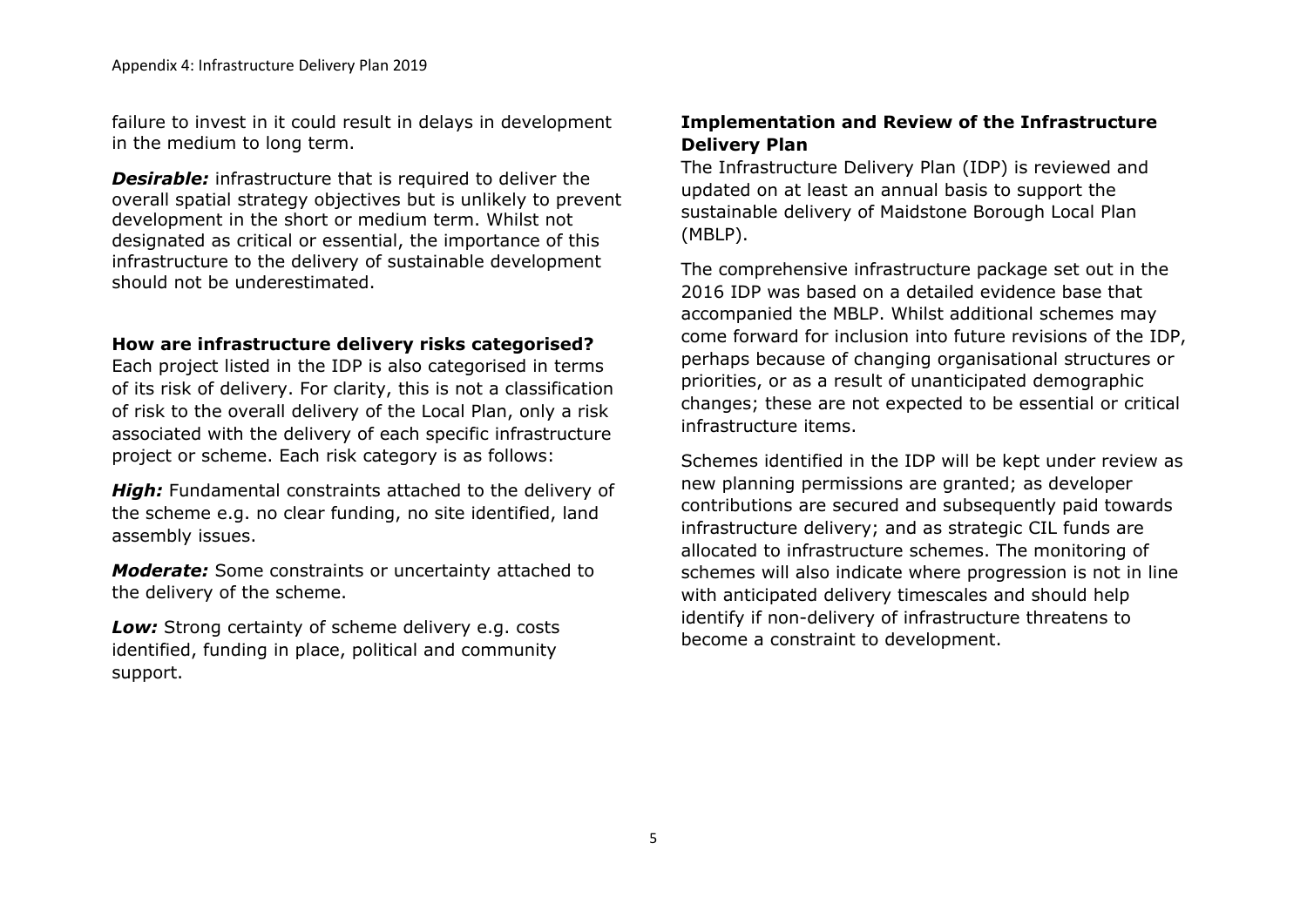Maidstone Town Centre

#### **What?**

- Maidstone Bus Station improvements
- Bus lane provision
- Cycle parking improvements
- Public realm improvements and enhancements
- Improved pedestrian linkages, accessibility and legibility
- Provision of new and improvement of existing towpath
- New footbridge provision
- Maidstone East Rail Station improvements and provision of commuter car parking

## **When?**

Predominantly short to medium term

# **Why?**

The ITS seeks to ensure that pedestrian access becomes the primary mode of movement within the town centre, recognising that improvements to the pedestrian environment and public realm can help achieve this.

Evidence prepared to support MBLP policies on the town centre, including the Maidstone Town Centre Assessment (2013) and the Town Centre Study (2010) identify the positive impact these essential improvements for the town centre more generally.

Transport modal shift reduces traffic congestion within the town centre, and has cross-cutting health benefits in terms of improved air quality and increased physical activity.

## **Key supporting evidence**

- 1) Local Plan policy DM24 Sustainable Transport
- 2) Integrated Transport Strategy 2011-2031
- 3) KCC Local Transport Plan
- 4) Maidstone Town Centre Assessment 2013
- 5) Town Centre Study 2010
- 6) Maidstone Economic Development Strategy 2015-2031

## **Next steps for 2019/20**

Continue to progress works on scheme HTTC11, for completion in 2020.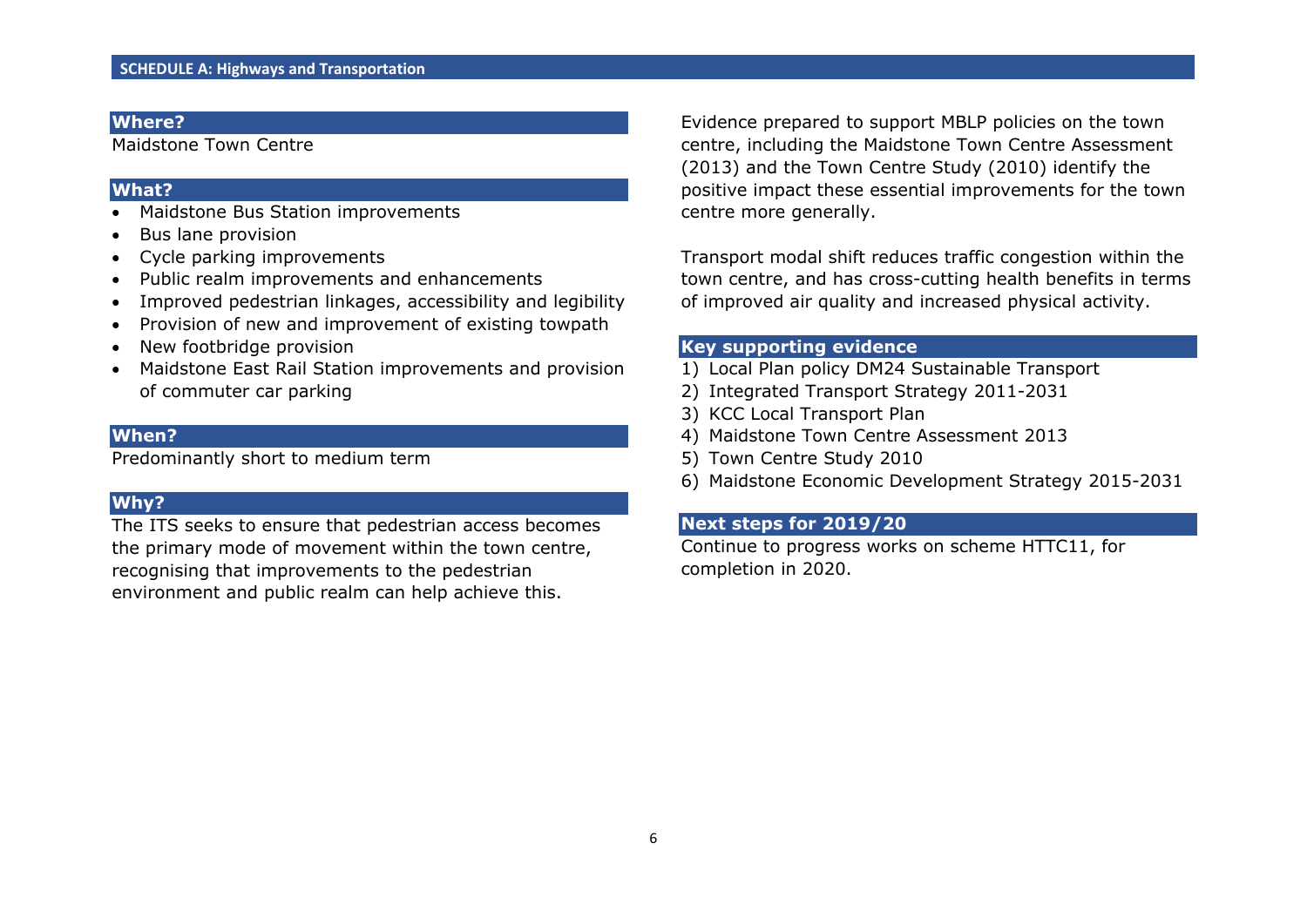| <b>Item</b><br><b>Reference</b> | <b>Service and Issue</b>                                                                                            | Output                                                                                                                                                                                                      | Justification/<br>supporting<br>evidence                                                                                                                                  | <b>Development</b><br>in the Local<br>Plan which is<br>dependent<br>upon the<br>output | <b>Lead and</b><br>delivery<br>partners     | <b>Estimated</b><br>cost<br>(if known) | <b>Funding</b><br>sources                        | <b>Scheme</b><br>status                                                                                                                                | <b>Delivery</b><br>timescale | <b>Prioritisation</b> | <b>Risk to</b><br>delivery |
|---------------------------------|---------------------------------------------------------------------------------------------------------------------|-------------------------------------------------------------------------------------------------------------------------------------------------------------------------------------------------------------|---------------------------------------------------------------------------------------------------------------------------------------------------------------------------|----------------------------------------------------------------------------------------|---------------------------------------------|----------------------------------------|--------------------------------------------------|--------------------------------------------------------------------------------------------------------------------------------------------------------|------------------------------|-----------------------|----------------------------|
| HTTC3                           | <b>Public transport</b><br>improvements<br>Works to improve the<br>functionality of the public<br>transport network | Improvements to<br>the Maidstone Bus<br>Station                                                                                                                                                             | Policy DM24<br>ITS 2011-31<br>Town Centre<br>Study 2010                                                                                                                   | Maidstone town<br>Centre SP4                                                           | MBC<br>Arriva                               | £2m                                    | $MBC -$<br>Capital<br>programme<br>Arriva<br>CIL | Feasibility<br>design work<br>currently<br>underway                                                                                                    | Short /<br>Medium<br>term    | Essential             | Moderate                   |
| HTTC6                           | <b>Pedestrian environment</b><br>Measures to improve<br>accessibility and appearance                                | Package of<br>measures to<br>improve<br>pedestrian<br>linkages from the<br>Town Centre to<br>the riverside,<br>including the<br>pedestrianisation<br>of Earl Street,<br>from Pudding Lane<br>to Week Street | Policy DM24<br>ITS 2011-31<br>Maidstone<br>Economic<br>Development<br>Strategy 2015 -<br>2031<br>Maidstone Town<br>Centre<br>Assessment 2013<br>Town Centre<br>Study 2010 | Maidstone Town<br>Centre SP4                                                           | <b>MBC</b>                                  | £972k                                  | CIL                                              | Outline<br>scheme and<br>costings<br>developed                                                                                                         | Medium<br>term               | Essential             | Moderate                   |
| HTTC7                           | <b>Pedestrian environment</b><br>and cycle provision<br>Measures to improve<br>accessibility and permeability       | Provision of a<br>shared use<br>pedestrian/ cycle<br>footbridge linking<br>St Peter's Street<br>and Earl Street                                                                                             | Policy DM24<br>ITS 2011-31<br>Town Centre<br>Study 2010<br>Maidstone Town<br>Centre<br>Assessment 2013                                                                    | Maidstone Town<br>Centre SP4                                                           | MBC<br>KCC                                  | Unknown                                | <b>CIL</b>                                       | Study<br>completed but<br>further work<br>required                                                                                                     | Long term                    | Desirable             | High                       |
| HTTC9                           | <b>Pedestrian environment</b><br>Measures to improve access<br>and safety for pedestrians                           | New section of<br>riverside towpath<br>and improvements<br>to existing<br>riverside towpath<br>from Scotney<br>Garden to<br>Whatman Park.                                                                   | Policy DM24<br>ITS 2011-31<br>Town Centre<br>Study 2010<br>Planning<br>permissions:<br>MA/13/0297<br>MA/02/0820                                                           | Maidstone Town<br>Centre SP4                                                           | MBC<br>KCC                                  | Unknown                                | S278<br>S106                                     | Committed<br>through<br>planning<br>permissions<br>MA/02/0820<br>and<br>MA/13/0297<br>Work to<br>facilitate this<br>tow path has<br>been<br>completed. | Short term                   | Essential             | Low                        |
| HTTC11                          | <b>Public transport and</b><br>pedestrian environment<br>Measures to improve<br>accessibility and appearance        | Improvements to<br>Maidstone East<br>Rail Station<br>forecourt and<br>ticket office,<br>together with<br>improvements to                                                                                    | <b>SELEP Business</b><br>Case - Maidstone<br>East Maidstone<br>Town Centre<br>Assessment 2013                                                                             | Maidstone Town<br>Centre SP4                                                           | South<br>Eastern<br>Rail<br>Network<br>Rail | £2.0m                                  | SELEP and<br>Network Rail                        | Fundina<br>secured and<br>scheme<br>expected to be<br>completed by<br>2020                                                                             | Short term                   | Essential             | Low                        |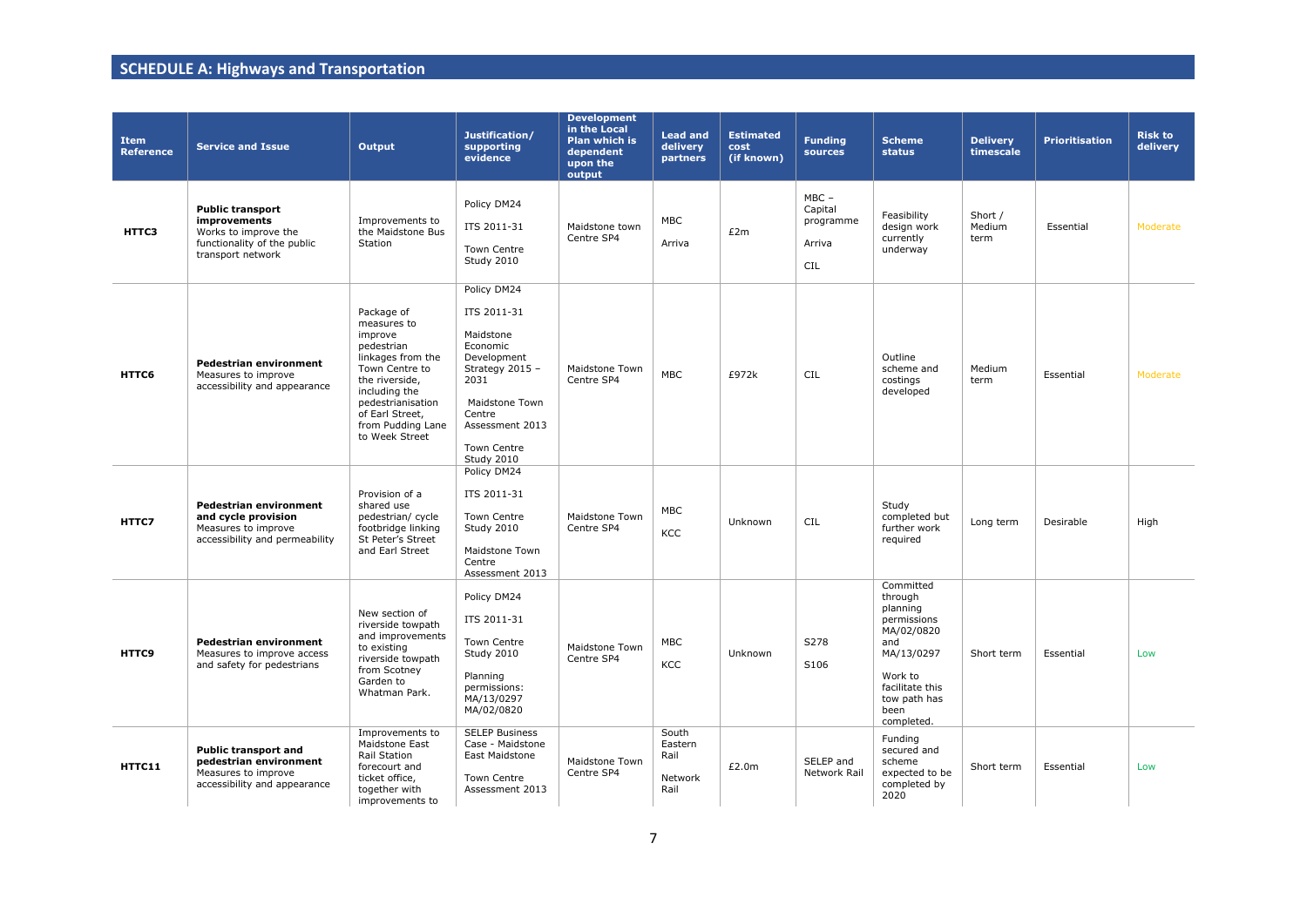| <b>Item</b><br><b>Reference</b> | <b>Service and Issue</b>                                                                                            | Output                                                                                                                                                              | Justification/<br>supporting<br>evidence                                                                           | <b>Development</b><br>in the Local<br><b>Plan which is</b><br>dependent<br>upon the<br>output | <b>Lead and</b><br>delivery<br>partners            | <b>Estimated</b><br>cost<br>(if known) | <b>Funding</b><br>sources | <b>Scheme</b><br>status                                                                     | <b>Delivery</b><br>timescale | <b>Prioritisation</b> | <b>Risk to</b><br>delivery |
|---------------------------------|---------------------------------------------------------------------------------------------------------------------|---------------------------------------------------------------------------------------------------------------------------------------------------------------------|--------------------------------------------------------------------------------------------------------------------|-----------------------------------------------------------------------------------------------|----------------------------------------------------|----------------------------------------|---------------------------|---------------------------------------------------------------------------------------------|------------------------------|-----------------------|----------------------------|
|                                 |                                                                                                                     | the public realm at<br>the northern end<br>of Week Street.                                                                                                          | <b>Town Centre</b><br>Study 2010<br>SHEDLAA 2014                                                                   |                                                                                               | <b>MBC</b><br>KCC                                  |                                        |                           |                                                                                             |                              |                       |                            |
| HTTC12                          | <b>Pedestrian environment</b><br>and public realm<br>Measures to improve<br>accessibility and appearance            | Improvements at<br>Sessions House<br>Square and Week<br>Street to provide<br>an enhanced<br>public open space<br>and public realm                                   | Maidstone Town<br>Centre<br>Assessment 2013<br>Town Centre<br>Study 2010<br>SHEDLAA 2014                           | Maidstone Town<br>Centre SP4<br>RMX1 (2)<br>Maidstone East<br>and Maidstone<br>Sorting Office | <b>MBC</b><br><b>KCC</b>                           | Unknown                                | S106                      | Outline design<br>developed                                                                 | Medium<br>term               | Essential             | Moderate                   |
| HTTC13A                         | <b>Public transport</b><br>Measures to improve<br>accessibility, safety and<br>appearance                           | Provision of a<br>multi-storey<br>commuter car<br>park to serve<br>Maidstone East<br>Rail Station                                                                   | Policy DM24<br>RMX1(2)<br>Maidstone East<br>and Maidstone<br>Sorting Office                                        | RMX1(2)<br>Maidstone East<br>and Maidstone<br>Sorting Office                                  | South<br>Eastern<br>Rail<br>Network<br>Rail<br>KCC | £9.0m                                  | <b>CIL</b>                | Network Rail<br>has confirmed<br>that a<br>minimum of<br>550 spaces will<br>be required     | Short /<br>Medium<br>term    | Essential             | Moderate                   |
| HTTC13B                         | <b>Pedestrian environment</b><br>and public realm<br>Measures to improve<br>accessibility, safety and<br>appearance | Package of<br>measures to<br>improve linkages,<br>accessibility and<br>the quality of the<br>public realm on<br>Rose Yard,<br>Pudding Lane and<br>Market Buildings. | Maidstone<br>Economic<br>Development<br>Strategy 2015 -<br>2031<br>ITS 2011-31<br><b>Town Centre</b><br>Study 2010 | Maidstone Town<br>Centre SP4                                                                  | <b>MBC</b><br>KCC                                  | £1.52m                                 | <b>CIL</b>                | Initial costings<br>estimate<br>developed                                                   | Medium<br>term               | Desirable             | High                       |
| HTTC14                          | <b>Pedestrian environment</b><br>Measures to improve town<br>centre legibility                                      | Package of<br>measures to<br>introduce themed<br>trails and quarters<br>in the town centre<br>to improve<br>legibility                                              | Destination<br>Management Plan<br>2015<br><b>Town Centre</b><br>Study 2010                                         | Maidstone Town<br>Centre SP4                                                                  | <b>MBC</b><br>KCC                                  | Unknown                                | <b>CIL</b>                | Partially<br>complete.<br>Further<br>interpretation<br>and wayfinding<br>signage<br>needed. | Short/<br>Medium<br>term     | Desirable             | Moderate                   |
| HTTC15                          | <b>Pedestrian environment</b><br>and cycle provision                                                                | Footpath and<br>public realm<br>improvements on<br>King Street<br>between the<br>junction of Wyke<br>Manor Road and<br>site RMX1 (3)                                | Sustainable<br>Transport DM24<br><b>Town Centre</b><br>Study 2010                                                  | Maidstone Town<br>Centre SP4<br>RMX1 (3) King<br>Street                                       | <b>MBC</b><br>KCC                                  | Unknown                                | S106                      | Further work<br>required to<br>establish<br>outline scheme                                  | Short term                   | Essential             | Low                        |
| HTTC16                          | <b>Pedestrian environment</b><br>Measures to improve<br>accessibility and safety                                    | Provision of<br>pedestrian<br>crossing facilities<br>on Upper Stone<br><b>Street and Mote</b><br>Road (slip road)                                                   | <b>KCC</b><br>correspondence,<br>2019                                                                              | Maidstone Town<br>Centre SP4                                                                  | <b>KCC</b><br><b>MBC</b>                           | Unknown                                | <b>CIL</b>                | Further design<br>work needed<br>to identify<br>suitable<br>scheme                          | Short/<br>Medium<br>term     | Desirable             | <b>High</b>                |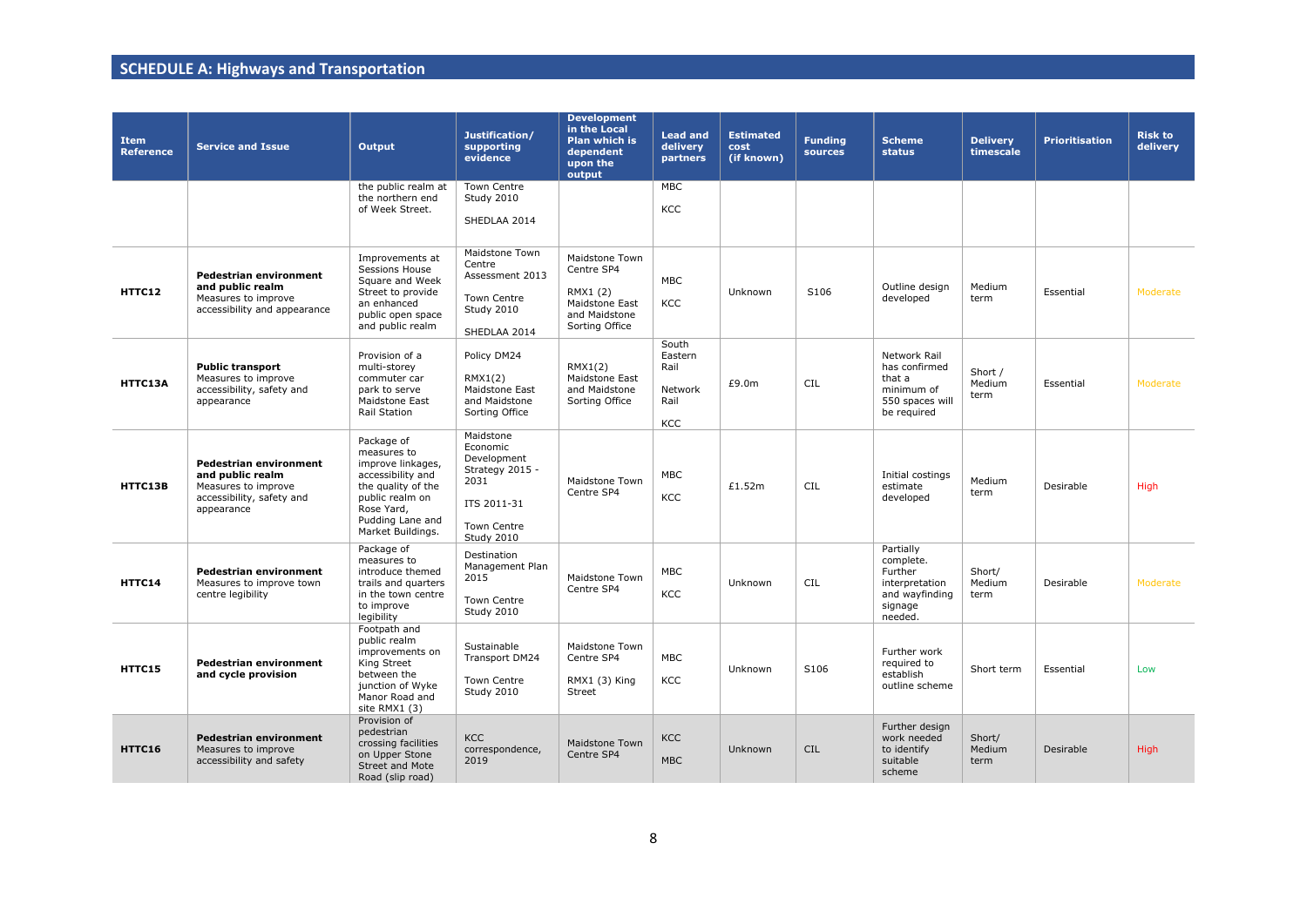Maidstone Urban Area – M20 Junction 7 Strategic Development Area

## **What?**

- Roundabout capacity improvements and signalisation
- New signal pedestrian crossing provision
- M2 Junction 5 capacity improvements
- Dualling of carriageway between Bearsted and New Cut roundabouts
- Bus priority measures and increased frequency of routes

## **When?**

Short to medium term

## **Why?**

To support significant mixed use development adjacent to the M20 J7 (MBLP Policy RMX1 (1)), the ITS identifies the need for signalisation of the motorway junction and the widening of the coast bound off-slip. Capacity enhancements at the New Cut and Bearsted Roundabouts, and the dualling of the Bearsted Road between these roundabouts, are also essential to the delivery of this important development site. Of these schemes, all but the dualling have already been secured through the planning

process, as key requirements of the section 106 planning obligation attached to the grant of outline planning permission (MA/13/1163) for the development of a medical campus on the substantive part of site RMX1 (1). The dualling scheme is yet to be secured as planning permission for the redevelopment of the retail element of the site has not been granted. The transport evidence submitted in support of the refused planning application (MA/13/1931) supports the need for the scheme, and it is anticipated that the improvement will be secured as part of that development when it comes forward.

The improvement of bus services to connect RMX1 (1) with Maidstone Town Centre is another key objective of the ITS. Contributions towards the scheme have also been secured through planning permission MA/13/1163, and MBC will work closely with KCC and Arriva to ensure a suitable scheme is developed and delivered in a timely manner to support growth in this area of Maidstone.

## **Key supporting evidence**

- 1) Local Plan policy DM24 Sustainable Transport
- 2) Local Plan policy RMX1(1) Newnham Park, Maidstone
- 3) Integrated Transport Strategy 2011-2031

#### **Next steps for 2019/20**

Commencement of scheme HTJ71.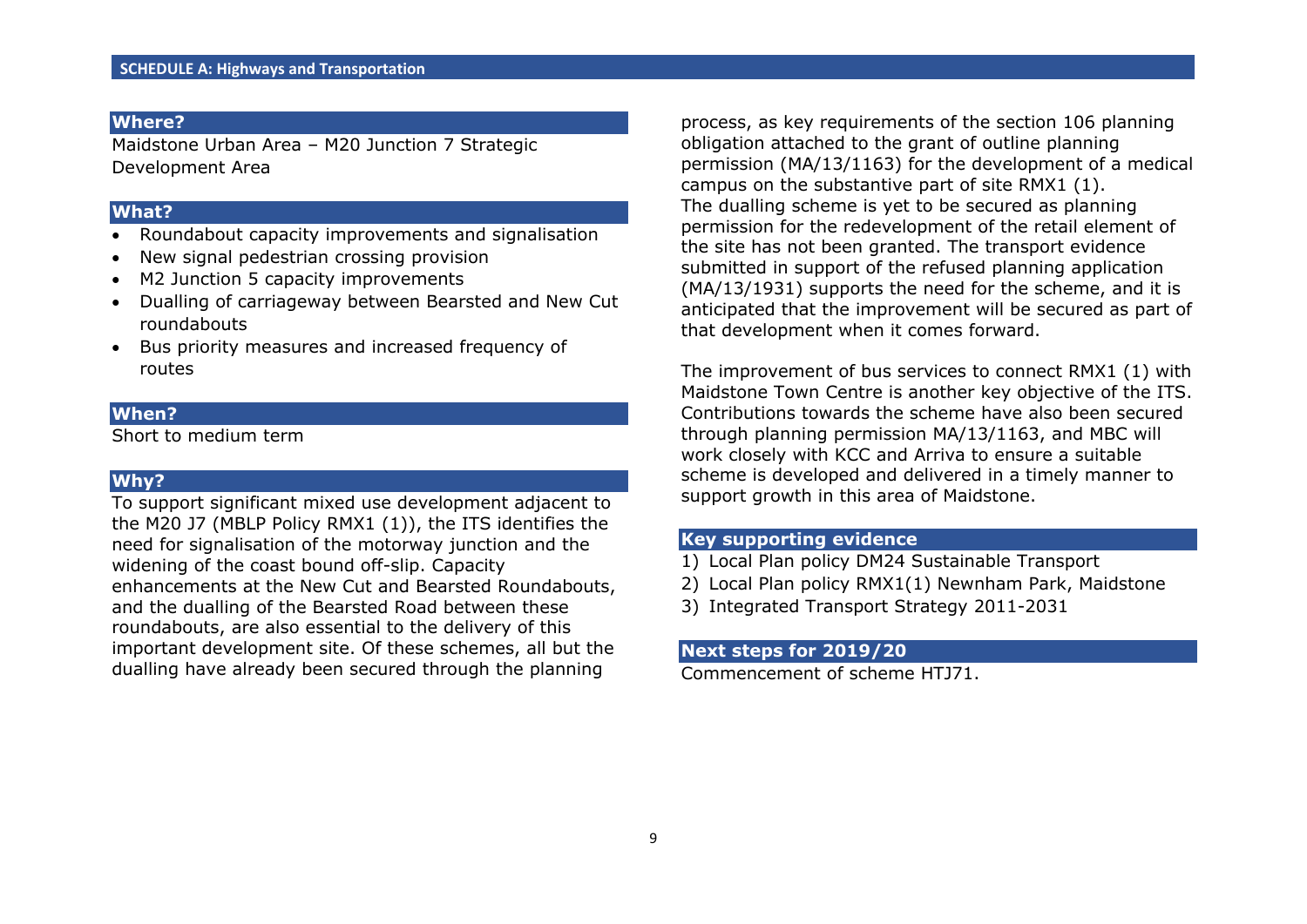| <b>Item</b><br><b>Reference</b> | <b>Service and Issue</b>                                                                                                         | <b>Output</b>                                                                                                                                                                                                                                                                                | Justification/<br>supporting<br>evidence                                              | <b>Development</b><br>in the Local<br><b>Plan which is</b><br>dependent<br>upon the<br>output                                                          | <b>Lead and</b><br>delivery<br>partners | <b>Estimated</b><br>cost<br>(if known) | <b>Funding</b><br>sources | <b>Scheme</b><br><b>status</b>                                                                          | <b>Delivery</b><br>timescale | <b>Prioritisation</b> | <b>Risk to</b><br>delivery |
|---------------------------------|----------------------------------------------------------------------------------------------------------------------------------|----------------------------------------------------------------------------------------------------------------------------------------------------------------------------------------------------------------------------------------------------------------------------------------------|---------------------------------------------------------------------------------------|--------------------------------------------------------------------------------------------------------------------------------------------------------|-----------------------------------------|----------------------------------------|---------------------------|---------------------------------------------------------------------------------------------------------|------------------------------|-----------------------|----------------------------|
| <b>HTJ71</b>                    | <b>Highway improvements</b><br>Works to provide additional<br>capacity                                                           | Capacity<br>improvements and<br>signalisation of<br>Bearstead<br>roundabout and<br>capacity<br>improvements at<br>New Cut<br>roundabout.<br>Provision of a new<br>signal pedestrian<br>crossing and the<br>provision of a<br>combined<br>foot/cycle way<br>between these<br>two roundabouts. | Policy DM24<br>ITS 2011-31<br>Planning<br>permissions:<br>16/507292/OUT<br>MA/13/1163 | RMX1 (1)<br>Newnham Park,<br>Maidstone                                                                                                                 | KCC                                     | £11.399m                               | S106<br><b>MBC</b><br>DfT | Construction<br>due to<br>commence<br>Autumn 2019                                                       | Short term                   | Critical              | Low                        |
| <b>HTJ72</b>                    | <b>Highway improvements</b><br>Works to improve the<br>functionality of the strategic<br>road network                            | Traffic<br>signalisation of the<br>M20 J7<br>roundabout,<br>widening of the<br>coast bound off-<br>slip and creation<br>of a new signal<br>controlled<br>pedestrian route<br>through the<br>junction.                                                                                        | Policy DM24<br>Planning<br>permissions:<br>16/507292/OUT<br>MA/13/1163                | RMX1 (1)<br>Newnham Park,<br>Maidstone<br>$H1(7)$ Land<br>north of Bicknor<br>Wood<br>H1 (8) West of<br>Church Road<br>H1 (10) South<br>of Sutton Road | Highways<br>England<br><b>KCC</b>       | £4.667m                                | S106                      | Committed<br>scheme under<br>MA/13/1163.<br>Detailed<br>design<br>completed.                            | Short /<br>Medium<br>term    | Critical              | Low                        |
| <b>HTJ73</b>                    | <b>Highway improvements</b><br>Works to improve the<br>functionality of the strategic<br>road network                            | Capacity<br>improvements at<br>M2 J5 (located in<br>Swale Borough)                                                                                                                                                                                                                           | Policy DM24<br>Planning<br>permissions:<br>16/507292/OUT<br>MA/13/1163                | RMX1 (1)<br>Newnham Park,<br>Maidstone                                                                                                                 | Highways<br>England                     | <b>TBC</b>                             | DfT<br>S106               | Scheduled<br>start of works<br>2020                                                                     | Short term                   | Critical              | Low                        |
| <b>HTJ74</b>                    | <b>Highway improvements</b><br>Works to provide additional<br>capacity                                                           | Upgrading of<br>Bearsted Road to<br>a dual carriageway<br>between Bearsted<br>roundabout and<br>New Cut<br>roundabout.                                                                                                                                                                       | Policy DM24<br>ITS 2011-31<br>Planning<br>application:<br>MA/13/1931                  | RMX1 (1)<br>Newnham Park                                                                                                                               | KCC                                     | £2.7-£3.3m                             | S106                      | Included as<br>part of HTJ71                                                                            | Medium<br>term               | Critical              | Low                        |
| <b>HTJ75</b>                    | <b>Public transport and</b><br>highways improvements<br>Works to improve the<br>functionality of the public<br>transport network | Increased<br>frequency of 333 /<br>334 route to<br>provide a bus<br>service with 15<br>minute intervals<br>between site<br>RMX1 (1) and the<br>town centre.                                                                                                                                  | Policy DM24<br>ITS 2011-31<br>Planning<br>application:<br>MA/13/1931                  | RMX1 (1)<br>Newnham Park                                                                                                                               | KCC<br>Arriva                           | £2.7m                                  | S106<br><b>CIL</b>        | Bus extension<br>scheme<br>options<br>considered<br>under planning<br>applications at<br>site RMX1 (1). | Short /<br>Medium<br>term    | Essential             | Moderate                   |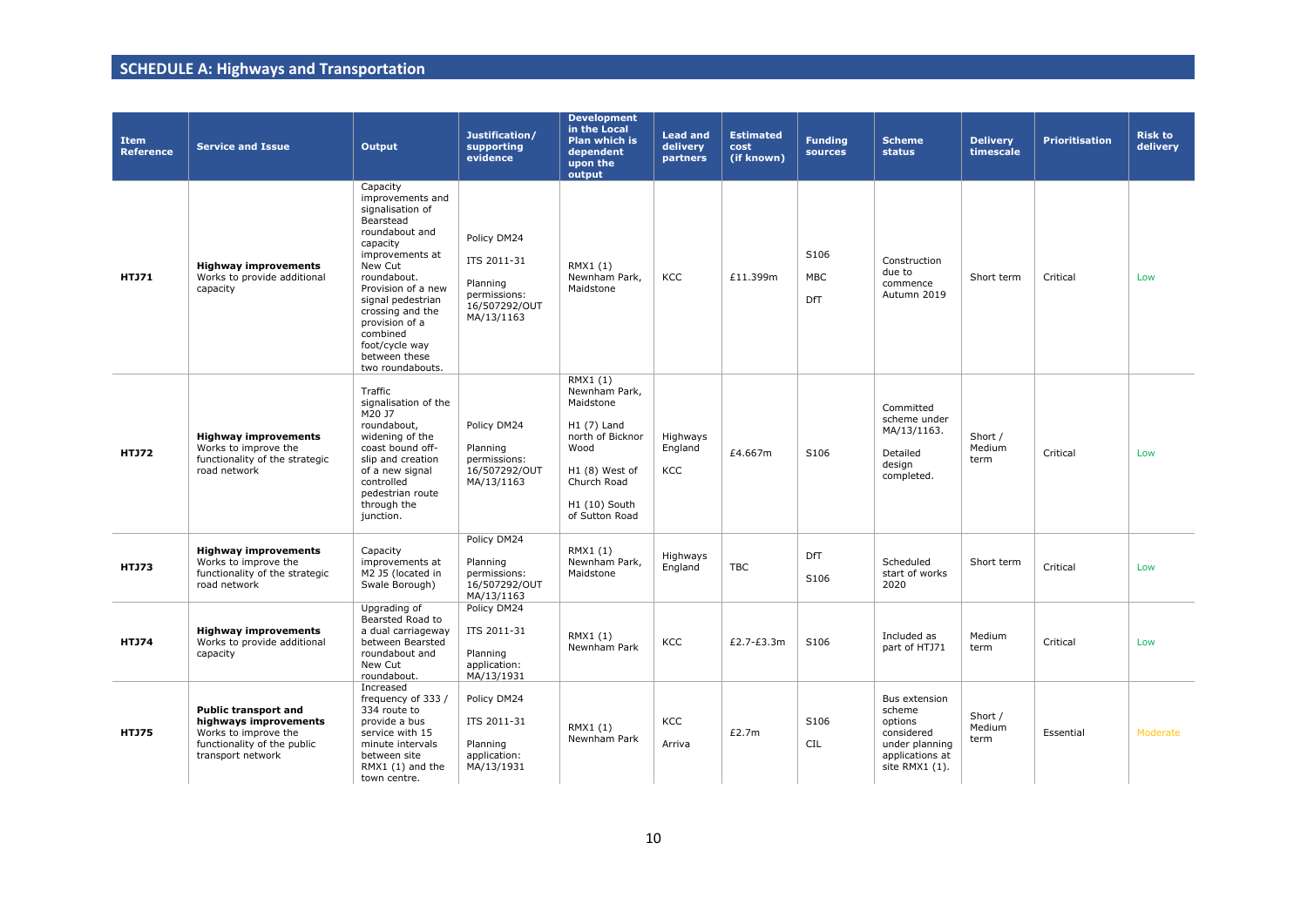Maidstone Urban Area – South East Maidstone Strategic Development Area

#### **What?**

- A274 Sutton Road capacity improvements and bus prioritisation measures
- A229/A274 Wheatsheaf junction improvements
- Bus service frequency improvements along the A274
- New footway, cycle route and toucan crossing provision

#### **When?**

Short to medium term

## **Why?**

Through the planning consents at sites H1(5) and H1(6) significant financial contributions have been secured towards the delivery of bus priority measures along the A274 corridor. The IDP also identifies the need for investment to support the increased frequency of bus services along the A274 corridor, and these measures together reflect the ITS objective of improving the quality and accessibility of public transport networks, in particular along key radial routes into the town.

Since the 2016 IDP, a new roundabout providing access to site H1(5) (scheme HTSE3) and a new road between Gore Court Road and Sutton Road, through site H1(6) (scheme HTSE5) have been completed.

The Sutton Road/Willington Street/Wallis Avenue junction improvement scheme (HTSE2) is now to be delivered

outside of the Maidstone Integrated Transport Package, with funding secured through S106 contributions. An amended scheme design was presented to the Maidstone Joint Transport Board in July 2019. Local Growth Fund monies have been allocated to the A274/A249 Wheatsheaf junction improvement scheme (HTSE6/HTSE7).

For the longer term the MBLP and ITS confirm the intention to investigate and assess the justification for a Leeds-Langley Relief Road, as part of the Local Plan Review. KCC have advised that strategic traffic modelling indicates that a link between the A20 and A274 could have a significant beneficial impact upon traffic levels in the south and south east sectors of the urban area. A significant amount of work is required however to develop the detailed case, including full traffic and environmental impact studies, strategic alternatives, a preferred route and funding methods, and progress will be taken into account as the IDP is reviewed in the future.

## **Key supporting evidence**

- 1) Local Plan policy DM24 Sustainable Transport
- 2) Integrated Transport Strategy 2011-2031
- 3) SHEDLAA 2014
- 4) Walking and Cycling Strategy 2011-2031

#### **Next steps for 2019/20**

Pending the outcome of the business case review, progress schemes HTSE6 and HTSE7 beyond detailed design stage.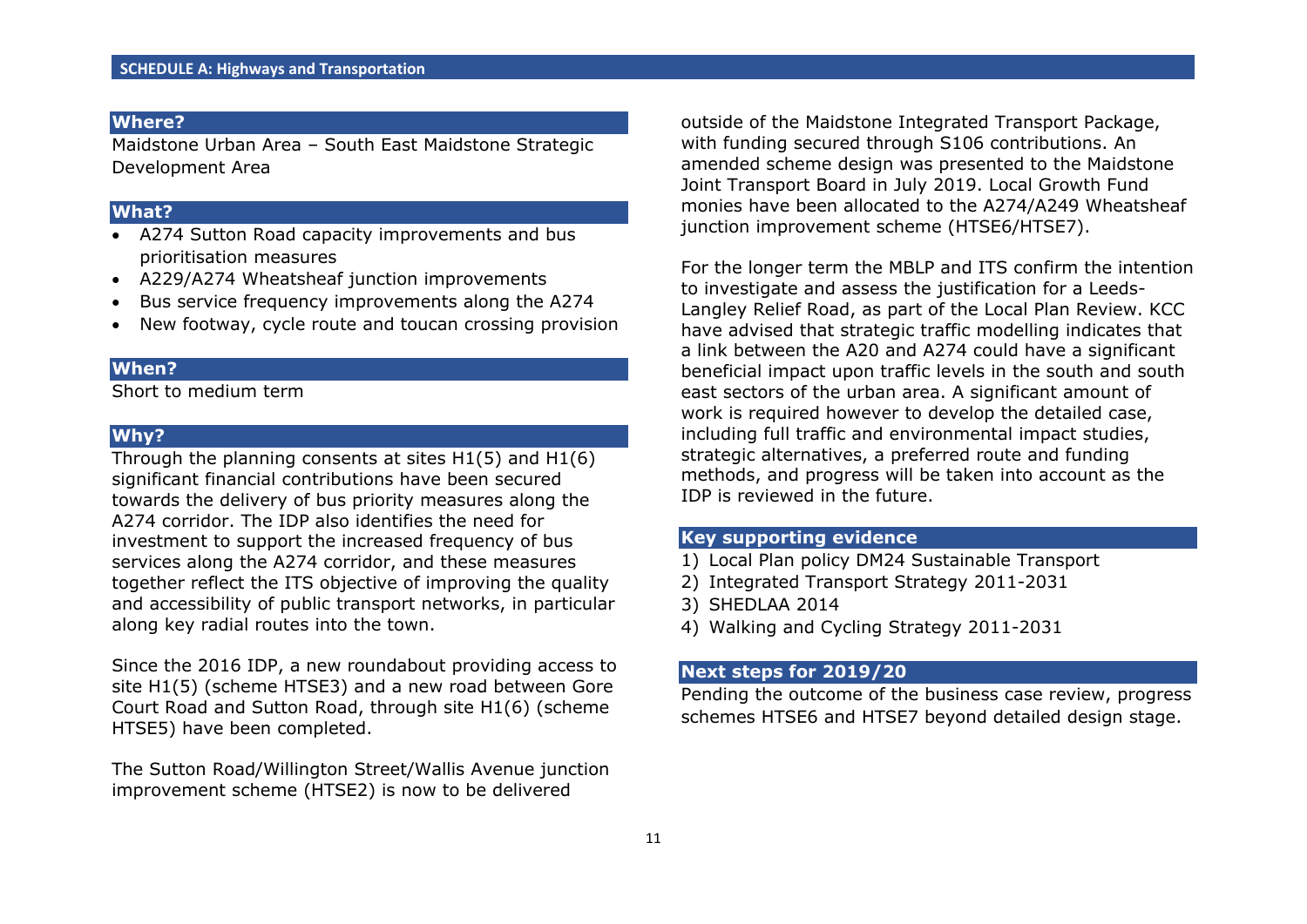| <b>Item</b><br><b>Reference</b> | <b>Service and Issue</b>                                               | Output                                                                                                                                                                                                                                                                                                        | Justification/<br>supporting<br>evidence                                                                                                                                                           | <b>Development</b><br>in the Local<br>Plan which is<br>dependent<br>upon the<br>output                                                                                                                                                                                      | <b>Lead and</b><br>delivery<br>partners | <b>Estimated</b><br>cost<br>(if known) | <b>Funding</b><br>sources | <b>Scheme</b><br><b>status</b>                                                                | <b>Delivery</b><br>timescale | <b>Prioritisation</b> | <b>Risk to</b><br>delivery |
|---------------------------------|------------------------------------------------------------------------|---------------------------------------------------------------------------------------------------------------------------------------------------------------------------------------------------------------------------------------------------------------------------------------------------------------|----------------------------------------------------------------------------------------------------------------------------------------------------------------------------------------------------|-----------------------------------------------------------------------------------------------------------------------------------------------------------------------------------------------------------------------------------------------------------------------------|-----------------------------------------|----------------------------------------|---------------------------|-----------------------------------------------------------------------------------------------|------------------------------|-----------------------|----------------------------|
| HTSE1                           | <b>Highway improvements</b><br>Works to provide additional<br>capacity | Capacity<br>improvements on<br>the A274 Sutton<br>Road between the<br>junctions of Wallis<br>Avenue and Loose<br>Road,<br>incorporating bus<br>prioritisation<br>measures from<br>the Willington<br>Street junction to<br>the Wheatsheaf<br>junction, together<br>with bus<br>infrastructure<br>improvements. | Policy DM24<br>ITS 2011-31<br>SHEDLAA 2014<br>Mott McDonald<br>A274 Corridor<br>Study April 2016<br>Planning<br>permissions:<br>MA/13/1149<br>MA/13/0951<br>MA/13/1523<br>MA/12/0986<br>MA/12/0987 | H1 (5) Langley<br>Park<br>H1 (6) North of<br>Sutton Road<br>H1 (7) Land<br>north of Bicknor<br>Wood<br>H1 (8) West of<br>Church Road<br>H1 (9) Bicknor<br>Farm<br>H1 (10) South<br>of Sutton Road<br>H1 (27) Kent<br>Police HQ<br>H1 (28) Kent<br>Police Training<br>School | KCC                                     | £3.2-£3.8m                             | S106<br>CIL               | Outline design<br>work<br>completed                                                           | Short term                   | Essential             | High                       |
| HTSE2                           | <b>Highway improvements</b><br>Works to provide additional<br>capacity | Improvements to<br>capacity at the<br>junctions of<br>Willington Road<br>and Wallis Avenue<br>with Sutton Road                                                                                                                                                                                                | Policy DM24<br>ITS 2011-31<br>SHEDLAA 2014<br>Planning<br>permissions:<br>MA/13/1149<br>MA/13/0951<br>MA/13/1523                                                                                   | H1 (5) Langley<br>Park<br>H1 (6) North of<br>Sutton Road<br>H1 (7) Land<br>north of Bicknor<br>Wood<br>H1 (8) West of<br>Church Road<br>H1 (9) Bicknor<br>Farm<br>H1 (10) South<br>of Sutton Road<br>H1 (27) Kent<br>Police HQ<br>H1 (28) Kent<br>Police Training<br>School | KCC                                     | £1.8m                                  | S106                      | Scheme<br>presented to<br>JTB in July<br>2019                                                 | Short term                   | Critical              | Moderate                   |
| HTSE4                           | <b>Highway improvements</b><br>Works to provide additional<br>capacity | Widening of Gore<br>Court Road<br>between the new<br>road and White<br>Horse Lane                                                                                                                                                                                                                             | Policy DM24<br>SHEDLAA 2014                                                                                                                                                                        | H1 (7) Land<br>north of Bicknor<br>Wood<br>H1 (8) West of<br>Church Road                                                                                                                                                                                                    | KCC                                     | Unknown                                | S106                      | Outline design<br>included as<br>part of the<br>Land north of<br><b>Bicknor Wood</b><br>H1(7) | Short term                   | Critical              | Moderate                   |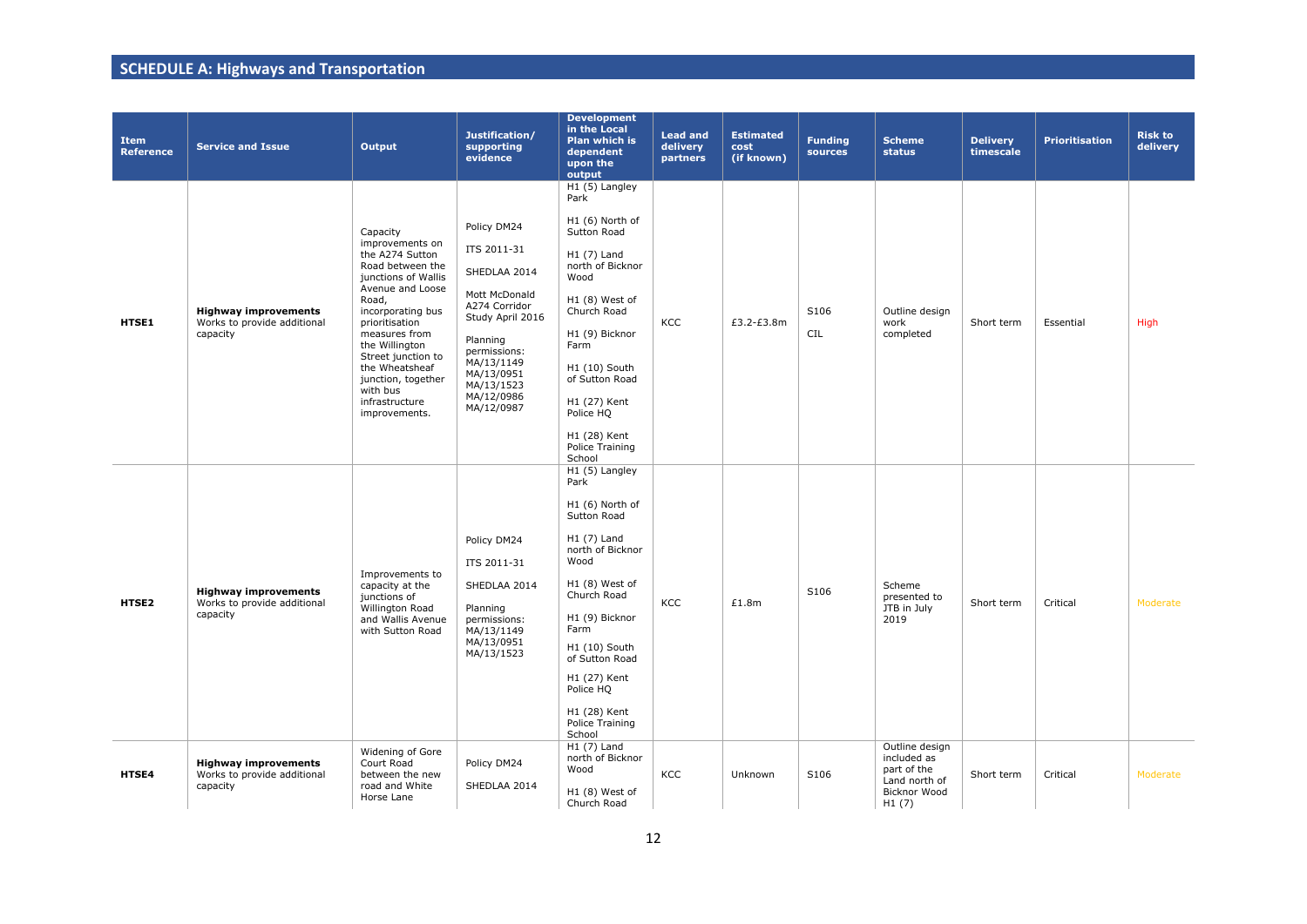| <b>Item</b><br><b>Reference</b> | <b>Service and Issue</b>                                                                                                                           | Output                                                                                                                                                                                                 | Justification/<br>supporting<br>evidence                                           | <b>Development</b><br>in the Local<br>Plan which is<br>dependent<br>upon the<br>output                                                                                                                                                                                       | <b>Lead and</b><br>delivery<br>partners | <b>Estimated</b><br>cost<br>(if known) | <b>Funding</b><br>sources                           | <b>Scheme</b><br><b>status</b>                                                                    | <b>Delivery</b><br>timescale | <b>Prioritisation</b> | <b>Risk to</b><br>delivery |
|---------------------------------|----------------------------------------------------------------------------------------------------------------------------------------------------|--------------------------------------------------------------------------------------------------------------------------------------------------------------------------------------------------------|------------------------------------------------------------------------------------|------------------------------------------------------------------------------------------------------------------------------------------------------------------------------------------------------------------------------------------------------------------------------|-----------------------------------------|----------------------------------------|-----------------------------------------------------|---------------------------------------------------------------------------------------------------|------------------------------|-----------------------|----------------------------|
|                                 |                                                                                                                                                    |                                                                                                                                                                                                        |                                                                                    |                                                                                                                                                                                                                                                                              |                                         |                                        |                                                     | planning<br>permission                                                                            |                              |                       |                            |
| HTSE6<br>HTSE7                  | <b>Highway improvements</b><br>Works to provide additional<br>capacity                                                                             | Improvements to<br>capacity at the<br>A229/A274<br>Wheatsheaf<br>junction and<br>improvements to<br>the approaches to<br>the Bridge<br>Gyratory signal<br>junctions from the<br>Wheatsheaf<br>junction | Policy DM24<br>ITS 2011-31<br>Planning<br>permissions:<br>MA/12/0986<br>MA/12/0987 | $H1(7)$ Land<br>north of Bicknor<br>Wood<br>H1 (8) West of<br>Church Road<br>H1 (9) Bicknor<br>Farm<br>H1 (10) South<br>of Sutton Road<br>H1 (27) Kent<br>Police HQ<br>H1 (28) Kent<br>Police Training<br>School                                                             | KCC                                     | Unknown                                | S106<br>Local<br>Growth<br>Fund (LGF)<br><b>CIL</b> | <b>Business case</b><br>approved.<br>Detailed<br>designs<br>expected by<br>October 2019.          | Short term                   | Critical              | Moderate                   |
| HTSE8                           | <b>Public transport</b><br>Measures to improve<br>opportunities for access to the<br>public transport network and<br>improve network functionality | Extension and/or<br>improvements to<br>the frequency of<br>bus services along<br>the A274 Sutton<br>Road to connect<br>the allocated sites<br>with the Town<br>Centre                                  | Policy DM24<br>ITS 2011-31<br>Arriva<br>Consultation<br>2015                       | H1 (5) Langley<br>Park<br>H1 (6) North of<br>Sutton Road<br>$H1(7)$ Land<br>north of Bicknor<br>Wood<br>H1 (8) West of<br>Church Road<br>H1 (9) Bicknor<br>Farm<br>H1 (10) South<br>of Sutton Road<br>H1 (27) Kent<br>Police HQ<br>H1 (28) Kent<br>Police Training<br>School | Arriva<br>KCC                           | c£2.7m                                 | S106<br>CIL                                         | <b>Discussions</b><br>ongoing with<br>Arriva to<br>determine the<br>most<br>appropriate<br>scheme | Short /<br>Medium<br>term    | Essential             | Moderate                   |
| HTSE9                           | <b>Pedestrian environment</b><br>Works to improve safety and<br>accessibility                                                                      | Provision of a new<br>footway on the<br>northern side of<br>Sutton Road.                                                                                                                               | Policy DM24<br>Planning<br>permission:<br>15/509015/OUT                            | H1 (10) South<br>of Sutton Road,<br>Maidstone                                                                                                                                                                                                                                | KCC                                     | £550k                                  | S106                                                | Outline design<br>developed                                                                       | Short term                   | Critical              | Low                        |
| HTSE11                          | <b>Cycle provision</b><br>Works to improve safety and<br>accessibility                                                                             | Provision of a<br>cycle route<br>through sites H1<br>$(5)$ and H1 $(10)$                                                                                                                               | Policy DM24<br>ITS 2011-31                                                         | H1 (5) Langley<br>Park, Maidstone                                                                                                                                                                                                                                            | KCC<br>Developer                        | Unknown                                | S106<br>S278                                        | Outline design<br>developed                                                                       | Short term                   | Critical              | Low                        |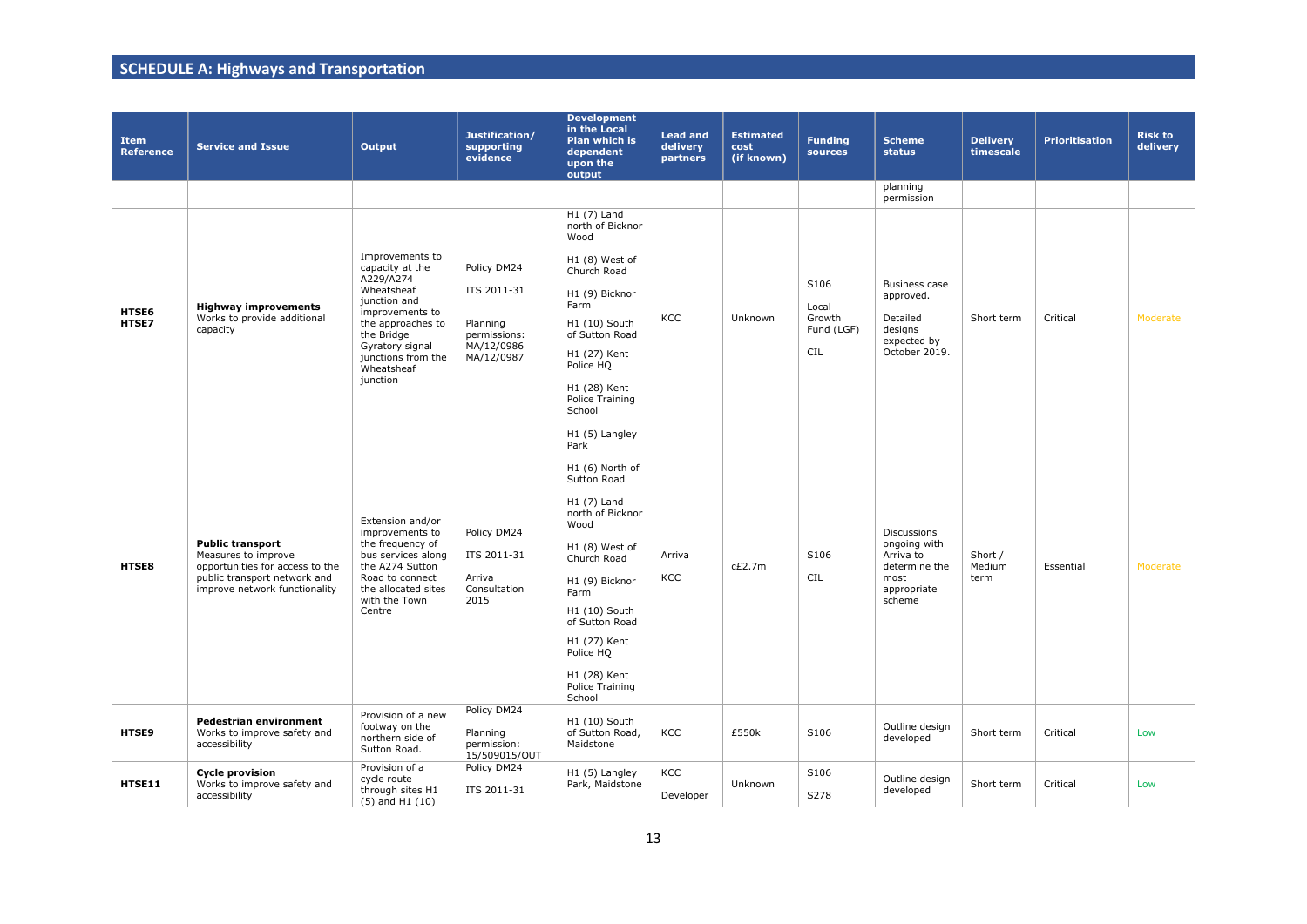| Item<br><b>Reference</b> | <b>Service and Issue</b>                                               | Output                                                                                  | Justification/<br>supporting<br>evidence                                                                                                                | <b>Development</b><br>in the Local<br>Plan which is<br>dependent<br>upon the<br>output                                     | <b>Lead and</b><br>delivery<br>partners | <b>Estimated</b><br>cost<br>(if known) | <b>Funding</b><br>sources | <b>Scheme</b><br>status     | <b>Delivery</b><br>timescale | <b>Prioritisation</b> | <b>Risk to</b><br>delivery |
|--------------------------|------------------------------------------------------------------------|-----------------------------------------------------------------------------------------|---------------------------------------------------------------------------------------------------------------------------------------------------------|----------------------------------------------------------------------------------------------------------------------------|-----------------------------------------|----------------------------------------|---------------------------|-----------------------------|------------------------------|-----------------------|----------------------------|
|                          |                                                                        | from the A274 in<br>the vicinity of<br>Langley Church to<br>Brishling Lane.             | Walking and<br>Cycling Strategy<br>2011-2031<br>Planning<br>permission:<br>15/509015/OUT                                                                | H1 (10) South<br>of Sutton Road,<br>Maidstone                                                                              |                                         |                                        |                           |                             |                              |                       |                            |
| HTSE12                   | <b>Cycle provision</b><br>Works to improve safety and<br>accessibility | Connections to the<br>existing cycle<br>network from Park<br>Wood to the town<br>centre | Policy DM24<br>ITS 2011-31<br>Walking and<br>Cycling Strategy<br>2011-2031<br>Planning<br>permission:<br>13/1149/OUT<br>15/509015/OUT<br>16/503775/FULL | H1 (5) Langley<br>Park, Maidstone<br>H1 (9) Bicknor<br>Farm,<br>Maidstone<br>H1 (10) South<br>of Sutton Road,<br>Maidstone | KCC                                     | Unknown                                | S106<br>S278              | Outline design<br>developed | Short term                   | Critical              | Low                        |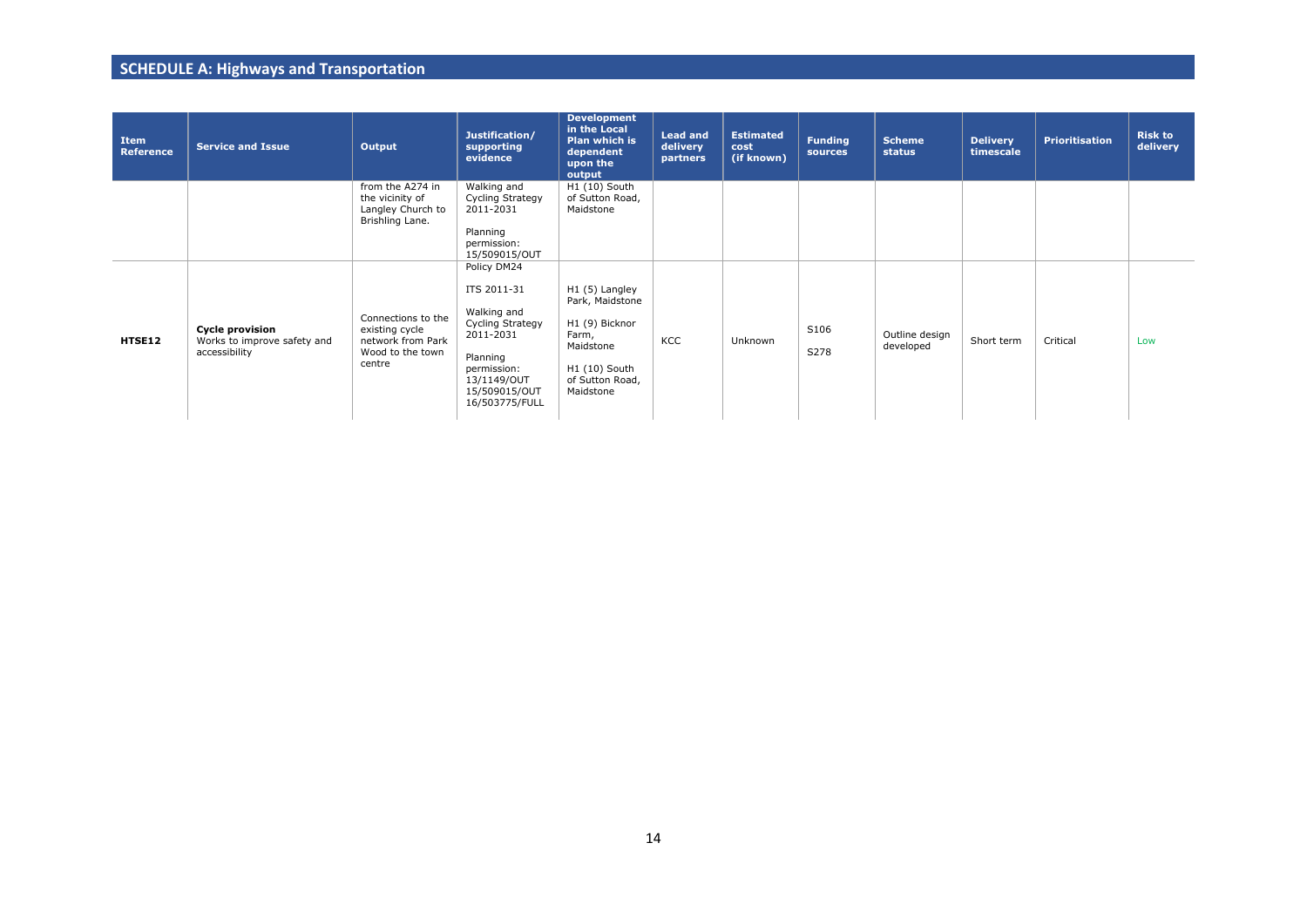Maidstone Urban Area – North West Maidstone Strategic Development Area

## **What?**

- Coldharbour roundabout capacity improvements
- Fountain Lane and A26/Tonbridge Road junction capacity improvements
- Hermitage Lane and A20/London Road junction capacity improvements
- North west Maidstone circular bus route provision
- New pedestrian crossing and cycle lane provision on Hermitage Lane

## **When?**

Short to medium term

## **Why?**

In the north west of Maidstone, the ITS identifies a series of schemes required to support the delivery of development across the strategic development area. Key schemes include capacity improvements at key junctions including the Coldharbour roundabout and the junction of the A26 and Fountain Lane, and the provision of a circular bus loop to connect the strategic development area to the town centre. Together with complementary sustainable transport schemes, including a new cycle lane along Hermitage Lane, this package of measures has been shown to provide adequate mitigation through the determination of planning applications of 3 of the 4 development sites which comprise the strategic development area. Significant contributions have already been secured towards delivery

of the schemes, and it is anticipated that the infrastructure can be delivered in a coordinated manner to support growth.

The output for scheme HTNW3 has been revised since the 2016 IDP publication to reflect the latest scheme design – the repositioning and enlargement of the Coldharbour roundabout result in the removal of the existing traffic signals. Funding sources for HTNW3 have been updated to include Local Growth Fund, as this scheme is part of the Maidstone Integrated Transport Package. There is currently no suitable design for the Tonbridge road/Fountain Lane junction improvement scheme (HTNW4). Potential options are currently being reviewed by a Member-led working group.

At this time, it is uncertain whether the proposed capacity improvements at the junction of Hermitage Lane and London Road (HTNW5) are required, due to the proposed provision of a new link road as part of a development in the neighbouring borough of Tonbridge and Malling. It is prudent, therefore, to keep the scheme within the IDP and review it again next year.

## **Key supporting evidence**

- 1) Local Plan policy DM24 Sustainable Transport
- 2) Integrated Transport Strategy 2011-2031
- 3) Walking and Cycling Strategy 2011-2031

## **Next steps for 2019/20**

Detailed designs for scheme HTNW3 are expected to be complete by October 2019, with commencement of work on site by April 2020.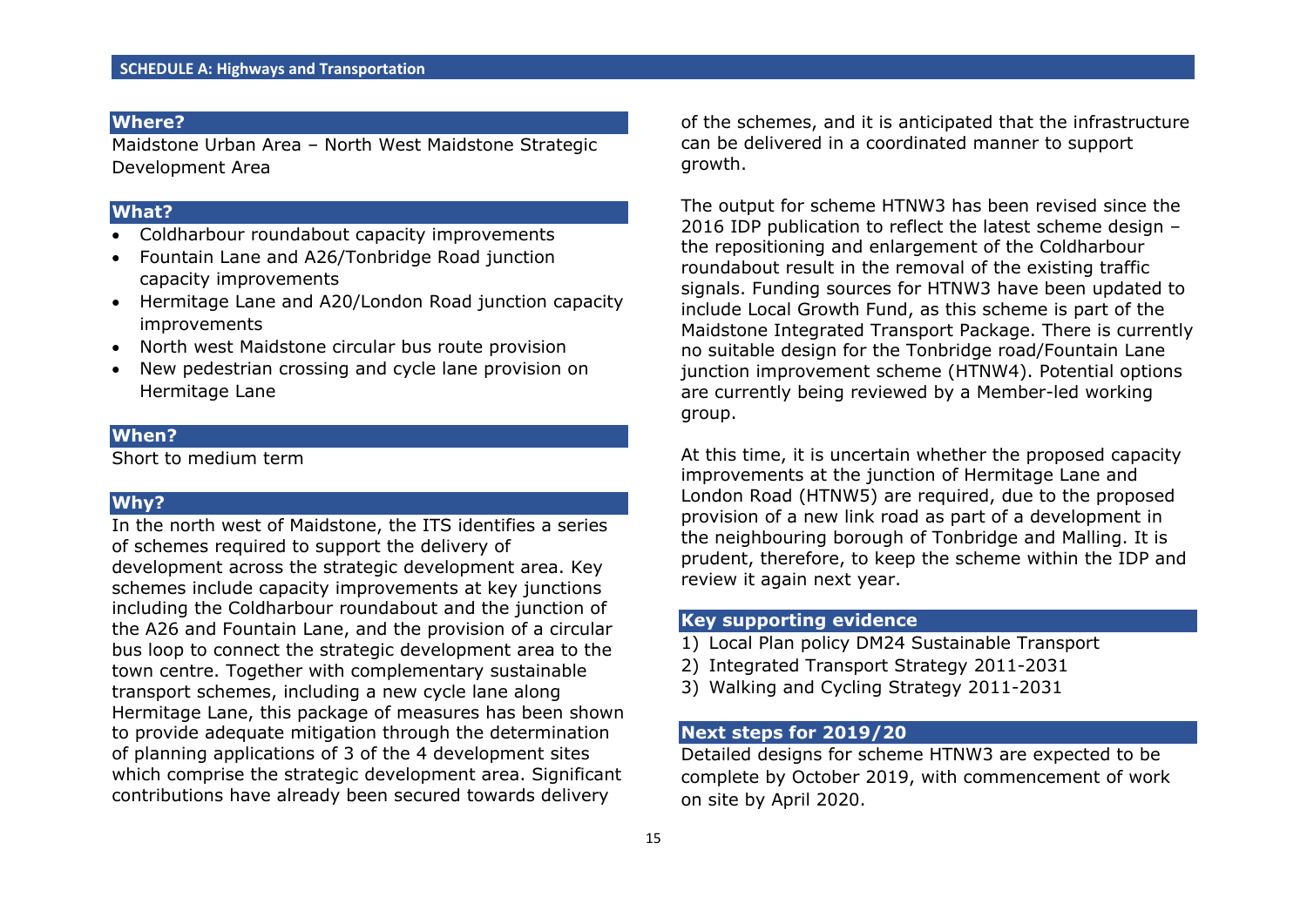| <b>Item</b><br><b>Reference</b> | <b>Service and Issue</b>                                                                              | <b>Output</b>                                                                                                                    | Justification/<br>supporting<br>evidence                                                                                                                                                                              | <b>Development</b><br>in the Local<br>Plan which is<br>dependent<br>upon the<br>output                                                                                                 | <b>Lead and</b><br>delivery<br>partners | <b>Estimated</b><br>cost<br>(if known) | <b>Funding</b><br>sources       | <b>Scheme</b><br>status                      | <b>Delivery</b><br>timescale | <b>Prioritisation</b> | <b>Risk to</b><br>delivery |
|---------------------------------|-------------------------------------------------------------------------------------------------------|----------------------------------------------------------------------------------------------------------------------------------|-----------------------------------------------------------------------------------------------------------------------------------------------------------------------------------------------------------------------|----------------------------------------------------------------------------------------------------------------------------------------------------------------------------------------|-----------------------------------------|----------------------------------------|---------------------------------|----------------------------------------------|------------------------------|-----------------------|----------------------------|
| HTNW1                           | <b>Highway improvements</b><br>Works to improve the<br>functionality of the Strategic<br>Road Network | Interim<br>improvements to<br>M20 J5<br>roundabout<br>including white<br>lining scheme<br>(located in<br>Tonbridge &<br>Malling) | Sustainable<br>Transport DM24<br>Integrated<br>Transport<br>Strategy 2011-<br>31<br>Walking and<br>Cycling Strategy<br>2011-2031<br>Planning<br>permissions:<br>MA/13/1749<br>MA/13/1702<br>MA/14/501209              | H1 (1) Bridge<br>Nurseries,<br>Maidstone<br>$H1(2)$ East of<br>Hermitage<br>Lane, Maidstone<br>$H1(3)$ West of<br>Hermitage<br>Lane, Maidstone<br>H1(4)<br>Oakapple Lane,<br>Maidstone | Highways<br>England<br>KCC              | £43k                                   | S106                            | Scheme<br>committed<br>through<br>MA/13/1749 | Short term                   | Critical              | Low                        |
| HTNW3                           | <b>Highway improvements</b><br>Works to provide additional<br>capacity                                | Enlargement of<br>existing A20<br>Coldharbour<br>roundabout and<br>removal of traffic<br>signals                                 | Sustainable<br>Transport DM24<br>Integrated<br>Transport<br>Strategy 2011-<br>31<br>Planning<br>permissions:<br>MA/13/1749<br>MA/13/1702<br>MA/14/501209<br>Planning<br>applications:<br>MA/14/503735<br>MA/14/503786 | H1 (1) Bridge<br>Nurseries,<br>Maidstone<br>$H1(2)$ East of<br>Hermitage<br>Lane, Maidstone<br>H1 (3) West of<br>Hermitage<br>Lane, Maidstone<br>H1(4)<br>Oakapple Lane,<br>Maidstone  | KCC                                     | £3.5m                                  | S106<br>Local<br>Growth<br>Fund | Outline design<br>completed                  | Short term                   | Critical              | Moderate                   |
| HTNW4                           | <b>Highway improvements</b><br>Works to provide additional<br>capacity                                | Capacity<br>improvements at<br>the junction of<br>Fountain Lane and<br>the<br>A26/Tonbridge<br>Road                              | Sustainable<br>Transport DM24<br>Integrated<br>Transport<br>Strategy 2011-<br>31<br>Planning<br>permissions:<br>MA/13/1702<br>Planning<br>applications:<br>MA/14/503735<br>MA/14/503786<br>MA/13/2079                 | H1 (1) Bridge<br>Nurseries,<br>Maidstone<br>$H1(2)$ East of<br>Hermitage<br>Lane, Maidstone<br>$H1(3)$ West of<br>Hermitage<br>Lane, Maidstone<br>H1(4)<br>Oakapple Lane,<br>Maidstone | KCC                                     | Unknown                                | S106<br><b>CIL</b>              | Revisiting<br>scheme<br>options              | Short term                   | Critical              | High                       |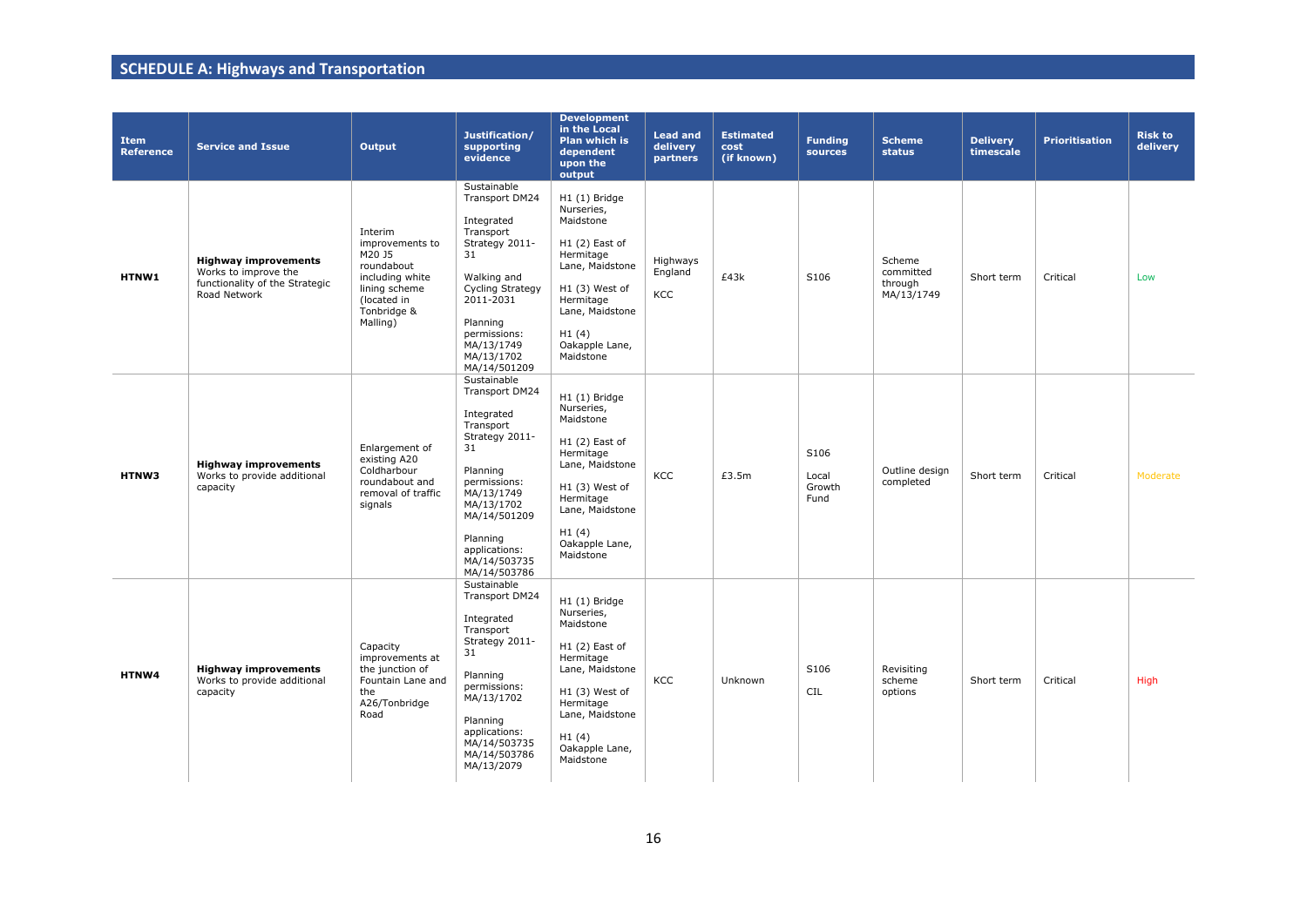| <b>Item</b><br><b>Reference</b> | <b>Service and Issue</b>                                               | Output                                                                                                                                                                                                                              | Justification/<br>supporting<br>evidence                                                                                                                                  | <b>Development</b><br>in the Local<br><b>Plan which is</b><br>dependent<br>upon the<br>output         | <b>Lead and</b><br>delivery<br>partners | <b>Estimated</b><br>cost<br>(if known)                                          | <b>Funding</b><br>sources | Scheme<br>status                                 | <b>Delivery</b><br>timescale | <b>Prioritisation</b> | <b>Risk to</b><br>delivery |
|---------------------------------|------------------------------------------------------------------------|-------------------------------------------------------------------------------------------------------------------------------------------------------------------------------------------------------------------------------------|---------------------------------------------------------------------------------------------------------------------------------------------------------------------------|-------------------------------------------------------------------------------------------------------|-----------------------------------------|---------------------------------------------------------------------------------|---------------------------|--------------------------------------------------|------------------------------|-----------------------|----------------------------|
| <b>HTNW5</b>                    | <b>Highway improvements</b><br>Works to provide additional<br>capacity | Capacity<br>improvements at<br>the junction of<br>Hermitage Lane<br>and London Road,<br>and widening of<br>the A20 between<br>the Hermitage<br>Lane and Mills<br>Road junctions<br>(located in<br>Tonbridge and<br>Malling Borough) | Sustainable<br>Transport DM24<br>Maidstone Joint<br><b>Transport Board</b><br>Report -<br>October 2015                                                                    | Development in<br>north western<br>Maidstone will<br>place additional<br>pressure on this<br>junction | <b>KCC</b>                              | £499k plus<br>statutory<br>undertakings<br>and potential<br>land<br>acquisition | CIL<br>LGF                | Outline design<br>developed.                     | Short /<br>Medium<br>term    | Essential             | Moderate                   |
| HTNW6                           | <b>Highway improvements</b><br>Works to provide additional<br>capacity | Capacity<br>improvements at<br>the 20/20<br>roundabout                                                                                                                                                                              | Sustainable<br>Transport DM24                                                                                                                                             | Development in<br>north western<br>Maidstone will<br>place additional<br>pressure on this<br>junction | KCC                                     | Unknown                                                                         | CIL                       | Further work<br>required to<br>develop<br>scheme | Medium<br>term               | Desirable             | High                       |
| HTNW7                           | <b>Public transport</b><br>Works to provide additional<br>capacity     | Provision of a<br>circular bus route<br>to serve the north<br>west Maidstone<br>strategic<br>development<br>area.                                                                                                                   | Sustainable<br>Transport DM24<br>Integrated<br>Transport<br>Strategy 2011-<br>31<br>Planning<br>permissions:<br>MA/13/1702<br>Arriva<br>consultation<br>2015              | $H1(2)$ East of<br>Hermitage<br>Lane, Maidstone                                                       | KCC<br>Arriva                           | £455k                                                                           | S106                      | Scheme<br>committed<br>through<br>MA/13/1749     | Short term                   | Critical              | Low                        |
| HTNW9                           | Pedestrian environment<br>Works to improve safety and<br>accessibility | Provision of<br>pedestrian<br>crossing facilities<br>on Hermitage<br>Lane to the north<br>of site $H1(2)$                                                                                                                           | Sustainable<br>Transport DM24<br>Planning<br>permission:<br>MA/13/1749                                                                                                    | $H1(2)$ East of<br>Hermitage Lane                                                                     | KCC                                     | £16.5k                                                                          | S106                      | Scheme<br>committed<br>through<br>MA/13/1749     | Short term                   | Essential             | Low                        |
| HTNW10                          | <b>Cycle provision</b>                                                 | Provision of a new<br>cycle lane along<br>B2246 Hermitage<br>Lane                                                                                                                                                                   | Sustainable<br>Transport DM24<br>Walking and<br>Cycling Strategy<br>2011-2031<br>Integrated<br>Transport<br>Strategy 2011-<br>31<br>Planning<br>permission:<br>MA/13/1749 | $H1(2)$ East of<br>Hermitage Lane                                                                     | KCC                                     | £22k                                                                            | S106                      | Scheme<br>committed<br>through<br>MA/13/1749     | Short term                   | Essential             | Low                        |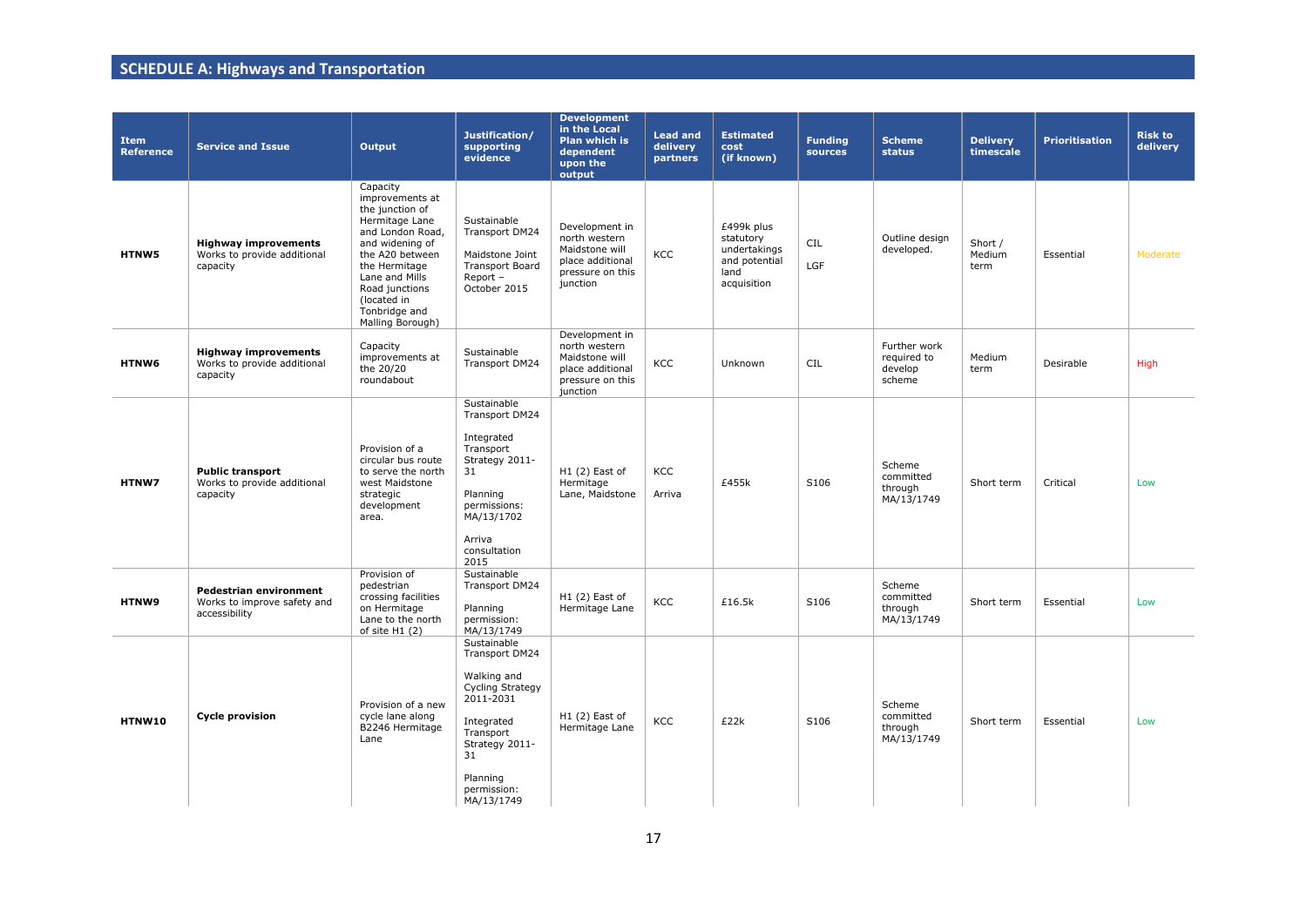Maidstone Urban Area – Other

#### **What?**

- A20/ Willington Street junction capacity improvements
- Pedestrian and public transport improvements on the northern side of the A20 Ashford Road
- Part signalisation of the A229 Royal Engineers roundabout
- Cycle parking improvements and additional car parking provision at Bearsted railway station

## **When?**

Short term, with one long term

## **Why?**

Elsewhere within the Maidstone Urban Area, transport schemes are more limited in nature, and are often sitespecific rather than strategic. A key scheme at the junction of the A20 and Willington Street is identified in the ITS, supported also by evidence considered through the planning application (MA/15/503288), and it is anticipated that the improvement can be delivered in conjunction with the development of site EMP1(5).

There is an established need for improvements at Boughton Lane, and at its junction with the A229 (including with Cripple Street) to accommodate growth in this part of Maidstone and this is recognised within the IDP and MBLP. Technical work to identify an appropriate scheme is ongoing and this is included in the IDP to demonstrate that the proposed allocations can be delivered within the MBLP plan period.

Work has been undertaken to assess the need for transport infrastructure improvements to support delivery of the broad location at Invicta Barracks. The study concludes that part signalisation of the A229 Royal Engineers Roundabout could not only mitigate the impacts of the development but also improve conditions for background growth. This scheme is therefore reflected in the IDP although it is acknowledged that further work will be required to support delivery of the broad location in the longer term.

## **Key supporting evidence**

- 1) Local Plan policy DM24 Sustainable Transport
- 2) Integrated Transport Strategy 2011-2031
- 3) Walking and Cycling Strategy 2011-2031

### **Next steps for 2019/20**

Continue to work with KCC on delivery of the schemes within the Maidstone Integrated Transport Package (MITP).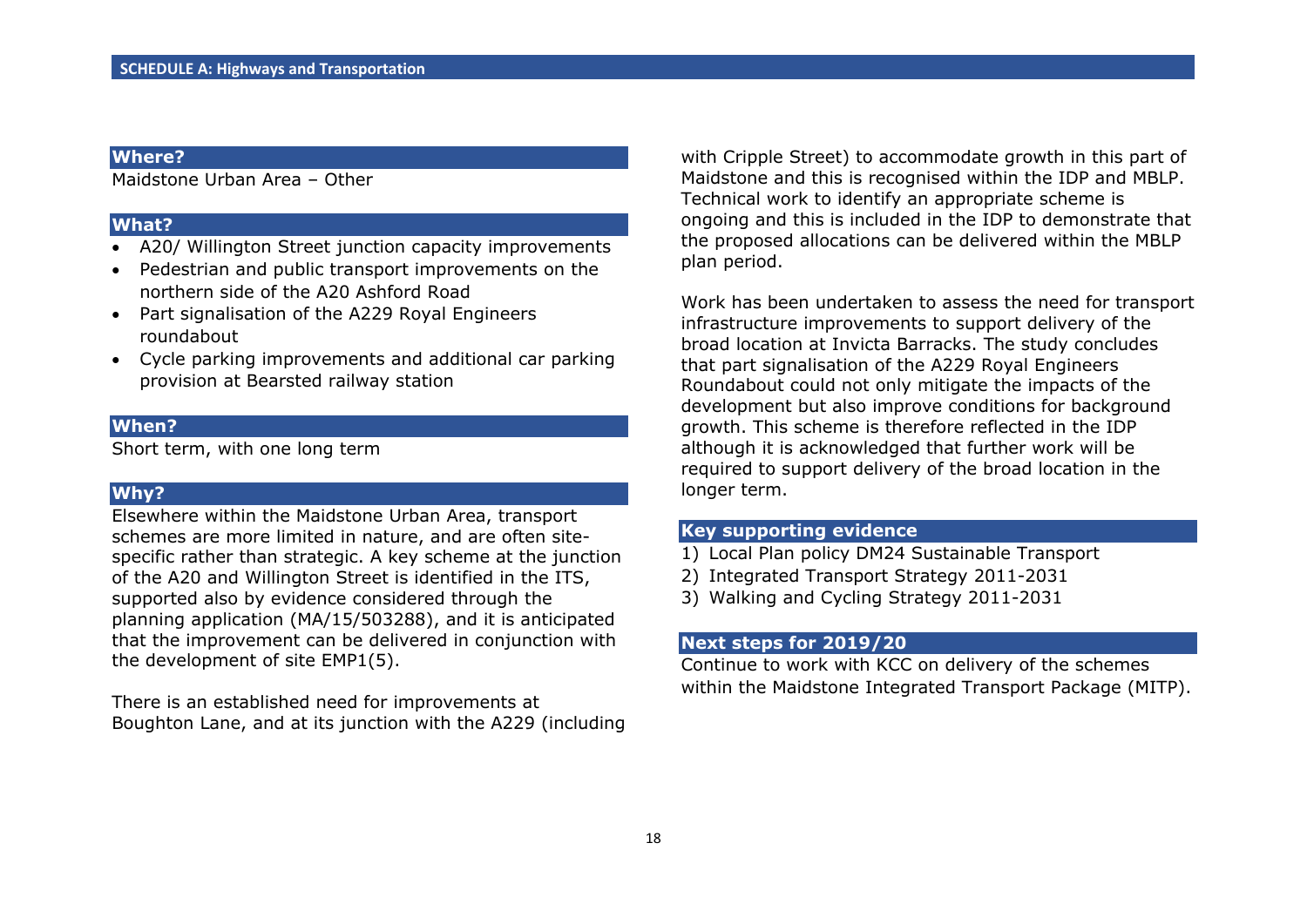| <b>Item</b><br><b>Reference</b> | <b>Service and Issue</b>                                                                            | Output                                                                                                                                                               | Justification/<br>supporting<br>evidence                                                                                                        | <b>Development</b><br>in the Local<br><b>Plan which is</b><br>dependent<br>upon the<br>output | <b>Lead and</b><br>delivery<br>partners | <b>Estimated</b><br>cost<br>(if known) | <b>Funding</b><br>sources | <b>Scheme status</b>                                                 | <b>Delivery</b><br>timescale | <b>Prioritisation</b> | <b>Risk to</b><br>delivery |
|---------------------------------|-----------------------------------------------------------------------------------------------------|----------------------------------------------------------------------------------------------------------------------------------------------------------------------|-------------------------------------------------------------------------------------------------------------------------------------------------|-----------------------------------------------------------------------------------------------|-----------------------------------------|----------------------------------------|---------------------------|----------------------------------------------------------------------|------------------------------|-----------------------|----------------------------|
| HTUA1                           | <b>Highway improvements</b><br>Works to provide additional<br>capacity                              | Highway<br>improvements at<br>Boughton Lane<br>and at the<br>junction of<br><b>Boughton Lane</b><br>and the A229<br>Loose Road.                                      | Sustainable<br>Transport DM24<br>Mott McDonald<br>A229 /<br><b>Boughton Lane</b><br>$-$ Junction<br><b>Review April</b><br>2016<br>SHEDLAA 2014 | $H1(54)$ Land at<br><b>Boughton Mount</b>                                                     | KCC                                     | C£1m                                   | S106<br>LGF               | Included in<br>MITP.<br>Design work<br>ongoing.                      | Short term                   | Critical              | Moderate                   |
| HTUA2                           | <b>Highway improvements</b><br>Works to provide additional<br>capacity                              | Improvements to<br>capacity at the<br>A20/Willington<br>Street junction                                                                                              | Sustainable<br>Transport DM24<br>Integrated<br>Transport<br>Strategy 2011-<br>31<br>Planning<br>application<br>MA/15/503288                     | EMP1 (5)<br>Woodcut Farm,<br>Bearsted                                                         | KCC                                     | C£1.5m                                 | LGF                       | Included in<br>MITP.<br>Design work<br>ongoing.                      | Short term                   | Critical              | Low                        |
| HTUA3                           | Pedestrian and public<br>transport improvements                                                     | Package of<br>measures to<br>provide bus<br>stops, pedestrian<br>refuges and<br>improvements to<br>the footway on<br>the northern side<br>of the A20<br>Ashford Road | Sustainable<br>Transport DM24<br>Planning<br>application<br>MA/15/503288                                                                        | EMP1 (5)<br>Woodcut Farm,<br>Bearsted                                                         | KCC                                     | Unknown                                | S278                      | Outline design<br>developed                                          | Short term                   | Critical              | Low                        |
| HTUA4                           | <b>Highway improvements</b><br>Works to improve accessibility<br>and provide additional<br>capacity | Highway and<br>footway<br>improvements to<br>North Street,<br>Barming                                                                                                | Sustainable<br>Transport DM24<br>SHEDLAA 2014<br>Planning<br>application:<br>MA/14/506419                                                       | H1 (23) North<br>Street, Barming                                                              | KCC                                     | Unknown                                | S278                      | Committed<br>scheme under<br>planning<br>application<br>MA/14/506419 | Short term                   | Critical              | Low                        |
| HTUA6                           | <b>Public transport</b><br>Works to provide additional<br>capacity                                  | Provision of<br>additional car<br>parking spaces<br><b>Bearsted Railway</b><br>Station.                                                                              | Sustainable<br>Transport DM24<br>Integrated<br>Transport<br>Strategy 2011-<br>31                                                                | H1 (30)<br>Bearsted<br><b>Station Goods</b><br>Yard, Bearsted                                 | Developer<br>South<br>Eastern<br>Trains | Unknown                                | Developer                 | Scheme for min.<br>10 spaces<br>required under<br>Policy H1 (30)     | Short term                   | Essential             | Low                        |
| <b>HTUA7</b>                    | <b>Public transport</b><br>Works to provide additional<br>capacity                                  | Part signalisation<br>of the A229 Royal<br>Engineers                                                                                                                 | Sustainable<br>Transport DM24                                                                                                                   | H <sub>2</sub> (2) Invicta<br><b>Barracks Broad</b><br>Location                               | KCC                                     | Unknown                                | S106                      | Concept scheme<br>developed                                          | Long term                    | Critical              | Low                        |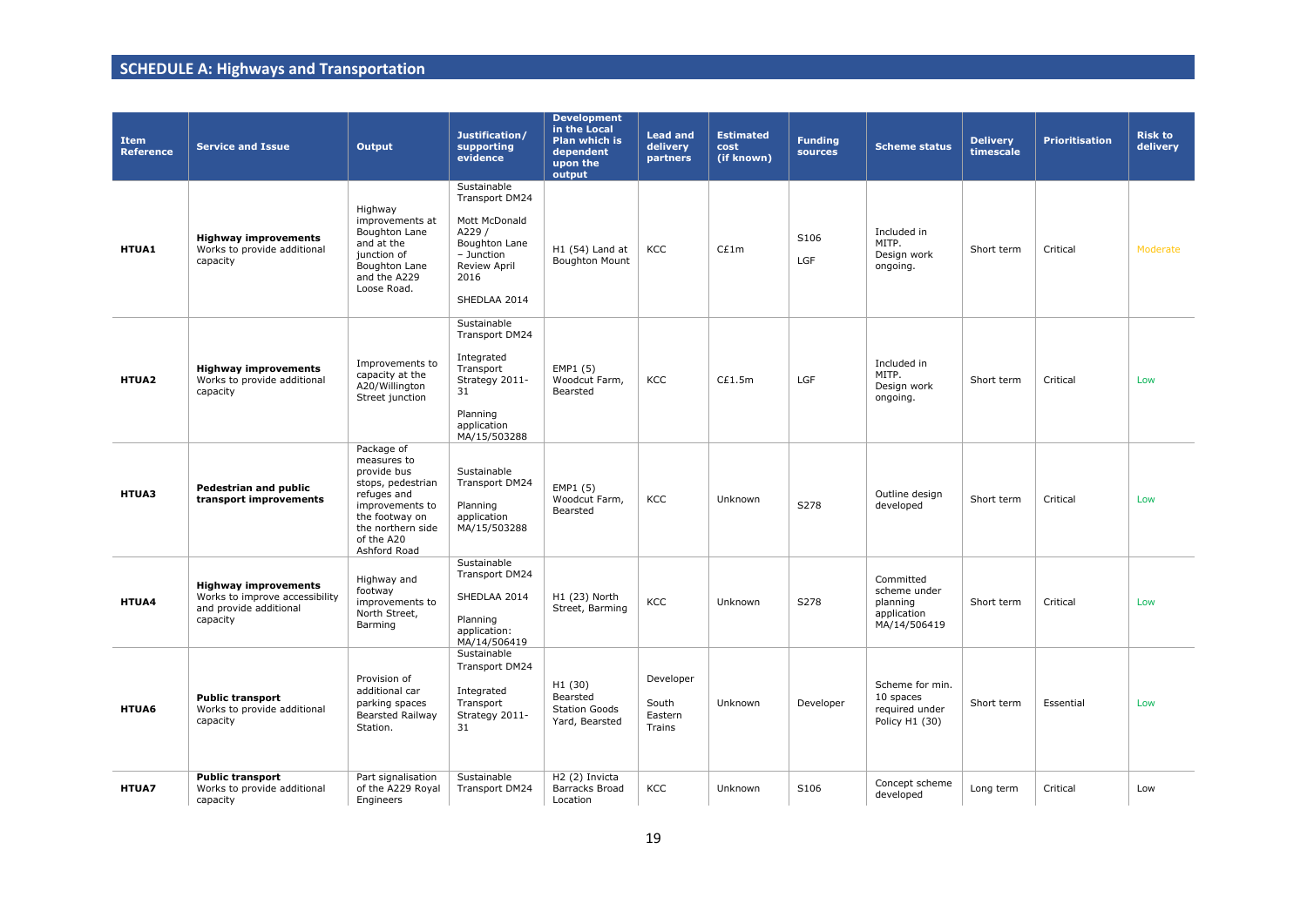| Item<br><b>Reference</b> | <b>Service and Issue</b>                                                                                        | Output                                                                                                                                                                                                                                                | Justification/<br>supporting<br>evidence                                                                                            | <b>Development</b><br>in the Local<br><b>Plan which is</b><br>dependent<br>upon the<br>output | <b>Lead and</b><br>delivery<br><b>partners</b> | <b>Estimated</b><br>cost<br>(if known) | <b>Funding</b><br>sources | <b>Scheme status</b> | <b>Delivery</b><br>timescale | <b>Prioritisation</b> | <b>Risk to</b><br>delivery |
|--------------------------|-----------------------------------------------------------------------------------------------------------------|-------------------------------------------------------------------------------------------------------------------------------------------------------------------------------------------------------------------------------------------------------|-------------------------------------------------------------------------------------------------------------------------------------|-----------------------------------------------------------------------------------------------|------------------------------------------------|----------------------------------------|---------------------------|----------------------|------------------------------|-----------------------|----------------------------|
|                          |                                                                                                                 | roundabout,<br>Maidstone                                                                                                                                                                                                                              | Mott McDonald<br>Invicta,<br>Maidstone:<br>Junction Review<br>May 2016                                                              |                                                                                               |                                                |                                        |                           |                      |                              |                       |                            |
| <b>HTUA8</b>             | <b>Highways and</b><br>transportation<br>Works to reduce traffic<br>congestion and improve<br>pedestrian safety | Widening of<br><b>Burial Ground</b><br>Lane to enable<br>right turn facility<br>to be provided<br>from B2010 into<br><b>Tovil Household</b><br>Waste and<br><b>Recycling Centre</b><br>and the provision<br>of footway and<br>parking<br>restrictions | KCC advise that<br>growth in<br>population is<br>increasing<br>demand for this<br>facility, the only<br>such one in the<br>borough. | Borough-wide<br>developments                                                                  | KCC                                            | <b>Unknown</b>                         | <b>CIL</b>                | Concept scheme       | Short /<br>Medium<br>term    | Essential             | <b>High</b>                |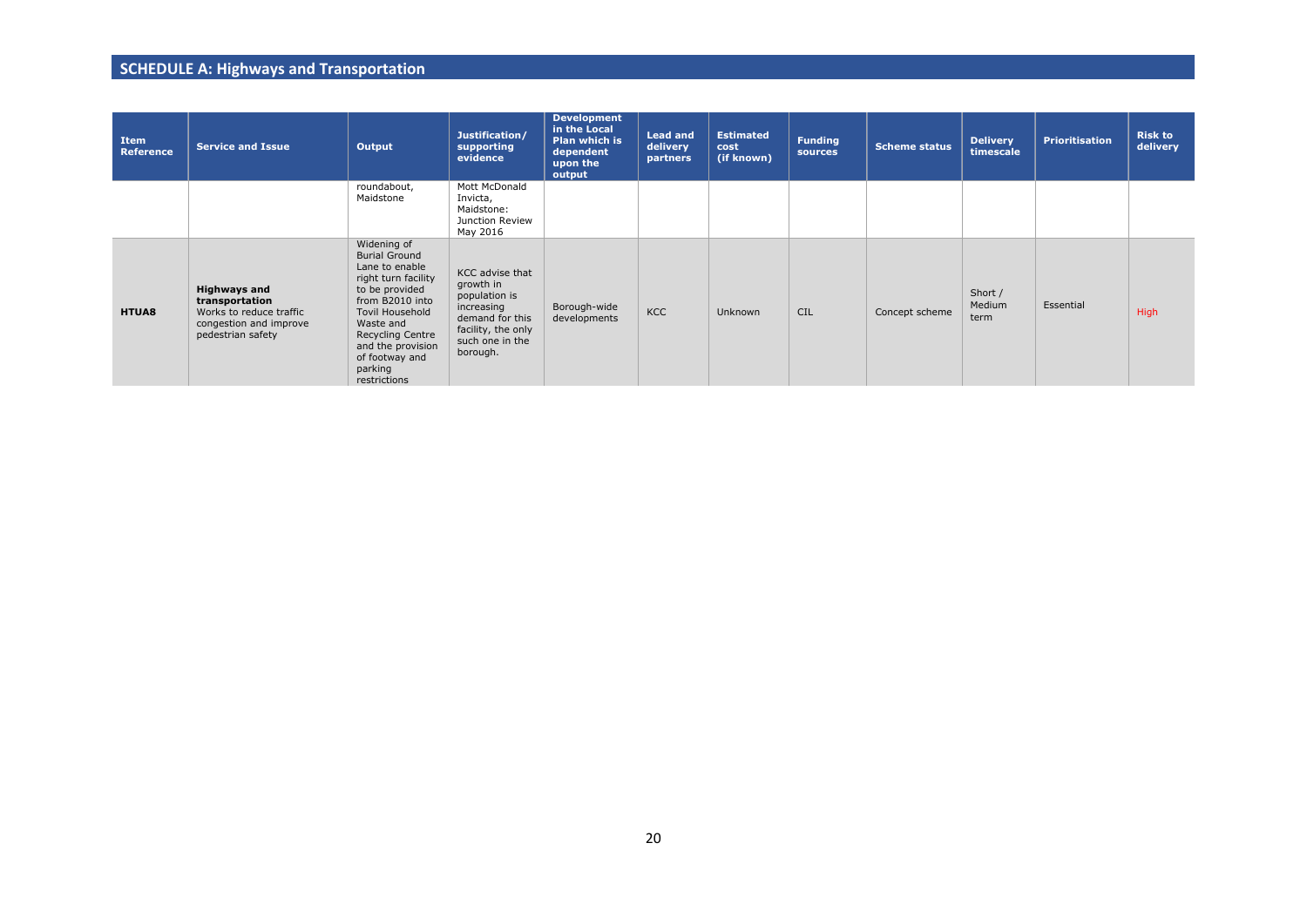Maidstone Rural Areas – Coxheath

#### **What?**

- Linton crossroads junction improvements
- B2163/Heath Road and Stockett Lane junction improvements
- Footway extensions
- New footways, pedestrian crossings and bus stop improvements on Heath Road
- Bus frequency increases

#### **When?**

Short to medium term

#### **Why?**

A number of development sites in Coxheath have already received planning consent, and significant developer

contributions have been secured towards delivery of the key highways scheme: improvements to the junction of the Linton Crossroads. An outline design has been developed and the scheme can be delivered in the short/medium term. In addition to a range of site specific measures, the scheme to increase the frequency of bus services through Coxheath will support the delivery of objectives in the ITS, however it is recognised that delivery of the bus scheme may not take place until the medium term, with no section 106 planning obligations secured to date towards its delivery.

## **Key supporting evidence**

- 1) Local Plan policy DM24 Sustainable Transport
- 2) Integrated Transport Strategy 2011-2031
- 3) SHEDLAA 2014

#### **Next steps for 2019/20**

Progress the Linton Crossroads junction improvements.

| Item<br><b>Reference</b> | <b>Service and Issue</b>                                                                  | Output                                           | Justification/<br>supporting<br>evidence                                                                                                                                                                         | <b>Development in</b><br>the Local Plan<br>which is<br>dependent<br>upon the output                                                                                                                                     | <b>Lead and</b><br>delivery<br>partners | <b>Estimated</b><br>cost<br>(if known) | <b>Funding</b><br>sources | <b>Scheme status</b>        | <b>Delivery</b><br>timescale | <b>Prioritisation</b> | <b>Risk to</b><br>delivery |
|--------------------------|-------------------------------------------------------------------------------------------|--------------------------------------------------|------------------------------------------------------------------------------------------------------------------------------------------------------------------------------------------------------------------|-------------------------------------------------------------------------------------------------------------------------------------------------------------------------------------------------------------------------|-----------------------------------------|----------------------------------------|---------------------------|-----------------------------|------------------------------|-----------------------|----------------------------|
| HTC1                     | <b>Highway improvements</b><br>Works to provide additional<br>capacity and improve safety | Linton<br>Crossroads<br>junction<br>improvements | Sustainable<br>Transport DM24<br>Integrated<br>Transport<br>Strategy 2011-<br>31<br>Mott McDonald<br><b>Technical Note:</b><br>Linton<br>Crossroads<br>Junction<br>Capacity<br>Assessment<br>Results May<br>2016 | H1 (57)<br>Heathfield, Heath<br>Road, Coxheath<br>H1 (68) Forstal<br>Lane, Coxheath<br>H1 (53) Junction<br>of Church Street<br>and Heath Road,<br>Boughton<br>Monchelsea<br>H1 (59) North of<br>Heath Road,<br>Coxheath | KCC                                     | £927,500                               | S106                      | Outline design<br>completed | Short /<br>Medium<br>term    | Critical              | Moderate                   |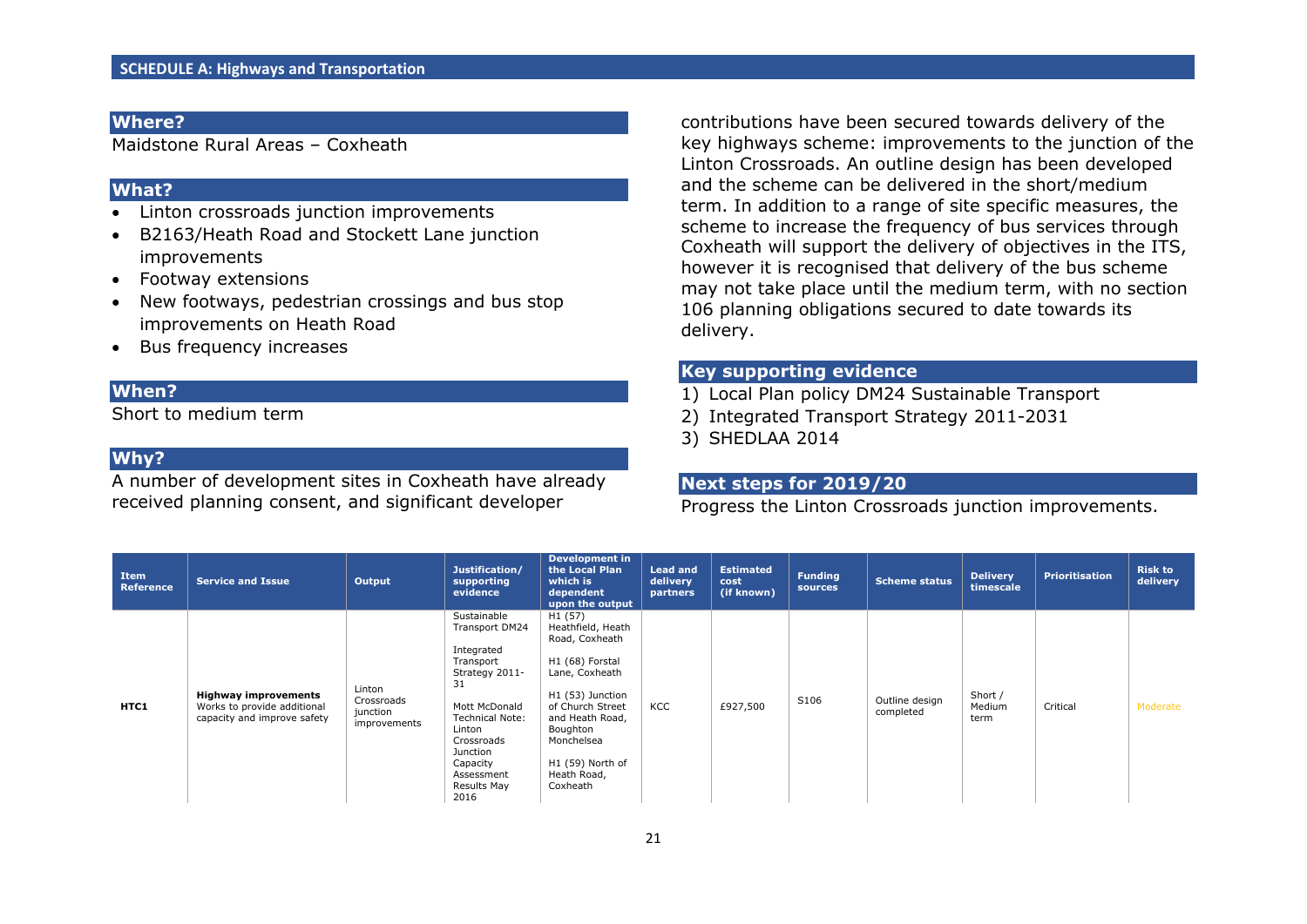| <b>Item</b><br><b>Reference</b> | <b>Service and Issue</b>                                                                                                          | Output                                                                                                                           | Justification/<br>supporting<br>evidence                                                                           | <b>Development in</b><br>the Local Plan<br>which is<br>dependent<br>upon the output                                                                                               | <b>Lead and</b><br>delivery<br>partners | <b>Estimated</b><br>cost<br>(if known) | <b>Funding</b><br><b>sources</b> | <b>Scheme status</b>                                             | <b>Delivery</b><br>timescale | <b>Prioritisation</b> | <b>Risk to</b><br>delivery |
|---------------------------------|-----------------------------------------------------------------------------------------------------------------------------------|----------------------------------------------------------------------------------------------------------------------------------|--------------------------------------------------------------------------------------------------------------------|-----------------------------------------------------------------------------------------------------------------------------------------------------------------------------------|-----------------------------------------|----------------------------------------|----------------------------------|------------------------------------------------------------------|------------------------------|-----------------------|----------------------------|
|                                 |                                                                                                                                   |                                                                                                                                  | Mott McDonald<br>Linton<br>Crossroads<br>Study June<br>2015<br>SHEDLAA 2014                                        | H1(60)<br>Clockhouse Farm,<br>Coxheath<br>Other<br>development<br>sites in Coxheath<br>and<br>Loose/Boughton<br>Monchelsea are<br>likely to have an<br>impact on the<br>junction. |                                         |                                        |                                  |                                                                  |                              |                       |                            |
| HTC <sub>2</sub>                | <b>Highway improvements</b><br>Works to provide additional<br>capacity and improve safety                                         | Improvements at<br>the junction of<br>B2163 Heath<br>Road and<br>Stockett Lane                                                   | Sustainable<br>Transport DM24<br>SHEDLAA 2014                                                                      | H1 (56) Linden<br>Farm, Coxheath<br>H1 (58) Forstal<br>Lane, Coxheath                                                                                                             | KCC                                     | Unknown                                | <b>CIL</b>                       | <b>SHEDLAA</b><br>identifies<br>potential need<br>for the scheme | Short /<br>Medium<br>term    | Desirable             | High                       |
| HTC3                            | <b>Public transport</b><br>Measures to improve<br>opportunities for sustainable<br>transport and improve<br>network functionality | Increased<br>frequency of the<br>No. 89 route                                                                                    | Sustainable<br>Transport DM24<br>Integrated<br>Transport<br>Strategy 2011-<br>31<br>Arriva<br>consultation<br>2015 | Improvements<br>will benefit new<br>and existing<br>users in and<br>around the<br>Coxheath area.                                                                                  | KCC<br>Arriva                           | <b>C£900k</b>                          | <b>CIL</b>                       | <b>Discussions</b><br>ongoing with<br>Arriva                     | Short /<br>Medium<br>term    | Essential             | Moderate                   |
| HTC4                            | <b>Highway improvements</b><br>Works to improve<br>accessibility and provide<br>additional capacity                               | Provision of a<br>formal footway<br>link between site<br>$H1(58)$ and Mill<br>Lane.                                              | Sustainable<br>Transport DM24<br>SHEDLAA 2014                                                                      | H1 (58) Forstal<br>Lane, Coxheath                                                                                                                                                 | KCC                                     | Unknown                                | S278                             | <b>SHEDLAA</b><br>identifies the<br>need for the<br>footway      | Short term                   | Critical              | Low                        |
| HTC5                            | <b>Pedestrian environment</b><br>and public transport<br>Measures to improve safety<br>and accessibility                          | Package of<br>measures<br>including bus<br>stop<br>improvements on<br>Heath Road, new<br>footways and<br>pedestrian<br>crossings | Sustainable<br>Transport DM24<br>Planning<br>permission<br>MA/14/0566                                              | H1 (60)<br>Clockhouse Farm,<br>Coxheath                                                                                                                                           | KCC                                     | Unknown                                | S278                             | Scheme<br>committed<br>through<br>MA/14/0566                     | Short term                   | Critical              | Low                        |
| HTC6                            | Pedestrian environment<br>Measures to improve safety<br>and accessibility                                                         | Extension of the<br>footway on the<br>western side of<br>Stockett Lane to<br>the access of site<br>H1 (56)                       | Sustainable<br>Transport DM24<br>SHEDLAA 2014                                                                      | H1 (56) Linden<br>Farm, Coxheath                                                                                                                                                  | KCC                                     | Unknown                                | S278                             | Need for the<br>scheme<br>identified in the<br><b>SHEDLAA</b>    | Short term                   | Critical              | Low                        |
| HTC7                            | <b>Public transport</b><br>Works to provide additional<br>capacity                                                                | Extension of the<br>footway on the<br>northern side of<br>Heath Road to<br>site H1 (59)                                          | Sustainable<br>Transport DM24<br>SHEDLAA 2014                                                                      | H1 (59) North of<br>Heath Road,<br>Coxheath                                                                                                                                       | KCC                                     | Unknown                                | S278                             | Need for the<br>scheme<br>identified in the<br>SHEDLAA           | Short term                   | Critical              | Low                        |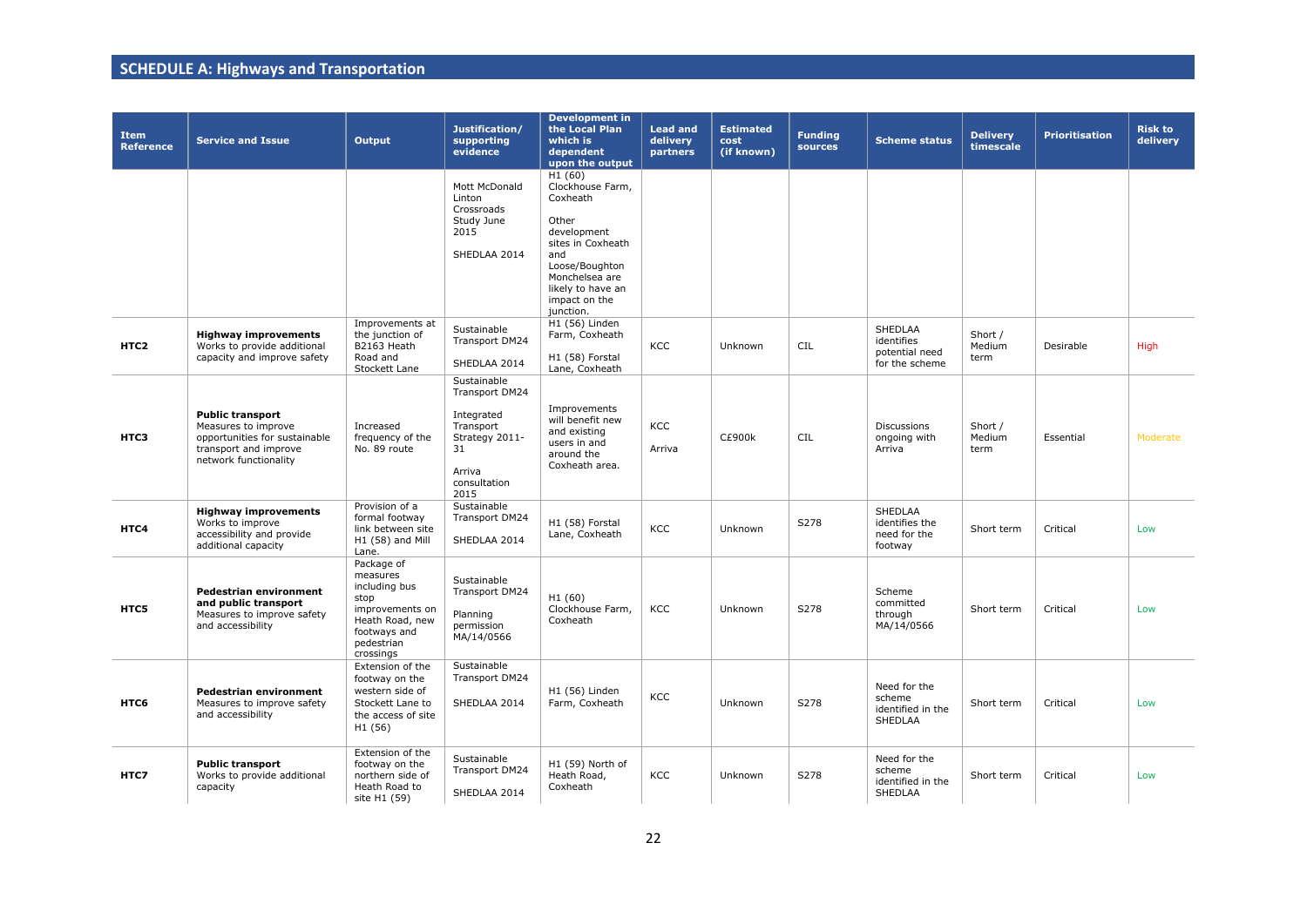Maidstone Rural Areas – Harrietsham

## **What?**

A20 Ashford Road highways improvements

#### **When?**

Short term

## **Why?**

The key highways scheme for Harrietsham is the improvement to the section of the A20 Ashford Road running through the village, to reduce the speed of through traffic and improve pedestrian crossings. All three development sites in Harrietsham received planning consent, and contributions were secured towards the scheme. The works are now under construction and are due for completion in the short term.

## **Key supporting evidence**

1) Local Plan policy DM24 Sustainable Transport

2) Integrated Transport Strategy 2011-2031

#### **Next steps for 2019/20**

Complete highways improvements to improve safety along the A20 Ashford Road.

| Item<br>Reference | <b>Service and Issue</b>                               | Output                                                                                                                                                              | Justification/<br>supporting<br>evidence                                                                                                                                                         | <b>Development in</b><br>the Local Plan<br>which is<br>dependent<br>upon the output                                                       | <b>Lead and</b><br>delivery<br>partners | <b>Estimated</b><br>cost<br>(if known) | <b>Funding</b><br>sources | Scheme status         | <b>Delivery</b><br>timescale | <b>Prioritisation</b> | <b>Risk to</b><br>delivery |
|-------------------|--------------------------------------------------------|---------------------------------------------------------------------------------------------------------------------------------------------------------------------|--------------------------------------------------------------------------------------------------------------------------------------------------------------------------------------------------|-------------------------------------------------------------------------------------------------------------------------------------------|-----------------------------------------|----------------------------------------|---------------------------|-----------------------|------------------------------|-----------------------|----------------------------|
| HTHA1             | <b>Highway improvements</b><br>Works to improve safety | A20 Ashford<br>Road highways<br>improvements to<br>include<br>carriageway<br>narrowing,<br>reduction of the<br>speed limit and<br>pedestrian<br>crossing facilities | Sustainable<br>Transport DM24<br>Integrated<br>Transport<br>Strategy 2011-<br>31<br>Planning<br>permission:<br>MA/14/0828<br>MA/13/1823<br>MA/14/0095<br>JMP A20 Stage 2<br>Report April<br>2014 | H1 (32) South of<br>Ashford Road,<br>Harrietsham<br>H1 (33) Mayfield<br>Nursery,<br>Harrietsham<br>H1 (34) Church<br>Road,<br>Harrietsham | KCC                                     | £1.1m                                  | S106                      | Under<br>construction | Short term                   | Critical              | Low                        |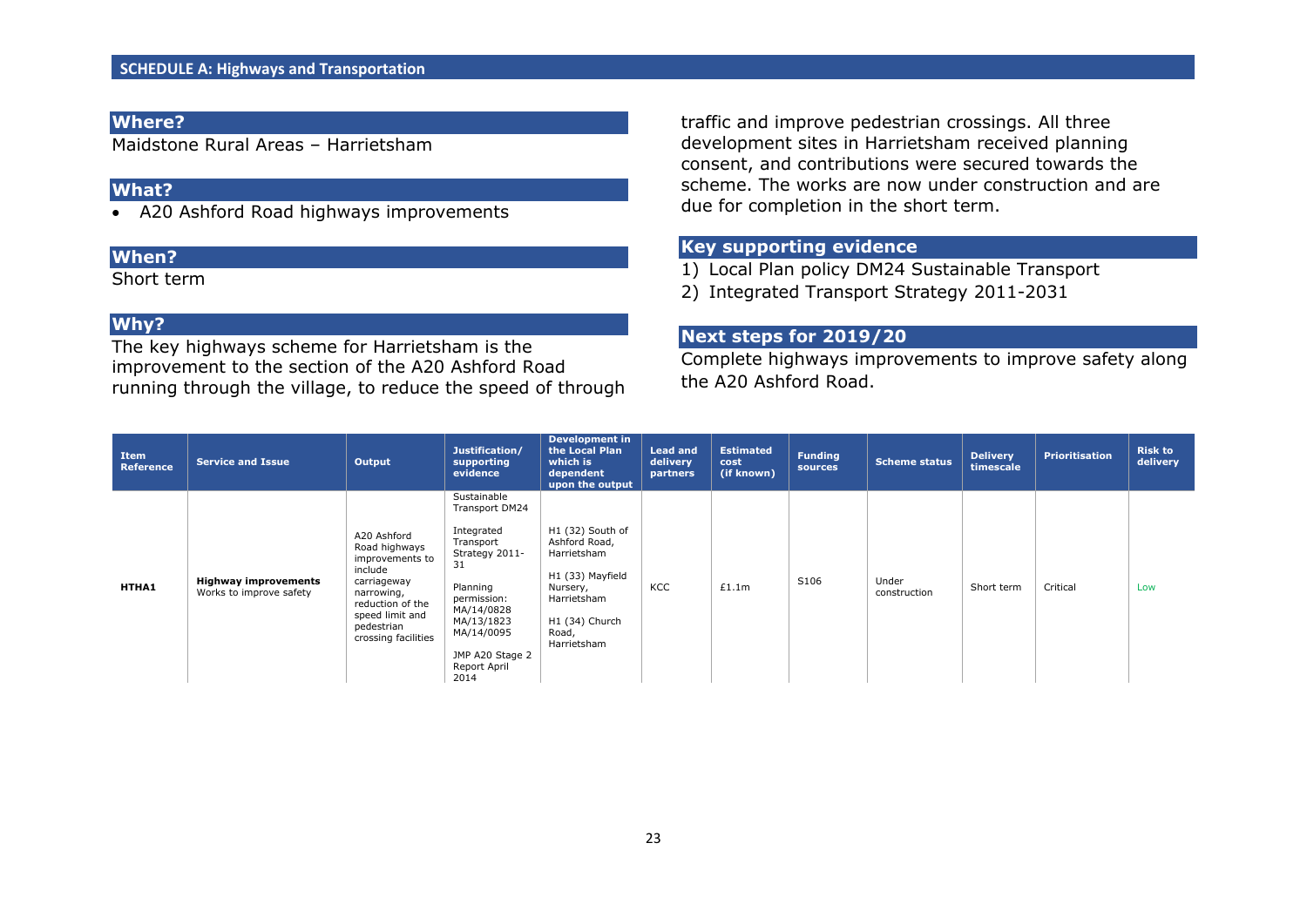Maidstone Rural Areas – Headcorn

#### **What?**

- Signalisation of Kings Road/ Mill bank junction
- Upgrading of road markings and extension of 30mph limit, Ulcombe Road
- New footway provision along the A274

#### **When?**

Short term

#### **Why?**

In Headcorn the majority of development sites have already received planning consent. Technical evidence prepared to support planning applications for the housing sites has identified the need for the signalisation of the Kings Road/Mill Bank junction, and improvements at the junction of Oak Lane and Wheeler Street. These key schemes are already secured through the planning consents and therefore there is some confidence that the improvements can be delivered in a timely manner to support growth.

## **Key supporting evidence**

- 1) Local Plan policy DM24 Sustainable Transport
- 2) Integrated Transport Strategy 2011-2031
- 3) SHEDLAA 2014

## **Next steps for 2019/20**

Work with KCC to ensure schemes delivered in a timely manner.

| Item<br>Reference | <b>Service and Issue</b>                              | Output                                                                                                   | Justification/<br>supporting<br>evidence                                                                                                                  | <b>Development</b><br>in the Local<br><b>Plan which is</b><br>dependent<br>upon the<br>output                    | <b>Lead and</b><br>delivery<br>partners | <b>Estimated</b><br>cost<br>(if known) | <b>Funding</b><br>sources | <b>Scheme status</b>                                                 | <b>Delivery</b><br>timescale | <b>Prioritisation</b> | <b>Risk to</b><br>delivery |
|-------------------|-------------------------------------------------------|----------------------------------------------------------------------------------------------------------|-----------------------------------------------------------------------------------------------------------------------------------------------------------|------------------------------------------------------------------------------------------------------------------|-----------------------------------------|----------------------------------------|---------------------------|----------------------------------------------------------------------|------------------------------|-----------------------|----------------------------|
| HTHE <sub>2</sub> | Highway<br>improvements<br>Works to improve<br>safety | Signalisation of<br>the Kings Road<br>/ Mill Bank<br>junction,<br>Headcorn                               | Sustainable Transport<br><b>DM24</b><br><b>Integrated Transport</b><br>Strategy 2011-31<br>Planning<br>permissions:<br>15/503325/HYBRID<br>14/505162/FULL | H <sub>1</sub> (36)<br>Ulcombe Road<br>and Millbank,<br>Headcorn<br>H1 (40) North<br>of Lenham<br>Road, Headcorn | KCC                                     | <b>Unknown</b>                         | S106<br>S278              | Scheme committed<br>under planning<br>permission<br>15/503325/HYBRID | Short term                   | Critical              | Low                        |
| HTHE3             | Highway<br>improvements<br>Works to improve<br>safety | Extension of the<br>30 mph limit<br>and upgrading<br>of road<br>markings on<br>Ulcombe Road,<br>Headcorn | Sustainable Transport<br>DM24<br>Planning permission:<br>15/503325/HYBRID                                                                                 | H1 (36)<br>Ulcombe Road<br>and Millbank,<br>Headcorn                                                             | KCC                                     | <b>Unknown</b>                         | S278                      | Scheme committed<br>under planning<br>permission<br>15/503325/HYBRID | Short term                   | Critical              | Low                        |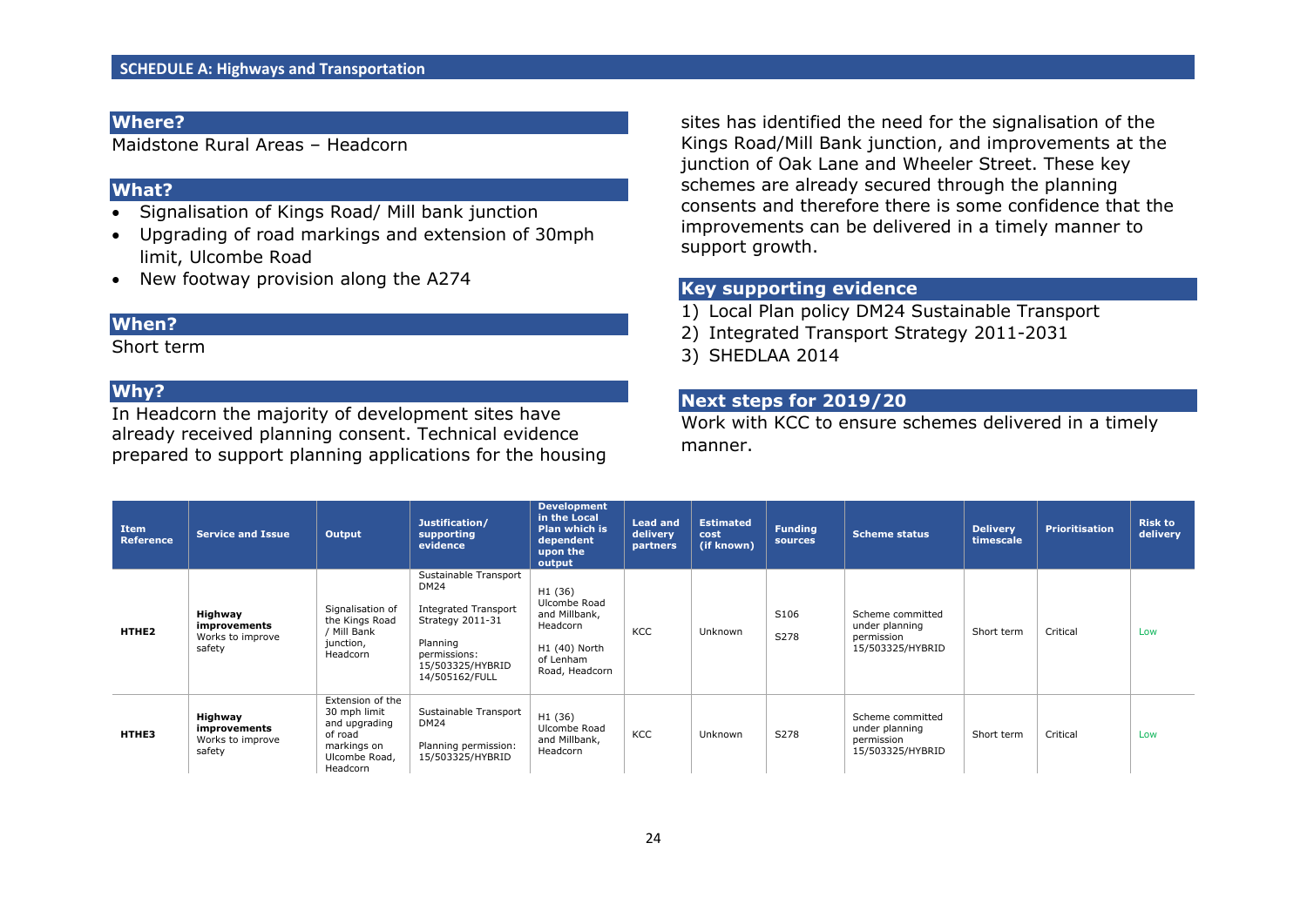| Item<br>Reference | <b>Service and Issue</b>                                                     | Output                                                                                                                                                                                                               | Justification/<br>supporting<br>evidence             | <b>Development</b><br>in the Local<br><b>Plan which is</b><br>dependent<br>upon the<br>output | <b>Lead and</b><br>delivery<br>partners | <b>Estimated</b><br>cost<br>(if known) | <b>Funding</b><br>sources | Scheme status                                              | <b>Delivery</b><br>timescale | <b>Prioritisation</b> | <b>Risk to</b><br>delivery |
|-------------------|------------------------------------------------------------------------------|----------------------------------------------------------------------------------------------------------------------------------------------------------------------------------------------------------------------|------------------------------------------------------|-----------------------------------------------------------------------------------------------|-----------------------------------------|----------------------------------------|---------------------------|------------------------------------------------------------|------------------------------|-----------------------|----------------------------|
| <b>HTHES</b>      | Pedestrian<br>environment<br>Measures to improve<br>accessibility and safety | Provision of a<br>footway along<br>the A274 from<br>the access to<br>site EMP1 (1) to<br>connect with<br>the existing<br>footway to the<br>south, and<br>provide<br>pedestrian<br>access to<br>existing bus<br>stops | Sustainable Transport<br><b>DM24</b><br>SHEDLAA 2014 | EMP1 (1) West<br>of Barradale<br>Farm, Headcorn                                               | KCC                                     | Unknown                                | S106                      | Need for the scheme<br>identified in the<br><b>SHEDLAA</b> | Short term                   | Critical              | Low                        |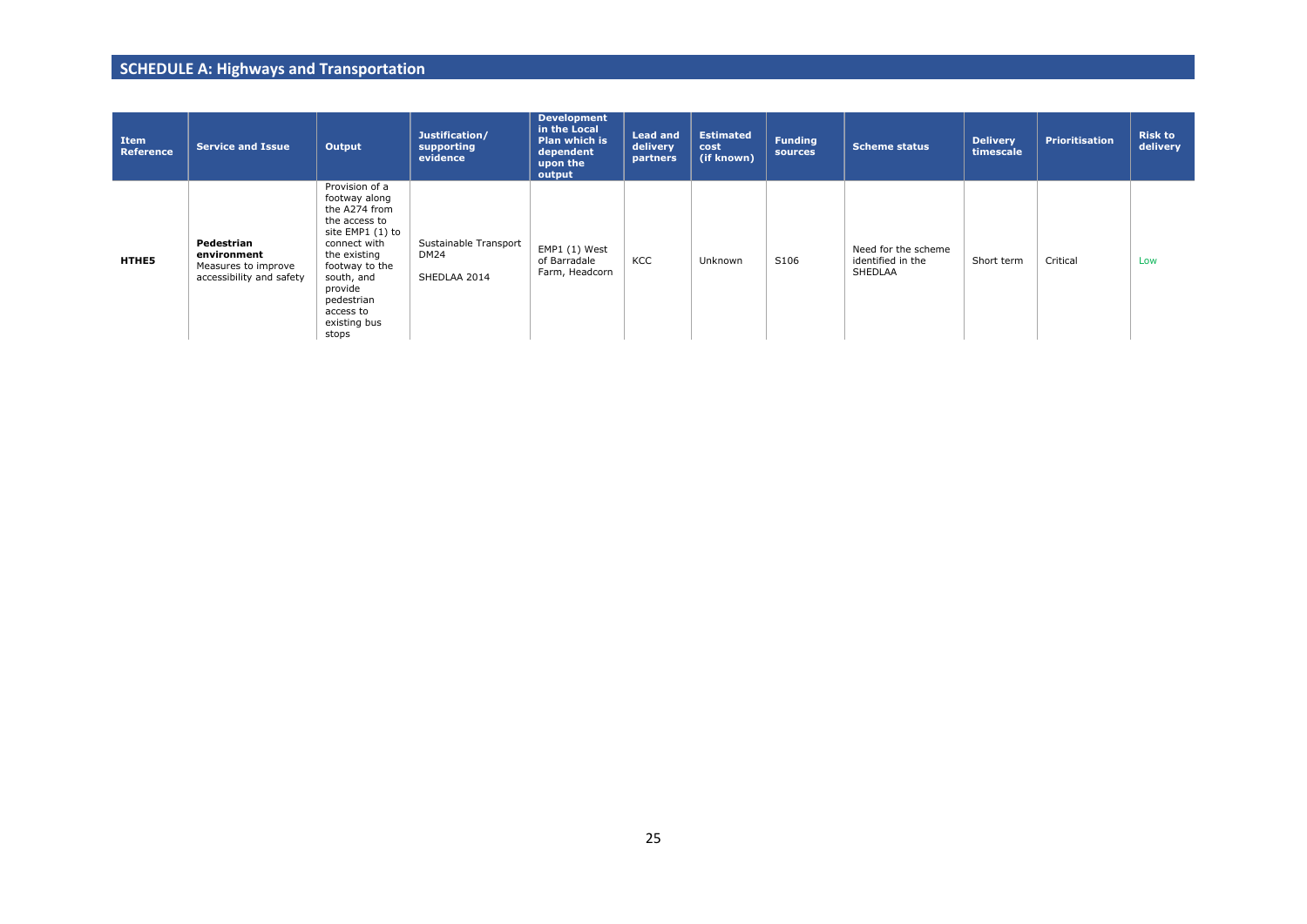Maidstone Rural Areas – Lenham

#### **What?**

• Package of junction improvements

#### **When?**

Long term

## **Why?**

Traffic modelling for Lenham confirms that the proposed housing allocations can be accommodated without the need for significant improvements to highway capacity. Additional modelling undertaken to assess the implications of the Lenham Broad Location however indicates that capacity improvements will be required at key junctions to ensure that the significant scale of growth proposed can be accommodated in highway terms.

The need for transport infrastructure improvements is reflected in the IDP although it is acknowledged that as the Lenham Neighbourhood Plan progresses and further transport modelling work is produced, more precise transport infrastructure schemes may be suitable for inclusion within future iterations of the IDP.

## **Key supporting evidence**

- 1) Local Plan policy DM24 Sustainable Transport
- 2) Mott Macdonald Lenham Transport Mitigation Study, April 2016
- 3) Mott Macdonald Lenham Technical note: junction capacity assessment and addendum, 2015

#### **Next steps for 2019/20**

Continue to support Lenham Parish Council in progressing the Lenham Neighbourhood Plan.

| Item<br>Reference | <b>Service and Issue</b>                                                                            | Output                                                                                         | Justification/<br>supporting<br>evidence                                                                                                                                                                             | <b>Development</b><br>in the Local<br><b>Plan which is</b><br>dependent<br>upon the<br>output | <b>Lead and</b><br>delivery<br>partners | <b>Estimated</b><br>cost<br>(if known) | <b>Funding</b><br>sources         | <b>Scheme status</b>                                                                               | <b>Delivery</b><br>timescale | <b>Prioritisation</b> | <b>Risk to</b><br>delivery |
|-------------------|-----------------------------------------------------------------------------------------------------|------------------------------------------------------------------------------------------------|----------------------------------------------------------------------------------------------------------------------------------------------------------------------------------------------------------------------|-----------------------------------------------------------------------------------------------|-----------------------------------------|----------------------------------------|-----------------------------------|----------------------------------------------------------------------------------------------------|------------------------------|-----------------------|----------------------------|
|                   |                                                                                                     |                                                                                                | Sustainable<br><b>Transport DM24</b>                                                                                                                                                                                 |                                                                                               |                                         |                                        |                                   |                                                                                                    |                              |                       |                            |
| HTL <sub>2</sub>  | <b>Highway improvements</b><br>Works to provide additional<br>capacity and improve<br>accessibility | Package of<br>junction<br>improvements in<br>Lenham to<br>accommodate<br>the broad<br>location | Mott McDonald<br>Lenham $-$<br>Transport<br><b>Mitigation Study</b><br>April 2016<br>Mott McDonald<br>Lenham Technical<br>Note: Junction<br>capacity<br>assessment results<br>July 2015 &<br>Addendum August<br>2015 | H2(3)<br>Lenham Broad<br>Location                                                             | KCC<br>Developers                       | Unknown                                | <b>CIL</b><br>S106<br>S38<br>S278 | Study identifies<br>need for<br>junction<br>improvements<br>and identifies<br>concept<br>solutions | Long term                    | Critical              | Low                        |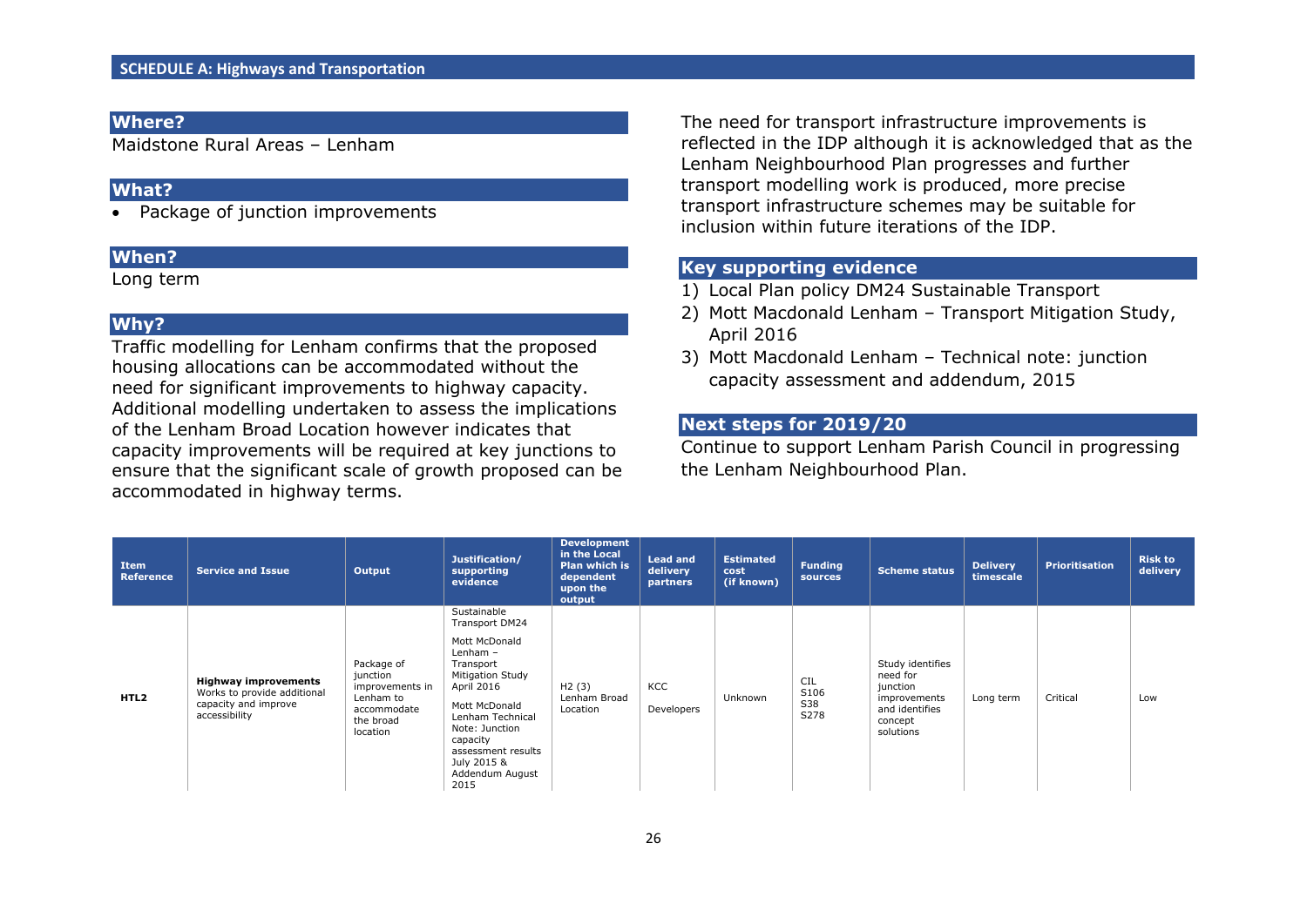Maidstone Rural Areas – Marden

#### **What?**

- Improvements to pedestrian safety
- Bus infrastructure improvements
- Improvements to Marden Rail Station

#### **When?**

Short term

## **Why?**

All four of the housing allocations in Marden have already received planning consent. Developer contributions have

been secured towards improvements at Marden Rail Station, with works to provide improvements to sustainable transport infrastructure including improved crossings and bus stop infrastructure having been secured through section 278 agreements. Delivery of these improvements is therefore anticipated within the short term.

## **Key supporting evidence**

- 1) Local Plan policy DM24 Sustainable Transport
- 2) Integrated Transport Strategy 2011-2031

## **Next steps for 2019/20**

Completion of schemes HTM2 and HTM3.

| Item<br>Reference | <b>Service and Issue</b>                                                                                            | Output                                                                                                                                                                                                                                         | Justification/<br>supporting<br>evidence                                                                                                                                                         | <b>Development in</b><br>the Local Plan<br>which is<br>dependent<br>upon the output                                                                       | <b>Lead and</b><br>delivery<br>partners | <b>Estimated</b><br>cost<br>(if known) | <b>Funding</b><br>sources | <b>Scheme status</b>             | <b>Delivery</b><br>timescale | <b>Prioritisation</b> | <b>Risk to</b><br>delivery |
|-------------------|---------------------------------------------------------------------------------------------------------------------|------------------------------------------------------------------------------------------------------------------------------------------------------------------------------------------------------------------------------------------------|--------------------------------------------------------------------------------------------------------------------------------------------------------------------------------------------------|-----------------------------------------------------------------------------------------------------------------------------------------------------------|-----------------------------------------|----------------------------------------|---------------------------|----------------------------------|------------------------------|-----------------------|----------------------------|
| HTM1              | <b>Public transport</b><br>Measures to improve<br>functionality                                                     | Package of<br>improvements to<br>Marden Rail<br>Station including<br>provision of a<br>new shelter,<br>additional seats.<br>CCTV and<br>lighting as part<br>of one scheme,<br>and provision of<br>a cycle park as<br>part of another<br>scheme | Sustainable<br>Transport DM24<br>Integrated<br>Transport<br>Strategy 2011-<br>31<br>Planning<br>permissions:<br>MA/13/1291<br>MA/13/1585<br>MA/13/0693<br>Planning<br>application:<br>MA/13/1928 | H1 (43) Howland<br>Road, Marden<br>H1 (44) Stanley<br>Farm, Marden<br>H1 (45) The<br>Parsonage,<br>Marden<br>H1 (46) Marden<br>Cricket and<br>Hockey Club | South<br>Eastern<br>Rail                | Unknown                                | S106                      | Outline design<br>work completed | Short term                   | Essential             | Low                        |
| HTM2              | Pedestrian environment<br>and public transport<br>Measures to improve<br>functionality, safety and<br>accessibility | Package of<br>measures<br>including the<br>upgrading of the<br>zebra crossing<br>on Goudhurst<br>Road to a pelican<br>crossing, the<br>provision of a                                                                                          | Sustainable<br>Transport DM24<br>Planning<br>permissions:<br>MA/13/1585<br>MA/13/0693                                                                                                            | H1 (44) Stanley<br>Farm, Marden<br>H1 (45) The<br>Parsonage,<br>Marden                                                                                    | KCC                                     | Unknown                                | S278                      | Scheme part<br>completed         | Short term                   | Critical              | Low                        |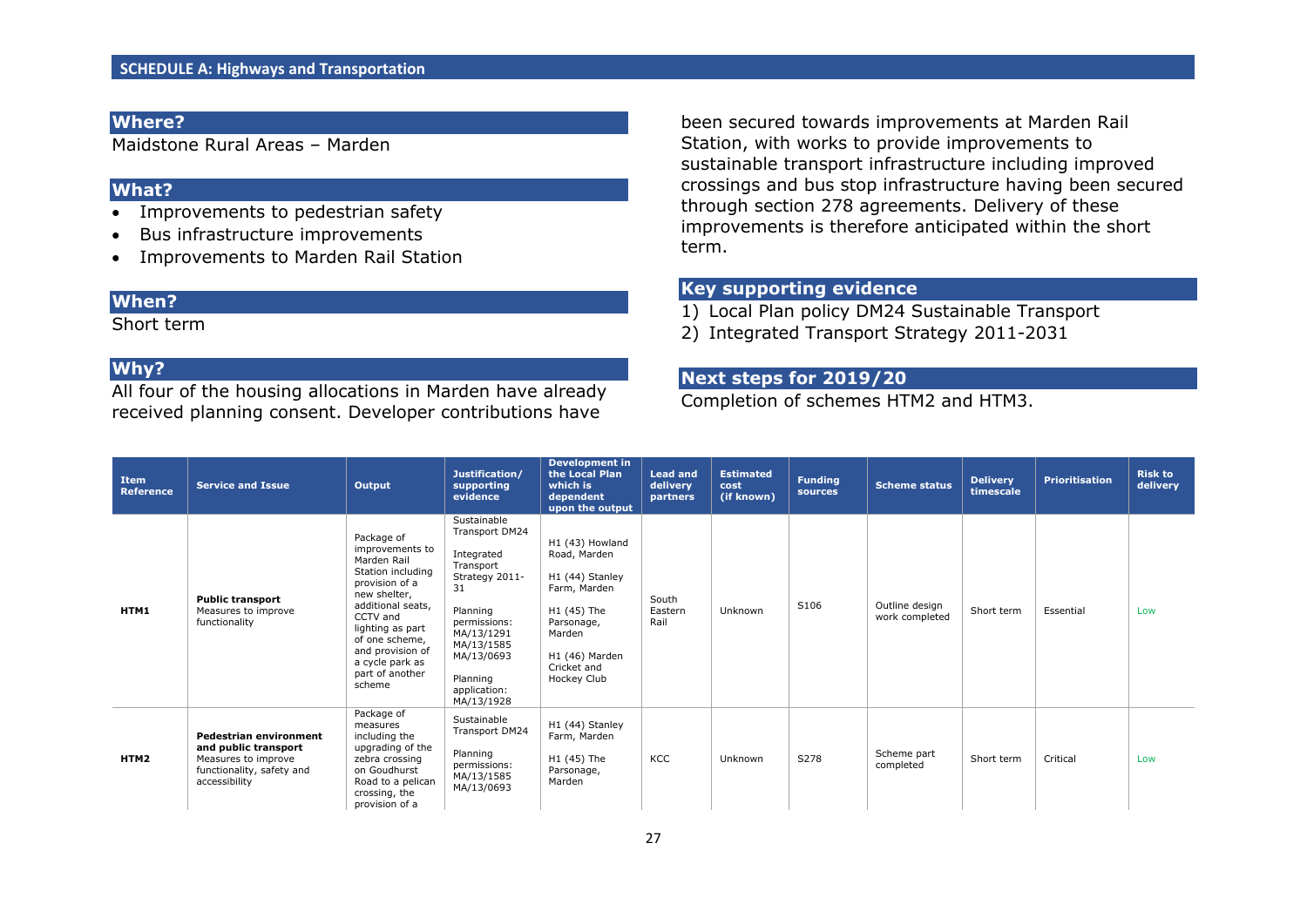| Item<br><b>Reference</b> | <b>Service and Issue</b>                                                         | Output                                                                                                                    | Justification/<br>supporting<br>evidence                               | <b>Development in</b><br>the Local Plan<br>which is<br>dependent<br>upon the output | <b>Lead and</b><br>delivery<br>partners | <b>Estimated</b><br>cost<br>(if known) | <b>Funding</b><br>sources | <b>Scheme status</b>     | <b>Delivery</b><br>timescale | <b>Prioritisation</b> | <b>Risk to</b><br>delivery |
|--------------------------|----------------------------------------------------------------------------------|---------------------------------------------------------------------------------------------------------------------------|------------------------------------------------------------------------|-------------------------------------------------------------------------------------|-----------------------------------------|----------------------------------------|---------------------------|--------------------------|------------------------------|-----------------------|----------------------------|
|                          |                                                                                  | pedestrian<br>crossing on<br>Church Green,<br>traffic calming<br>measures and<br>improvements to<br>bus<br>infrastructure | Planning<br>application:<br>MA/13/1928                                 | H1 (46) Marden<br>Cricket and<br>Hockey Club                                        |                                         |                                        |                           |                          |                              |                       |                            |
| HTM3                     | <b>Pedestrian environment</b><br>Measures to improve<br>accessibility and safety | Footpath<br>widening and<br>traffic calming on<br>Howland Road,<br>Marden                                                 | Sustainable<br>Transport DM24<br>Planning<br>permission:<br>MA/13/1291 |                                                                                     | KCC                                     | Unknown                                | S278                      | Scheme part<br>completed | Short term                   | Critical              | Low                        |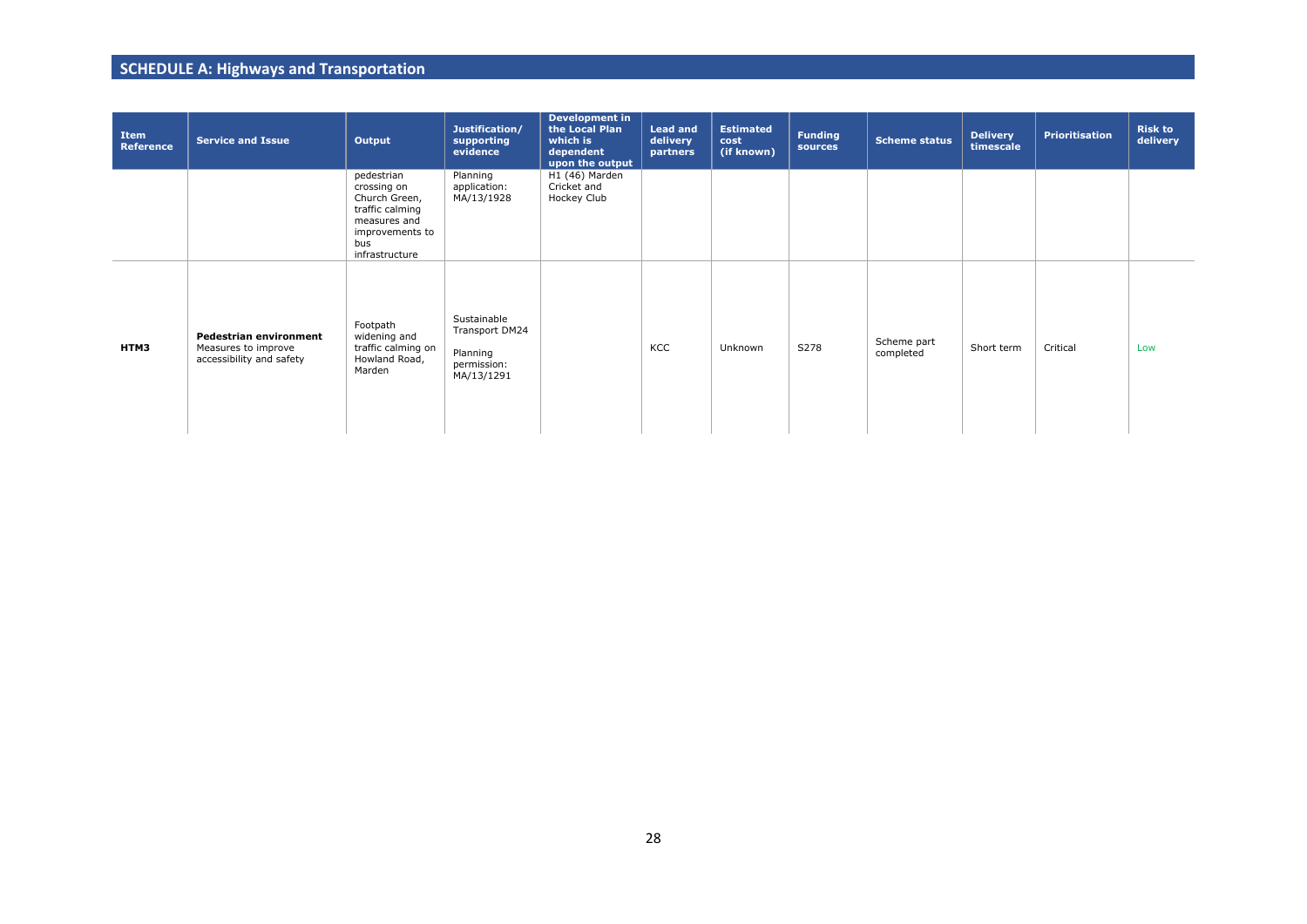Maidstone Rural Areas – Staplehurst

#### **What?**

- A229, Headcorn Road, Station Road and Marden Road junction capacity improvements
- Pedestrian and cycle crossing provision
- Bus infrastructure improvements and service frequency increase
- Staplehurst Rail Station facilities improvements

## **When?**

Short term

## **Why?**

Given the scale and location of growth identified in Staplehurst, there is a need to improve the key junction of the A229, Headcorn Road, Station Road and Marden Road. Land assembly issues have presented challenges to the design of the scheme, however an outline design has been

developed to maximise the capacity of the junction within these constraints. Complementary measures to improve passenger facilities at the Staplehurst Rail Station, and to increase the frequency of bus services along the A229 corridor, are identified in order to promote take up of sustainable transport modes and reduce pressure on the highway network, reflecting objectives in the ITS. Permission has been granted for development at sites H1 (49) and H1 (50) and it is anticipated these improvements can be delivered in the short term to support growth.

## **Key supporting evidence**

- 1) Local Plan policy DM24 Sustainable Transport
- 2) Integrated Transport Strategy 2011-2031

## **Next steps for 2019/20**

Continue to work with KCC to secure the timely delivery of the short term, critical infrastructure schemes HTS2 and HTS<sub>3</sub>.

| <b>Item</b><br>Reference | <b>Service and Issue</b>                                           | Output                                                                                                                    | Justification/<br>supporting<br>evidence                                                                                                                                                                                     | <b>Development in</b><br>the Local Plan<br>which is<br>dependent<br>upon the output       | <b>Lead and</b><br>delivery<br>partners | <b>Estimated</b><br>cost<br>(if known) | <b>Funding</b><br><b>sources</b> | Scheme status                                                           | <b>Delivery</b><br>timescale | <b>Prioritisation</b> | <b>Risk to</b><br>delivery |
|--------------------------|--------------------------------------------------------------------|---------------------------------------------------------------------------------------------------------------------------|------------------------------------------------------------------------------------------------------------------------------------------------------------------------------------------------------------------------------|-------------------------------------------------------------------------------------------|-----------------------------------------|----------------------------------------|----------------------------------|-------------------------------------------------------------------------|------------------------------|-----------------------|----------------------------|
| HTS1                     | Highway<br>improvements<br>Works to provide<br>additional capacity | Capacity<br>improvements at the<br>junction of A229,<br>Headcorn Road,<br>Station Road and<br>Marden Road,<br>Staplehurst | Sustainable<br>Transport DM24<br>Integrated<br><b>Transport Strategy</b><br>2011-31<br>SHEDLAA 2014<br>Planning<br>permissions:<br>14/502010/OUT<br>14/505432/FULL<br>Mott Macdonald<br><b>KCC Staplehurst</b><br>Study 2015 | H1 (48) Hen and<br>Duckhurst Farm,<br>Staplehurst<br>H1 (49) Fishers<br>Farm, Staplehurst | KCC                                     | Unknown                                | S106<br><b>CIL</b>               | Outline design<br>stage - currently<br>no suitable<br>scheme identified | Medium<br>term               | Critical              | High                       |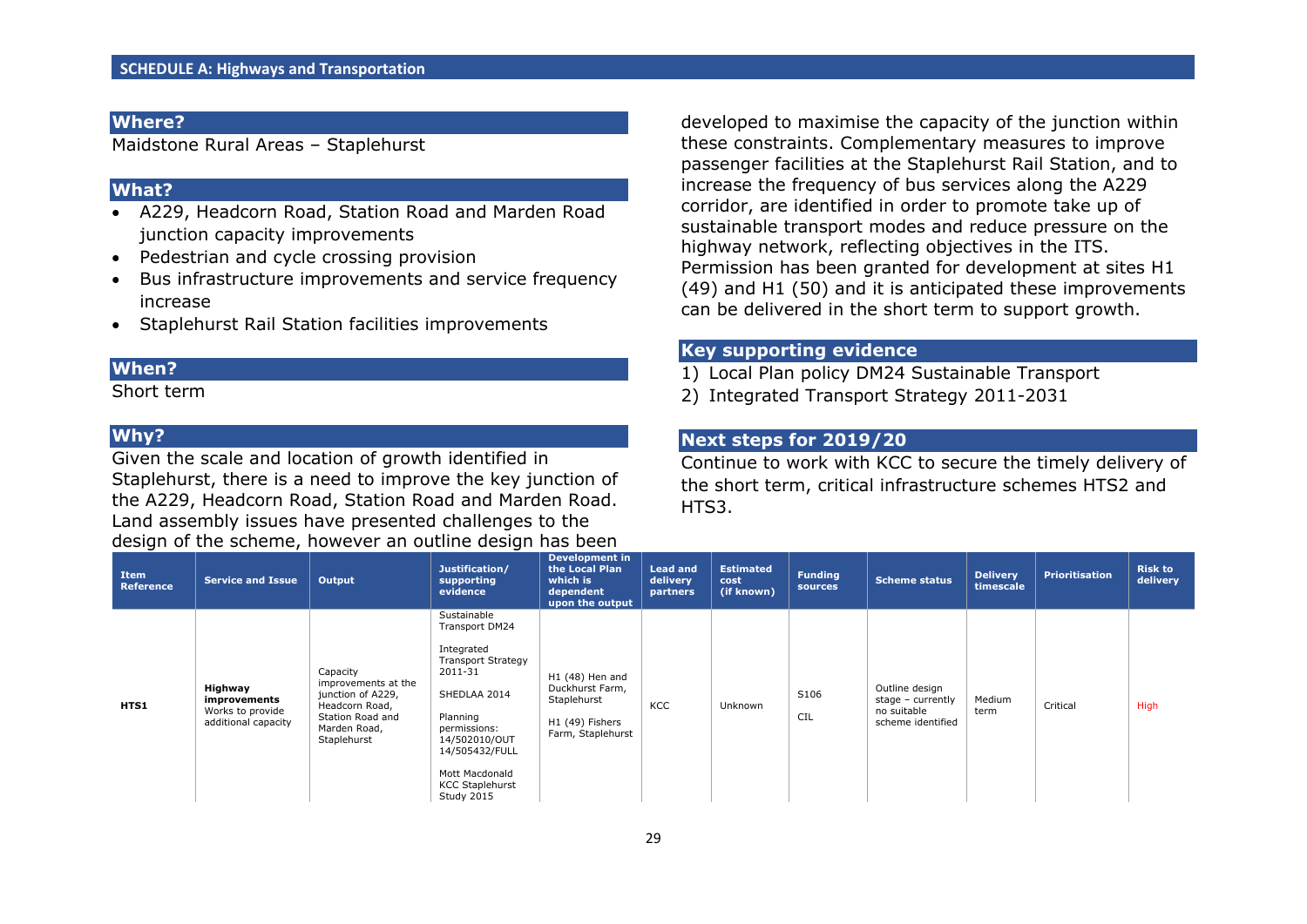| <b>Item</b><br><b>Reference</b> | <b>Service and Issue</b>                                                                                                                          | <b>Output</b>                                                                                                                                                                                                                                                                                                                                  | Justification/<br>supporting<br>evidence                                                                                                                                          | <b>Development in</b><br>the Local Plan<br>which is<br>dependent<br>upon the output                                                            | <b>Lead and</b><br>delivery<br>partners     | <b>Estimated</b><br>cost<br>(if known) | <b>Funding</b><br>sources | <b>Scheme status</b>                                                          | <b>Delivery</b><br>timescale | <b>Prioritisation</b> | <b>Risk to</b><br>delivery |
|---------------------------------|---------------------------------------------------------------------------------------------------------------------------------------------------|------------------------------------------------------------------------------------------------------------------------------------------------------------------------------------------------------------------------------------------------------------------------------------------------------------------------------------------------|-----------------------------------------------------------------------------------------------------------------------------------------------------------------------------------|------------------------------------------------------------------------------------------------------------------------------------------------|---------------------------------------------|----------------------------------------|---------------------------|-------------------------------------------------------------------------------|------------------------------|-----------------------|----------------------------|
| HTS2                            | Pedestrian<br>environment,<br>public transport,<br>highway safety<br>and cycle<br>provision<br>Measures to<br>improve safety and<br>accessibility | Package of measures<br>in north eastern<br>Staplehurst including<br>the provision of a<br>pedestrian and cycle<br>crossing on Headcorn<br>Road, bus<br>infrastructure<br>improvements,<br>extension of the 30<br>mph speed limit on<br>Headcorn Road                                                                                           | Sustainable<br><b>Transport DM24</b><br>Planning<br>permission:<br>14/505432/FULL                                                                                                 | H1 (49) Fishers<br>Farm, Staplehurst                                                                                                           | KCC                                         | Unknown                                | S278                      | Scheme to be<br>committed<br>through planning<br>permission<br>14/505432/FULL | Short term                   | Critical              | Low                        |
| HTS3                            | Pedestrian<br>environment.<br>public transport<br>and highway<br>safety<br>Measures to<br>improve<br>functionality, safety<br>and accessibility   | Package of measures<br>in north western<br>Staplehurst including<br>the provision of<br>pedestrian and cycle<br>links to the railway<br>station, provision of a<br>pedestrian and cycle<br>crossing on Marden<br>Road. bus<br>infrastructure<br>improvements, traffic<br>calming and the<br>extension of the 30<br>mph limit on Marden<br>Road | Sustainable<br><b>Transport DM24</b><br>Planning<br>permission:<br>14/502010/OUT                                                                                                  | H1 (48) Hen and<br>Duckhurst Farm,<br>Staplehurst                                                                                              | <b>KCC</b>                                  | Unknown                                | S278                      | Scheme to be<br>committed<br>through planning<br>application<br>14/502010/OUT | Short term                   | Critical              | Low                        |
| HTS4                            | <b>Public transport</b><br>Measures to<br>improve<br>functionality and<br>provide additional<br>capacity                                          | Improvements to<br>public and passenger<br>facilities at<br>Staplehurst Rail<br>Station                                                                                                                                                                                                                                                        | Sustainable<br>Transport DM24<br>Integrated<br><b>Transport Strategy</b><br>2011-31<br>Planning<br>permission:<br>14/502010/OUT<br>14/505432/FULL                                 | H1 (48) Hen and<br>Duckhurst Farm,<br>Staplehurst<br>H1 (49) Fishers<br>Farm, Staplehurst<br>H1 (50) North of<br>Henhurst Farm,<br>Staplehurst | Network<br>Rail<br>South<br>Eastern<br>Rail | £1.1m                                  | S106<br><b>CIL</b>        | Outline design<br>developed                                                   | Short term                   | Essential             | Moderate                   |
| HTS5                            | <b>Public transport</b><br>Measures to<br>improve<br>functionality and<br>provide additional<br>capacity                                          | Increased frequency<br>of the No. 5 route to<br>provide a half hourly<br>service                                                                                                                                                                                                                                                               | Sustainable<br>Transport DM24<br>Integrated<br><b>Transport Strategy</b><br>2011-31<br>Arriva Consultation<br>2015<br>Planning<br>permissions:<br>14/502010/OUT<br>14/505432/FULL | Improvements<br>will benefit new<br>and existing<br>users in and<br>around the<br>Staplehurst area                                             | KCC<br>Arriva                               | £439k                                  | S106                      | <b>Discussions</b><br>ongoing with<br>Arriva                                  | Short /<br>Medium<br>term    | Essential             | Moderate                   |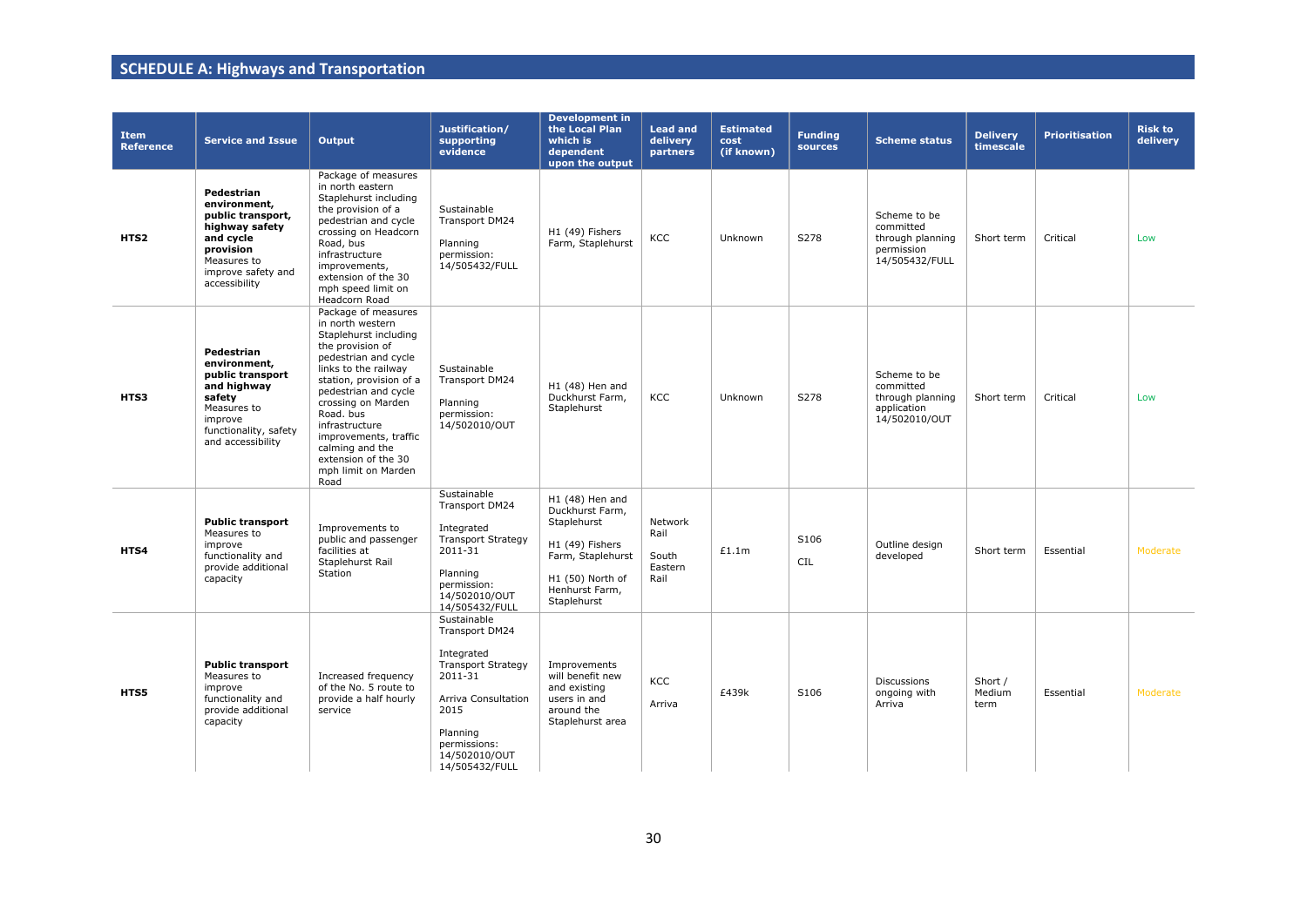Maidstone Rural Areas – Yalding

#### **What?**

- Footway extension along vicarage Road
- Safety improvements to Hampstead Lane level crossing
- Highways improvements at the junction of Hampstead Lane and Maidstone Road

#### **When?**

Short to medium term

#### **Why?**

Development sites in Yalding are yet to come forward, however schemes to provide a right turn lane at the junction of Hampstead Lane and Maidstone Road, and safety improvements at the level crossing are identified to support the delivery of the large mixed use development at site RMX1 (4). Given the position of the site, relative to the village centre, proposed Policy RMX1 (4) recognises the need to maximise opportunities for use of sustainable transport modes, and it may be the case that evidence prepared to support a planning application for development of the site could identify additional measures to achieve this objective.

## **Key supporting evidence**

- 1) Local Plan policy DM24 Sustainable Transport
- 2) Integrated Transport Strategy 2011-2031
- 3) SHEDLAA 2014

## **Next steps for 2019/20**

Continue to await schemes to come forwards in order for the associated provision of infrastructure to be progressed further.

| <b>Item</b><br>Reference | Service and Issue                                                                | Output                                                                       | Justification/<br>supporting<br>evidence             | Development in<br>the Local Plan<br>which is<br>dependent<br>upon the output | <b>Lead and</b><br>delivery<br>partners     | <b>Estimated</b><br>cost<br>(if known) | <b>Funding</b><br><b>sources</b> | <b>Scheme status</b>                                      | <b>Delivery</b><br>timescale | <b>Prioritisation</b> | <b>Risk to</b><br>delivery |
|--------------------------|----------------------------------------------------------------------------------|------------------------------------------------------------------------------|------------------------------------------------------|------------------------------------------------------------------------------|---------------------------------------------|----------------------------------------|----------------------------------|-----------------------------------------------------------|------------------------------|-----------------------|----------------------------|
| HTY1                     | <b>Pedestrian environment</b><br>Measures to improve safety<br>and accessibility | Extension of the<br>footway along<br>Vicarage Road to<br>site H1 (65)        | Sustainable<br>Transport DM24<br>SHEDLAA 2014        | H1 (65) Vicarage<br>Road, Yalding                                            | KCC                                         | Unknown                                | S278                             | Further work<br>required to<br>develop outline<br>scheme. | Short term                   | Critical              | Low                        |
| HTY2                     | <b>Highway improvements</b><br>Works to improve safety                           | Safety<br>improvements to<br>level crossing at<br>Hampstead Lane,<br>Yalding | Sustainable<br><b>Transport DM24</b><br>SHEDLAA 2014 | RMX1 (4) Former<br>Syngenta Works,<br>Yalding                                | Network<br>Rail<br>South<br>Eastern<br>Rail | Unknown                                | S278                             | Further work<br>required to<br>develop outline<br>scheme. | Short /<br>Medium<br>term    | Essential             | Moderate                   |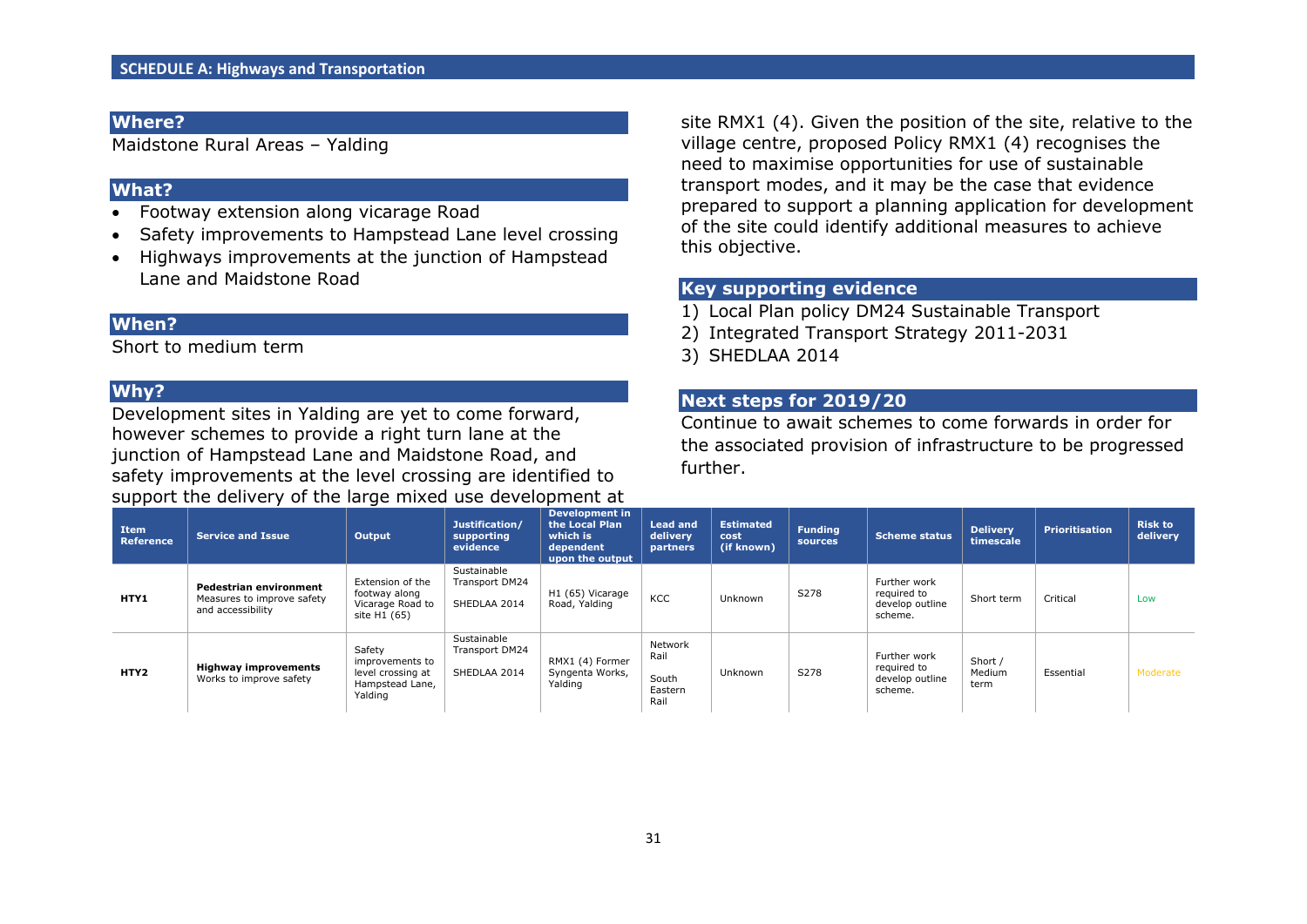| Item<br>Reference | <b>Service and Issue</b>                                                        | Output                                                                                              | Justification/<br>supporting<br>evidence                                                         | <b>Development in</b><br>the Local Plan<br>which is<br>dependent<br>upon the output | <b>Lead and</b><br>delivery<br>partners | <b>Estimated</b><br>cost<br>(if known) | <b>Funding</b><br>sources | <b>Scheme status</b>                                      | <b>Delivery</b><br>timescale | <b>Prioritisation</b> | <b>Risk to</b><br>delivery |
|-------------------|---------------------------------------------------------------------------------|-----------------------------------------------------------------------------------------------------|--------------------------------------------------------------------------------------------------|-------------------------------------------------------------------------------------|-----------------------------------------|----------------------------------------|---------------------------|-----------------------------------------------------------|------------------------------|-----------------------|----------------------------|
| HTY3              | <b>Highways improvements</b><br>Measures to improve<br>accessibility and safety | Provision of a<br>right turn lane<br>on Hampstead<br>Lane at its<br>junction with<br>Maidstone Road | Sustainable<br>Transport DM24<br>Integrated<br>Transport<br>Strategy 2011-<br>31<br>SHEDLAA 2014 | RMX1 (4) Former<br>Syngenta Works,<br>Yalding                                       | KCC                                     | Unknown                                | S278                      | Further work<br>required to<br>develop outline<br>scheme. | Short /<br>Medium<br>term    | Critical              | Low                        |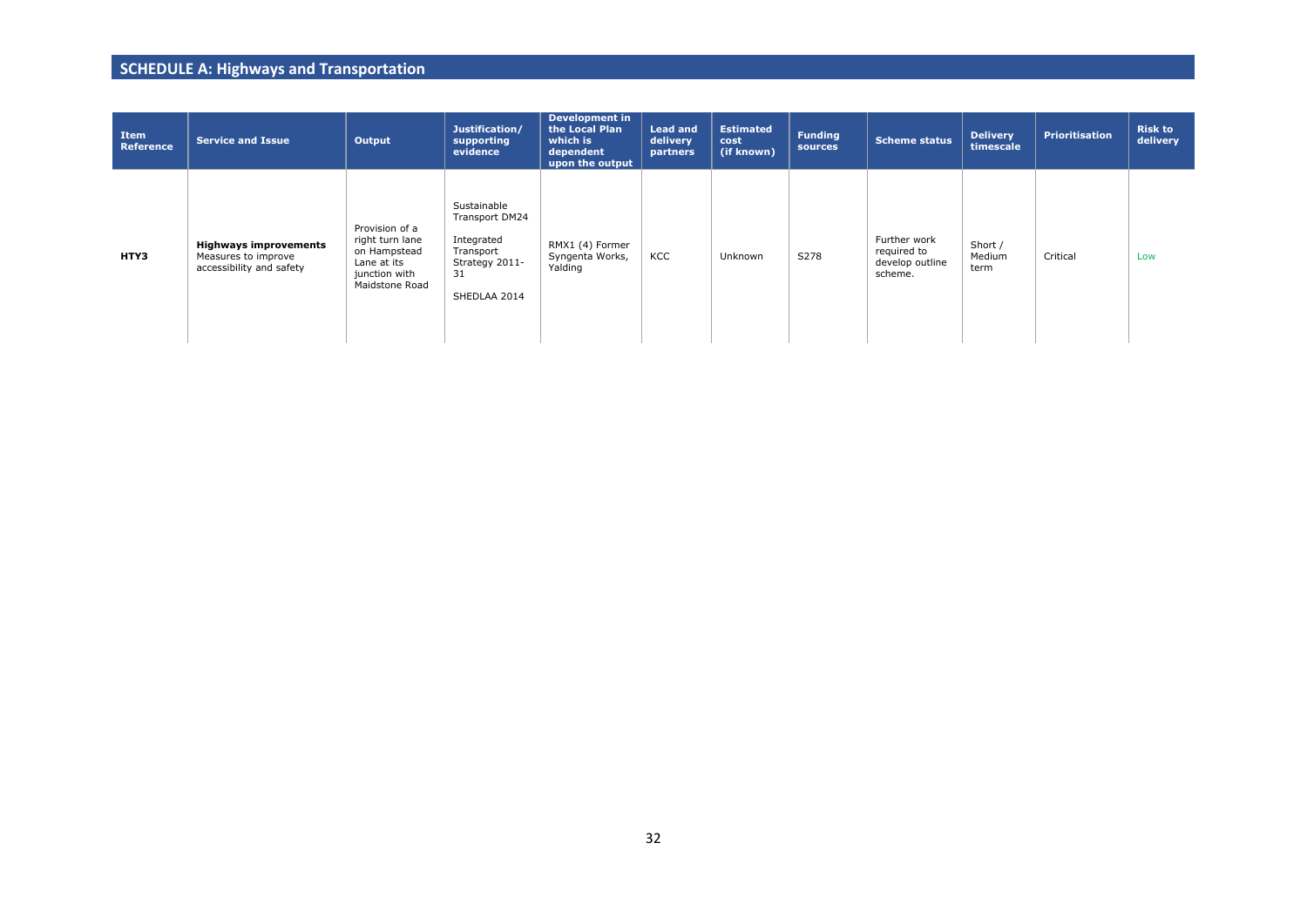Maidstone Borough Wide

## **What?**

 Measures to improve sustainable transport infrastructure across the borough, including public rights of way

## **When?**

Varies

# **Why?**

Improving sustainable transport infrastructure is a key priority in order to deliver the strategic objectives of the MBLP, the Integrated Transport Strategy and the associated Walking and Cycling strategy.

## **Key supporting evidence**

- 1) Local Plan policy DM24 Sustainable Transport
- 2) Kent County Council Rights of Way Improvement Plan 2018-2028

## **Next steps for 2019/20**

Continue to work collaboratively with KCC and other key stakeholders to improve sustainable infrastructure across the borough, prioritising schemes to best deliver the objectives of the Local Plan, the ITS and the Walking and Cycling Strategy.

| <b>Item</b><br><b>Reference</b> | <b>Service and Issue</b>                                           | Output                                                                                                                                                                                                                                                                                                                                        | Justification/<br>supporting<br>evidence                                                      | <b>Development in</b><br>the Local Plan<br>which is<br>dependent<br>upon the<br>output                                           | <b>Lead and</b><br>delivery<br>partners                                                                     | <b>Estimated</b><br>cost<br>(if known) | <b>Funding</b><br>sources   | <b>Scheme status</b>                                        | <b>Delivery</b><br>timescale | <b>Prioritisation</b>    | <b>Risk to</b><br>delivery |
|---------------------------------|--------------------------------------------------------------------|-----------------------------------------------------------------------------------------------------------------------------------------------------------------------------------------------------------------------------------------------------------------------------------------------------------------------------------------------|-----------------------------------------------------------------------------------------------|----------------------------------------------------------------------------------------------------------------------------------|-------------------------------------------------------------------------------------------------------------|----------------------------------------|-----------------------------|-------------------------------------------------------------|------------------------------|--------------------------|----------------------------|
| HTB1                            | Pedestrian environment,<br>cycle provision and public<br>transport | Measures to<br>improve<br>sustainable<br>transport<br>infrastructure<br>across the<br>borough to<br>deliver strategic<br>objectives of the<br>Local Plan, the<br>Integrated<br>Transport<br>Strategy and the<br>Walking and<br>Cycling Strategy.<br>Further work is<br>required to<br>determine<br>and/or prioritise<br>individual<br>schemes | Sustainable<br>Transport DM24<br><b>KCC Rights of</b><br>Way<br>Improvement<br>Plan 2018-2028 | Improvements<br>will benefit new<br>and existing<br>users and<br>encourage<br>further use of<br>sustainable<br>transport options | KCC<br><b>MBC</b><br>Parish<br>Councils<br>South<br>Eastern Rail<br>Voluntary<br>and<br>community<br>bodies | Unknown                                | S106<br><b>CIL</b><br>SELEP | Various<br>schemes at<br>different stages<br>of development | Varies                       | Essential /<br>Desirable | Moderate                   |
| <b>Where?</b>                   |                                                                    |                                                                                                                                                                                                                                                                                                                                               |                                                                                               |                                                                                                                                  |                                                                                                             | Maidstone Urban Area                   |                             |                                                             |                              |                          |                            |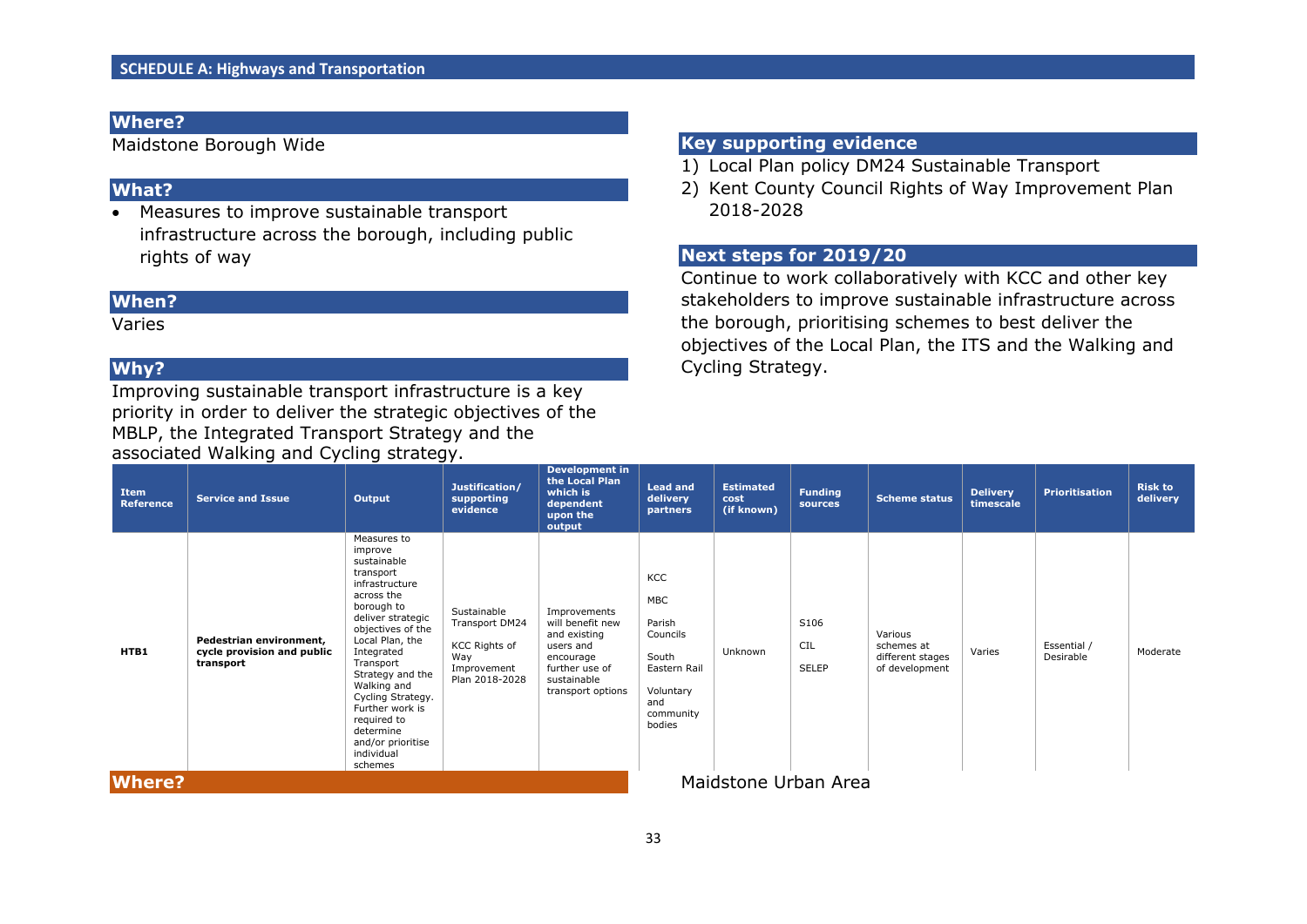#### **What?**

- Existing schools expansion
- Provision of new schools

#### **When?**

Predominantly short to medium term. One long term scheme identified.

#### **Why?**

The birth rate in Maidstone has increased each year from 2013 before dropping slightly in 2017. However, this is still 3-4 points above the County average. The number of recorded births in the Borough has followed a similar pattern and was down by 25 in 2017 compared to the previous year.

KCC's 2019 Schools Commissioning Plan suggests that if new housing is delivered in line with MBLP expectations, and no action were taken to provide more school places:

- For primary education, there would be a 4.8% surplus of Year R places in 2019-20, reducing to a deficit of -1.9% by 2022-23. For years R to 6 the surplus would be 1.8% in 2019-20, reducing to a deficit of -2.6% in 2022-23.
- For secondary education, there would be a -6.8% deficit of Year 7 places in 2019-20, increasing to - 24.4% by 2024-25. For Years 7-11 the surplus would be 3.0% for 2019-20 reducing to a deficit of - 24.1% in 2024-25.

It is therefore essential that both primary and secondary schools are expanded or new schools are provided in order to ensure sufficient school places for the forecast child population.

## **Key supporting evidence**

1) KCC Schools Commissioning Plan 2019 – 2023

#### **Next steps for 2019/20**

Completion of scheme EDM1.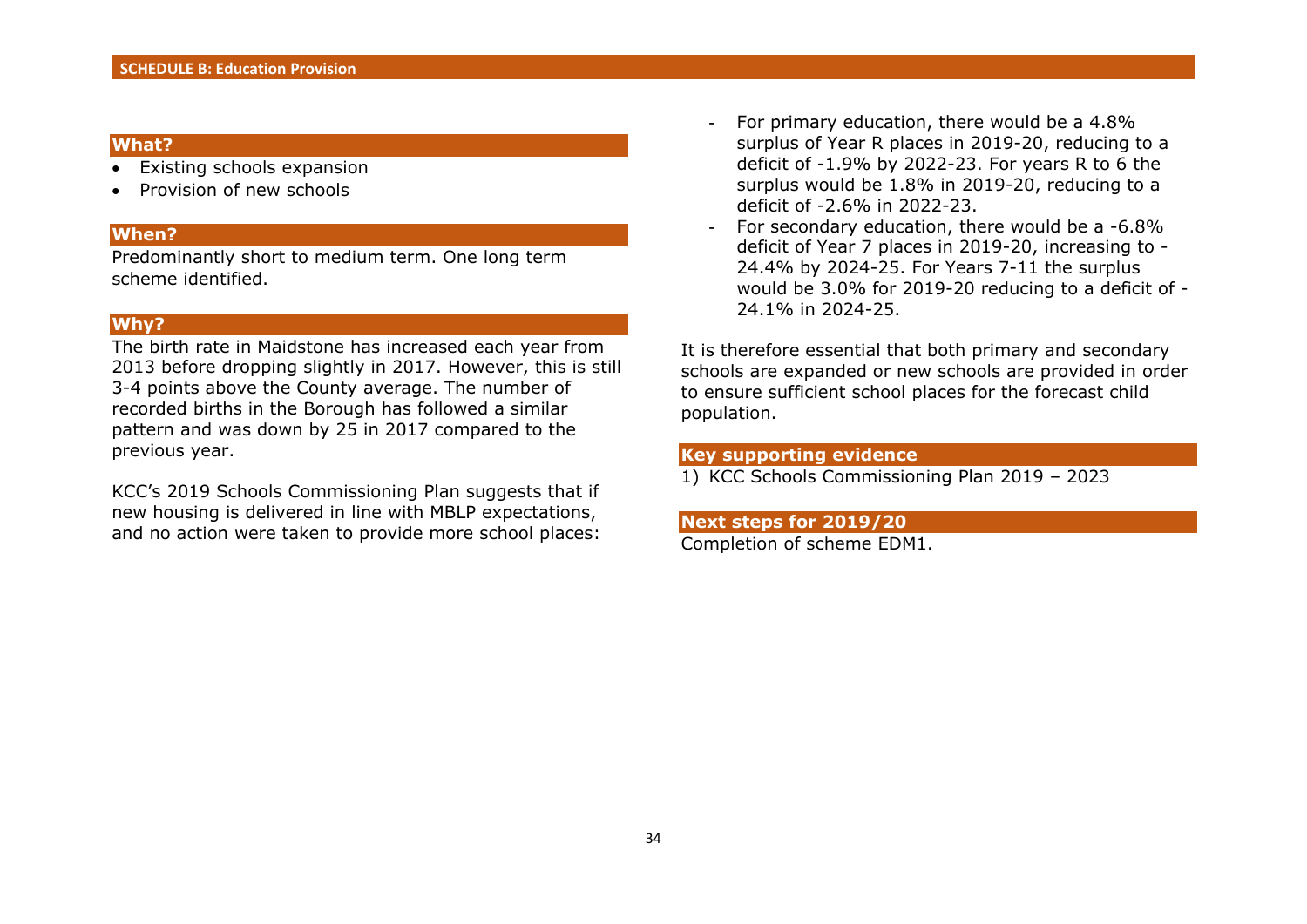## **SCHEDULE B: Education Provision**

| <b>Item</b><br><b>Reference</b> | <b>Service and Issue</b>                                                 | <b>Output</b>                                                                                                  | Justification/<br>supporting<br>evidence                                                                                                   | <b>Development</b><br>in the Local<br>Plan which is<br>dependent<br>upon the<br>output                                                                                | <b>Lead and</b><br>delivery<br>partners | <b>Estimated</b><br>cost<br>(if known) | <b>Funding</b><br>sources                                 | <b>Scheme status</b>                                                                                              | <b>Delivery</b><br>timescale | <b>Prioritisation</b> | <b>Risk to</b><br>delivery |
|---------------------------------|--------------------------------------------------------------------------|----------------------------------------------------------------------------------------------------------------|--------------------------------------------------------------------------------------------------------------------------------------------|-----------------------------------------------------------------------------------------------------------------------------------------------------------------------|-----------------------------------------|----------------------------------------|-----------------------------------------------------------|-------------------------------------------------------------------------------------------------------------------|------------------------------|-----------------------|----------------------------|
| EDM1                            | <b>Secondary education</b><br>Measures to provide<br>additional capacity | Provision of a<br>6FE secondary<br>school -<br>Maidstone<br>School of<br>Science and<br>Technology             | <b>KCC School</b><br>Commissioning<br>Plan 2018 - 2022<br>Planning<br>permission:<br>17/501471                                             | Housing<br>development<br>across the<br>borough will<br>generate the<br>need for<br>additional<br>secondary<br>school places                                          | <b>VIAT</b><br><b>DfE</b>               | Unknown                                | DfE                                                       | Planning<br>permission<br>granted 2018 -<br>opening<br>September 2020                                             | Short term                   | Essential             | Low                        |
| EDM2                            | <b>Secondary education</b><br>Measures to provide<br>additional capacity | 2FE expansion<br>of The<br>Maplesden<br>Noakes School,<br>Maidstone                                            | <b>KCC School</b><br>Commissioning<br>Plan 2019 - 2023<br>Planning<br>permissions:<br>MA/14/501209<br>MA/13/1749<br>MA/14/504795           | Housing<br>development<br>across the<br>borough will<br>generate the<br>need for<br>additional<br>secondary<br>school places                                          | <b>KCC</b>                              | £6.2m                                  | S106<br><b>Basic Need</b><br>(government<br>grant to KCC) | Need for the<br>scheme<br>established<br>through the<br>planning<br>permissions -<br>opening<br>September 2021    | Short term                   | Essential             | Low                        |
| EDM4                            | <b>Primary education</b><br>Measures to provide<br>additional capacity   | Provision of a<br>new 2FE<br>primary school<br>on site $H1(2)$<br>Land East of<br>Hermitage Lane,<br>Maidstone | <b>KCC School</b><br>Commissioning<br>Plan 2019 - 2023<br>Planning<br>permission:<br>MA/14/501209<br>MA/13/1749<br>MA/14/503735            | Housing<br>development in<br>north western<br>Maidstone, in<br>particular, will<br>generate the<br>need for<br>additional<br>primary school<br>places in this<br>area | KCC                                     | £6.8m                                  | S106<br><b>CIL</b>                                        | Identified in the<br>Commissioning<br>Plan for delivery<br>between 2021<br>and 2022                               | Short term                   | Critical              | Moderate                   |
| EDM6                            | <b>Primary education</b><br>Measures to provide<br>additional capacity   | Provision of a<br>new 1FE<br>primary school<br>on site H1 (10)<br>South of Sutton<br>Road, Maidstone           | <b>KCC School</b><br>Commissioning<br>Plan 2016 - 2020<br>Planning<br>permission:<br>15/509015/OUT<br>KCC R19<br>Representation<br>on MBLP | Development at<br>site H1 (10) will<br>generate the<br>need for a new<br>primary school.                                                                              | <b>KCC</b>                              | £6m                                    | S106                                                      | Need for<br>additional<br>primary school<br>capacity<br>identified in the<br>Commissioning<br>Plan 2016 -<br>2020 | Medium<br>term               | Critical              | Moderate                   |
| EDM7                            | <b>Primary education</b><br>Measures to provide<br>additional capacity   | Up to 1FE<br>expansion of<br>Greenfields<br>Community<br>Primary School,<br>Maidstone                          | <b>KCC School</b><br>Commissioning<br>Plan $2016 - 2020$<br>KCC R19<br>Representation<br>on MBLP                                           | Development at<br>site H1 (8) will<br>generate the<br>need for<br>additional<br>primary school<br>places                                                              | <b>KCC</b>                              | £2.5m                                  | S106                                                      | Need for<br>additional<br>primary school<br>capacity<br>identified in the<br>Commissioning<br>Plan 2016 -<br>2020 | Medium<br>term               | Essential             | Moderate                   |
| EDM9                            | <b>Primary education</b><br>Measures to provide<br>additional capacity   | Provision of a<br>new 2FE<br>primary school<br>within Broad<br>Location H2 (2)<br>Invicta                      | <b>KCC School</b><br>Commissioning<br>Plan 2016 - 2020                                                                                     | Development at<br>site H2 (2) will<br>generate the<br>need for a new<br>primary school                                                                                | <b>KCC</b>                              | £6m                                    | S106                                                      | Need for<br>additional<br>primary school<br>capacity<br>identified in the<br>Commissioning                        | Long term                    | Critical              | Moderate                   |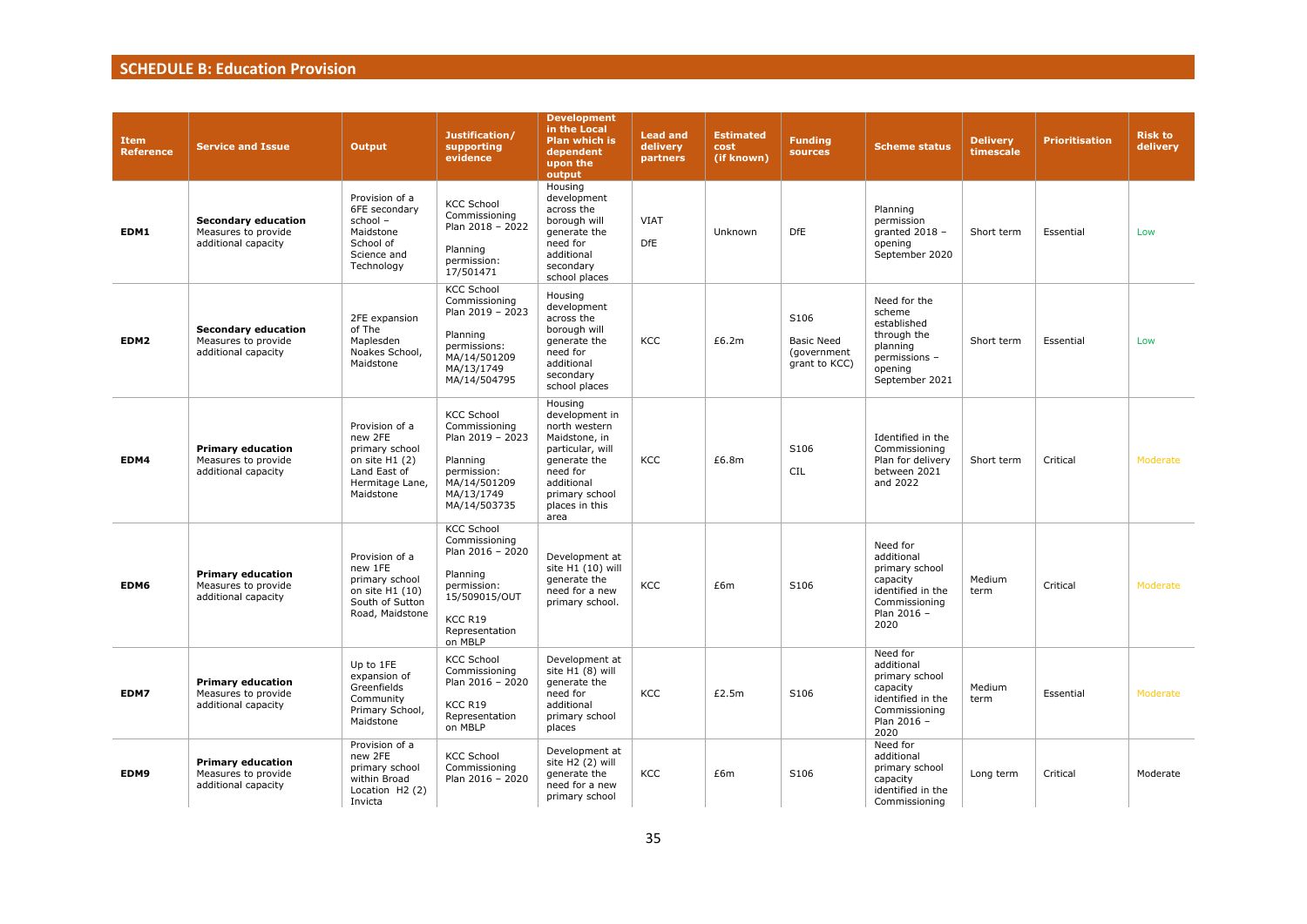## **SCHEDULE B: Education Provision**

| <b>Item</b><br>Reference | <b>Service and Issue</b>                                               | Output                                                                                    | Justification/<br>supporting<br>evidence             | <b>Development</b><br>in the Local<br><b>Plan which is</b><br>dependent<br>upon the<br>output                   | <b>Lead and</b><br>delivery<br>partners                                  | <b>Estimated</b><br>cost<br>(if known) | <b>Funding</b><br>sources              | <b>Scheme status</b>                                              | <b>Delivery</b><br>timescale | <b>Prioritisation</b> | <b>Risk to</b><br>delivery |
|--------------------------|------------------------------------------------------------------------|-------------------------------------------------------------------------------------------|------------------------------------------------------|-----------------------------------------------------------------------------------------------------------------|--------------------------------------------------------------------------|----------------------------------------|----------------------------------------|-------------------------------------------------------------------|------------------------------|-----------------------|----------------------------|
|                          |                                                                        | Barracks,<br>Maidstone                                                                    | KCC R19<br>Representation<br>on MBLP                 |                                                                                                                 |                                                                          |                                        |                                        | Plan 2016 -<br>2020                                               |                              |                       |                            |
| EDM10                    | <b>Primary education</b><br>Measures to provide<br>additional capacity | Provision of a<br>new 2FE<br>primary school,<br>Maidstone North<br>Primary Free<br>School | <b>KCC School</b><br>Commissioning<br>Plan 2019-2023 | Housing<br>development<br>across the<br>borough will<br>generate the<br>need for<br>additional<br>school places | Leigh<br>Academies<br>Trust and<br>Education<br>and<br>Funding<br>Agency | Unknown                                | Government<br>Free School<br>Programme | Planning<br>application<br>submitted.<br>Expected<br>opening 2021 | Short term                   | Essential             | Moderate                   |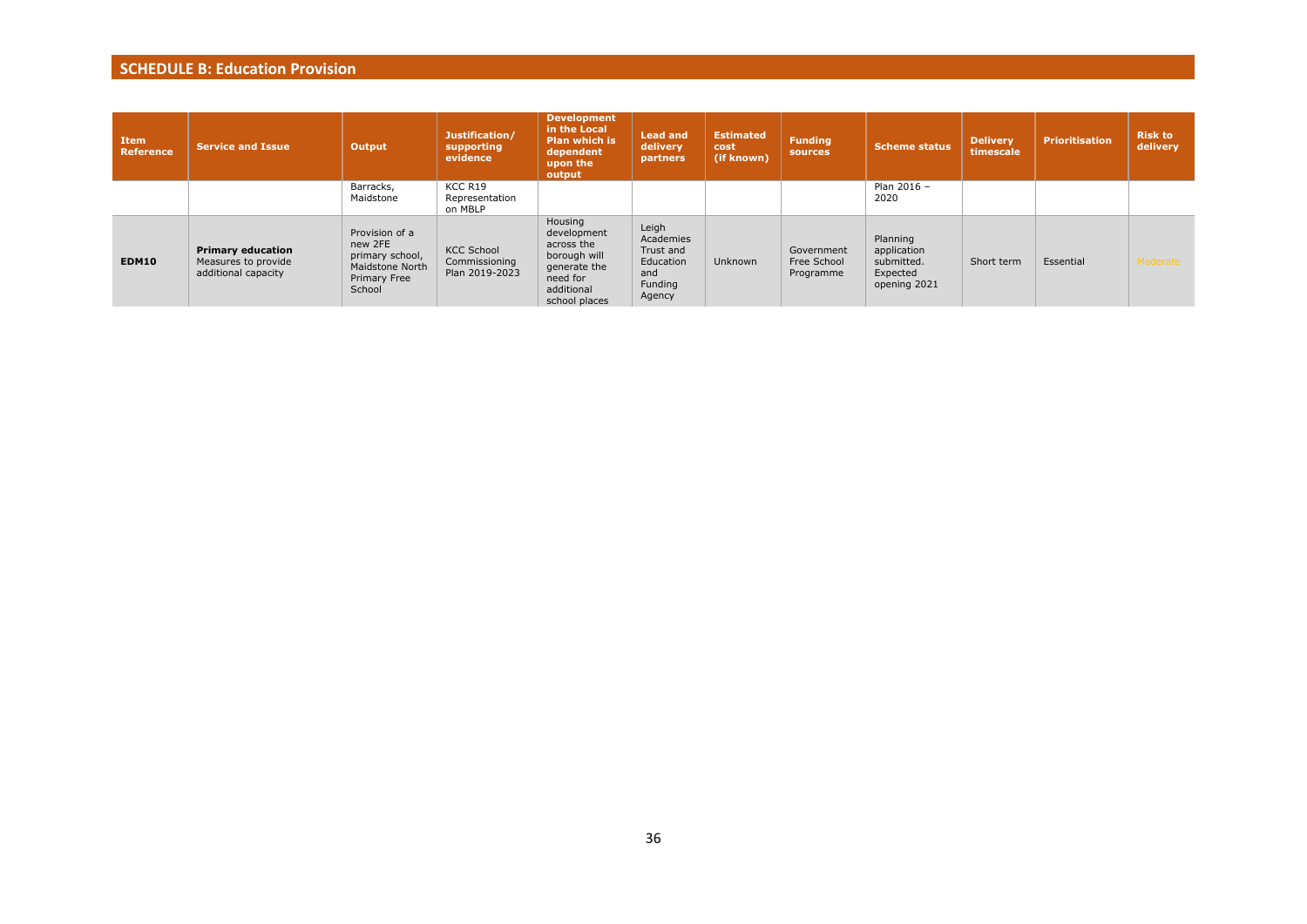Maidstone Rural Areas

#### **What?**

- Existing schools expansion
- Provision of new schools

#### **When?**

Short to medium term

#### **Why?**

The birth rate in Maidstone has increased each year from 2013 before dropping slightly in 2017. However, this is still 3-4 points above the County average. The number of recorded births in the Borough has followed a similar pattern and was down by 25 in 2017 compared to the previous year.

KCC's 2019 Schools Commissioning Plan suggests that if new housing is delivered in line with MBLP expectations, and no action were taken to provide more school places:

- For primary education, there would be a 4.8% surplus of Year R places in 2019-20, reducing to a deficit of -1.9% by 2022-23. For years R to 6 the surplus would be 1.8% in 2019-20, reducing to a deficit of -2.6% in 2022-23.
- For secondary education, there would be a -6.8% deficit of Year 7 places in 2019-20, increasing to - 24.4% by 2024-25. For Years 7-11 the surplus would be 3.0% for 2019-20 reducing to a deficit of - 24.1% in 2024-25.

It is therefore essential that both primary and secondary schools are expanded or new schools are provided in order to ensure sufficient school places for the forecast child population.

## **What is the key supporting evidence?**

1) KCC Schools Commissioning Plan 2019 – 2023

#### **What are the next steps for 2019/20?** Completion of scheme EDR2.

37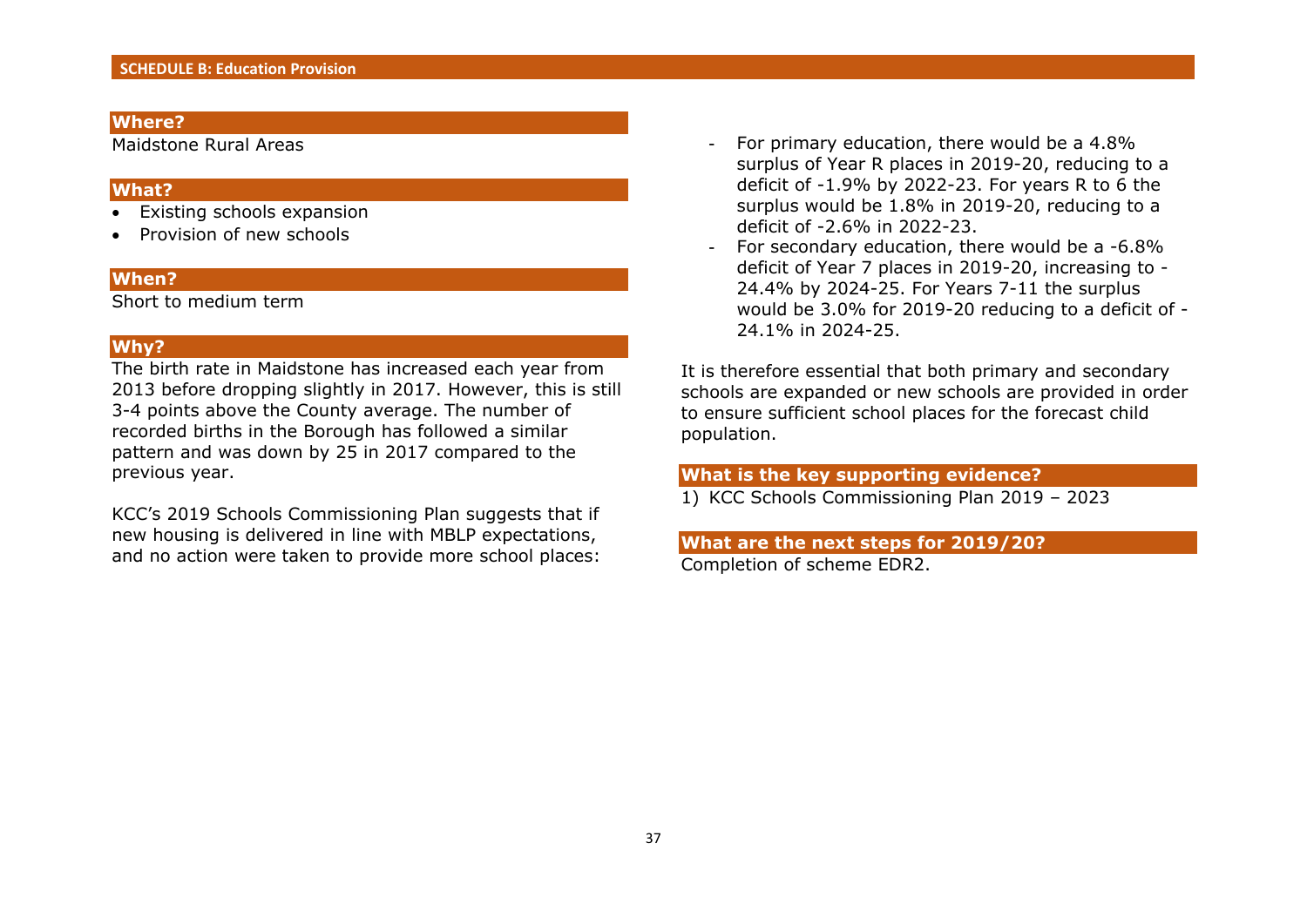## **SCHEDULE B: Education Provision**

| <b>Item</b><br><b>Reference</b> | <b>Service and Issue</b>                                                 | <b>Output</b>                                                                          | Justification/<br>supporting<br>evidence                                                                                                                     | <b>Development</b><br>in the Local<br><b>Plan which is</b><br>dependent<br>upon the<br>output                                                                        | <b>Lead and</b><br>delivery<br>partners | <b>Estimated</b><br>cost<br>(if known) | <b>Funding</b><br>sources | <b>Scheme status</b>                                                                                                                                | <b>Delivery</b><br>timescale | <b>Prioritisation</b> | <b>Risk to</b><br>delivery |
|---------------------------------|--------------------------------------------------------------------------|----------------------------------------------------------------------------------------|--------------------------------------------------------------------------------------------------------------------------------------------------------------|----------------------------------------------------------------------------------------------------------------------------------------------------------------------|-----------------------------------------|----------------------------------------|---------------------------|-----------------------------------------------------------------------------------------------------------------------------------------------------|------------------------------|-----------------------|----------------------------|
| EDR1                            | <b>Secondary education</b><br>Measures to provide<br>additional capacity | 1FE expansion<br>of Cornwallis<br>Academy,<br>Loose,<br>Maidstone                      | <b>KCC School</b><br>Commissioning Plan<br>$2018 - 2022$<br>Planning<br>permissions:<br>MA/14/502010<br>MA/14/0566<br>MA/13/1149<br>MA/13/0951<br>MA/13/1523 | Housing<br>development<br>across the<br>borough will<br>generate the<br>need for<br>additional<br>secondary<br>school places                                         | KCC                                     | £3m                                    | S106<br><b>CIL</b>        | Identified in the<br>Commissioning<br>Plan for delivery<br>by 2021-2022                                                                             | Short term                   | Essential             | Moderate                   |
| EDR <sub>2</sub>                | <b>Primary education</b><br>Measures to provide<br>additional capacity   | 1FE expansion<br>of Harrietsham<br>Primary School                                      | <b>KCC School</b><br>Commissioning Plan<br>$2016 - 2020$<br>Planning<br>permissions:<br>MA/14/0828<br>MA/13/1823<br>MA/14/0095<br>MA/14/0475                 | Housing<br>development in<br>Harrietsham<br>and Lenham, in<br>particular, will<br>generate the<br>need for<br>additional<br>primary school<br>places in this<br>area | KCC                                     | £3.6m                                  | S106<br><b>CIL</b>        | <b>Additional 30</b><br>Year R pupils<br>accepted from<br>September<br>2019. Full<br>building to<br>provide ongoing<br>capacity -<br>September 2020 | Short /<br>Medium<br>term    | Essential             | Moderate                   |
| EDR3                            | <b>Primary education</b><br>Measures to provide<br>additional capacity   | 0.6FE expansion<br>of Marden<br>Primary School                                         | <b>KCC School</b><br>Commissioning Plan<br>$2016 - 2020$<br>Planning<br>permissions:<br>MA/13/1291<br>MA/13/1585<br>MA/13/0693<br>MA/13/1928                 | Housing<br>development in<br>Marden, in<br>particular, will<br>generate the<br>need for<br>additional<br>primary school<br>places in this<br>area                    | <b>KCC</b>                              | £2.6m                                  | S106<br>CIL               | Identified in the<br>Commissioning<br>Plan for delivery<br>by 2021                                                                                  | Short term                   | Essential             | Moderate                   |
| EDR5                            | <b>Primary education</b><br>Measures to provide<br>additional capacity   | 0.5FE expansion<br>of Staplehurst<br>Primary School                                    | <b>KCC School</b><br>Commissioning Plan<br>$2016 - 2020$                                                                                                     | Housing<br>development in<br>Staplehurst, in<br>particular, will<br>generate the<br>need for<br>additional<br>primary school<br>places in this<br>area               | <b>KCC</b>                              | £885k                                  | <b>CIL</b>                | Need for<br>additional<br>primary school<br>capacity<br>identified in the<br>Commissioning<br>Plan 2016 -<br>2020                                   | Medium<br>term               | Essential             | Moderate                   |
| EDR6                            | <b>Primary education</b><br>Measures to provide<br>additional capacity   | 1FE expansion<br>of Lenham<br>Primary School<br>for Broad<br>Location H2 (3)<br>Lenham | <b>KCC School</b><br>Commissioning Plan<br>$2016 - 2020$<br>KCC R19<br>Representation on<br>MBLP<br>KCC update note<br>2019                                  | Development at<br>site H2 (3) will<br>generate the<br>need additional<br>primary school<br>places in this<br>area                                                    | <b>KCC</b>                              | £3.6m                                  | S106                      | Need for<br>additional<br>primary school<br>capacity<br>identified in the<br>Commissioning<br>Plan 2016 -<br>2020                                   | Medium<br>term               | Critical              | Moderate                   |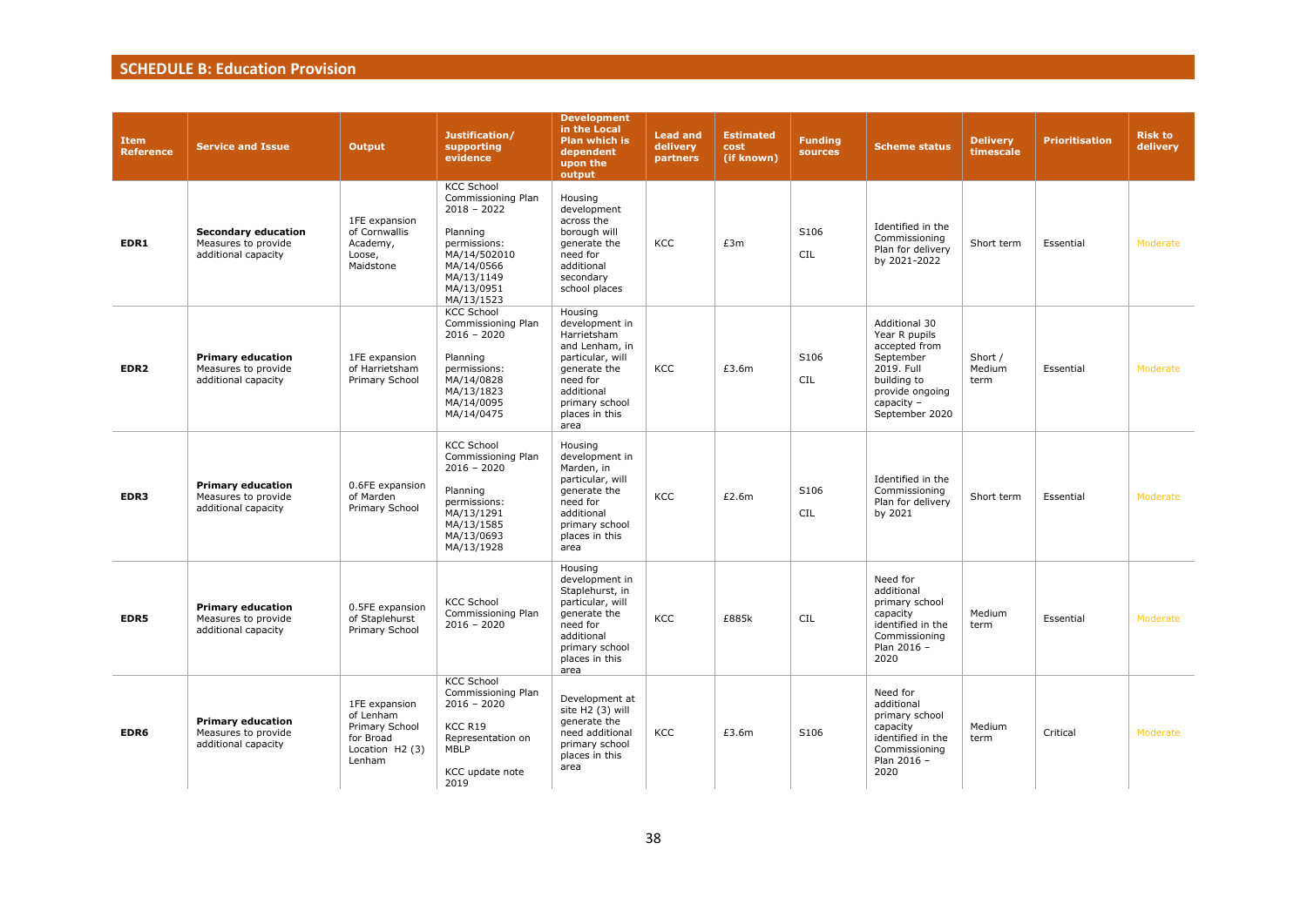Maidstone Urban Area

#### **What?**

- Improve quality and/or increase capacity at existing GP surgeries
- Requirement for new building to deliver general practice services (in addition to existing premises)
- Identify options for development of a Local Care Hub in the Maidstone area
- Identify options for a Local Care mini-hub in the Aylesford area

#### **When?**

Short to medium term

#### **Why?**

There are a number of agencies and organisations responsible for the delivery of health infrastructure in the borough, and the commissioning of health services is split across three main organisations: NHS England, the Clinical Commissioning Group (West Kent CCG), and Public Health (Kent County Council). Some of the most direct impacts on health infrastructure are likely to be felt in local GP surgeries and urgent and emergency care services; although increased demand on all healthcare services exists and adequate capacity through infrastructure is needed to support service delivery.

Since the May 2016 iteration of the IDP, the West Kent CCG has taken on delegated commissioning responsibility for primary medical services and also has responsibility for strategic estates planning. In November 2018, the CCG

produced their GP Estates Strategy which clearly sets out a set of priorities relating to GP infrastructure linked directly to population growth as set out in the adopted MBLP. This has therefore been used as the basis for identifying the 2019 IDP projects relating to GP infrastructure. It should however be noted that general practice premises plans are kept under regular review by the CCG and priorities are subject to change, in order to ensure appropriate general medical service capacity is available.

Discussions have also been held with the Maidstone and Tunbridge Wells NHS Trust to establish their position with regards to existing capacity and plans for future development of the hospital site at Hermitage Lane, Maidstone. Extensive works to refurbish existing wards will significantly improve the hospital environment and ensure compliance with updated guidance. The Trust is also considering options to improve both road and air access and provide additional car parking. Having been designated as one of the Kent wide Hyper Acute Stroke Units (HASU), the Trust is planning on developing a new AMU facility at the Maidstone site, although the scheme is at too early a stage to be included in this iteration of the IDP.

#### **What is the key supporting evidence?**

- 1) West Kent CCG GP Estates Strategy (2018)
- 2) West Kent CCG Local Care Plan (2017)
- 3) Strategic Case Local Care Hubs in West Kent (2018)

#### **What are the next steps for 2019/20?**

To improve quality and provide additional capacity at GP surgeries across the borough, in accordance with the priorities identified in the GP Estates Strategy.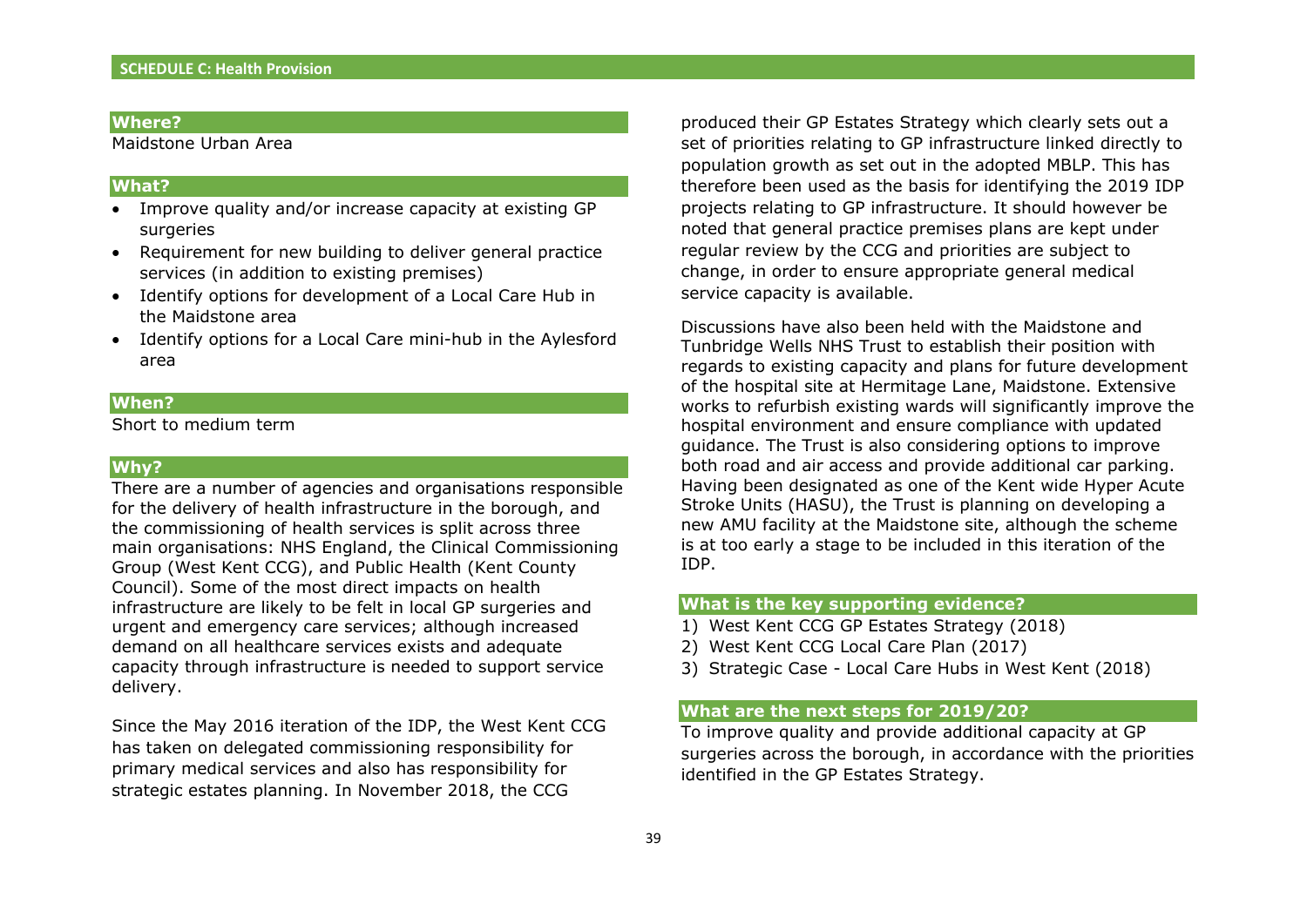| <b>Item</b><br><b>Reference</b> | <b>Service and Issue</b>                                                                    | Output                                                                                                                                                                                                                                                                                  | Justification/<br>supporting<br>evidence                                                | <b>Development</b><br>in the Local<br>Plan which is<br>dependent<br>upon the<br>output                                              | <b>Lead and</b><br>delivery<br>partners | <b>Estimated</b><br>cost<br>(if known) | <b>Funding</b><br>sources | <b>Scheme status</b>                              | <b>Delivery</b><br>timescale | <b>Prioritisation</b> | <b>Risk to</b><br>delivery |
|---------------------------------|---------------------------------------------------------------------------------------------|-----------------------------------------------------------------------------------------------------------------------------------------------------------------------------------------------------------------------------------------------------------------------------------------|-----------------------------------------------------------------------------------------|-------------------------------------------------------------------------------------------------------------------------------------|-----------------------------------------|----------------------------------------|---------------------------|---------------------------------------------------|------------------------------|-----------------------|----------------------------|
| HPU1                            | <b>GP Surgeries</b><br>Measures to improve quality<br>and/or provide additional<br>capacity | <b>Brewer Street</b><br>Surgery,<br>Maidstone<br>Works including<br>refurbishment and<br>reconfiguration of<br>existing premises<br>assessed as part<br>of ongoing review.                                                                                                              | CCG GP Estates<br>Strategy 2018<br>Planning<br>permissions:<br>MA/13/1749<br>16/507471  | Development<br>within central<br>and northern<br>Maidstone<br>generates the<br>need for<br>additional GP<br>capacity in the<br>area | CCG                                     | Unknown                                | S106<br>CIL               | Priority in CCG<br><b>GP Estates</b><br>Strategy. | Short /<br>Medium<br>term    | Essential             | Moderate                   |
| HPU <sub>2</sub>                | <b>GP Surgeries</b><br>Measures to improve quality<br>and/or provide additional<br>capacity | <b>Bower Mount</b><br>Medical Centre,<br>Maidstone<br>Works including<br>refurbishment and<br>reconfiguration<br>assessed as part<br>of ongoing review<br>to support<br>maximum<br>utilisation of<br>existing premises.                                                                 | CCG GP Estates<br>Strategy 2018<br>Planning<br>permission:<br>12/0825<br>14/503755      | Development<br>within central<br>Maidstone<br>generates the<br>need for<br>additional GP<br>capacity in the<br>area                 | CCG                                     | Unknown                                | S106<br>CIL               | Priority in CCG<br><b>GP Estates</b><br>Strategy. | Short /<br>Medium<br>term    | Essential             | Moderate                   |
| HPU3                            | <b>GP Surgeries</b><br>Measures to improve quality<br>and/or provide additional<br>capacity | Vine Medical<br>Centre, Maidstone<br>Works including<br>refurbishment and<br>reconfiguration<br>assessed as part<br>of ongoing review<br>to support<br>maximum<br>utilisation of<br>existing premises                                                                                   | CCG GP Estates<br>Strategy 2018<br>Planning<br>permission:<br>11/078 and<br>120774 DOV  | Development<br>within central<br>Maidstone<br>generates the<br>need for<br>additional GP<br>capacity in the<br>area                 | <b>CCG</b>                              | Unknown                                | S106<br>CIL               | Priority in CCG<br><b>GP Estates</b><br>Strategy. | Short /<br>Medium<br>term    | Essential             | Moderate                   |
| HPU4                            | <b>GP Surgeries</b><br>Measures to improve quality<br>and/or provide additional<br>capacity | College Practice,<br>Maidstone<br>including Barming<br><b>Medical Centre</b><br>and Allington<br>Clinic (branch<br>sites)<br>College Road and<br>Allington premises<br>are not considered<br>suitable for the<br>longer term.<br>Premises<br>development plan<br>required to<br>provide | CCG GP Estates<br>Strategy 2018<br>Planning<br>permissions:<br>MA/13/1702<br>MA/13/2079 | Development<br>within central<br>Maidstone<br>generates the<br>need for<br>additional GP<br>capacity in the<br>area                 | CCG                                     | Unknown                                | S106<br><b>CIL</b>        | Priority in CCG<br><b>GP Estates</b><br>Strategy. | Short /<br>Medium<br>term    | Essential             | Moderate                   |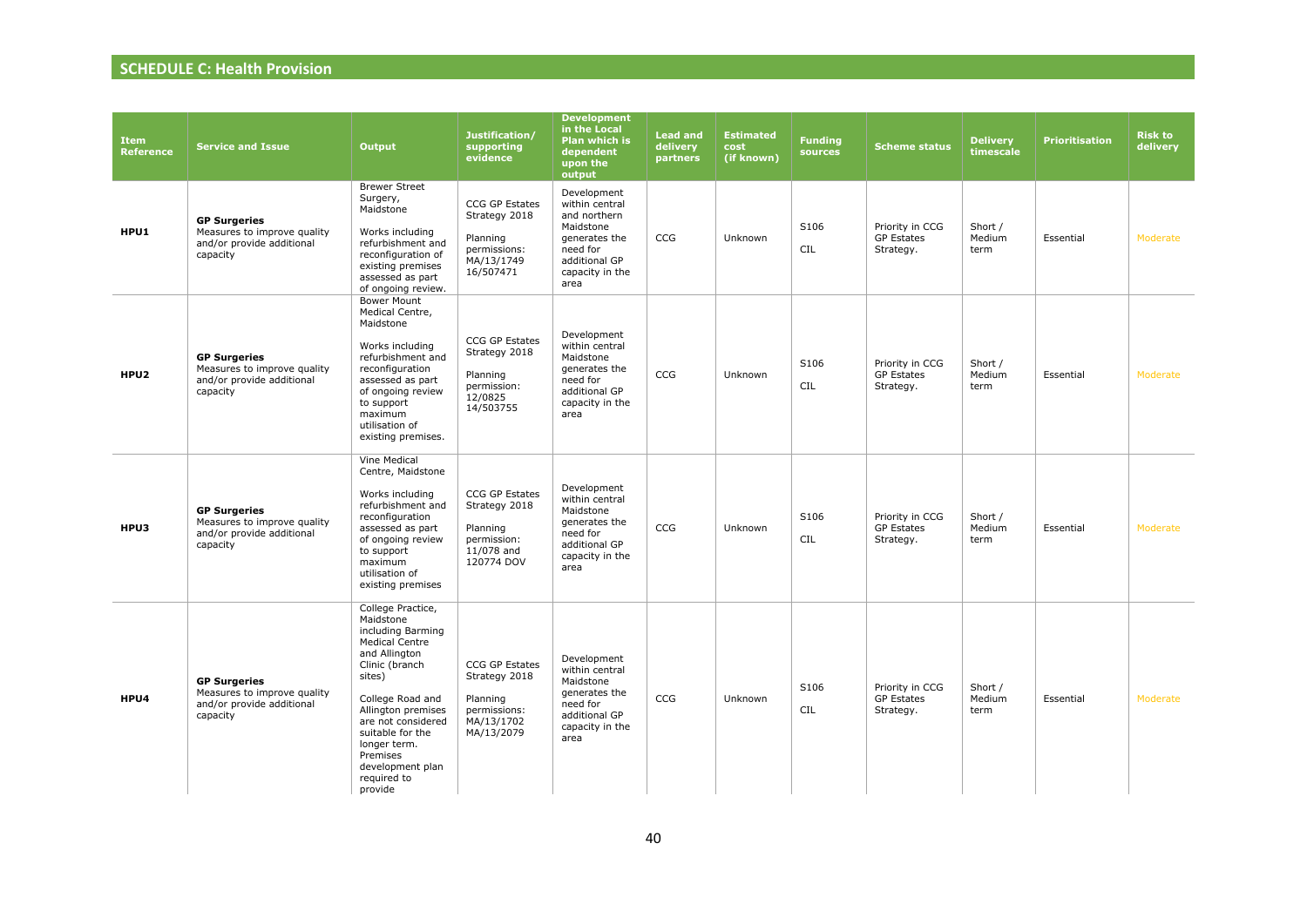| <b>Item</b><br>Reference | <b>Service and Issue</b>                                                                    | Output                                                                                                                                                                                                                                                      | Justification/<br>supporting<br>evidence                                                                            | <b>Development</b><br>in the Local<br><b>Plan which is</b><br>dependent<br>upon the<br>output                                | <b>Lead and</b><br>delivery<br>partners | <b>Estimated</b><br>cost<br>(if known) | <b>Funding</b><br>sources | <b>Scheme status</b>                                                                         | <b>Delivery</b><br>timescale | <b>Prioritisation</b> | <b>Risk to</b><br>delivery |
|--------------------------|---------------------------------------------------------------------------------------------|-------------------------------------------------------------------------------------------------------------------------------------------------------------------------------------------------------------------------------------------------------------|---------------------------------------------------------------------------------------------------------------------|------------------------------------------------------------------------------------------------------------------------------|-----------------------------------------|----------------------------------------|---------------------------|----------------------------------------------------------------------------------------------|------------------------------|-----------------------|----------------------------|
|                          |                                                                                             | sustainable and<br>resilient capacity.                                                                                                                                                                                                                      |                                                                                                                     |                                                                                                                              |                                         |                                        |                           |                                                                                              |                              |                       |                            |
| HPU5                     | <b>GP Surgeries</b><br>Measures to improve quality<br>and/or provide additional<br>capacity | <b>Blackthorn Medical</b><br>Centre, Maidstone<br>Works including<br>refurbishment and<br>reconfiguration<br>assessed as part<br>of ongoing review<br>to support<br>maximum<br>utilisation of<br>existing premises                                          | CCG GP Estates<br>Strategy 2018<br>Planning<br>permissions:<br>MA/13/1749<br>MA/13/1702                             | Development<br>within north<br>western<br>Maidstone<br>generates the<br>need for<br>additional GP<br>capacity in the<br>area | CCG                                     | Unknown                                | S106<br>CIL               | Priority in CCG<br><b>GP Estates</b><br>Strategy.                                            | Short /<br>Medium<br>term    | Essential             | Moderate                   |
| HPU6                     | <b>GP Surgeries</b><br>Measures to improve quality<br>and/or provide additional<br>capacity | Aylesford Medical<br>Centre (located in<br>Tonbridge &<br>Malling)<br>Premises<br>Development Plan<br>required. Option to<br>understand<br>opportunities<br>linked to Local<br>Care mini-hub in<br>Aylesford area.                                          | CCG GP Estates<br>Strategy 2018<br>Planning<br>permissions:<br>MA/14/501209<br>MA/13/1749<br>MA/13/1702             | Development<br>within north<br>western<br>Maidstone<br>generates the<br>need for<br>additional GP<br>capacity in the<br>area | CCG                                     | Unknown                                | S106<br>CIL               | Priority in CCG<br><b>GP Estates</b><br>Strategy. No<br>Development<br>Plan at this<br>stage | Short /<br>Medium<br>term    | Essential             | Moderate                   |
| HPU8                     | <b>GP Surgeries</b><br>Measures to improve quality<br>and/or provide additional<br>capacity | Mote Medical<br>Practice - main<br>site St Saviours<br>Road and branch<br>at Loose Road<br>Works including<br>refurbishment and<br>reconfiguration<br>assessed as part<br>of ongoing review<br>to support<br>maximum<br>utilisation of<br>existing premises | CCG GP Estates<br>Strategy 2018<br>Planning<br>permission:<br>MA/13/1523                                            | Development<br>within north<br>western<br>Maidstone<br>generates the<br>need for<br>additional GP<br>capacity in the<br>area | CCG                                     | Unknown                                | S106<br>CIL               | Priority in CCG<br><b>GP Estates</b><br>Strategy.                                            | Short /<br>Medium<br>term    | Essential             | Moderate                   |
| HPU9                     | <b>GP Surgeries</b><br>Measures to improve quality<br>and/or provide additional<br>capacity | Orchard Medical<br>Centre, Langley<br>Works including<br>refurbishment and<br>reconfiguration<br>assessed as part<br>of ongoing review<br>to support                                                                                                        | CCG GP Estates<br>Strategy 2018<br>Planning<br>permissions:<br>MA/13/1523<br>MA/13/0951<br>MA/13/1149<br>MA/14/0475 | Development<br>within the<br>Langley area<br>generates the<br>need for<br>additional GP<br>capacity in the<br>area           | CCG                                     | Unknown                                | S106<br>CIL               | Priority in CCG<br><b>GP Estates</b><br>Strategy.                                            | Short /<br>Medium<br>term    | Essential             | Moderate                   |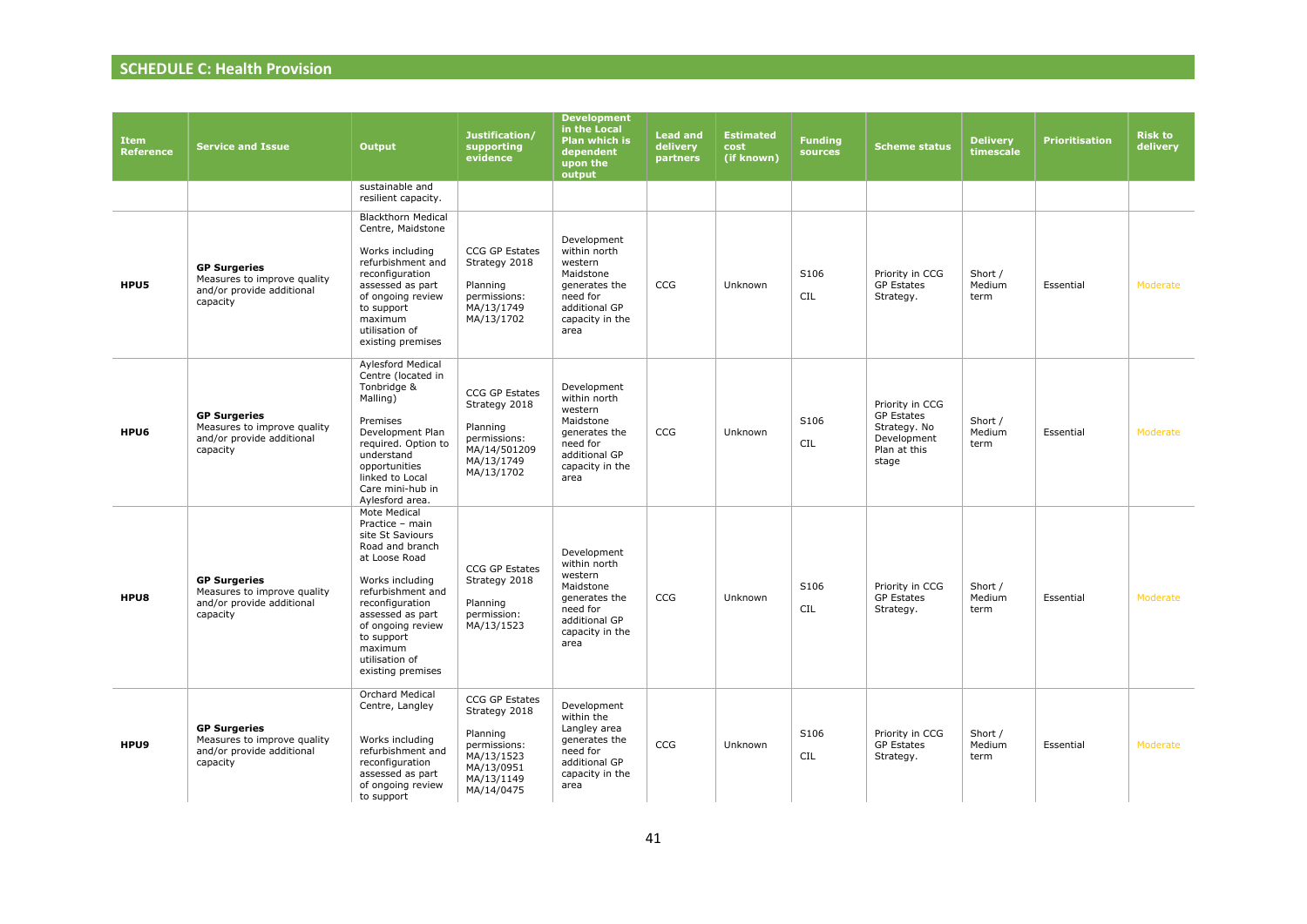| <b>Item</b><br><b>Reference</b> | <b>Service and Issue</b>                                                                    | <b>Output</b>                                                                                                                                                                                                                                                                                                                                                    | Justification/<br>supporting<br>evidence                                                                     | <b>Development</b><br>in the Local<br><b>Plan which is</b><br>dependent<br>upon the<br>output                           | <b>Lead and</b><br>delivery<br>partners | <b>Estimated</b><br>cost<br>(if known) | <b>Funding</b><br>sources | <b>Scheme status</b>                                                                                                | <b>Delivery</b><br>timescale | <b>Prioritisation</b> | <b>Risk to</b><br>delivery |
|---------------------------------|---------------------------------------------------------------------------------------------|------------------------------------------------------------------------------------------------------------------------------------------------------------------------------------------------------------------------------------------------------------------------------------------------------------------------------------------------------------------|--------------------------------------------------------------------------------------------------------------|-------------------------------------------------------------------------------------------------------------------------|-----------------------------------------|----------------------------------------|---------------------------|---------------------------------------------------------------------------------------------------------------------|------------------------------|-----------------------|----------------------------|
|                                 |                                                                                             | maximum<br>utilisation of<br>existing premises                                                                                                                                                                                                                                                                                                                   |                                                                                                              |                                                                                                                         |                                         |                                        |                           |                                                                                                                     |                              |                       |                            |
| <b>HPU10</b>                    | <b>GP Surgeries</b><br>Measures to improve quality<br>and/or provide additional<br>capacity | Wallis Avenue<br>Surgery<br>Works including<br>refurbishment and<br>reconfiguration<br>assessed as part<br>of ongoing review<br>to support<br>maximum<br>utilisation of<br>existing premises                                                                                                                                                                     | <b>CCG GP Estates</b><br>Strategy 2018<br>Planning<br>permissions:<br>MA/13/1523<br>MA/13/0951<br>MA/13/1149 | Development<br>within the<br>Langley area<br>generates the<br>need for<br>additional GP<br>capacity in the<br>area      | <b>CCG</b>                              | Unknown                                | S106<br>CIL               | Priority in CCG<br><b>GP Estates</b><br>Strategy.                                                                   | Short /<br>Medium<br>term    | Essential             | Moderate                   |
| <b>HPU12</b>                    | <b>GP Surgeries</b><br>Measures to improve quality<br>and/or provide additional<br>capacity | The Medical<br>Centre -<br>Northumberland<br>Court and Grove<br>Green (branch)<br>Premises plan<br>(new site) for<br>branch surgery<br>requirement for<br>branch surgery.<br>(Northumberland<br>Court) - Works<br>including<br>refurbishment and<br>reconfiguration as<br>part of ongoing<br>review to support<br>maximum<br>utilisation of<br>existing premises | <b>CCG GP Estates</b><br>Strategy 2018                                                                       | Development<br>within eastern<br>Maidstone<br>generates the<br>need for<br>additional GP<br>capacity in the<br>area     | <b>CCG</b>                              | Unknown                                | <b>CIL</b>                | Priority in CCG<br><b>GP Estates</b><br>Strategy. No<br>Development<br>Plan at this<br>stage for branch<br>surgery. | Short /<br>Medium<br>term    | Essential             | Moderate                   |
| <b>HPU13</b>                    | <b>GP Surgeries</b><br>Measures to improve quality<br>and/or provide additional<br>capacity | <b>Bearsted Medical</b><br>Practice<br>Works including<br>refurbishment and<br>reconfiguration to<br>support maximum<br>utilisation of<br>existing premises                                                                                                                                                                                                      | CCG GP Estates<br>Strategy 2018<br>Planning<br>permissions:<br>MA/14/504795<br>MA/14/0475                    | Development<br>within eastern<br>Maidstone will<br>generate the<br>need for<br>additional GP<br>capacity in the<br>area | CCG                                     | Unknown                                | S106<br>CIL               | Priority in CCG<br><b>GP Estates</b><br>Strategy.                                                                   | Short /<br>Medium<br>term    | Essential             | Moderate                   |
| <b>HPU14</b>                    | <b>GP Surgeries</b><br>Measures to improve quality<br>and/or provide additional<br>capacity | Sutton Valence<br>Group Practice -<br>main site South<br>Lane and branch<br>site at North<br>Street                                                                                                                                                                                                                                                              | CCG GP Estates<br>Strategy 2018<br>Planning<br>permission:<br>MA/14/504556                                   | Development in<br>and around<br>Langley, Sutton<br>Road and<br>Sutton Valence<br>will generate<br>the need for          | CCG                                     | Unknown                                | S106<br><b>CIL</b>        | Priority in CCG<br><b>GP Estates</b><br>Strategy. Stage<br>1 business case<br>supported by<br>CCG to progress       | Short /<br>Medium<br>term    | Essential             | Moderate                   |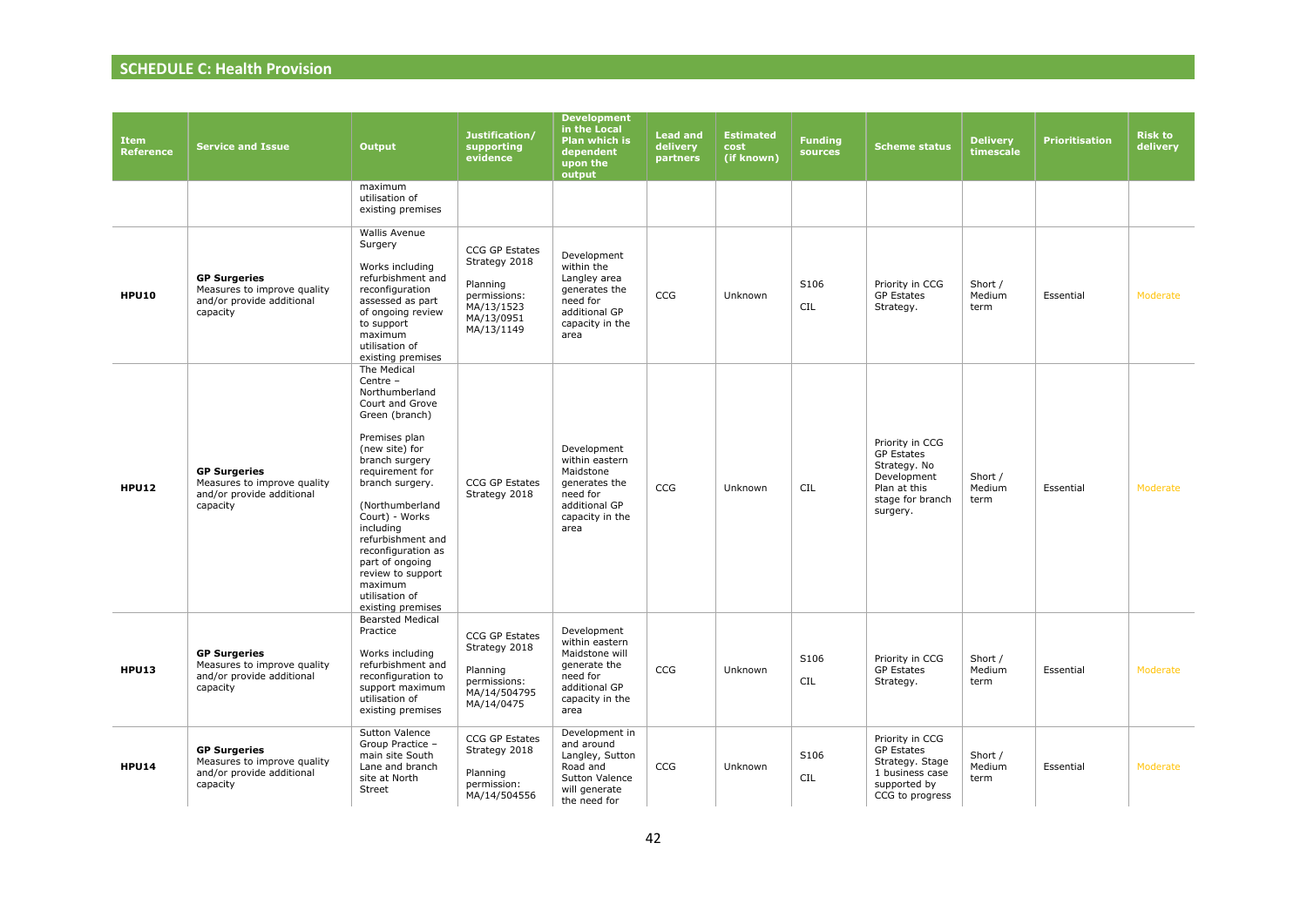| <b>Item</b><br><b>Reference</b> | <b>Service and Issue</b>                                                                                          | <b>Output</b>                                                                                                                                                                                                                                                   | Justification/<br>supporting<br>evidence                      | <b>Development</b><br>in the Local<br><b>Plan which is</b><br>dependent<br>upon the<br>output                       | <b>Lead and</b><br>delivery<br>partners | <b>Estimated</b><br>cost<br>(if known) | <b>Funding</b><br><b>sources</b> | <b>Scheme status</b>                                                                                | <b>Delivery</b><br>timescale | <b>Prioritisation</b> | <b>Risk to</b><br>delivery |
|---------------------------------|-------------------------------------------------------------------------------------------------------------------|-----------------------------------------------------------------------------------------------------------------------------------------------------------------------------------------------------------------------------------------------------------------|---------------------------------------------------------------|---------------------------------------------------------------------------------------------------------------------|-----------------------------------------|----------------------------------------|----------------------------------|-----------------------------------------------------------------------------------------------------|------------------------------|-----------------------|----------------------------|
|                                 |                                                                                                                   | New Premises<br>Development plan<br>(replacing two<br>existing premises)<br>proposed to<br>respond to growth<br>in Langley/Sutton<br>Road/ Sutton<br>Valence area.                                                                                              |                                                               | additional GP<br>capacity in the<br>area                                                                            |                                         |                                        |                                  | to Stage 2<br>$(OBC)$ .                                                                             |                              |                       |                            |
| <b>HPU17</b>                    | <b>GP Surgeries</b><br>Measures to improve quality<br>and/or provide additional<br>capacity                       | <b>Albion Medical</b><br>Centre<br>Works including<br>refurbishment and<br>reconfiguration<br>assessed as part<br>of ongoing review<br>to support<br>maximum<br>utilisation of<br>existing premises                                                             | CCG GP Estates<br>Strategy 2018                               | Development<br>within central<br>Maidstone<br>generates the<br>need for<br>additional GP<br>capacity in the<br>area | CCG                                     | Unknown                                | <b>CIL</b>                       | Priority in CCG<br><b>GP Estates</b><br>Strategy.                                                   | Short /<br>Medium<br>term    | Essential             | Moderate                   |
| <b>HPU18</b>                    | Local Care/ out of hospital<br>services<br>Measures to improve quality<br>and provide out of hospital<br>capacity | Consideration of<br>options for<br>development of a<br>Local Care Hub in<br>the Maidstone<br>area                                                                                                                                                               | <b>CCG Strategic</b><br>Case for Local<br>Care Hubs<br>(2018) | Borough-wide<br>developments                                                                                        | CCG                                     | Unknown                                | <b>CIL</b>                       | <b>Strategic Case</b><br>supported by<br>CCG.<br>Potential site<br>identification in<br>2019        | Short /<br>Medium<br>term    | Essential             | <b>High</b>                |
| <b>HPU19</b>                    | <b>GP Surgeries</b><br>Measures to improve quality<br>and/or provide additional<br>capacity                       | New building to<br>deliver GP services<br>in Maidstone<br>central area (over<br>and above existing<br>premises). This<br>may be delivered<br>through the<br>commissioning of<br>a new provider or<br>an extension of an<br>existing provider<br>of GP services. | <b>CCG GP Estates</b><br>Strategy 2018                        | Development<br>within central<br>Maidstone<br>generates the<br>need for<br>additional GP<br>capacity in the<br>area | CCG                                     | Unknown                                | <b>CIL</b>                       | Requirement<br>identified in GP<br>Estates<br>Strategy. No<br>development<br>plan at this<br>stage. | Short /<br>Medium<br>term    | Essential             | Moderate                   |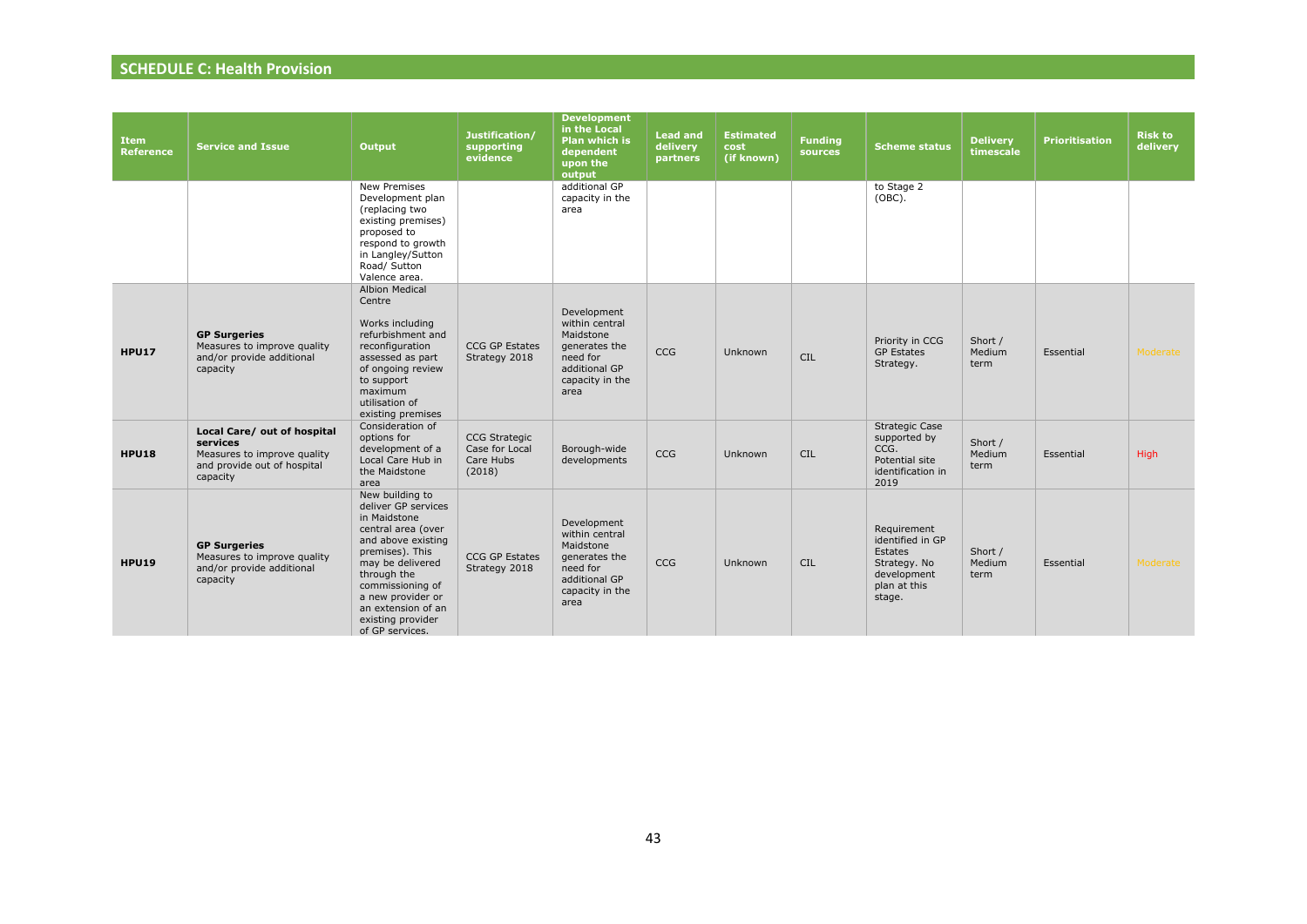Maidstone Rural Area

#### **What?**

- Improve quality and/or increase capacity at existing GP surgeries
- New GP premises provision in Coxheath, replacing two existing premises

#### **When?**

Short to medium term

#### **Why?**

There are a number of agencies and organisations responsible for the delivery of health infrastructure in the borough, and the commissioning of health services is split across three main organisations: NHS England, the Clinical Commissioning Group (West Kent CCG), and Public Health (Kent County Council). Some of the most direct impacts on health infrastructure are likely to be felt in local GP surgeries and urgent and emergency care services: although increased demand on all healthcare services exists and adequate capacity through infrastructure is needed to support service delivery.

Since the May 2016 iteration of the IDP, the West Kent CCG has taken on delegated commissioning responsibility for primary medical services and also has responsibility for strategic estates planning. In November 2018, the CCG produced their GP Estates Strategy which clearly sets out a set of priorities relating to GP infrastructure linked directly to population growth as set out in the adopted MBLP. This has therefore been used as the basis for identifying the 2019 IDP projects relating to GP infrastructure. It should however be noted that general practice premises plans are kept under regular review by the CCG and priorities are subject to change, in order to ensure appropriate general medical service capacity is available.

A key change since the 2016 IDP is the new premises proposal from Greensands Health Centre to serve Coxheath and the surrounding area. The proposal is for a new surgery to replace two existing premises: Stockett Lane Surgery and the branch surgery on Heath Road. Greensands Health Centre are developing the detailed business case and plans that will continue to be assessed through the through the CCG governance framework.

## **What is the key supporting evidence?**

- 1) West Kent CCG GP Estates Strategy 2018
- 2) West Kent CCG Local Care Plan (2017)
- 3) Strategic Case Local Care Hubs in West Kent (2018)

#### **What are the next steps for 2019/20?**

To improve quality and provide additional capacity at GP surgeries across the borough, in accordance with the priorities identified in the GP Estates Strategy.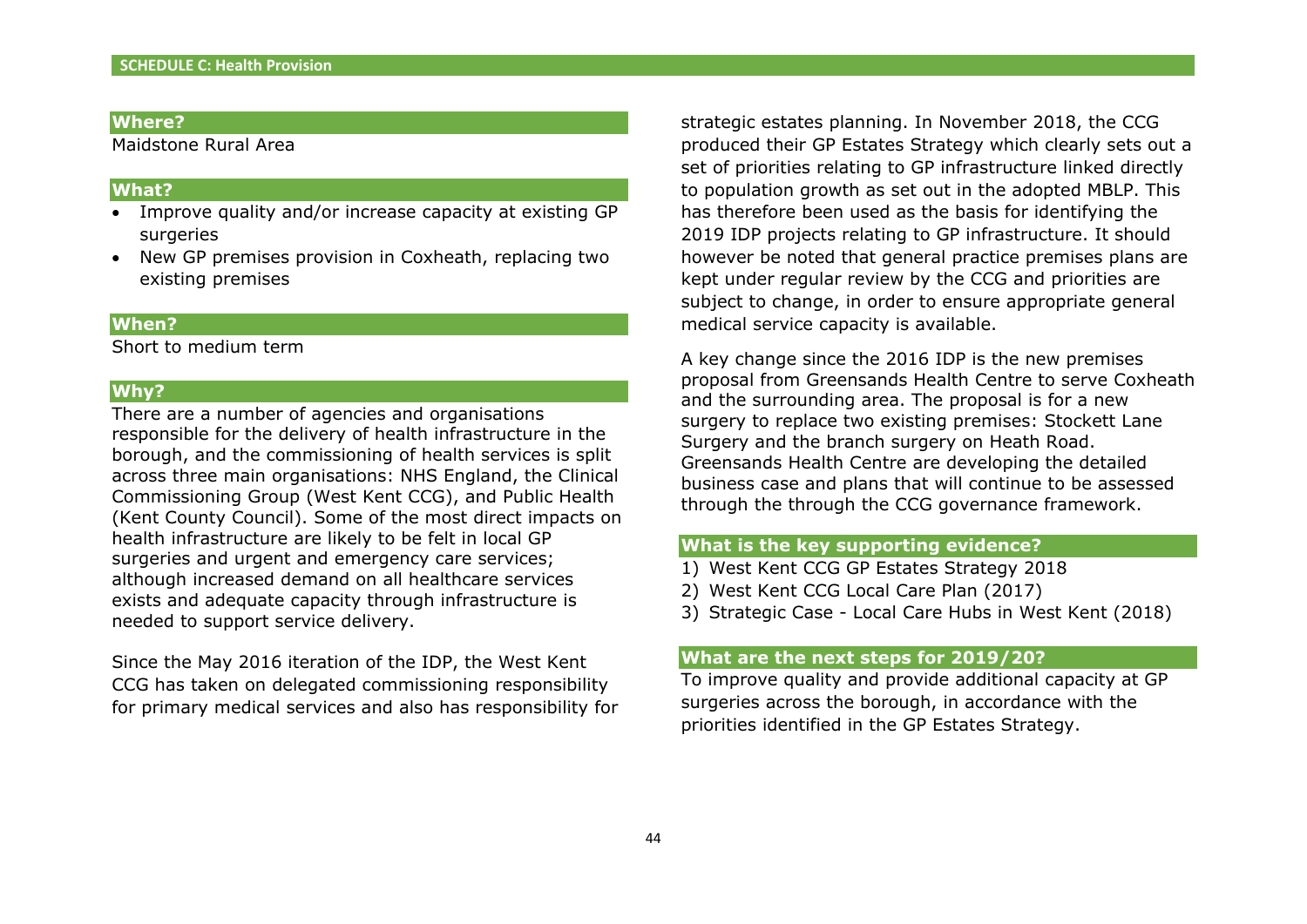| <b>Item</b><br><b>Reference</b> | <b>Service and</b><br><b>Issue</b>                                                                             | <b>Output</b>                                                                                                                                                                                                    | Justification/<br>supporting<br>evidence                                                                            | <b>Development in</b><br>the Local Plan<br>which is<br>dependent<br>upon the<br>output                                   | <b>Lead and</b><br>delivery<br>partners | <b>Estimated</b><br>cost<br>(if known) | <b>Funding</b><br>sources | <b>Scheme status</b>                                                                          | <b>Delivery</b><br>timescale | <b>Prioritisation</b> | <b>Risk to</b><br>delivery |
|---------------------------------|----------------------------------------------------------------------------------------------------------------|------------------------------------------------------------------------------------------------------------------------------------------------------------------------------------------------------------------|---------------------------------------------------------------------------------------------------------------------|--------------------------------------------------------------------------------------------------------------------------|-----------------------------------------|----------------------------------------|---------------------------|-----------------------------------------------------------------------------------------------|------------------------------|-----------------------|----------------------------|
| HPR1                            | <b>GP</b><br><b>Surgeries</b><br>Measures to<br>improve<br>quality and/or<br>provide<br>additional<br>capacity | Marden Medical<br>Centre<br>Measures to<br>provide additional<br>capacity in line with<br>future Premises<br>Development Plan<br>(potential extension<br>of existing<br>premises).                               | CCG GP Estates<br>Strategy 2018<br>Planning<br>permissions:<br>MA/13/1585<br>MA/13/1928<br>MA/13/1291<br>MA/13/0693 | Development in<br>and around<br>Marden will<br>generate the<br>need for<br>additional GP<br>capacity in the<br>area      | CCG                                     | Unknown                                | S106<br><b>CIL</b>        | Priority in CCG<br><b>GP Estates</b><br>Strategy. Plans<br>being<br>developed.                | Short /<br>Medium term       | Essential             | Moderate                   |
| HPR <sub>2</sub>                | <b>GP</b><br><b>Surgeries</b><br>Measures to<br>improve<br>quality and/or<br>provide<br>additional<br>capacity | Len Valley Practice<br>- Glebe Medical<br>Centre branch<br>Measures to<br>provide additional<br>capacity in line with<br>future Premises<br>Development Plan<br>(potential extension<br>of existing<br>premises) | CCG GP Estates<br>Strategy 2018<br>Planning<br>permissions:<br>MA/14/0828<br>MA/13/1823<br>MA/14/0095<br>MA/14/0475 | Development in<br>and around<br>Harrietsham will<br>generate the<br>need for<br>additional GP<br>capacity in the<br>area | <b>CCG</b>                              | Unknown                                | S106<br><b>CIL</b>        | Priority in CCG<br><b>GP Estates</b><br>Strategy. No<br>Development<br>Plan at this<br>stage. | Short /<br>Medium term       | Essential             | Moderate                   |
| HPR3                            | <b>GP</b><br><b>Surgeries</b><br>Measures to<br>improve<br>quality and/or<br>provide<br>additional<br>capacity | The Len Valley<br>Practice<br>Measures to<br>provide additional<br>capacity in line with<br>future Premises<br>Development Plan.                                                                                 | CCG GP Estates<br>Strategy 2018<br>Planning<br>permission:<br>MA/14/0095                                            | Development in<br>and around<br>Lenham will<br>generate the<br>need for<br>additional GP<br>capacity in the<br>area      | <b>CCG</b>                              | Unknown                                | S106<br><b>CIL</b>        | Priority in CCG<br><b>GP Estates</b><br>Strategy. No<br>Development<br>Plan at this<br>stage. | Short /<br>Medium term       | Essential             | Moderate                   |
| HPR4                            | GP<br><b>Surgeries</b><br>Measures to<br>improve<br>quality and/or<br>provide<br>additional<br>capacity        | <b>Headcorn Surgery</b><br>Works including<br>reconfiguration of<br>existing space to<br>ensure optimal use.                                                                                                     | CCG GP Estates<br>Strategy 2018<br>Planning<br>permissions:<br>MA/12/1949<br>MA/13/1943                             | Development in<br>and around<br>Headcorn will<br>generate the<br>need for<br>additional GP<br>capacity in the<br>area    | CCG                                     | Unknown                                | S106<br><b>CIL</b>        | Priority in CCG<br><b>GP Estates</b><br>Strategy.                                             | Short /<br>Medium term       | Essential             | Moderate                   |
| HPR5                            | <b>GP</b><br><b>Surgeries</b><br>Measures to<br>improve<br>quality and/or<br>provide<br>additional<br>capacity | Staplehurst Health<br>Centre<br>Works including<br>refurbishment and<br>reconfiguration as<br>part of ongoing<br>assessments to<br>support maximum<br>utilisation of<br>existing premises.                       | CCG GP Estates<br>Strategy 2018<br>Planning<br>permissions:<br>12/2106<br>MA/13/0693<br>MA/14/502010                | Development in<br>and around<br>Staplehurst will<br>generate the<br>need for<br>additional GP<br>capacity in the<br>area | CCG                                     | Unknown                                | S106<br><b>CIL</b>        | Priority in CCG<br><b>GP Estates</b><br>Strategy.                                             | Short /<br>Medium term       | Essential             | Moderate                   |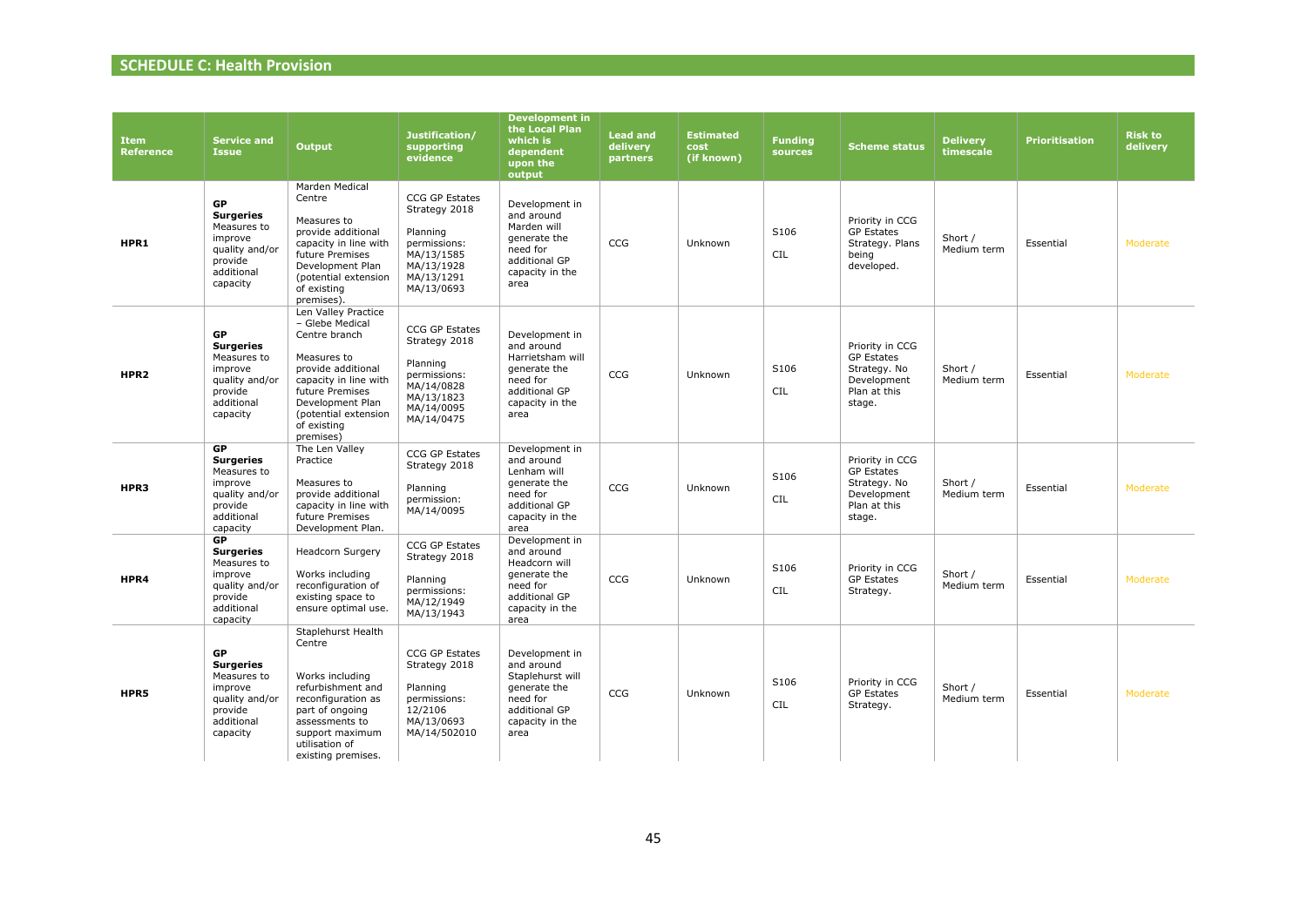| <b>Item</b><br>Reference | <b>Service and</b><br><b>Issue</b>                                                                               | <b>Output</b>                                                                                                                                                   | Justification/<br>supporting<br>evidence                                                                                   | <b>Development in</b><br>the Local Plan<br>which is<br>dependent<br>upon the<br>output                                | <b>Lead and</b><br>delivery<br><b>partners</b> | <b>Estimated</b><br>cost<br>(if known) | <b>Funding</b><br>sources | <b>Scheme status</b>                                                                                                                            | <b>Delivery</b><br>timescale | <b>Prioritisation</b> | <b>Risk to</b><br>delivery |
|--------------------------|------------------------------------------------------------------------------------------------------------------|-----------------------------------------------------------------------------------------------------------------------------------------------------------------|----------------------------------------------------------------------------------------------------------------------------|-----------------------------------------------------------------------------------------------------------------------|------------------------------------------------|----------------------------------------|---------------------------|-------------------------------------------------------------------------------------------------------------------------------------------------|------------------------------|-----------------------|----------------------------|
| HPR9                     | <b>GP</b><br><b>Surgeries</b><br>Measures to<br>improve<br>quality and<br>provide out of<br>hospital<br>capacity | Greensands Health<br>Centre<br>New premises<br>provision in<br>Coxheath proposed<br>to replace existing<br>two premises, as<br>per Premises<br>Development Plan | <b>CCG GP Estates</b><br>Strategy 2018<br>Planning<br>permissions:<br>MA/13/2008<br>MA/14/0836<br>MA/13/1979<br>MA/14/0566 | Development in<br>and around<br>Coxheath will<br>generate the<br>need for<br>additional GP<br>capacity in the<br>area | <b>CCG</b>                                     | Unknown                                | S106<br><b>CIL</b>        | Priority in CCG<br><b>GP Estates</b><br>Strategy.<br>Premises<br>Development<br>Plan<br>progressing<br>through to<br>Stage 2 CCG<br>governance. | Short term                   | Essential             | Moderate                   |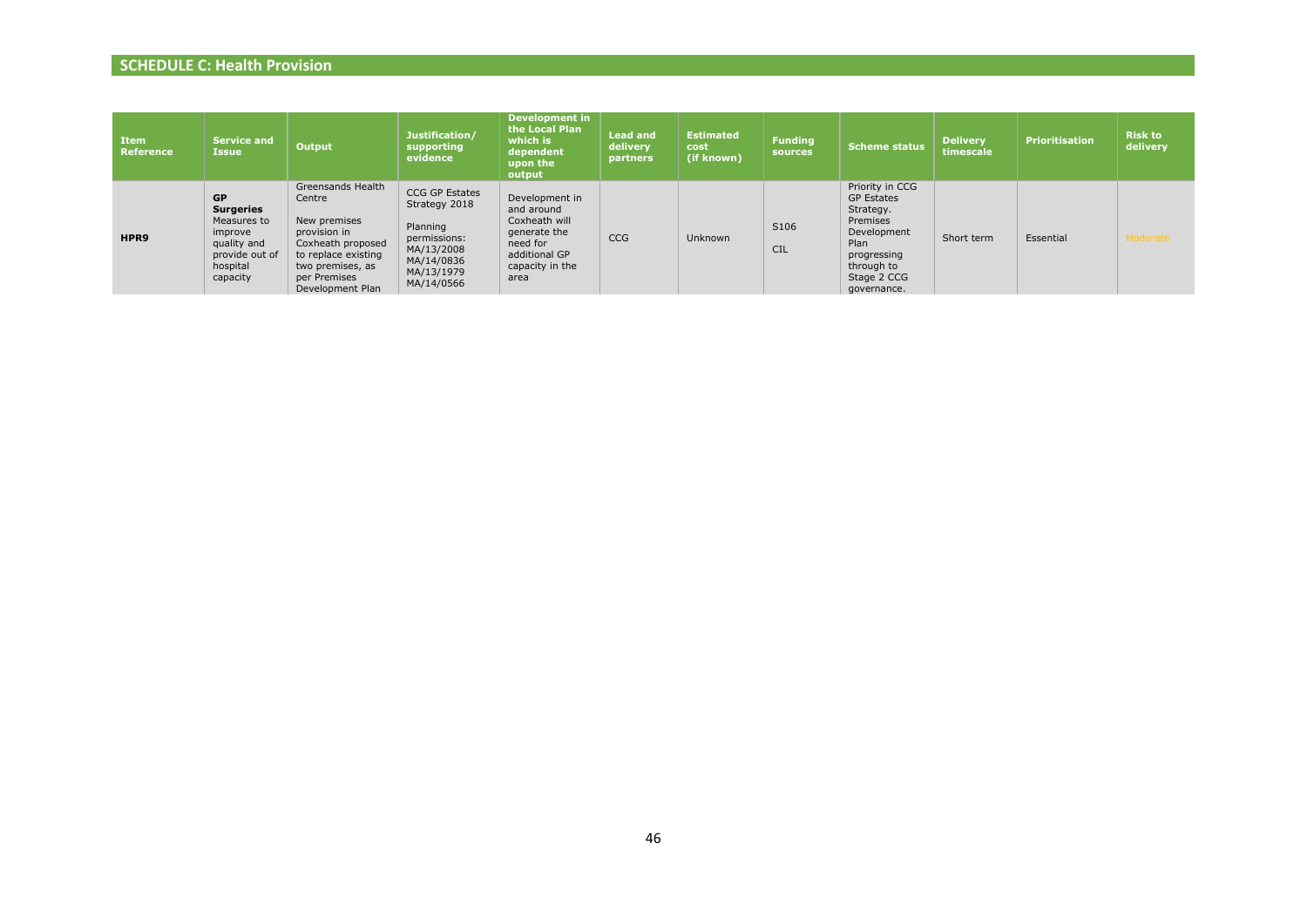Borough wide

#### **What?**

- Small scale improvements to existing infrastructure and/or provision of additional equipment
- New community use buildings

#### **When?**

Varies

## **Why?**

New development will place increased pressure on community infrastructure including community learning, social care services and library provision. Kent County Council is responsible for many of these services and ongoing dialogue remains key to understanding how proposed development may affect delivery of these services, with a view to establishing a coordinated and strategic response. It is acknowledged that service delivery models are evolving and will continue to do so over the lifetime of the MBLP, making it a challenge to plan for service delivery over the medium to long term.

Notwithstanding this, KCC does not currently anticipate the need for large new pieces of tangible infrastructure, such as new buildings. Instead, a more flexible approach is required in order to provide additional capacity and/or improvements to existing facilities, where the need is generated by new development.

For adult social care, community learning and youth services, the County Council outlines an intention to seek small scale improvements, for instance through improved accessibility or additional equipment, as a means to cope with additional demand.

Twelve libraries across the borough are identified as suitable for capacity improvements, together with the mobile service; however no specific schemes have been put forward by KCC at this time. A similarly flexible approach is therefore proposed to provide additional capacity in response to increased demand, which may include physical works to buildings, or through provision of additional equipment or book stock.

Developer contributions towards community infrastructure have already been secured through applications granted planning consent prior to the introduction of CIL in October 2018, where such requests were compliant with the S106 tests. It is therefore expected that the small-scale schemes can be delivered as developer contributions are paid, and in a timely manner to support growth.

## **What is the key supporting evidence?**

1) Discussions with Kent County Council

2) Libraries, Registration and Archives Strategy 2019-2022

#### **What are the next steps for 2019/20?**

Continue to work with KCC to ensure the timely delivery of social and community infrastructure as schemes are developed to support growth and development across the borough.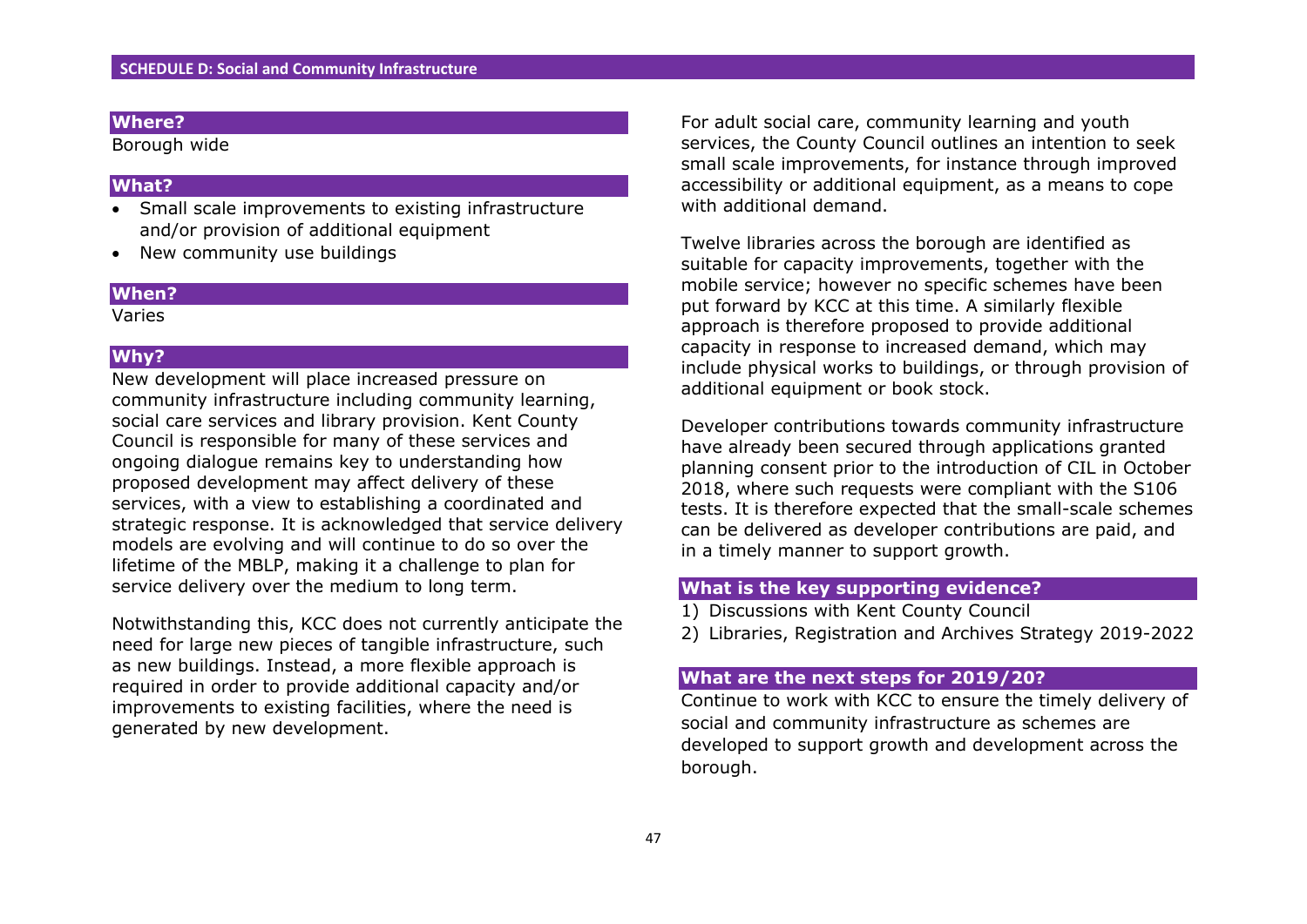## **SCHEDULE D: Social and Community Infrastructure**

| <b>Item</b><br><b>Reference</b> | <b>Service and Issue</b>                                                                             | Output                                                                                                                                                                                                                                                       | Justification/<br>supporting<br>evidence                                                                              | <b>Development</b><br>in the Local<br><b>Plan which is</b><br>dependent<br>upon the<br>output             | <b>Lead and</b><br>delivery<br>partners | <b>Estimated</b><br>cost<br>(if known) | <b>Funding</b><br>sources | <b>Scheme</b><br>status                                                     | <b>Delivery</b><br>timescale | <b>Prioritisation</b> | <b>Risk to</b><br>delivery |
|---------------------------------|------------------------------------------------------------------------------------------------------|--------------------------------------------------------------------------------------------------------------------------------------------------------------------------------------------------------------------------------------------------------------|-----------------------------------------------------------------------------------------------------------------------|-----------------------------------------------------------------------------------------------------------|-----------------------------------------|----------------------------------------|---------------------------|-----------------------------------------------------------------------------|------------------------------|-----------------------|----------------------------|
| SC1                             | <b>Community facilities</b><br>Measures to provide<br>additional facilities                          | Provision of a new<br>community facility<br>within site $H1(2)$<br>East of Hermitage<br>Lane                                                                                                                                                                 | Planning<br>permission:<br>13/1749                                                                                    | $H1(2)$ East of<br>Hermitage Lane                                                                         | Developer                               | Unknown                                | S106                      | Scheme<br>committed<br>through<br>planning<br>permission<br>13/1749         | Short term                   | Critical              | Low                        |
| SC <sub>2</sub>                 | <b>Community facilities</b><br>Measures to provide<br>additional facilities                          | Provision of a new<br>community facility<br>within site $H1(5)$<br>Langley Park                                                                                                                                                                              | Planning<br>permission:<br>13/1149                                                                                    | H1(5) Langley<br>Park                                                                                     | Developer                               | Unknown                                | S106                      | Scheme<br>committed<br>through<br>planning<br>permission<br>13/1149         | Short term                   | Critical              | Low                        |
| SC3                             | <b>Adult social care</b><br>Measures to improve<br>accessibility and provide<br>additional capacity  | Small scale<br>improvements to<br>existing<br>infrastructure<br>may be required<br>to support the<br>delivery of new<br>development and<br>specific schemes<br>will be developed<br>through the<br>lifetime of the<br><b>MBLP</b>                            | KCC has<br>confirmed that<br>planned growth<br>will place<br>increased<br>pressure on<br>delivery of this<br>service. | Development<br>across the<br>borough may<br>place increased<br>pressure on<br>delivery of this<br>service | KCC                                     | Unknown                                | S106<br><b>CIL</b>        | Schemes to be<br>developed<br>through the<br>lifetime of the<br><b>MBLP</b> | Varies                       | Essential             | Moderate                   |
| SC <sub>4</sub>                 | <b>Community learning</b><br>Measures to improve<br>accessibility and provide<br>additional capacity | Small scale<br>improvements to<br>existing<br>infrastructure<br>may be required<br>to support the<br>delivery of new<br>development and<br>specific schemes<br>will be developed<br>through the<br>lifetime of the<br><b>MBLP</b>                            | KCC has<br>confirmed that<br>planned growth<br>will place<br>increased<br>pressure on<br>delivery of this<br>service. | Development<br>across the<br>borough may<br>place increased<br>pressure on<br>delivery of this<br>service | <b>KCC</b>                              | Unknown                                | S106<br><b>CIL</b>        | Schemes to be<br>developed<br>through the<br>lifetime of the<br>MBLP        | Varies                       | Essential             | Moderate                   |
| SC5                             | <b>Youth services</b><br>Measures to improve<br>accessibility and provide<br>additional capacity     | Small scale<br>improvements to<br>existing<br>infrastructure<br>and/or additional<br>equipment may<br>be required to<br>support the<br>delivery of new<br>development and<br>specific schemes<br>will be developed<br>through the<br>lifetime of the<br>MBLP | KCC has<br>confirmed that<br>planned growth<br>will place<br>increased<br>pressure on<br>delivery of this<br>service. | Development<br>across the<br>borough may<br>place increased<br>pressure on<br>delivery of this<br>service | KCC                                     | Unknown                                | S106<br><b>CIL</b>        | Schemes to be<br>developed<br>through the<br>lifetime of the<br>MBLP        | Varies                       | Essential             | Moderate                   |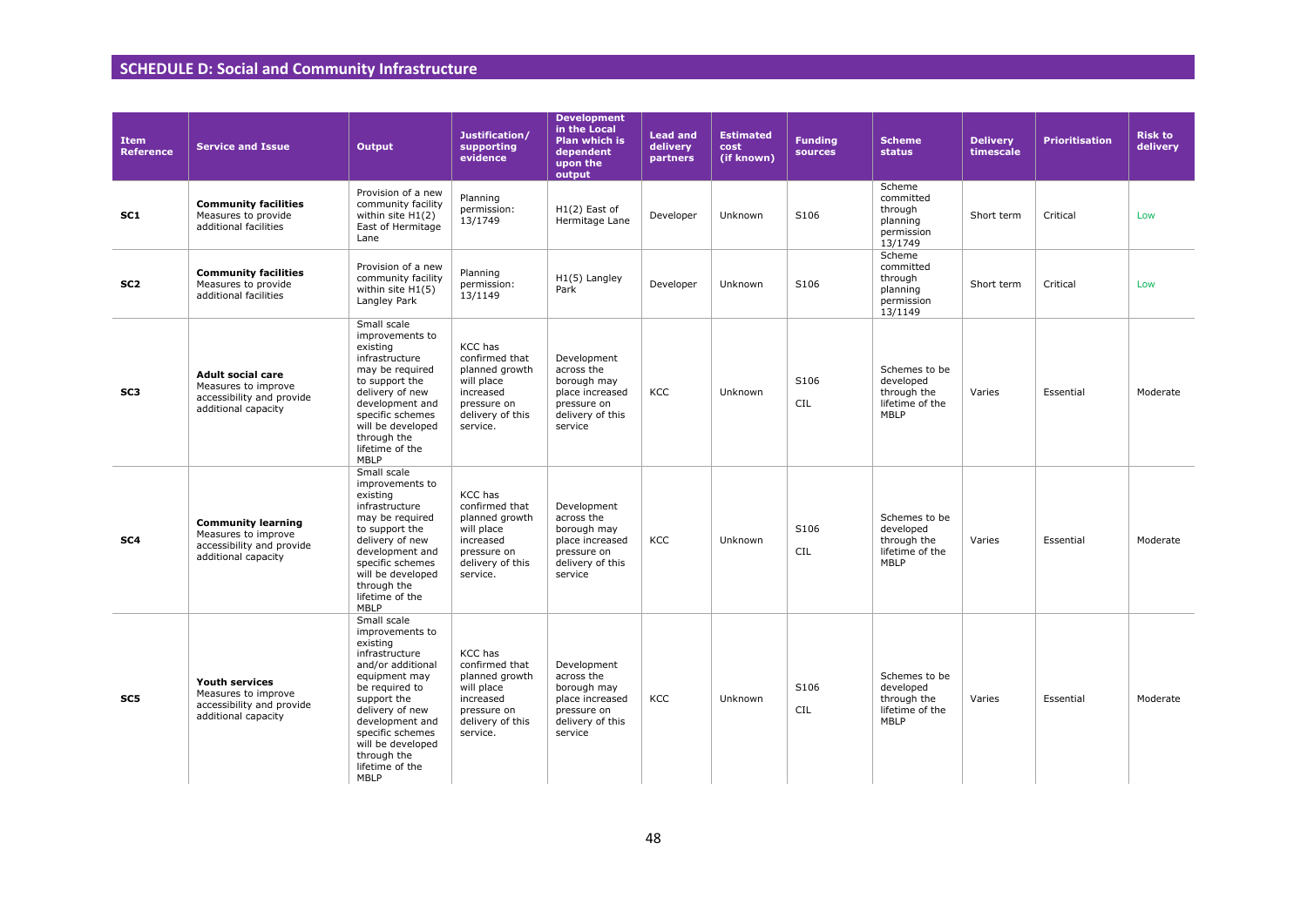## **SCHEDULE D: Social and Community Infrastructure**

| Item<br><b>Reference</b> | <b>Service and Issue</b>                                               | Output                                                                                                                                                                                                                                                       | Justification/<br>supporting<br>evidence                                                                                                                                                      | <b>Development</b><br>in the Local<br>Plan which is<br>dependent<br>upon the<br>output                    | <b>Lead and</b><br>delivery<br>partners | <b>Estimated</b><br>cost<br>(if known) | <b>Funding</b><br>sources | <b>Scheme</b><br>status                                              | <b>Delivery</b><br>timescale | <b>Prioritisation</b> | <b>Risk to</b><br>delivery |
|--------------------------|------------------------------------------------------------------------|--------------------------------------------------------------------------------------------------------------------------------------------------------------------------------------------------------------------------------------------------------------|-----------------------------------------------------------------------------------------------------------------------------------------------------------------------------------------------|-----------------------------------------------------------------------------------------------------------|-----------------------------------------|----------------------------------------|---------------------------|----------------------------------------------------------------------|------------------------------|-----------------------|----------------------------|
| SC6                      | <b>Library provision</b><br>Measures to provide<br>additional capacity | Small scale<br>improvements to<br>existing<br>infrastructure<br>and/or additional<br>equipment may<br>be required to<br>support the<br>delivery of new<br>development and<br>specific schemes<br>will be developed<br>through the<br>lifetime of the<br>MBLP | KCC has<br>confirmed that<br>planned growth<br>will place<br>increased<br>pressure on<br>delivery of this<br>service.<br>Libraries,<br>Registration and<br>Archives<br>Strategy 2019-<br>2022 | Development<br>across the<br>borough may<br>place increased<br>pressure on<br>delivery of this<br>service | KCC                                     | Unknown                                | S106<br><b>CIL</b>        | Schemes to be<br>developed<br>through the<br>lifetime of the<br>MBLP | Varies                       | Essential             | Moderate                   |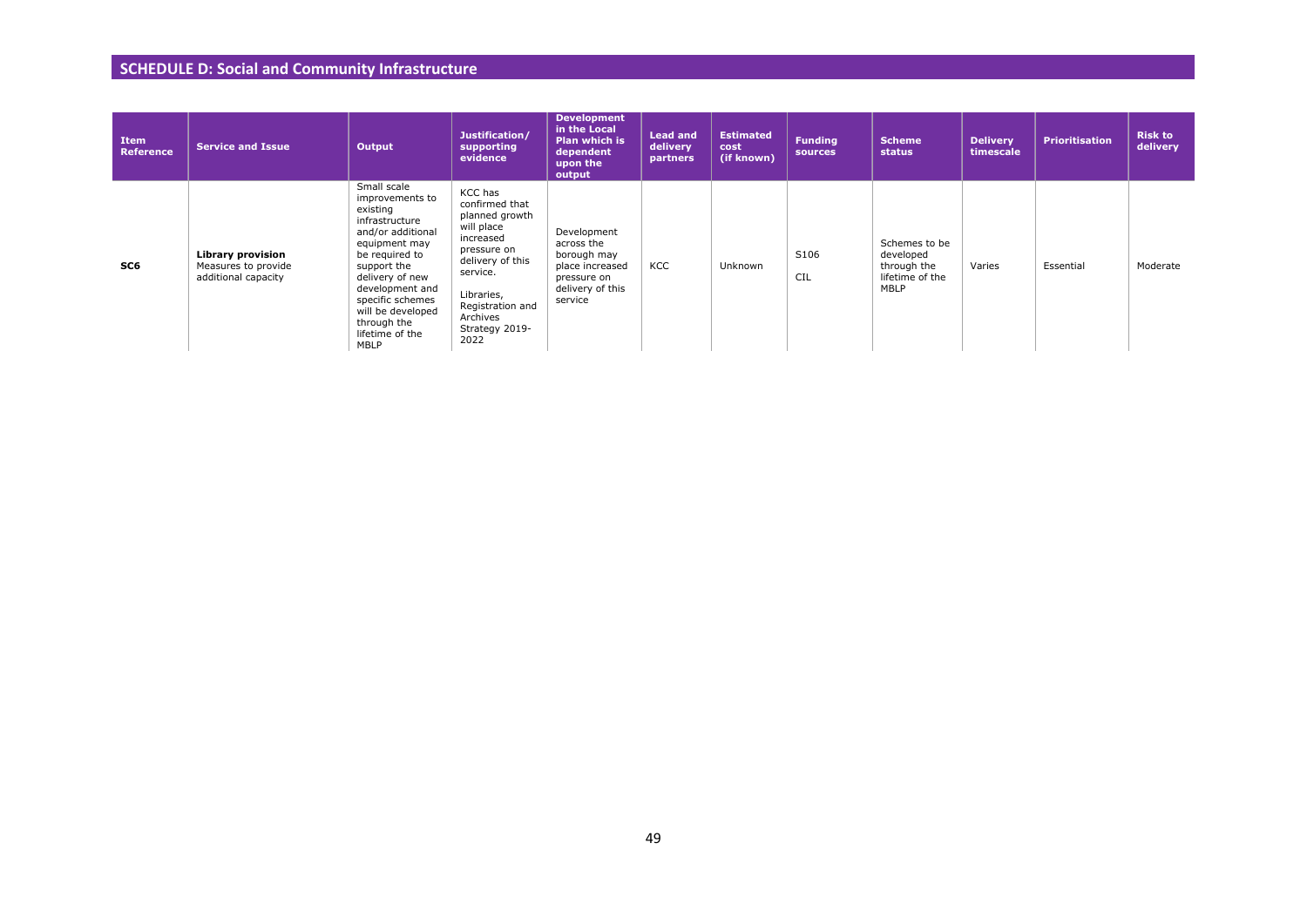Borough wide

#### **What?**

• Provision of new Community First Responder (CFR) schemes

#### **When?**

Short to medium term

#### **Why?**

Kent Police have a significant infrastructure presence within Maidstone, including its Headquarters on Sutton Road. However, no requirements for future police infrastructure are currently identified in this IDP although this will be kept under review and may be updated in future iterations to take account of emerging infrastructure requirements.

Similarly, the Kent Fire and Rescue Service confirmed that the development proposed in the MBLP did not generate the need for any additional infrastructure. This too will be kept under review.

The South East Coast Ambulance Service (SECAmb) identified that a number of proposed development sites would not be covered by their Community First Responder (CFR) scheme. As a result, several schemes are identified, predominantly in the Rural Service Centres and it is anticipated that these schemes can be delivered in the short to medium term, pending the successful allocation of CIL funds. These schemes are rolled forward unchanged into this iteration of the IDP.

In addition, a change in SECAmb's service delivery model has bought about a potential need for a new Make Ready Centre (MRC), to be located in north Maidstone to serve the mid-Kent Weald catchment. A MRC is a dedicated centre enabling the cleaning, restocking and checking of equipment on ambulances prior and subsequent to every shift. At this early stage, the scheme is not developed enough for inclusion into the IDP, however it will be kept under review and included in future iterations of the IDP should the scheme progress to a suitable level.

As both waste planning authority and waste disposal authority, Kent County Council plays a key role in assessing the need for new and improved waste management facilities and delivering waste management infrastructure. In 2017 KCC undertook a reassessment of future waste capacity requirements in Kent which indicated that a Waste Sites Plan was no longer required, thereby negating the need to identify sites for waste infrastructure.

#### **What is the key supporting evidence?**

1) Mapping and analysis undertaken by SECAmb, October 2015

## **What are the next steps for 2019/20?**

Ensure SECAmb are informed of how to bid for strategic CIL funds to support the timely delivery of the CFR schemes in line with development.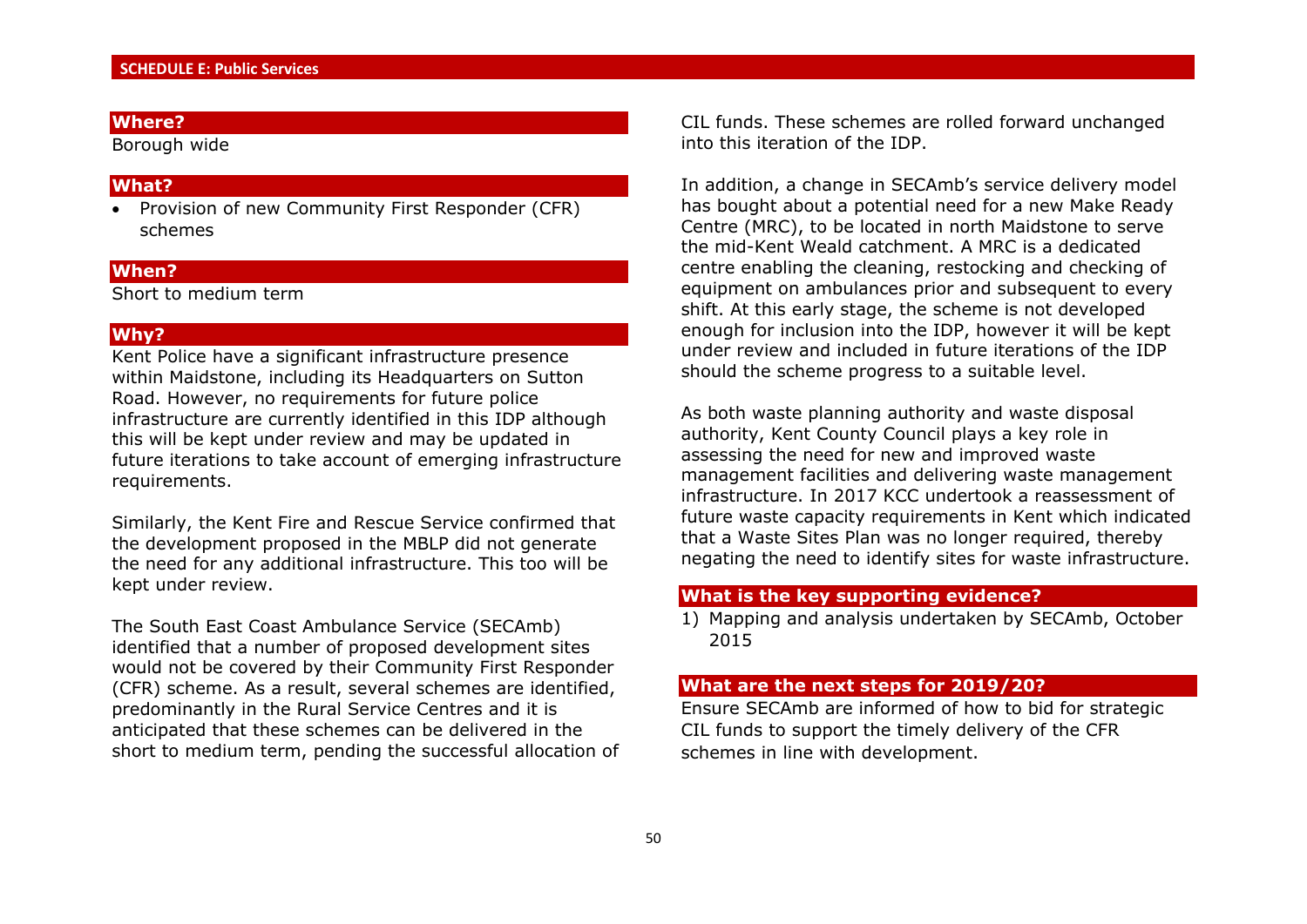# **SCHEDULE E: Public Services**

| <b>Item</b><br><b>Reference</b> | <b>Service and Issue</b>                                     | <b>Output</b>                                                                                                        | Justification/<br>supporting<br>evidence                          | <b>Development</b><br>in the Local<br><b>Plan which is</b><br>dependent<br>upon the<br>output | <b>Lead and</b><br>delivery<br>partners | <b>Estimated</b><br>cost<br>(if known) | <b>Funding</b><br>sources | <b>Scheme</b><br><b>status</b>                     | <b>Delivery</b><br>timescale | <b>Prioritisation</b> | <b>Risk to</b><br>delivery |
|---------------------------------|--------------------------------------------------------------|----------------------------------------------------------------------------------------------------------------------|-------------------------------------------------------------------|-----------------------------------------------------------------------------------------------|-----------------------------------------|----------------------------------------|---------------------------|----------------------------------------------------|------------------------------|-----------------------|----------------------------|
| PS1                             | <b>Ambulance service</b><br>Measures to increase<br>coverage | Creation of a new<br>Community First<br>Responder (CFR)<br>Scheme required<br>in the Bearsted<br>area                | Mapping and<br>analysis<br>undertaken by<br>SECAmb - Oct.<br>2015 | The scheme will<br>benefit new and<br>existing<br>residents in the<br>area                    | <b>SECAmb</b>                           | 37k                                    | <b>CIL</b>                | Scheme ready<br>to implement<br>pending<br>funding | Short /<br>Medium<br>term    | Essential             | Moderate                   |
| PS <sub>2</sub>                 | Ambulance service<br>Measures to increase<br>coverage        | Creation of a new<br><b>Community First</b><br>Responder (CFR)<br>Scheme required<br>in the<br>Harrietsham area      | Mapping and<br>analysis<br>undertaken by<br>SECAmb - Oct,<br>2015 | The scheme will<br>benefit new and<br>existing<br>residents in the<br>area                    | <b>SECAmb</b>                           | £14k                                   | <b>CIL</b>                | Scheme ready<br>to implement<br>pending<br>funding | Short /<br>Medium<br>term    | Essential             | Moderate                   |
| PS3                             | <b>Ambulance service</b><br>Measures to increase<br>coverage | Creation of a new<br><b>Community First</b><br>Responder (CFR)<br>Scheme required<br>in the Lenham<br>area           | Mapping and<br>analysis<br>undertaken by<br>SECAmb - Oct,<br>2015 | The scheme will<br>benefit new and<br>existing<br>residents in the<br>area                    | <b>SECAmb</b>                           | £7k                                    | <b>CIL</b>                | Scheme ready<br>to implement<br>pending<br>funding | Short /<br>Medium<br>term    | Essential             | Moderate                   |
| PS4                             | <b>Ambulance service</b><br>Measures to increase<br>coverage | Creation of a new<br><b>Community First</b><br>Responder (CFR)<br>Scheme required<br>in the Marden<br>area           | Mapping and<br>analysis<br>undertaken by<br>SECAmb - Oct,<br>2015 | The scheme will<br>benefit new and<br>existing<br>residents in the<br>area                    | <b>SECAmb</b>                           | £17.5k                                 | <b>CIL</b>                | Scheme ready<br>to implement<br>pending<br>funding | Short /<br>Medium<br>term    | Essential             | Moderate                   |
| PS5                             | <b>Ambulance service</b><br>Measures to increase<br>coverage | Creation of a new<br><b>Community First</b><br>Responder (CFR)<br>Scheme required<br>in the Staplehurst<br>area      | Mapping and<br>analysis<br>undertaken by<br>SECAmb - Oct.<br>2015 | The scheme will<br>benefit new and<br>existing<br>residents in the<br>area                    | <b>SECAmb</b>                           | 328k                                   | <b>CIL</b>                | Scheme ready<br>to implement<br>pending<br>funding | Short /<br>Medium<br>term    | Essential             | Moderate                   |
| PS6                             | <b>Ambulance service</b><br>Measures to increase<br>coverage | Creation of a new<br><b>Community First</b><br>Responder (CFR)<br>Scheme required<br>in the Headcorn<br>area         | Mapping and<br>analysis<br>undertaken by<br>SECAmb - Oct,<br>2015 | The scheme will<br>benefit new and<br>existing<br>residents in the<br>area                    | <b>SECAmb</b>                           | £17.5k                                 | <b>CIL</b>                | Scheme ready<br>to implement<br>pending<br>funding | Short /<br>Medium<br>term    | Essential             | Moderate                   |
| PS7                             | <b>Ambulance service</b><br>Measures to increase<br>coverage | Creation of a new<br><b>Community First</b><br>Responder (CFR)<br>Scheme required<br>in the Yalding<br>area          | Mapping and<br>analysis<br>undertaken by<br>SECAmb - Oct,<br>2015 | The scheme will<br>benefit new and<br>existing<br>residents in the<br>area                    | <b>SECAmb</b>                           | £10.5k                                 | <b>CIL</b>                | Scheme ready<br>to implement<br>pending<br>funding | Short /<br>Medium<br>term    | Essential             | Moderate                   |
| PS8                             | <b>Ambulance service</b><br>Measures to increase<br>coverage | Creation of a new<br><b>Community First</b><br>Responder (CFR)<br>Scheme required<br>in the<br>Hollingbourne<br>area | Mapping and<br>analysis<br>undertaken by<br>SECAmb - Oct<br>2015  | The scheme will<br>benefit new and<br>existing<br>residents in the<br>area                    | <b>SECAmb</b>                           | £7k                                    | <b>CIL</b>                | Scheme ready<br>to implement<br>pending<br>funding | Short /<br>Medium<br>term    | Essential             | Moderate                   |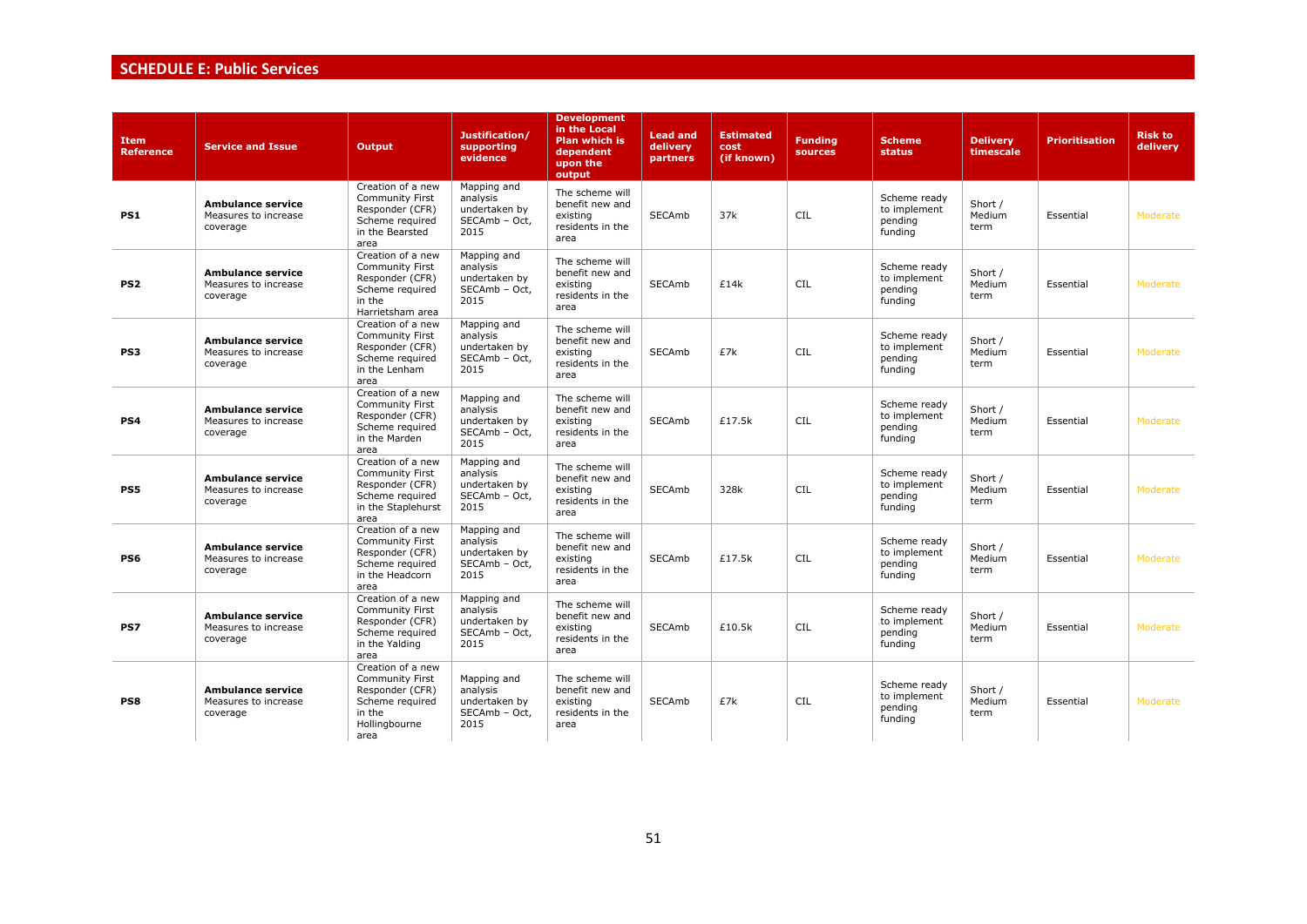Borough wide

#### **What?**

- Upgrade of Lenham Wastewater Treatment Works
- Measures to increase water supply capacity
- Sewerage network reinforcement

#### **When?**

Varies

#### **Why?**

Drainage and surface water management issues create flooding and local sewerage network problems for existing residents in a number of Rural Service Centres. Details regarding the Surface Water Management Plans are summarised under schedule H. Catchment wide Drainage Area Plans have been developed for the Headcorn and Staplehurst catchments in order to inform investment decisions over the coming years.

In terms of accommodating new development, Southern Water's position remains that the proposed growth can be sufficiently accommodated provided the current situation is not exacerbated. The planning system, through the use of planning conditions, can ensure that development does not occur until the requisite infrastructure is in place. Unlike many other forms of infrastructure, developers are not expected to make contributions through S106 agreements or CIL. Instead, developers enter into specific agreements with Southern Water to deliver necessary water infrastructure after planning permission is secured.

There is, however, an established need for capacity upgrades of the Lenham Wastewater Treatment Works (WWTW) to support future development at the broad location H2(3). Southern Water's 2020-2025 Business Plan includes this upgrade as part of its programme of works.

South East Water is responsible for supplying fresh water within Maidstone and had regular input into the MBLP process. They identified the need for new mains from Charing to Headcorn, and from Loose to Linton; both of which are for delivery over the medium term. A series of transfer mains are also identified to support development within the Maidstone urban Area, and these are likely to be required over the short term.

Southern Gas Networks (SGN) has undertaken a high level review of the development proposed in the MBLP and has indicated that a series of reinforcement works are likely to be required to support development. However, the precise details of each scheme are usually determined once individual sites have received planning permission, when expected loads can be more accurately calculated. Specific schemes are therefore not identified in the IDP.

UK Power Networks has been made aware of the scale and distribution of growth proposed in the MBLP and has not identified any specific schemes required to accommodate new development. This position has not changed in this iteration of the IDP. It is anticipated that any connections and associated infrastructure improvements will be identified and delivered alongside development, without the need for section 106 planning obligations or the CIL.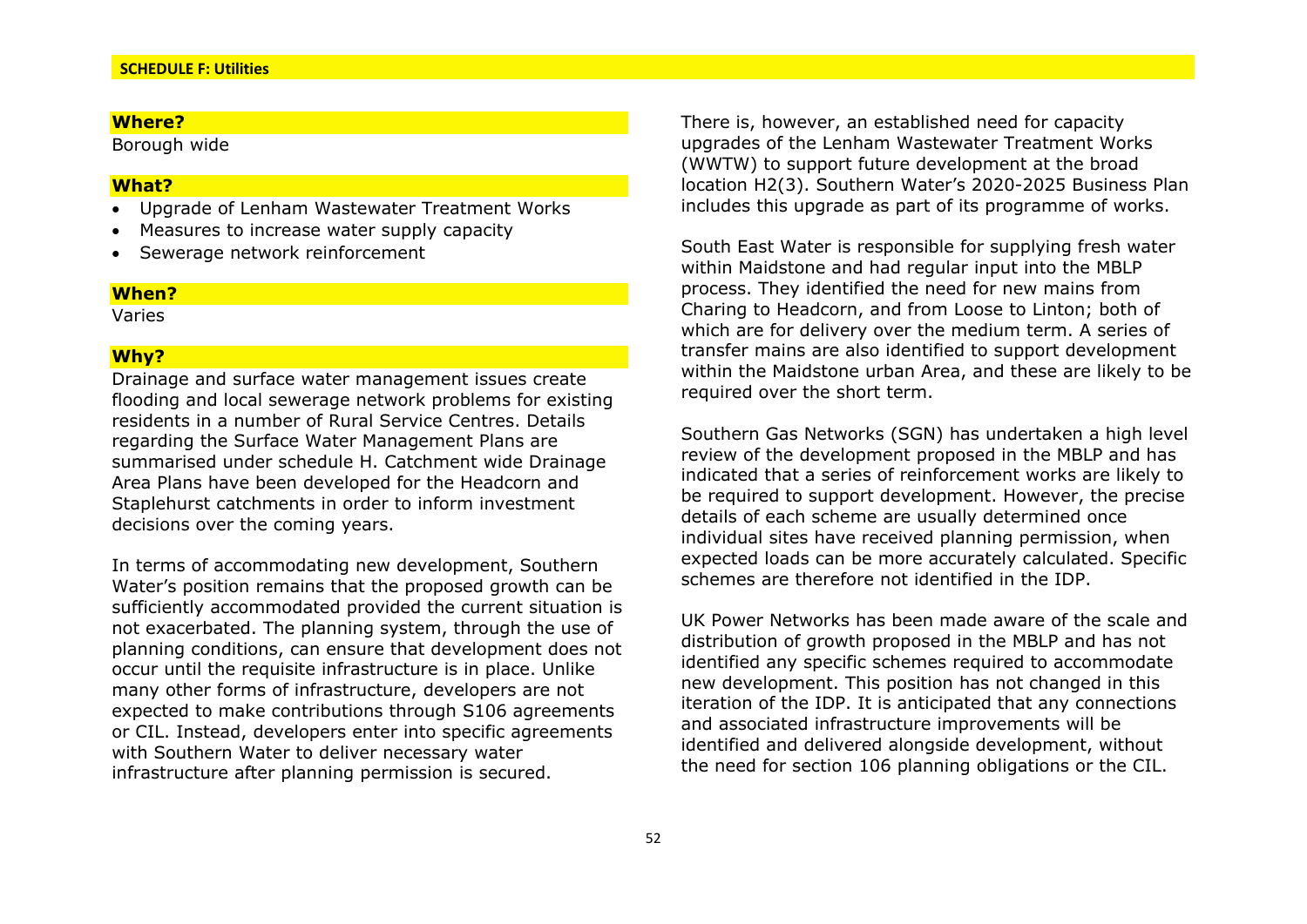KCC continues to work with the Government's broadband agency, Broadband Delivery UK to improve access to superfast broadband services across Maidstone and the wider Kent region. 95% of properties across Kent and Medway can now access superfast broadband service of at least 24mbps.

The MBLP supports the provision of broadband infrastructure within Maidstone and, where appropriate, conditions are secured through planning permissions to ensure that provision is made within development sites to enable unproblematic installation of broadband infrastructure by commercial providers.

## **What is the key supporting evidence?**

- 1) Water Resource Management Plan (WRMP)
- 2) Southern Water 2020-2025 Business Plan
- 3) South East Water 2020-2025 Business Plan

## **What are the next steps for 2019/20?**

Continue to engage with utilities providers to ensure the timely delivery of infrastructure to support development.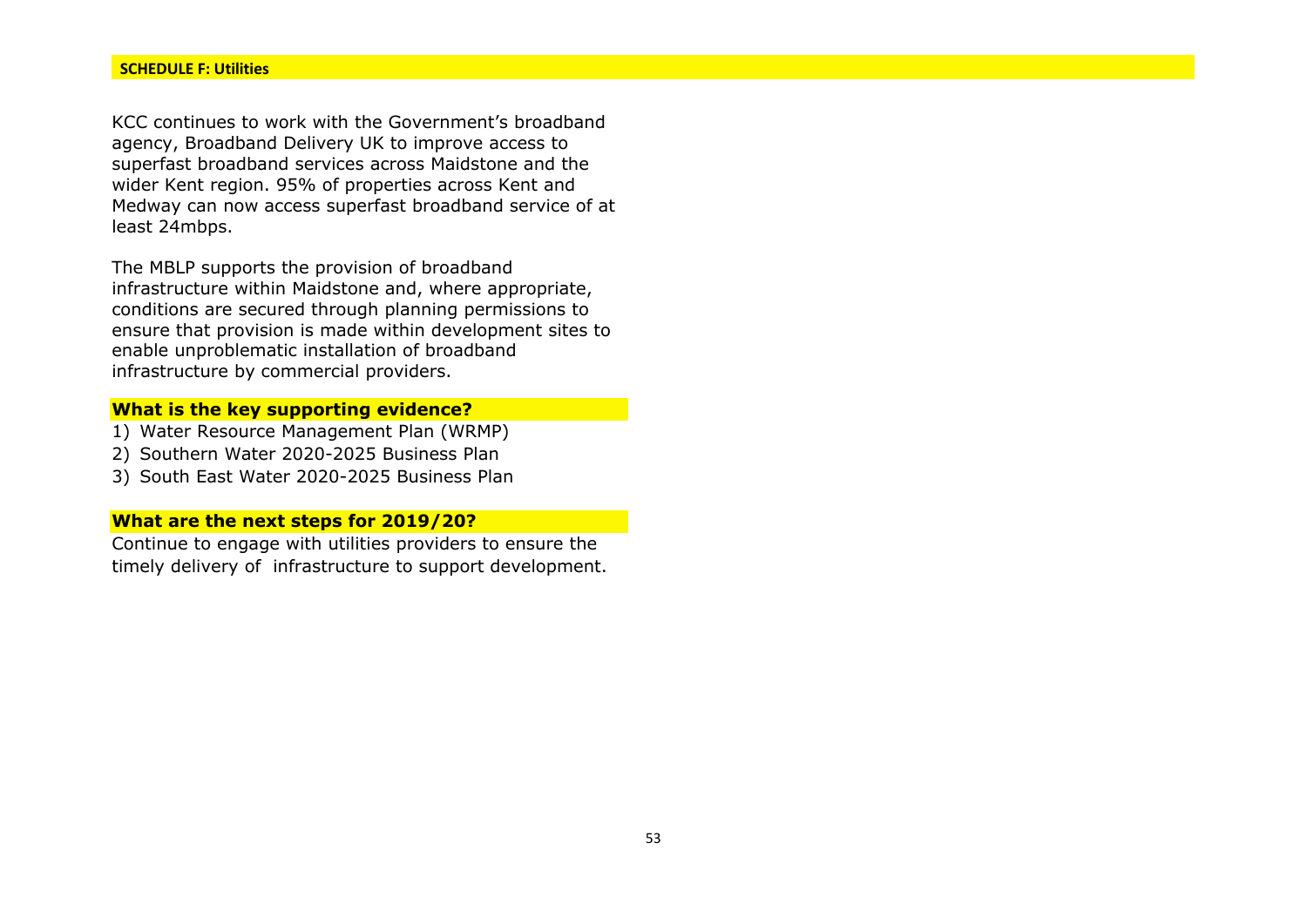## **SCHEDULE F: Utilities**

| <b>Item</b><br><b>Reference</b> | <b>Service and Issue</b>                                          | <b>Output</b>                                                | Justification/<br>supporting<br>evidence                                                                  | <b>Development</b><br>in the Local<br><b>Plan which is</b><br>dependent<br>upon the<br>output                   | <b>Lead and</b><br>delivery<br>partners | <b>Estimated</b><br>cost<br>(if known) | <b>Funding</b><br><b>sources</b>                                                    | <b>Scheme</b><br><b>status</b>                                                       | <b>Delivery</b><br>timescale | <b>Prioritisation</b> | <b>Risk to</b><br>delivery |
|---------------------------------|-------------------------------------------------------------------|--------------------------------------------------------------|-----------------------------------------------------------------------------------------------------------|-----------------------------------------------------------------------------------------------------------------|-----------------------------------------|----------------------------------------|-------------------------------------------------------------------------------------|--------------------------------------------------------------------------------------|------------------------------|-----------------------|----------------------------|
| UT1                             | <b>Water Supply</b><br>Measures to increase<br>capacity           | 8km of 300mm<br>dia main from<br>Charing to<br>Headcorn area | Hydraulic<br>modelling using<br>demand<br>projections and<br>resource<br>availability from<br><b>WRMP</b> | Development in<br>Marden,<br>Staplehurst and<br>Headcorn                                                        | SEW and<br>contractors                  | £4.7m                                  | Developer<br>contributions<br>off set by<br>revenue and<br>business plan<br>funding | Developer<br>contributions<br>off set by<br>revenue and<br>business plan<br>funding. | Medium<br>term               | Critical              | Moderate                   |
| UT <sub>2</sub>                 | <b>Water Supply</b><br>Measures to increase<br>capacity           | 4km of 400mm<br>dia main from<br>Loose to Linton             | Hydraulic<br>modelling using<br>demand<br>projections and<br>resource<br>availability from<br><b>WRMP</b> | Development in<br>Coxheath                                                                                      | SEW and<br>contractors                  | £2.5m                                  | Developer<br>contributions<br>off set by<br>revenue and<br>business plan<br>funding | Concept                                                                              | Medium<br>term               | Critical              | Moderate                   |
| UT3                             | <b>Water Supply</b><br>Measures to increase<br>capacity           | Transfer main<br>Kingshill to<br>Allington                   | Hydraulic<br>modelling using<br>demand<br>projections and<br>resource<br>availability from<br><b>WRMP</b> | Development in<br>Boughton<br>Monchelsea,<br>Chart Sutton,<br>Downwood,<br>Otham,<br>Harrietsham,<br>and Lenham | SEW and<br>contractors                  | £1.6m                                  | Developer<br>contributions<br>off set by<br>revenue and<br>business plan<br>funding | Concept                                                                              | Short term                   | Critical              | Moderate                   |
| UT4                             | <b>Water Supply</b><br>Measures to increase<br>capacity           | Transfer main<br>Maidstone to<br>Boughton                    | Hydraulic<br>modelling using<br>demand<br>projections and<br>resource<br>availability from<br>WRMP        | Development in<br>Boughton<br>Monchelsea,<br>Chart Sutton,<br>Downwood,<br>Otham,<br>Parkwood and<br>Maidstone  | SEW and<br>contractors                  | £1.9m                                  | Developer<br>contributions<br>off set by<br>revenue and<br>business plan<br>funding | Concept                                                                              | Short term                   | Critical              | Moderate                   |
| UT5                             | <b>Water Supply</b><br>Measures to increase<br>capacity           | Transfer main at<br>Penenden Heath                           | Hydraulic<br>modelling using<br>demand<br>projections and<br>resource<br>availability from<br><b>WRMP</b> | EMP1 (5)<br>Woodcut Farm,<br>Maidstone                                                                          | SEW and<br>contractors                  | £1.4m                                  | Developer<br>contributions<br>off set by<br>revenue and<br>business plan<br>funding | Concept                                                                              | Short term                   | Critical              | Moderate                   |
| UT6                             | <b>Water Supply</b><br>Measures to increase<br>capacity           | Local<br>reinforcement at<br>Yalding                         | Hydraulic<br>modelling using<br>demand<br>projections and<br>resource<br>availability from<br><b>WRMP</b> | Development in<br>Yalding                                                                                       | SEW and<br>contractors                  | £120k                                  | Developer<br>contributions<br>off set by<br>revenue                                 | Awaiting<br>application<br>from developer                                            | Short term                   | Essential             | Moderate                   |
| UT7                             | <b>Water Supply</b><br>Measures to increase<br>capacity           | Local<br>reinforcement at<br>Ulcombe Road,<br>Headcorn       | Hydraulic<br>modelling using<br>demand<br>projections and<br>resource<br>availability from<br><b>WRMP</b> | Development in<br>Ulcombe Road,<br>Headcorn.                                                                    | SEW and<br>contractors                  | £10k                                   | Developer<br>contributions<br>off set by<br>revenue                                 | Awaiting<br>application<br>from developer                                            | Medium<br>term               | Essential             | Moderate                   |
| UT8                             | <b>Water Supply</b><br>Measures to provide<br>additional capacity | Provision of<br>additional waste<br>water treatment          | Southern Water<br>has advised that<br>additional waste<br>water treatment                                 | All development<br>must be<br>adequately<br>serviced by                                                         | Southern<br>Water                       | Unknown                                | Southern<br>Water through<br>Periodic                                               | Schemes will<br>be developed<br>through the<br>Southern                              | Varies                       | Critical              | Low                        |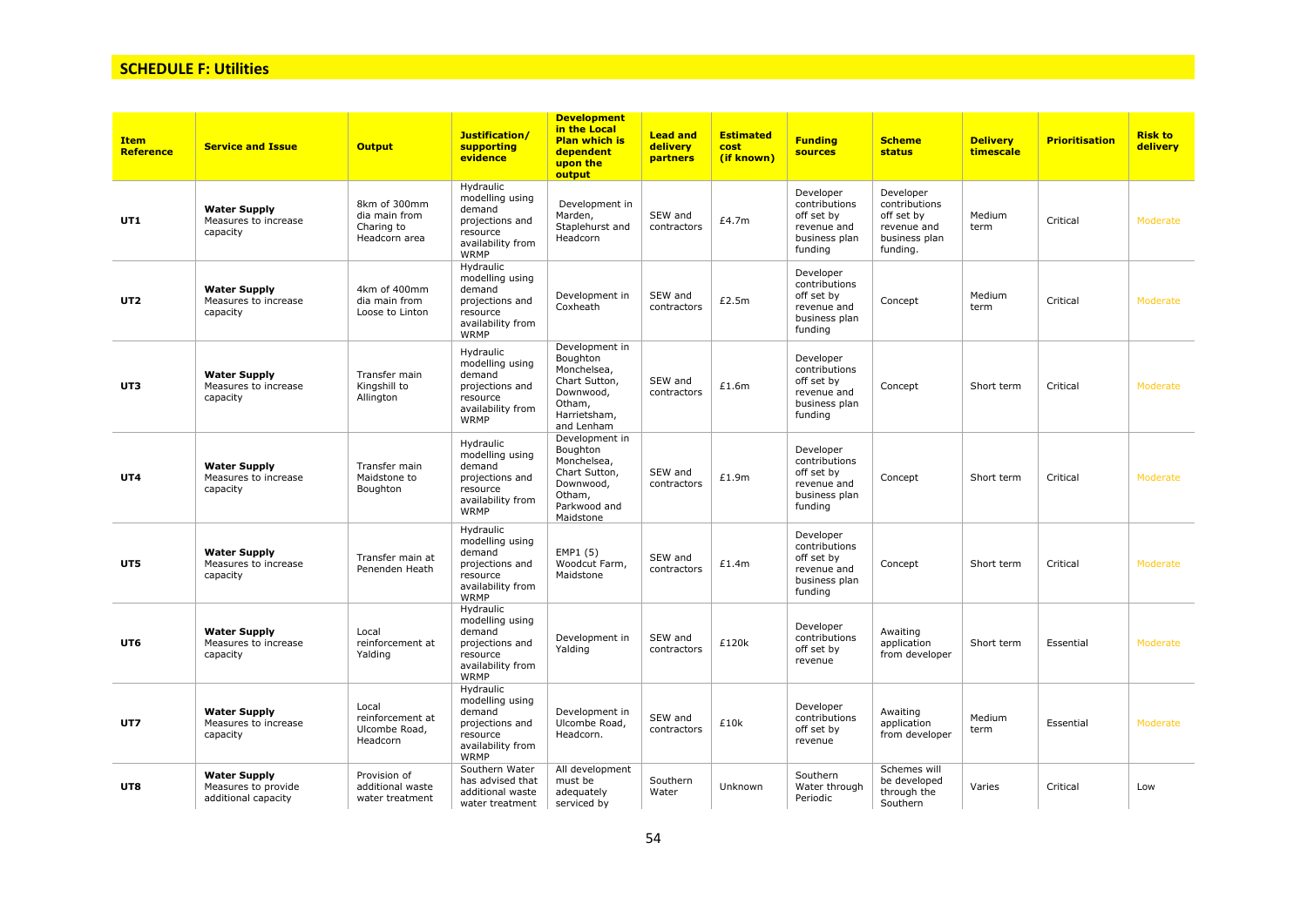## **SCHEDULE F: Utilities**

| <b>Item</b><br><b>Reference</b> | <b>Service and Issue</b>                                                                             | <b>Output</b>                                                                                                                                                                        | Justification/<br><b>supporting</b><br>evidence                                                                                                                                                                                                                                                                                                                                                      | <b>Development</b><br>in the Local<br><b>Plan which is</b><br>dependent<br>upon the<br>output                                                             | <b>Lead and</b><br>delivery<br>partners | <b>Estimated</b><br>cost<br>(if known) | <b>Funding</b><br><b>sources</b>                                                                                     | <b>Scheme</b><br><b>status</b>                                                                                                                            | <b>Delivery</b><br>timescale | <b>Prioritisation</b> | <b>Risk to</b><br>delivery |
|---------------------------------|------------------------------------------------------------------------------------------------------|--------------------------------------------------------------------------------------------------------------------------------------------------------------------------------------|------------------------------------------------------------------------------------------------------------------------------------------------------------------------------------------------------------------------------------------------------------------------------------------------------------------------------------------------------------------------------------------------------|-----------------------------------------------------------------------------------------------------------------------------------------------------------|-----------------------------------------|----------------------------------------|----------------------------------------------------------------------------------------------------------------------|-----------------------------------------------------------------------------------------------------------------------------------------------------------|------------------------------|-----------------------|----------------------------|
|                                 |                                                                                                      | capacity to serve<br>development                                                                                                                                                     | capacity may be<br>required to<br>accommodate<br>development<br>proposed in the<br>MBLP but that<br>this requirement<br>should not be a<br>constraint to<br>development.<br>Development in<br>Harrietsham<br>may require<br>additional<br>infrastructure<br>however, other<br>than capacity<br>enhancements<br>at Lenham<br>(UT9) no further<br>specific<br>requirements<br>have been<br>identified. | waste water<br>treatment<br>infrastructure                                                                                                                |                                         |                                        | Review<br>process                                                                                                    | Water through<br>Periodic Review<br>process and in<br>response to<br>approaches<br>from<br>developers                                                     |                              |                       |                            |
| UT9                             | <b>Water Supply</b><br>Measures to provide<br>additional capacity                                    | Provision of<br>additional waste<br>water treatment<br>capacity to serve<br>Lenham broad<br>location<br>development                                                                  | Southern Water<br>has advised that<br>additional waste<br>water treatment<br>capacity will be<br>required to<br>serve the overall<br>development of<br>1500 homes in<br>Lenham. A new<br>or amended<br>environmental<br>permit will be<br>required from<br>the Environment<br>Agency in order<br>to accommodate<br>the capacity<br>enhancements<br>at Lenham<br>WTW.                                 | Policy H <sub>2</sub> (3)<br>Lenham broad<br>location.                                                                                                    | Southern<br>Water                       | <b>TBC</b>                             | Southern<br>Water through<br>Periodic<br>Review<br>process                                                           | Scheme<br>included in<br>Southern<br>Water's<br>Business Plan,<br>2020-2025.                                                                              | Short term                   | Critical              | Moderate                   |
| <b>UT10</b>                     | <b>Water Supply</b><br>Measures to provide<br>connectivity and additional<br>capacity where required | Each development<br>site will generate<br>the need for<br>connectivity to<br>the existing<br>sewerage<br>infrastructure<br>network. Many of<br>these connections<br>will require off | Southern Water<br>has advised that<br>connectivity and<br>capacity<br>enhancements<br>to the sewerage<br>infrastructure<br>network will be<br>required for<br>many of the                                                                                                                                                                                                                            | Development<br>across the<br>Borough will<br>generate the<br>need for<br>connectivity to<br>the sewerage<br>network which<br>may also<br>require capacity | Southern<br>Water                       | Unknown                                | Developers<br>through<br>Southern<br>Water's New<br>Infrastructure<br>Charge to<br>developers<br>Southern<br>Water's | Schemes to<br>provide<br>connectivity<br>and potentially<br>capacity<br>enhancements<br>will usually be<br>developed<br>either during<br>or following the | Varies                       | Critical              | Low                        |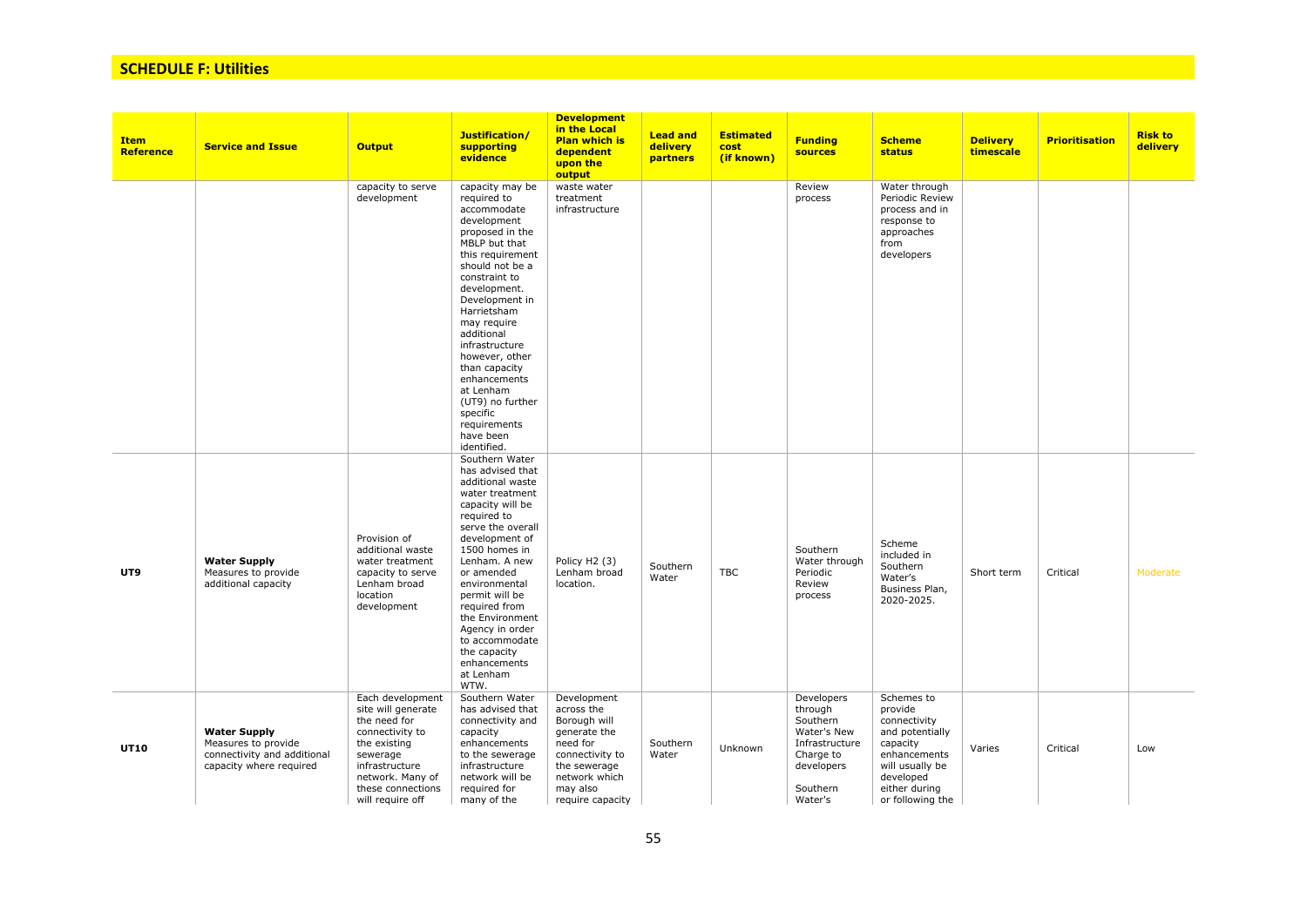## **SCHEDULE F: Utilities**

| <b>Item</b><br>Reference | <b>Service and Issue</b>                                     | <b>Output</b>                                                                                                                                                                                                                                                                                                                                                                                                                                                                                                                                                                                                                       | Justification/<br>supporting<br>evidence                                                                                                                                                                         | <b>Development</b><br>in the Local<br><b>Plan which is</b><br>dependent<br>upon the<br>output                                                                                                                                                                           | <b>Lead and</b><br>delivery<br><b>partners</b> | <b>Estimated</b><br>cost<br>(if known) | <b>Funding</b><br><b>sources</b>                                                                                                                   | <b>Scheme</b><br>status                                                                                                                             | <b>Delivery</b><br>timescale | <b>Prioritisation</b> | <b>Risk to</b><br>delivery |
|--------------------------|--------------------------------------------------------------|-------------------------------------------------------------------------------------------------------------------------------------------------------------------------------------------------------------------------------------------------------------------------------------------------------------------------------------------------------------------------------------------------------------------------------------------------------------------------------------------------------------------------------------------------------------------------------------------------------------------------------------|------------------------------------------------------------------------------------------------------------------------------------------------------------------------------------------------------------------|-------------------------------------------------------------------------------------------------------------------------------------------------------------------------------------------------------------------------------------------------------------------------|------------------------------------------------|----------------------------------------|----------------------------------------------------------------------------------------------------------------------------------------------------|-----------------------------------------------------------------------------------------------------------------------------------------------------|------------------------------|-----------------------|----------------------------|
|                          |                                                              | site works. Where<br>there is<br>insufficient<br>capacity in the<br>network to<br>accommodate<br>new development,<br>new or improved<br>sewerage<br>infrastructure will<br>also be required.                                                                                                                                                                                                                                                                                                                                                                                                                                        | sites identified<br>in the Local<br>Plan.<br>Although in<br>some cases<br>adequate<br>capacity may<br>exist at this<br>time, it is not<br>possible to<br>quarantee<br>future<br>reservation of<br>this capacity. | enhancements<br>to<br>accommodate<br>the new<br>development.<br>Significant new<br>or improved<br>sewerage<br>infrastructure<br>will be required<br>for H1 (10)<br>South of Sutton<br>Road, H1 (11)<br>Springfield, H2<br>(2) Invicta<br>Barracks and<br>H2 (3) Lenham. |                                                |                                        | Capital Works<br>Programme                                                                                                                         | development<br>management<br>process.                                                                                                               |                              |                       |                            |
| <b>UT11</b>              | Sewerage infrastructure<br>Sewerage network<br>reinforcement | Southern Water<br>has identified the<br>following sites will<br>require<br>reinforcement of<br>the sewerage<br>network in<br>advance of<br>occupation of<br>development:<br>H1(1), H1(2),<br>$H1(3)$ , $H1(4)$ ,<br>$H1(5)$ , $H1(6)$ ,<br>H1(7), H1(8),<br>H1 (9), H1 (10),<br>H1(11), H1(17),<br>H1 (21), H1 (27),<br>H1 (32), H1 (35),<br>H1 (37), H1 (38),<br>H1 (39), H1 (41),<br>H1 (42), H1 (44),<br>H <sub>1</sub> (45), H <sub>1</sub> (46,<br>H1 (47), H1 (48),<br>H1 (49), H1 (50),<br>H1 (51), H1 (53),<br>H1 (54), H1 (55),<br>H1 (56), H1 (58),<br>H1 (59), H1 (60),<br>$H1(61)$ , $H1(62)$ ,<br>H1 (67), RMX1<br>(4) | The delivery of<br>development<br>proposed in the<br>MBLP is<br>dependent upon<br>sewerage<br>network<br>reinforcements                                                                                          | Development<br>across the<br>Borough will<br>generate the<br>need for<br>connectivity to<br>the sewerage<br>network.                                                                                                                                                    | Southern<br>Water                              | Unknown                                | Developers<br>through<br>Southern<br>Water's New<br>Infrastructure<br>Charge to<br>developers<br>Southern<br>Water's<br>Capital Works<br>Programme | Schemes to<br>provide<br>connectivity<br>will usually be<br>developed<br>either during<br>or following the<br>development<br>management<br>process. | Varies                       | Critical              | Low                        |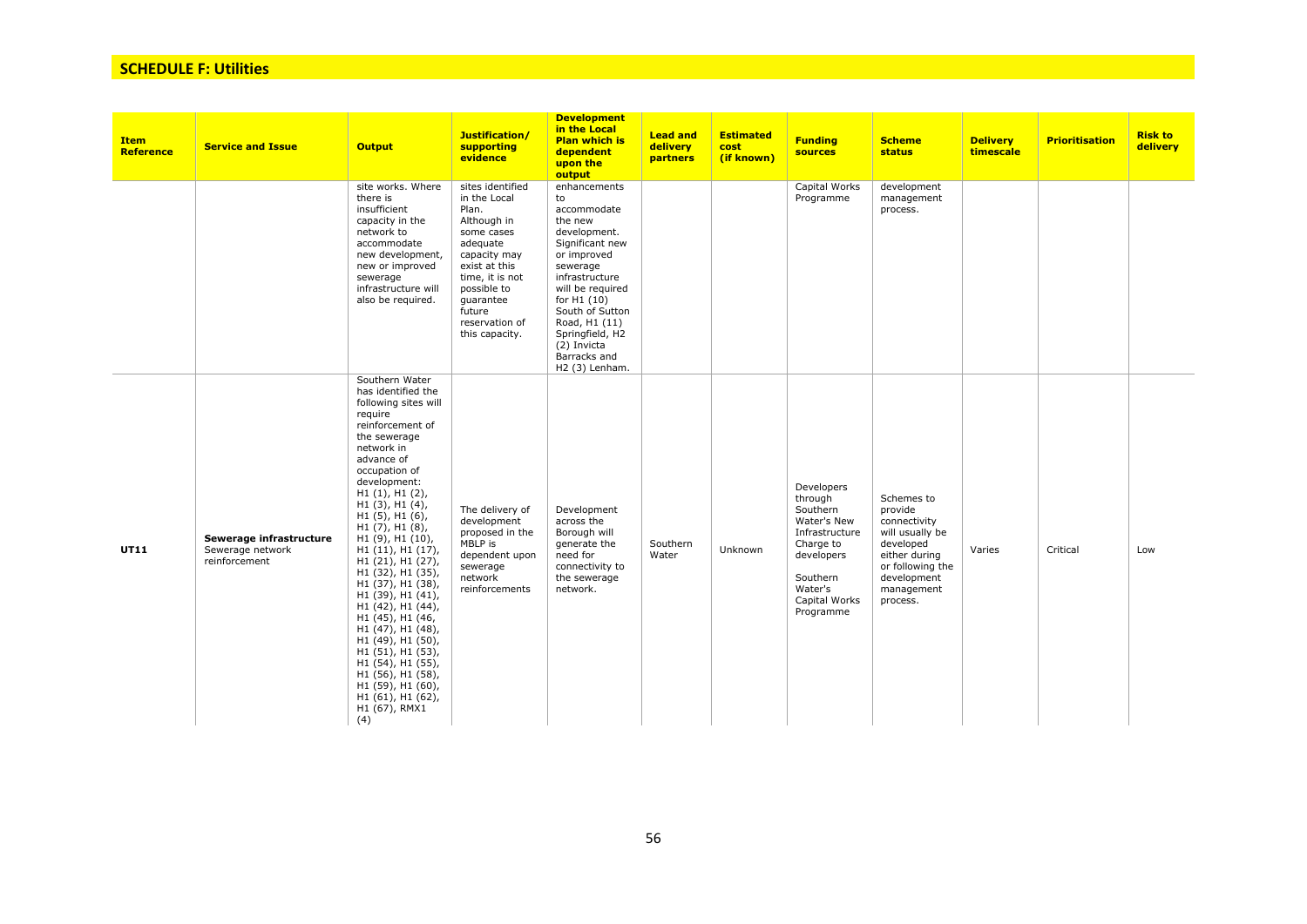Borough wide

#### **What?**

• Provision of open space in line with open space allocations and policy DM19

#### **When?**

Varies

## **Why?**

Maidstone's Green and Blue Infrastructure (GBI) Strategy was produced in 2016. It establishes a series of high level objectives for GBI within the borough, and guides policy and investment decisions.

One of the key outputs of the GBI Strategy is the accompanying Action Plan, which sets out a number of specific schemes and interventions to support delivery of the overall strategy. Some of these schemes are relevant to the delivery of development sites identified in the MBLP and/or more strategic elements of the Local Plan.

Policy DM19 of the current MBLP sets out the open space standards expected from new residential or missed use development sites, in terms of quantity, quality, accessibility and type. It also provides the basis for the open space allocations as set out in policy OS1. It is anticipated that OS1 allocations will be provided through S106 contributions and therefore delivery will occur as development is built out.

For sites which do not have an OS1 allocation identified, open space provision will be determined in accordance with policy DM19, which may result in either on or off-site

provision and/or specific financial contributions towards quality improvements. The total quantum of open space provision will therefore be in excess of the total identified through policy OS1, and this is reflected in the IDP.

Significant new open space provision is expected as part of the broad locations for growth although this is not quantified in the MBLP. Further work on indicative open space provision will be developed through the masterplanning of the broad locations.

A draft Playing Pitch Strategy has also been prepared as part of the evidence base to support the MBLP. This is expected to be completed later in 2019 and may be used to help inform future reviews of the IDP.

The Environment Agency has identified a number of strategic schemes for river restoration and biodiversity improvements, including schemes to remove barriers to fish passages along the River Medway. Although not required to support development in the MBLP, these improvements will support delivery of the overall MBLP strategy, including key strategic policies and objectives.

#### **What is the key supporting evidence?**

- 1) Maidstone Green and Blue Infrastructure Strategy 2016
- 2) Water Framework Directive and Eel Regulations
- 3) Qualitative Open Space Study 2014
- 4) Quantitative Open Space Study 2015

## **What are the next steps for 2019/20?**

Continue to ensure provision of open space in line with OS1 allocations and policy DM19.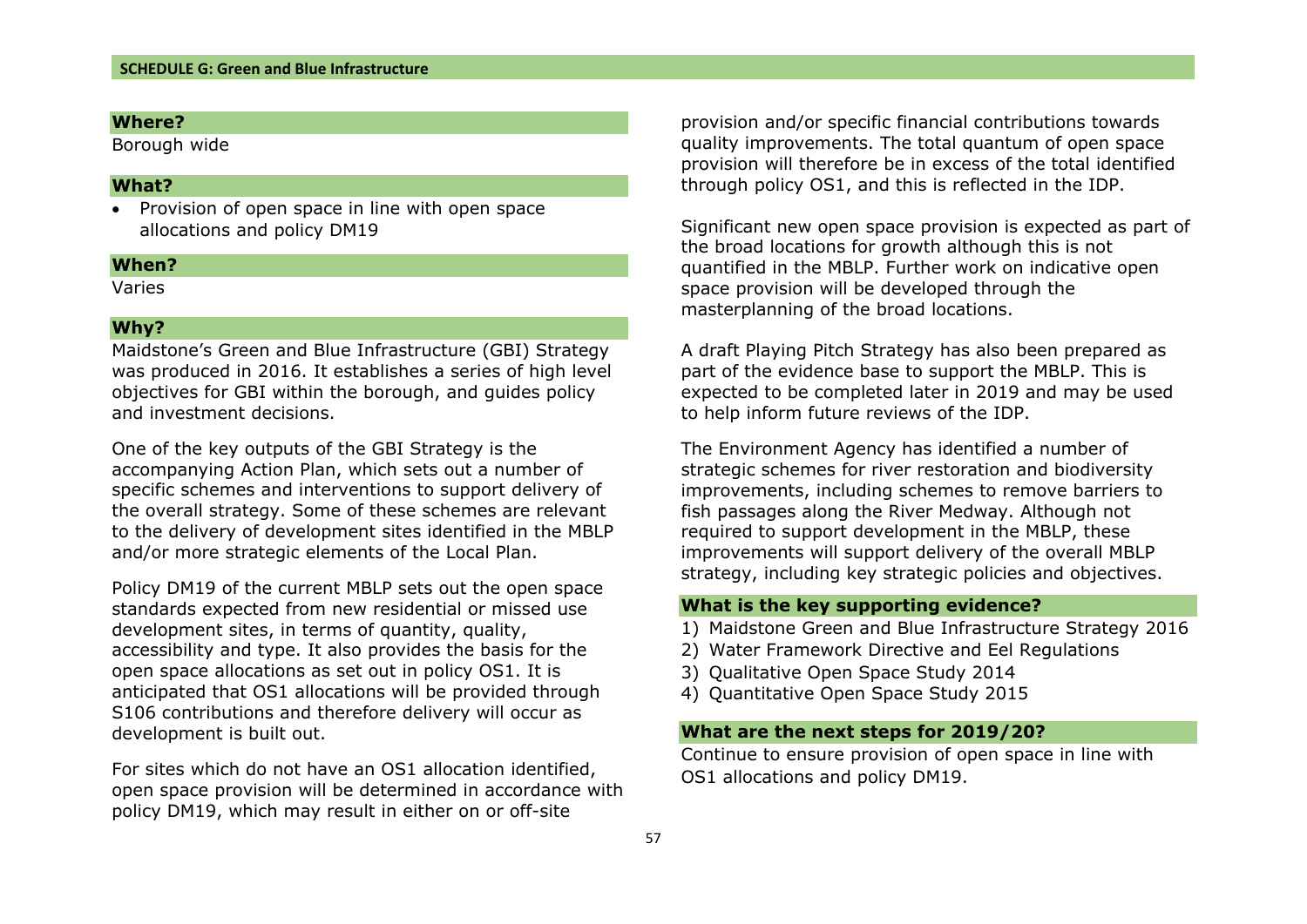| Item<br><b>Reference</b> | <b>Service and Issue</b>                                                              | Output                                                                                                                                                                                                                                                                                                                                                                                                                                                                                                                                                                                    | Justification/<br>supporting<br>evidence                                                                                   | <b>Development</b><br>in the Local<br>Plan which is<br>dependent<br>upon the<br>output                   | <b>Lead and</b><br>delivery<br>partners                                                                                                            | <b>Estimated</b><br>cost<br>(if known) | <b>Funding</b><br>sources                                            | <b>Scheme</b><br>status                                                                                            | <b>Delivery</b><br>timescale | <b>Prioritisation</b> | <b>Risk to</b><br>delivery |
|--------------------------|---------------------------------------------------------------------------------------|-------------------------------------------------------------------------------------------------------------------------------------------------------------------------------------------------------------------------------------------------------------------------------------------------------------------------------------------------------------------------------------------------------------------------------------------------------------------------------------------------------------------------------------------------------------------------------------------|----------------------------------------------------------------------------------------------------------------------------|----------------------------------------------------------------------------------------------------------|----------------------------------------------------------------------------------------------------------------------------------------------------|----------------------------------------|----------------------------------------------------------------------|--------------------------------------------------------------------------------------------------------------------|------------------------------|-----------------------|----------------------------|
| GB1                      | <b>Blue infrastructure</b><br>improvements<br>Works to improve fish<br>passages       | Yalding fish pass<br>- This structure<br>the one<br>remaining<br>obstruction to fish<br>migration on the<br>main stem of the<br>river Medway.<br>Yalding autosluice<br>is a complete<br>barrier to fish<br>movement. 8.8<br>km of main river<br>will be connected.                                                                                                                                                                                                                                                                                                                        | This work is<br>high priority to<br>meet the<br>requirements of<br>Water<br>Framework<br>Directive and<br>Eel Regulations. | Not directly<br>related to<br>development.<br>Will support<br>Local Plan<br>strategy incl.<br>Policy SS1 | Environment<br>Agency                                                                                                                              | £300k                                  | <b>CIL</b><br>Some match<br>funding from<br>DEFRA may<br>be possible | Outline designs<br>have been<br>completed by<br>EA awaiting<br>funding to<br>continue to<br>project<br>development | Short /<br>Medium<br>Term    | Desirable             | <b>High</b>                |
| GB4                      | Blue/green<br>infrastructure<br>improvements<br>Works to improve riparian<br>habitats | Sherway Stream<br>Restoration Plan -<br>From Headcorn<br>North<br>TQ8375143498 to<br>Sherway Bridge<br>TQ 8675944688<br>Design and<br>deliver river<br>restoration<br>features which<br>can improve the<br>quality, quantity<br>and connectivity<br>of riparian<br>habitats across<br>key sites in this<br>tributary of the<br>Beult.<br>Deliver<br>workshops,<br>landowner advice,<br>site plans,<br>community<br>engagement,<br>wetland creation,<br>morphological<br>improvements,<br>increase the<br>riparian buffer<br>zone. 4.5 km of<br>the Sherway<br>Stream will be<br>improved. | This work is<br>high priority to<br>meet the<br>requirements of<br>Water<br>Framework<br>Directive and<br>Eel Regulations. | Not directly<br>related to<br>development.<br>Will support<br>Local Plan<br>strategy incl.<br>Policy SS1 | Environment<br>Agency<br>Beult<br>Catchment<br>Improvement<br>Group<br>Medway<br>Valley<br>Countryside<br>Partnership<br>South East<br>river Trust | £150k                                  | <b>CIL</b><br>Some match<br>funding from<br>DEFRA may<br>be possible | Outline<br>proposals and<br>projects<br>agreed.<br>Funding<br>required to<br>further develop<br>the project.       | Short /<br>Medium<br>Term    | Desirable             | <b>High</b>                |
| GB5                      | Blue/green<br>infrastructure<br>improvements<br>Works to improve riparian<br>habitats | Upper Loose<br>Restoration Plan -<br>From Langley<br>TQ8050851552 to                                                                                                                                                                                                                                                                                                                                                                                                                                                                                                                      | This work is<br>high priority to<br>meet the<br>requirements of<br>Water                                                   | Not directly<br>related to<br>development.<br>Will support<br>Local Plan                                 | Environment<br>Agency<br>Beult<br>Catchment                                                                                                        | £150k                                  | <b>CIL</b><br>Some match<br>funding from                             | Outline<br>proposals and<br>projects<br>agreed.<br>Fundina                                                         | Short /<br>Medium<br>Term    | Desirable             | High                       |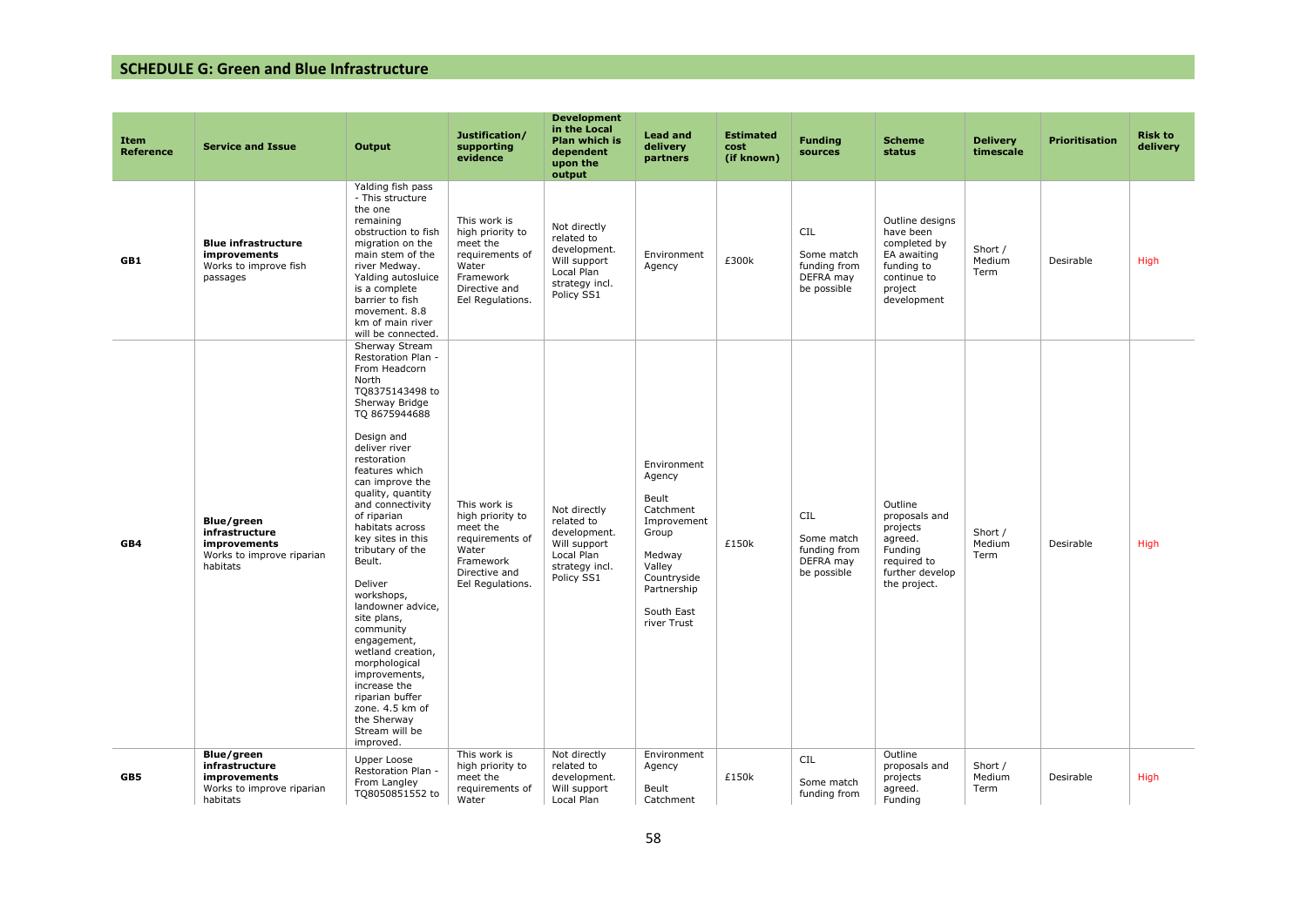| Item<br>Reference | <b>Service and Issue</b>                                                                      | Output                                                                                                                                                                                                                                                                                                                                                                                                                                                                                           | Justification/<br>supporting<br>evidence                                                                                   | <b>Development</b><br>in the Local<br>Plan which is<br>dependent<br>upon the<br>output                   | <b>Lead and</b><br>delivery<br>partners                                                             | <b>Estimated</b><br>cost<br>(if known) | <b>Funding</b><br>sources | <b>Scheme</b><br>status                                                                                            | <b>Delivery</b><br>timescale | <b>Prioritisation</b> | <b>Risk to</b><br>delivery |
|-------------------|-----------------------------------------------------------------------------------------------|--------------------------------------------------------------------------------------------------------------------------------------------------------------------------------------------------------------------------------------------------------------------------------------------------------------------------------------------------------------------------------------------------------------------------------------------------------------------------------------------------|----------------------------------------------------------------------------------------------------------------------------|----------------------------------------------------------------------------------------------------------|-----------------------------------------------------------------------------------------------------|----------------------------------------|---------------------------|--------------------------------------------------------------------------------------------------------------------|------------------------------|-----------------------|----------------------------|
|                   |                                                                                               | Loose<br>TQ7565852214<br>Design and<br>deliver river<br>restoration<br>features which<br>can improve the<br>quality, quantity<br>and connectivity<br>of riparian<br>habitats across<br>key sites in this<br>tributary of the<br>Medway.<br>Deliver<br>workshops,<br>landowner advice,<br>site plans,<br>community<br>engagement,<br>wetland creation,<br>morphological<br>improvements<br>and eradication of<br>invasive plant<br>species. 5.2 km<br>of the Loose<br>Stream will be<br>improved. | Framework<br>Directive and<br>Eel Regulations.                                                                             | strategy incl.<br>Policy SS1                                                                             | Improvement<br>Group<br>Medway<br>Valley<br>Countryside<br>Partnership<br>South East<br>river Trust |                                        | DEFRA may<br>be possible  | required to<br>further develop<br>the project.                                                                     |                              |                       |                            |
| GB6               | Blue/green<br>infrastructure<br>improvements<br>Fish monitoring                               | Introduction of a<br>sustainable fish<br>monitoring<br>programme on<br>the River Medway<br>and its tributaries                                                                                                                                                                                                                                                                                                                                                                                   | This work is<br>high priority to<br>meet the<br>requirements of<br>Water<br>Framework<br>Directive and<br>Eel Regulations. | Not directly<br>related to<br>development.<br>Will support<br>Local Plan<br>strategy incl.<br>Policy SS1 | Environment<br>Agency                                                                               | £30k                                   | <b>CIL</b>                | Outline designs<br>have been<br>completed by<br>EA awaiting<br>funding to<br>continue to<br>project<br>development | Short /<br>Medium<br>Term    | Desirable             | High                       |
| GB7               | Provision of open space<br>Measures to improve<br>accessibility and quantity of<br>open space | Provision of 1.5ha<br>of natural/semi-<br>natural open<br>space at<br>Oakapple Lane,<br>Barming                                                                                                                                                                                                                                                                                                                                                                                                  | Policy DM19<br>Policy OS1(1)<br>Qualitative Open<br>Space Study<br>2014<br>Quantitative<br>Open Space<br>Study 2015        | H1(4)<br>Oakapple Lane,<br>Barming                                                                       | Developer                                                                                           | Unknown                                | S106                      | OS1 allocation                                                                                                     | Short /<br>Medium<br>Term    | Essential             | Low                        |
| GB8               | Provision of open space<br>Measures to improve<br>accessibility and quantity of<br>open space | Provision of<br>7.65ha of<br>informal open<br>space (nature<br>conservation                                                                                                                                                                                                                                                                                                                                                                                                                      | Open Space<br><b>DM11</b>                                                                                                  | H1 (5) Langley<br>Park, Sutton<br>Road,<br>Maidstone                                                     | Developer                                                                                           | Unknown                                | S106                      | Scheme under<br>construction                                                                                       | Short term                   | Essential             | Low                        |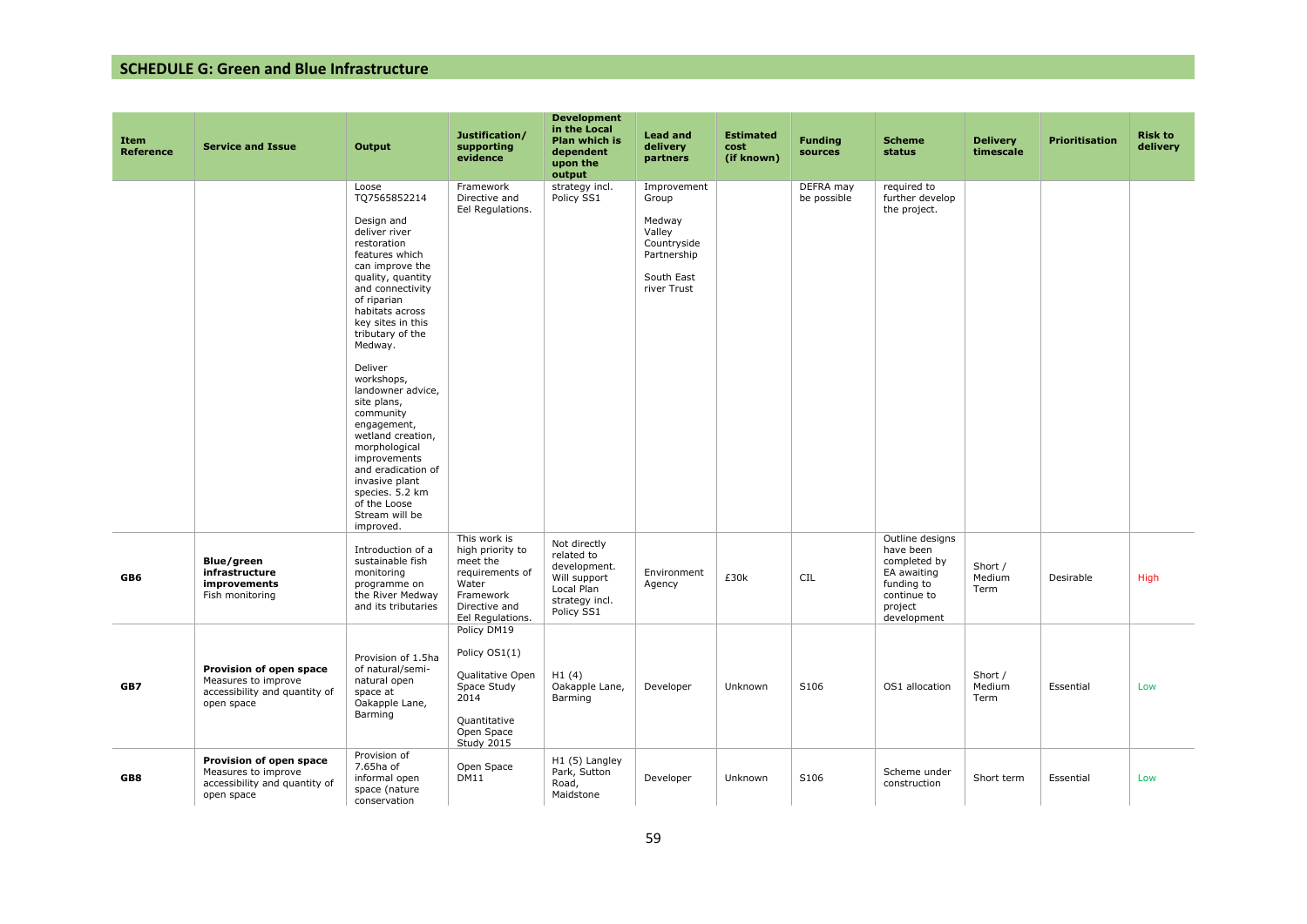| <b>Item</b><br><b>Reference</b> | <b>Service and Issue</b>                                                                      | Output                                                                                                                     | Justification/<br>supporting<br>evidence                                                                                                                                                         | <b>Development</b><br>in the Local<br>Plan which is<br>dependent<br>upon the<br>output | <b>Lead and</b><br>delivery<br>partners | <b>Estimated</b><br>cost<br>(if known) | <b>Funding</b><br>sources | <b>Scheme</b><br><b>status</b> | <b>Delivery</b><br>timescale | <b>Prioritisation</b> | <b>Risk to</b><br>delivery |
|---------------------------------|-----------------------------------------------------------------------------------------------|----------------------------------------------------------------------------------------------------------------------------|--------------------------------------------------------------------------------------------------------------------------------------------------------------------------------------------------|----------------------------------------------------------------------------------------|-----------------------------------------|----------------------------------------|---------------------------|--------------------------------|------------------------------|-----------------------|----------------------------|
|                                 |                                                                                               | area) on site H1<br>(5) Langley Park,<br>Maidstone                                                                         | Open Space<br>Allocations OS1<br>(2)<br>Planning<br>permission<br>MA/13/1149<br>Qualitative Open<br>Space Study<br>2014<br>Quantitative<br>Open Space<br>Study 2015                              |                                                                                        |                                         |                                        |                           |                                |                              |                       |                            |
| GB9                             | Provision of open space<br>Measures to improve<br>accessibility and quantity of<br>open space | Provision 14ha of<br>natural/semi-<br>natural open<br>space at South of<br>Sutton Road,<br>Langley                         | Open Space<br>DM11<br>Open Space<br>Allocations OS1<br>(2)<br>Planning<br>permission<br>MA/15/509015<br>Qualitative Open<br>Space Study<br>2014<br>Quantitative<br>Open Space<br>Study 2015      | H1 (10) South<br>of Sutton Road,<br>Langley                                            | Developer                               | Unknown                                | S106                      | OS1 allocation                 | Short /<br>Medium<br>Term    | Essential             | Low                        |
| <b>GB10</b>                     | Provision of open space<br>Measures to improve<br>accessibility and quantity of<br>open space | Provision of<br>1.37ha of<br>natural/semi-<br>natural open<br>space and 0.5ha<br>allotments at<br>South of Ashford<br>Road | Open Space<br><b>DM11</b><br>Open Space<br>Allocations OS1<br>(6)<br>Planning<br>permission<br>MA/14/0828<br>Qualitative Open<br>Space Study<br>2014<br>Quantitative<br>Open Space<br>Study 2015 | H1 (32) South<br>of Ashford<br>Road,<br>Harrietsham                                    | Developer                               | Unknown                                | S106                      | Scheme under<br>construction   | Short /<br>Medium<br>Term    | Essential             | Low                        |
| <b>GB11</b>                     | Provision of open space<br>Measures to improve<br>accessibility and quantity of<br>open space | Provision of<br>$0.91$ ha of<br>natural/semi<br>natural open                                                               | Open Space<br><b>DM11</b>                                                                                                                                                                        | H1 (34) Church<br>Road,<br>Harrietsham                                                 | Developer                               | Unknown                                | S106                      | Scheme under<br>construction   | Short term                   | Essential             | Low                        |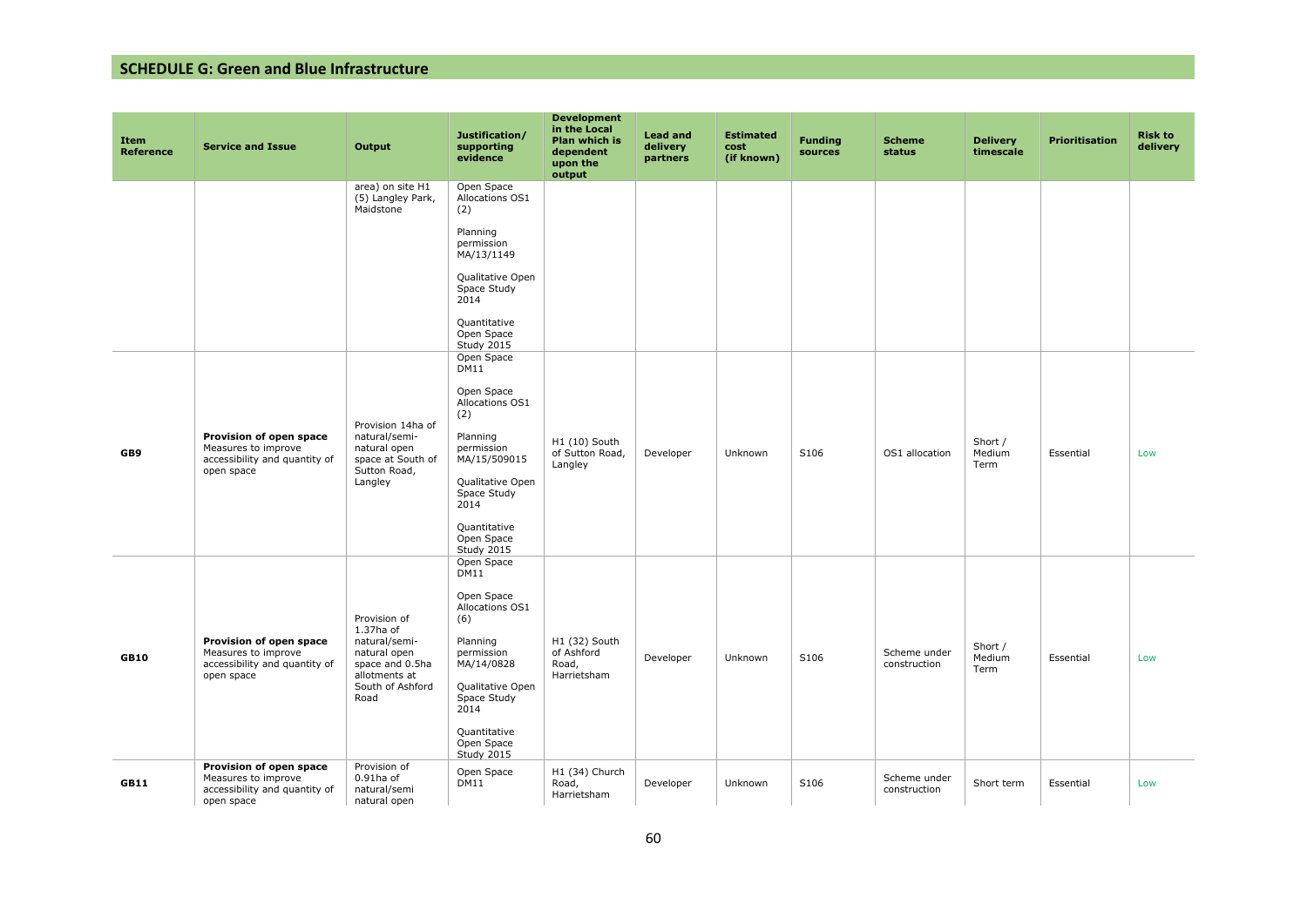| <b>Item</b><br><b>Reference</b> | <b>Service and Issue</b>                                                                      | Output                                                                                                               | Justification/<br>supporting<br>evidence                                                                                                                                                                         | <b>Development</b><br>in the Local<br>Plan which is<br>dependent<br>upon the<br>output             | <b>Lead and</b><br>delivery<br>partners | <b>Estimated</b><br>cost<br>(if known) | <b>Funding</b><br>sources | <b>Scheme</b><br>status                                      | <b>Delivery</b><br>timescale | <b>Prioritisation</b> | <b>Risk to</b><br>delivery |
|---------------------------------|-----------------------------------------------------------------------------------------------|----------------------------------------------------------------------------------------------------------------------|------------------------------------------------------------------------------------------------------------------------------------------------------------------------------------------------------------------|----------------------------------------------------------------------------------------------------|-----------------------------------------|----------------------------------------|---------------------------|--------------------------------------------------------------|------------------------------|-----------------------|----------------------------|
|                                 |                                                                                               | space at Church<br>Road,<br>Harrietsham                                                                              | Open Space<br>Allocations OS1<br>(7)<br>Planning<br>permission<br>MA/14/0095<br>Qualitative Open<br>Space Study<br>2014<br>Quantitative<br>Open Space<br>Study 2015                                              |                                                                                                    |                                         |                                        |                           |                                                              |                              |                       |                            |
| <b>GB12</b>                     | Provision of open space<br>Measures to improve<br>accessibility and quantity of<br>open space | Provision of 1.6ha<br>of outdoor sports<br>provision (3-5<br>sports pitches) at<br>Kent Police HQ,<br>Maidstone      | Open Space<br><b>DM11</b><br>Open Space<br>Allocations OS1<br>(4)<br>Planning<br>permissions:<br>MA/12/0986<br>MA/12/0987<br>Qualitative Open<br>Space Study<br>2014<br>Quantitative<br>Open Space<br>Study 2015 | H1 (27) Kent<br>Police HQ,<br>Maidstone<br>H1 (28) Kent<br>Police training<br>school,<br>Maidstone | Developer                               | Unknown                                | S106                      | Committed<br>through<br>planning<br>permission<br>MA/12/0986 | Short /<br>Medium<br>Term    | Essential             | Low                        |
| <b>GB13</b>                     | Provision of open space<br>Measures to improve<br>accessibility and quantity of<br>open space | Provision of<br>2.16ha of<br>natural/semi<br>natural open<br>space at The<br>Parsonage,<br>Goudhurst Road,<br>Marden | Open Space<br>DM11<br>Open Space<br>Allocations OS1<br>(8)<br>Planning<br>permission:<br>MA/13/0693<br>Qualitative Open<br>Space Study<br>2014<br>Quantitative<br>Open Space<br>Study 2015                       | H1 (45) The<br>Parsonage,<br>Goudhurst<br>Road, Marden                                             | Developer                               | Unknown                                | S106                      | Scheme under<br>construction                                 | Short term                   | Essential             | Low                        |
| <b>GB15</b>                     | Provision of open space                                                                       | Provision of 2.4ha<br>of natural/semi-<br>natural open                                                               | Open Space<br><b>DM11</b>                                                                                                                                                                                        | H1 (31) Cross<br>Keys, Bearsted                                                                    | Developer                               | Unknown                                | S106                      | Scheme under<br>construction                                 | Short term                   | Essential             | Low                        |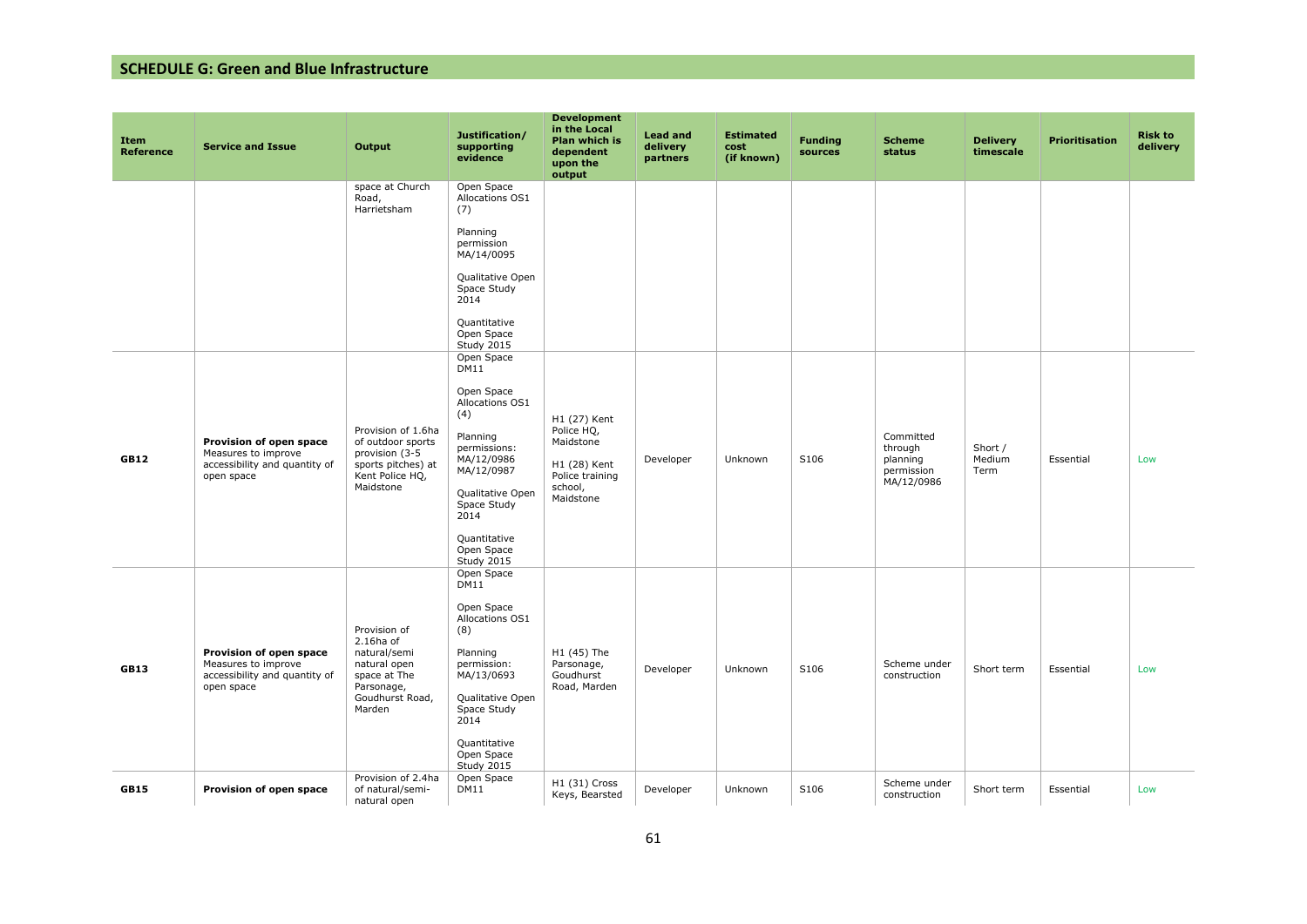| <b>Item</b><br><b>Reference</b> | <b>Service and Issue</b>                                                                      | Output                                                                                                             | Justification/<br>supporting<br>evidence                                                                                                           | <b>Development</b><br>in the Local<br>Plan which is<br>dependent<br>upon the<br>output | <b>Lead and</b><br>delivery<br>partners | <b>Estimated</b><br>cost<br>(if known) | <b>Funding</b><br>sources | <b>Scheme</b><br>status      | <b>Delivery</b><br>timescale | <b>Prioritisation</b> | <b>Risk to</b><br>delivery |
|---------------------------------|-----------------------------------------------------------------------------------------------|--------------------------------------------------------------------------------------------------------------------|----------------------------------------------------------------------------------------------------------------------------------------------------|----------------------------------------------------------------------------------------|-----------------------------------------|----------------------------------------|---------------------------|------------------------------|------------------------------|-----------------------|----------------------------|
|                                 | Measures to improve<br>accessibility and quantity of<br>open space                            | space at Cross<br>Keys, Bearsted                                                                                   | Open Space<br>Allocations OS1<br>(5)                                                                                                               |                                                                                        |                                         |                                        |                           |                              |                              |                       |                            |
|                                 |                                                                                               |                                                                                                                    | Planning<br>permission:<br>MA/14/504795                                                                                                            |                                                                                        |                                         |                                        |                           |                              |                              |                       |                            |
|                                 |                                                                                               |                                                                                                                    | Qualitative Open<br>Space Study<br>2014                                                                                                            |                                                                                        |                                         |                                        |                           |                              |                              |                       |                            |
|                                 |                                                                                               |                                                                                                                    | Quantitative<br>Open Space<br>Study 2015                                                                                                           |                                                                                        |                                         |                                        |                           |                              |                              |                       |                            |
| <b>GB16</b>                     | Provision of open space<br>Measures to improve<br>accessibility and quantity of<br>open space | Provision of<br>$1.22$ ha of<br>natural/semi<br>natural open<br>space at North of<br>Henhurst Farm,<br>Staplehurst | Open Space<br>DM11<br>Open Space<br>Allocations OS1<br>(9)<br>Qualitative Open<br>Space Study<br>2014<br>Quantitative<br>Open Space<br>Study 2015  | H1 (50) North<br>of Henhurst<br>Farm,<br>Staplehurst                                   | Developer                               | Unknown                                | S106                      | OS1 allocation               | Short /<br>Medium<br>term    | Essential             | Low                        |
| <b>GB18</b>                     | Provision of open space<br>Measures to improve<br>accessibility and quantity of<br>open space | Provision of<br>1.18 <sub>ha</sub><br>Natural/semi<br>natural open<br>space at South of<br>Grigg Lane,<br>Headcorn | Open Space<br>DM11<br>Open Space<br>Allocations OS1<br>(11)<br>Qualitative Open<br>Space Study<br>2014<br>Quantitative<br>Open Space<br>Study 2015 | H1 (38) South<br>of Grigg Lane,<br>Headcorn                                            | Developer                               | Unknown                                | S106                      | OS1 allocation               | Short /<br>Medium<br>term    | Essential             | Low                        |
| <b>GB19</b>                     | Provision of open space<br>Measures to improve<br>accessibility and quantity of<br>open space | Provision of<br>1.12ha natural/<br>semi natural open<br>space at North of<br>Heath Road,<br>Coxheath               | Open Space<br>DM11<br>Open Space<br>Allocations OS1<br>(12)<br>Planning<br>permission:<br>MA/13/1979                                               | H1 (59) North<br>of Heath Road,<br>Coxheath                                            | Developer                               | Unknown                                | S106                      | Scheme under<br>construction | Short term                   | Essential             | Low                        |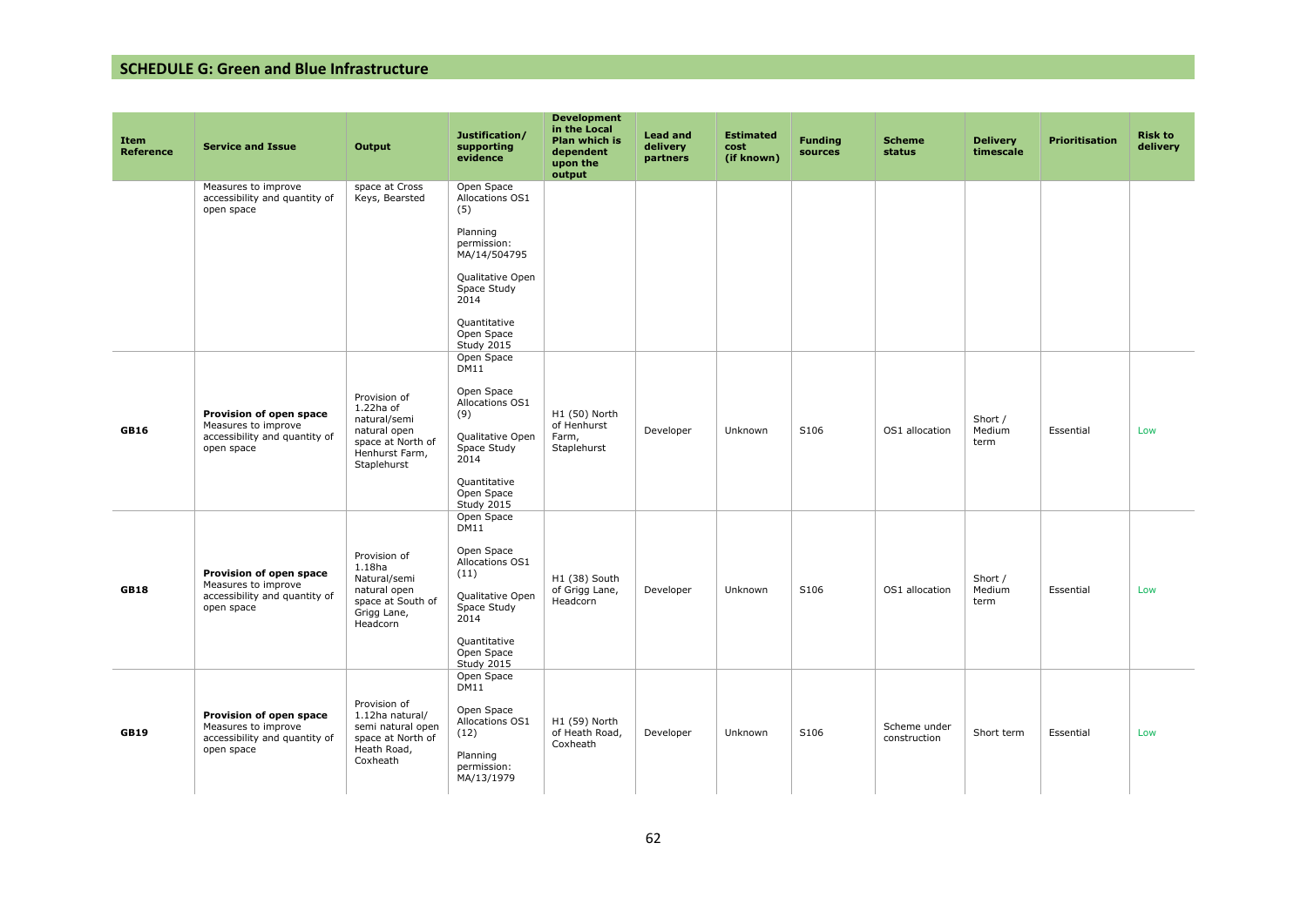| <b>Item</b><br>Reference | <b>Service and Issue</b>                                                                      | Output                                                                                                                                                                                                                                                                                    | Justification/<br>supporting<br>evidence                                                                                                                                                               | <b>Development</b><br>in the Local<br>Plan which is<br>dependent<br>upon the<br>output | <b>Lead and</b><br>delivery<br>partners        | <b>Estimated</b><br>cost<br>(if known) | <b>Funding</b><br>sources | <b>Scheme</b><br>status                                                                                              | <b>Delivery</b><br>timescale | <b>Prioritisation</b> | <b>Risk to</b><br>delivery |
|--------------------------|-----------------------------------------------------------------------------------------------|-------------------------------------------------------------------------------------------------------------------------------------------------------------------------------------------------------------------------------------------------------------------------------------------|--------------------------------------------------------------------------------------------------------------------------------------------------------------------------------------------------------|----------------------------------------------------------------------------------------|------------------------------------------------|----------------------------------------|---------------------------|----------------------------------------------------------------------------------------------------------------------|------------------------------|-----------------------|----------------------------|
|                          |                                                                                               |                                                                                                                                                                                                                                                                                           | Qualitative Open<br>Space Study<br>2014<br>Quantitative<br>Open Space<br>Study 2015                                                                                                                    |                                                                                        |                                                |                                        |                           |                                                                                                                      |                              |                       |                            |
| <b>GB22</b>              | Provision of open space<br>Measures to improve<br>accessibility and quantity of<br>open space | Provision of<br>$0.15$ ha of<br>natural/semi<br>natural open<br>space.                                                                                                                                                                                                                    | Open Space<br><b>DM11</b><br>Open Space<br>Allocations OS1<br>(14)<br>Qualitative Open<br>Space Study<br>2014<br>Quantitative<br>Open Space<br>Study 2015                                              | H1 (52)<br>Boughton<br>Mount,<br>Boughton Lane,<br>Boughton<br>Monchelsea              | Developer                                      | Unknown                                | S106                      | OS1 allocation                                                                                                       | Short /<br>Medium<br>term    | Essential             | Low                        |
| <b>GB23</b>              | Provision of open space<br>Measures to improve<br>accessibility and quantity of<br>open space | Provision of<br>$0.15$ ha of<br>natural/semi<br>natural at<br>Lyewood Farm,<br>Boughton<br>Monchelsea                                                                                                                                                                                     | Open Space<br><b>DM11</b><br>Open Space<br>Allocations OS1<br>(15)<br>Planning<br>permission:<br>18/502683/FULL<br>Qualitative Open<br>Space Study<br>2014<br>Quantitative<br>Open Space<br>Study 2015 | H1 (54)<br>Lyewood Farm,<br>Green Lane,<br>Boughton<br>Monchelsea                      | Developer                                      | Unknown                                | S106                      | Scheme under<br>construction                                                                                         | Short term                   | Essential             | Low                        |
| <b>GB24</b>              | Provision of open space<br>Measures to improve<br>accessibility and quantity of<br>open space | In addition to<br>open space<br>secured through<br>OS1 allocations,<br>on site open<br>space will be<br>sought through<br>residential<br>developments<br>where this can be<br>accommodated<br>within the site.<br>Where the full<br>needs cannot be<br>accommodated<br>on site, financial | Open Space<br>DM11<br>Qualitative Open<br>Space Study<br>2014<br>Quantitative<br>Open Space<br>Study 2015                                                                                              | Residential<br>allocations in<br>the Local Plan                                        | Developers<br><b>MBC</b><br>Parish<br>Councils | Unknown                                | S106                      | The need for<br>open space<br>provision is<br>established<br>through the<br>Quantitative<br>Open Space<br>Study 2015 | Varies                       | Essential             | Low                        |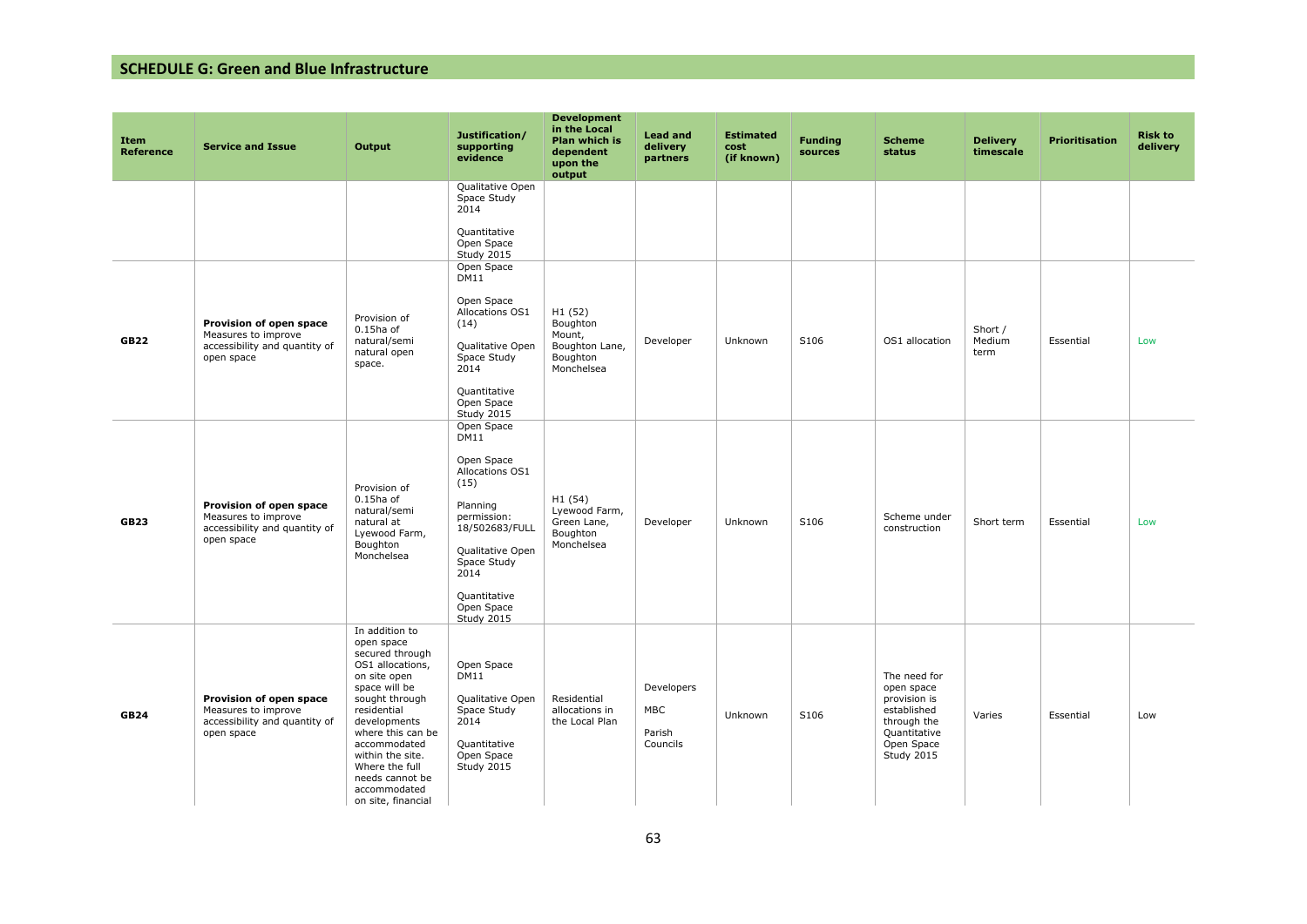| Item<br><b>Reference</b> | <b>Service and Issue</b>                                                                                                                                                                             | Output                                                                                                                                                                                                                                                                                                                                                                                                                                                                                                             | Justification/<br>supporting<br>evidence                                                                                           | <b>Development</b><br>in the Local<br>Plan which is<br>dependent<br>upon the<br>output                                                                                                            | <b>Lead and</b><br>delivery<br>partners                                     | <b>Estimated</b><br>cost<br>(if known) | <b>Funding</b><br>sources                        | <b>Scheme</b><br>status                                                         | <b>Delivery</b><br>timescale | <b>Prioritisation</b> | <b>Risk to</b><br>delivery |
|--------------------------|------------------------------------------------------------------------------------------------------------------------------------------------------------------------------------------------------|--------------------------------------------------------------------------------------------------------------------------------------------------------------------------------------------------------------------------------------------------------------------------------------------------------------------------------------------------------------------------------------------------------------------------------------------------------------------------------------------------------------------|------------------------------------------------------------------------------------------------------------------------------------|---------------------------------------------------------------------------------------------------------------------------------------------------------------------------------------------------|-----------------------------------------------------------------------------|----------------------------------------|--------------------------------------------------|---------------------------------------------------------------------------------|------------------------------|-----------------------|----------------------------|
|                          |                                                                                                                                                                                                      | contributions<br>towards<br>improvements at<br>existing facilities<br>will be sought for<br>any residual<br>deficit in<br>provision.                                                                                                                                                                                                                                                                                                                                                                               |                                                                                                                                    |                                                                                                                                                                                                   |                                                                             |                                        |                                                  |                                                                                 |                              |                       |                            |
| <b>GB25</b>              | Provision of open space<br>Measures to improve<br>accessibility and quantity of<br>open space                                                                                                        | Where<br>development sites<br>are unable to fully<br>mitigate their<br>quantitative<br>impact on open<br>space provision<br>through provision<br>of on-site open<br>space, this may<br>exacerbate<br>existing<br>deficiencies for<br>certain open<br>space typologies<br>in some areas.<br>Though the<br>implementation of<br>the GBI Strategy<br>the Council will<br>look for<br>opportunities to<br>address these<br>deficiencies,<br>including<br>increased public<br>accessibility to<br>open green<br>spaces. | Open Space<br><b>DM11</b><br>Green and Blue<br>Infrastructure<br>Strategy 2016<br>Qualitative Open<br>Space Study<br>2014 and 2015 | Residential<br>allocations in<br>the Local Plan<br>Will support<br>Local Plan<br>strategy incl.<br>Policy SS1 and<br>implementation<br>of the GBI<br>Strategy 2016                                | <b>MBC</b><br>Parish<br>Councils                                            | Unknown                                | <b>CIL</b>                                       | Further work<br>required<br>through<br>implementation<br>of the GBI<br>Strategy | Varies                       | Essential             | Moderate                   |
| <b>GB26</b>              | <b>Green and blue</b><br>infrastructure<br>improvements<br>Measures to improve<br>accessibility, connectivity,<br>biodiversity and quality of<br>green and blue<br>infrastructure in the<br>borough. | The Green & Blue<br>Infrastructure<br>Strategy 2016<br>identifies a series<br>of measures in its<br>Action Plan.<br>Through the<br>implementation of<br>the GBI Strategy<br>the Council will<br>look for<br>opportunities to<br>deliver these<br>actions, including<br>through the use<br>of developer<br>contributions                                                                                                                                                                                            | Green and Blue<br>Infrastructure<br>Strategy, 2016                                                                                 | Not necessarily<br>directly related<br>to individual<br>development<br>sites. Will<br>support Local<br>Plan strategy<br>incl. Policy SS1<br>and<br>implementation<br>of the GBI<br>Strategy 2016. | <b>MBC</b><br>Parish<br>Councils<br>Community<br>and<br>voluntary<br>groups | Unknowm                                | Various<br>potential<br>sources<br>including CIL | Actions<br>identified<br>through the<br><b>GBI Strategy</b><br>2016             | Varies                       | Desirable             | Moderate                   |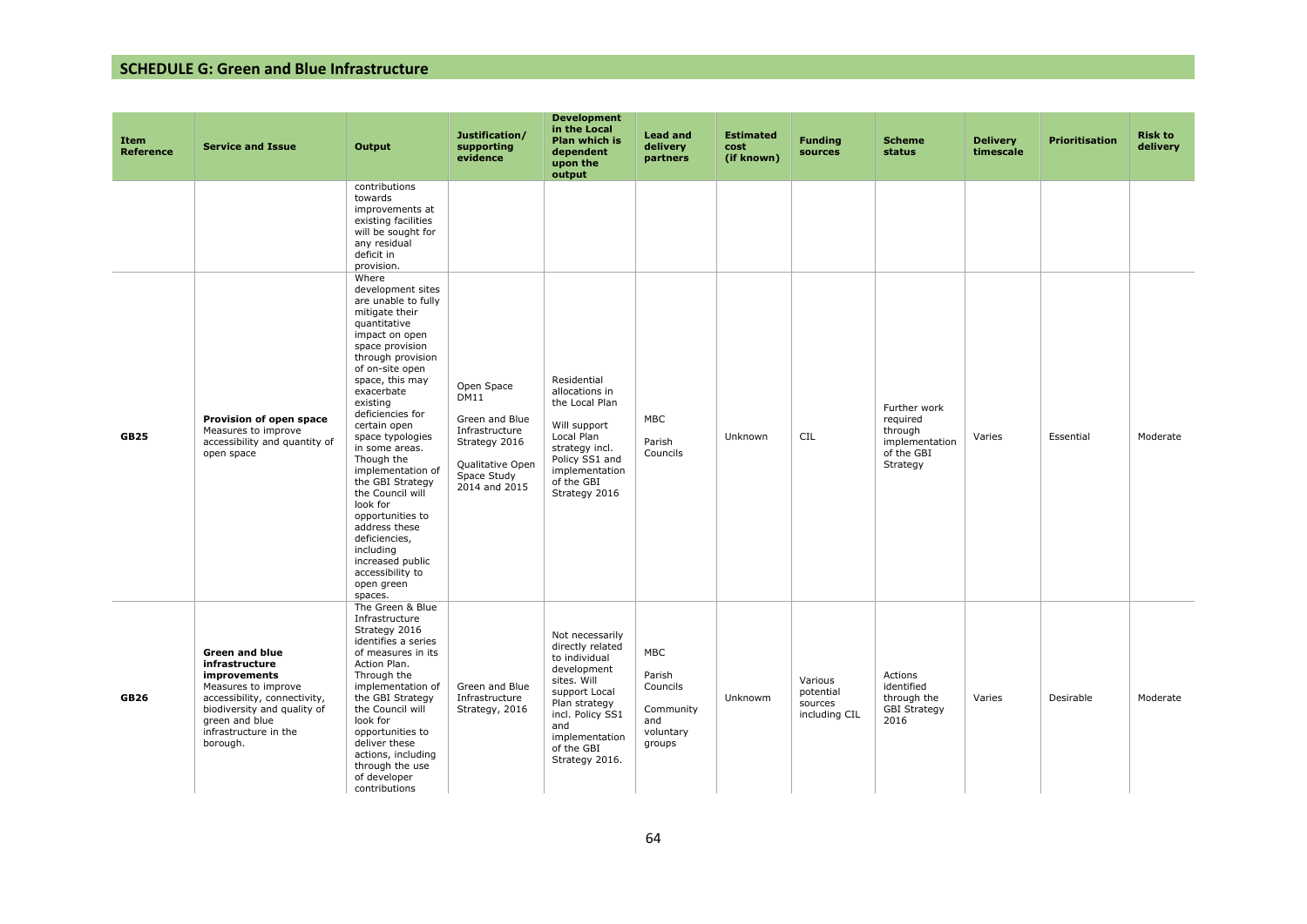| Item<br>Reference | <b>Service and Issue</b> | Output                | Justification/<br>supporting<br>evidence | <b>Development</b><br>in the Local<br><b>Plan which is</b><br>dependent<br>upon the<br>output | <b>Lead and</b><br>delivery<br>partners | <b>Estimated</b><br>cost<br>(if known) | <b>Fundina</b><br>sources | <b>Scheme</b><br>status | <b>Delivery</b><br>timescale | <b>Prioritisation</b> | <b>Risk to</b><br>delivery |
|-------------------|--------------------------|-----------------------|------------------------------------------|-----------------------------------------------------------------------------------------------|-----------------------------------------|----------------------------------------|---------------------------|-------------------------|------------------------------|-----------------------|----------------------------|
|                   |                          | where<br>appropriate. |                                          |                                                                                               |                                         |                                        |                           |                         |                              |                       |                            |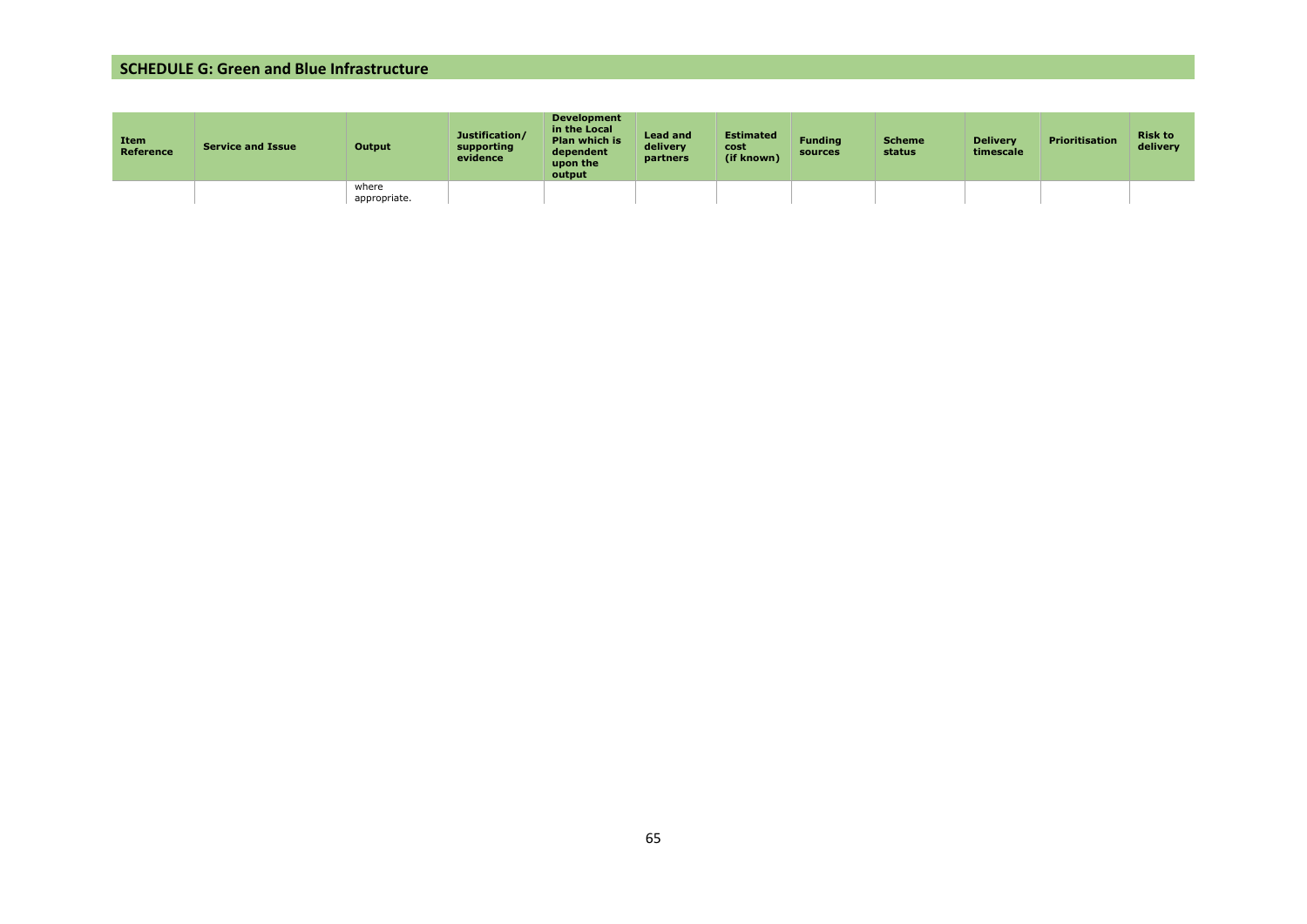Collier Street and communities from Yalding to Maidstone, and Headcorn.

#### **What?**

• Property Flood Resistance (PFR) and Community Level Resilience (CLR) measures.

#### **When?**

Short to medium term.

#### **Why?**

A Strategic Flood Risk Assessment (SFRA) was prepared in 2008, as part of early work on the emerging MBLP. In 2016, a level one SFRA refresh was completed on account of recalibrated flood modelling map data from the Environment Agency and revised Planning Practice Guidance.

No site specific flood mitigation measures are currently identified in the MBLP or IDP. Instead MBLP Policy H1 requires the undertaking of individual flood risk assessments where appropriate, and for the implementation of any necessary mitigation measures to enable development to proceed.

In 2017, the Medway Flood Partnership was established, bringing key stakeholders (including MBC) together to reduce flood risk within the Medway catchment through actions contained in the Medway Flood Action Plan. The Middle Medway Flood Resilience Scheme is the main action covering Yalding, Collier Street, Hunton, Marden, West Farleigh, East Farleigh, Wateringbury and Nettlestead. As reported in the November 2018 Action Plan year 1 report, 28 properties had flood resilience measures installed by December 2017 under phase 1a, with a further 256 properties having been surveyed for phase 1b. Measures are expected to be installed in summer 2019. As part of phase 2, the Environment Agency have completed initial assessments to consider options for community level resistance and resilience for the 47 properties identified as not suitable for PFR e.g. properties constructed from timber frame.

As referenced under Schedule F, drainage and surface water management issues have been a key theme through the development of the MBLP and, in addition to the DAPs prepared by Southern Water, KCC has led on the development of Surface Water Management Plans (SWMPs) for Headcorn, Maidstone, Maidstone & Malling, Marden and Staplehurst, with input from key stakeholders including the EA, MBC and Parish Councils. SWMPs are available on KCC's website.

For Headcorn, Marden and Staplehurst, none of the options considered through the SWMP were found to be cost beneficial. The SWMP Action Plans therefore focus on low cost measures to manage risk, for example, regular cleaning of existing drainage features and PFR measures.

#### **What is the key supporting evidence?**

- 1) Maidstone Level One Strategic Flood Risk Assessment, 2016
- 2) Medway Flood Action Plan, November 2017
- 3) Surface Water Management Plans

#### **What are the next steps for 2019/20?**

Through the Medway Flood Partnership, continue to ensure flood protection and mitigation measures are delivered in a timely manner.